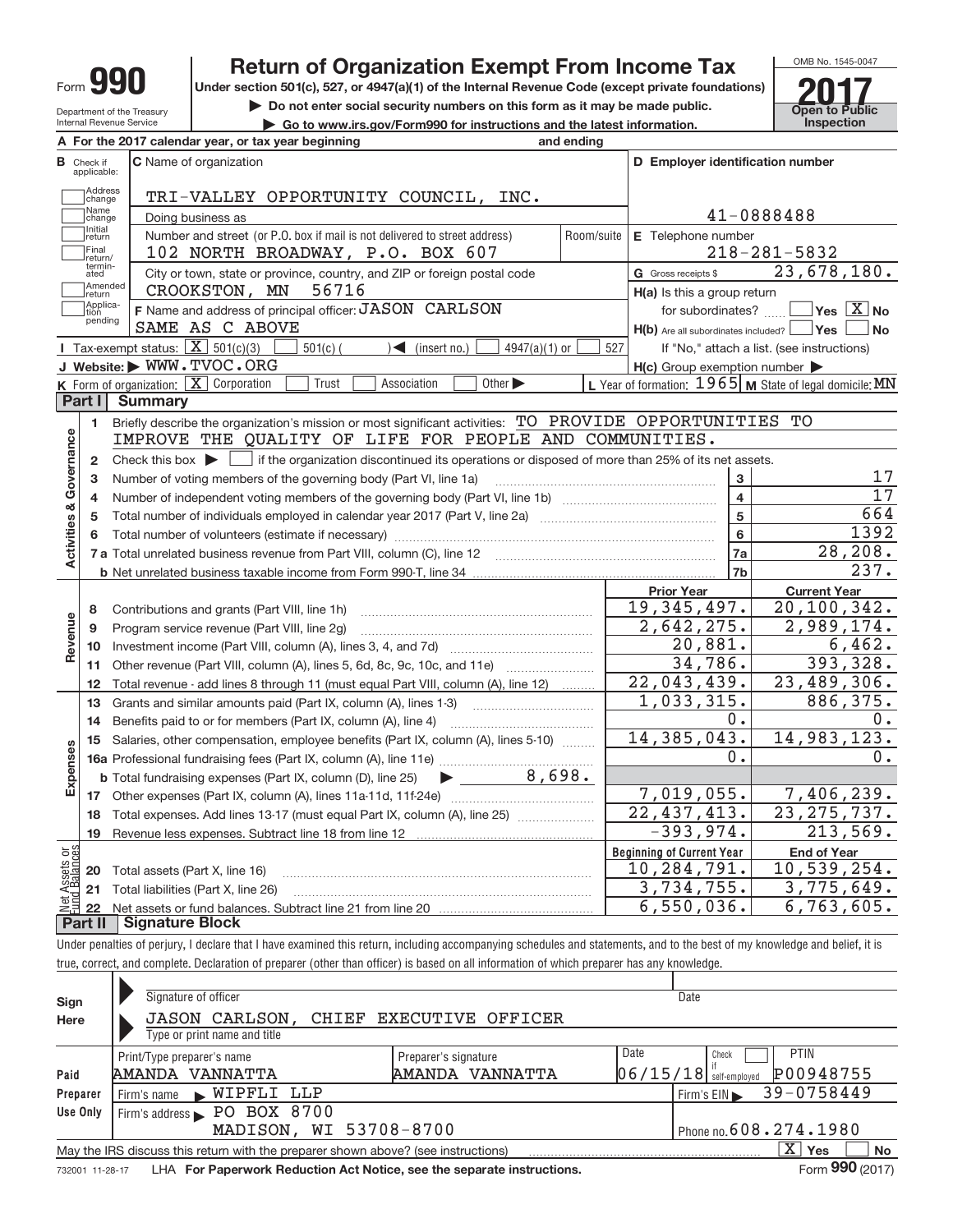|              | 41-0888488<br>TRI-VALLEY OPPORTUNITY COUNCIL, INC.<br>Page 2<br>Form 990 (2017)                                                                     |
|--------------|-----------------------------------------------------------------------------------------------------------------------------------------------------|
| Part III     | <b>Statement of Program Service Accomplishments</b>                                                                                                 |
|              | $\overline{X}$<br>Check if Schedule O contains a response or note to any line in this Part III                                                      |
| $\mathbf{1}$ | Briefly describe the organization's mission:<br>THE MISSION OF TRI-VALLEY OPPORTUNITY COUNCIL, INC. IS TO PROVIDE                                   |
|              | OPPORTUNITIES TO IMPROVE THE QUALITY OF LIFE FOR PEOPLE AND                                                                                         |
|              | COMMUNITIES.                                                                                                                                        |
|              |                                                                                                                                                     |
| $\mathbf{2}$ | Did the organization undertake any significant program services during the year which were not listed on the                                        |
|              | $\Box$ Yes $[\overline{\mathrm{X}}]$ No<br>prior Form 990 or 990-EZ?                                                                                |
|              | If "Yes," describe these new services on Schedule O.                                                                                                |
| 3            | If "Yes," describe these changes on Schedule O.                                                                                                     |
| 4            | Describe the organization's program service accomplishments for each of its three largest program services, as measured by expenses.                |
|              | Section 501(c)(3) and 501(c)(4) organizations are required to report the amount of grants and allocations to others, the total expenses, and        |
|              | revenue, if any, for each program service reported.                                                                                                 |
| 4a           | 14,738,540. including grants of \$ 501,605. (Revenue \$ 725,989.)<br>(Expenses \$<br>(Code:                                                         |
|              | CHILD EDUCATION:                                                                                                                                    |
|              | HEAD START IS A PROGRAM THAT HELPS YOUNG CHILDREN BETWEEN THE AGES OF<br>THREE AND FIVE GROW UP READY TO SUCCEED IN SCHOOL AND IN LIFE.             |
|              | PROGRAMS WORK TO MEET HIGH STANDARDS FOR DELIVERING QUALITY SERVICES TO                                                                             |
|              | CHILDREN AND THEIR FAMILIES.<br>CHILDREN WHO ATTEND HEAD START PROGRAMS                                                                             |
|              | PARTICIPATE IN FUN ACTIVITIES WHILE DEVELOPING SOCIAL SKILLS.<br>HEAD                                                                               |
|              | START CHILDREN ALSO RECEIVE NUTRITIOUS MEALS AND THE NECESSARY HEALTH                                                                               |
|              | CARE IN A SAFE ENVIRONMENT.                                                                                                                         |
|              | EARLY HEAD START IS A PROGRAM FOR FAMILIES WITH INFANTS AND<br>TODDLERS                                                                             |
|              | FAMILIES WHO ARE EXPECTING A NEW BABY MAY ENROLL<br>AGES BIRTH TO THREE.                                                                            |
|              | IN EARLY HEAD START. FAMILIES DO NOT PAY A FEE FOR HEAD START OR EARLY                                                                              |
| 4b           | $2$ , $831$ , $467$ $\cdot$ including grants of \$<br>$0.$ ) (Revenue \$ 1,054,677.)<br>(Expenses \$<br>(Code:                                      |
|              | TRANSPORTATION:                                                                                                                                     |
|              | TRI-VALLEY TRANSPORTATION ALSO KNOWN AS T.H.E. BUS (TRI-VALLEY                                                                                      |
|              | HEARTLAND EXPRESS) IS A DIVISION OF TRI-VALLEY OPPORTUNITY COUNCIL,<br>INC. (TVOC).                                                                 |
|              |                                                                                                                                                     |
|              | T.H.E. BUS IS A CURB TO CURB SERVICE AND PROVIDES PUBLIC TRANSPORTATION                                                                             |
|              | SERVICES TO THE GENERAL PUBLIC IN SEVEN MINNESOTA COUNTIES, POLK, RED                                                                               |
|              | LAKE, NORMAN, MARSHALL, KITTSON, PENNINGTON AND CLEARWATER. BUSES RUN                                                                               |
|              | THROUGH THESE COUNTIES ON VARIOUS DAYS WITH VARIOUS DESTINATIONS.<br>THE<br>ORGANIZATION'S PUBLIC TRANSIT BUSES ARE AVAILABLE WITH NO AGE LIMITS OR |
|              | INCOME GUIDELINES. BUSES HAVE SEATING AVAILABLE FOR UP TO 45                                                                                        |
|              | PASSENGERS. EACH BUS IS HANDICAP ACCESSIBLE WITH TWO ACCESSIBLE                                                                                     |
|              | 16, 549.<br>4c (Code: _________) (Expenses \$ $1$ , $202$ , $580$ . $\qquad$ including grants of \$ $14$ , $529$ . $\qquad$ ) (Revenue \$ $\qquad$  |
|              | FAMILY AND COMMUNITY SERVICES:                                                                                                                      |
|              | FAMILY AND COMMUNITY SERVICES PROGRAMS INCLUDE LIHEAP, EMERGENCY                                                                                    |
|              | SERVICES, CHILD CARE AWARE, SNAP OUTREACH, FORECLOSURE PREVENTION, AND<br>THE FAMILY VOICE AND CHOICE NETWORK.                                      |
|              |                                                                                                                                                     |
|              |                                                                                                                                                     |
|              |                                                                                                                                                     |
|              |                                                                                                                                                     |
|              |                                                                                                                                                     |
|              |                                                                                                                                                     |
|              |                                                                                                                                                     |
|              | 4d Other program services (Describe in Schedule O.)                                                                                                 |
|              | 3,083,701. including grants of \$ 370, 241. ) (Revenue \$ 1, 191, 959. )<br>(Expenses \$                                                            |
|              | 21,856,288.<br>4e Total program service expenses                                                                                                    |
|              | Form 990 (2017)                                                                                                                                     |
|              | SEE SCHEDULE O FOR CONTINUATION(S)<br>732002 11-28-17                                                                                               |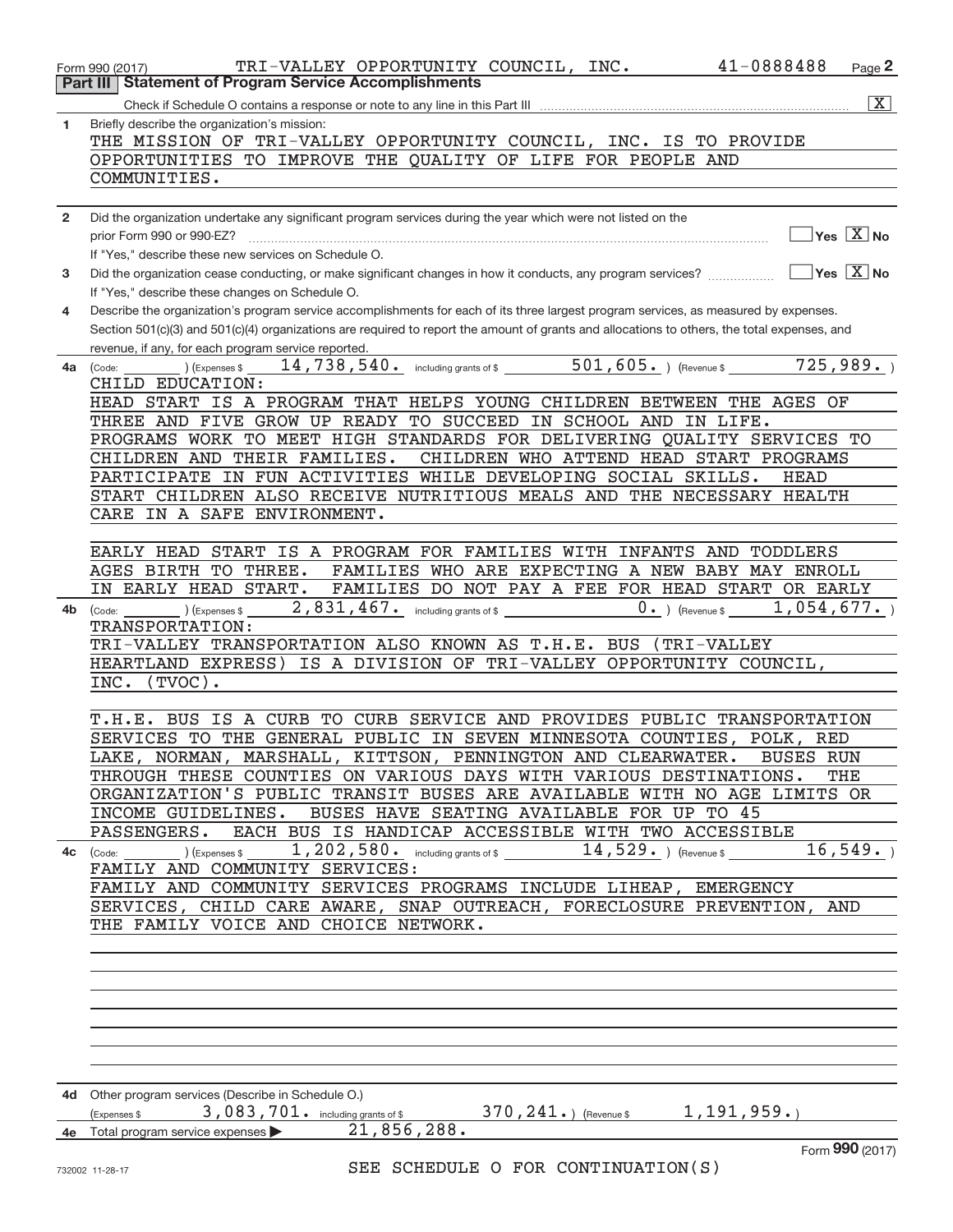|  | Form 990 (2017) |  |
|--|-----------------|--|

| Is the organization described in section $501(c)(3)$ or $4947(a)(1)$ (other than a private foundation)?<br>1.<br>X<br>1<br>X<br>$\overline{2}$<br>2<br>Did the organization engage in direct or indirect political campaign activities on behalf of or in opposition to candidates for<br>3<br>х<br>3<br>Section 501(c)(3) organizations. Did the organization engage in lobbying activities, or have a section 501(h) election in effect<br>4<br>х<br>4<br>Is the organization a section 501(c)(4), 501(c)(5), or 501(c)(6) organization that receives membership dues, assessments, or<br>5<br>х<br>5<br>Did the organization maintain any donor advised funds or any similar funds or accounts for which donors have the right to<br>6<br>х<br>provide advice on the distribution or investment of amounts in such funds or accounts? If "Yes," complete Schedule D, Part I<br>6<br>Did the organization receive or hold a conservation easement, including easements to preserve open space,<br>7<br>х<br>$\overline{7}$<br>Did the organization maintain collections of works of art, historical treasures, or other similar assets? If "Yes," complete<br>8<br>х<br>8<br>Did the organization report an amount in Part X, line 21, for escrow or custodial account liability, serve as a custodian for<br>9<br>amounts not listed in Part X; or provide credit counseling, debt management, credit repair, or debt negotiation services?<br>х<br>9<br>If "Yes," complete Schedule D, Part IV<br>Did the organization, directly or through a related organization, hold assets in temporarily restricted endowments, permanent<br>10<br>x<br>10<br>If the organization's answer to any of the following questions is "Yes," then complete Schedule D, Parts VI, VII, VIII, IX, or X<br>11<br>as applicable.<br>a Did the organization report an amount for land, buildings, and equipment in Part X, line 10? If "Yes," complete Schedule D,<br>Х<br>11a<br><b>b</b> Did the organization report an amount for investments - other securities in Part X, line 12 that is 5% or more of its total<br>х<br>11 <sub>b</sub><br>c Did the organization report an amount for investments - program related in Part X, line 13 that is 5% or more of its total<br>x<br>11c<br>d Did the organization report an amount for other assets in Part X, line 15 that is 5% or more of its total assets reported in<br>х<br>11d<br>$\mathbf X$<br>e Did the organization report an amount for other liabilities in Part X, line 25? If "Yes," complete Schedule D, Part X<br>11e<br>f Did the organization's separate or consolidated financial statements for the tax year include a footnote that addresses<br>X<br>the organization's liability for uncertain tax positions under FIN 48 (ASC 740)? If "Yes," complete Schedule D, Part X<br>11f<br>12a Did the organization obtain separate, independent audited financial statements for the tax year? If "Yes," complete<br>х<br>12a<br>Schedule D, Parts XI and XII<br><b>b</b> Was the organization included in consolidated, independent audited financial statements for the tax year?<br>x<br>12b<br>If "Yes," and if the organization answered "No" to line 12a, then completing Schedule D, Parts XI and XII is optional<br>X<br>13<br>13<br>$\mathbf X$<br>Did the organization maintain an office, employees, or agents outside of the United States?<br>14a<br>14a<br>b Did the organization have aggregate revenues or expenses of more than \$10,000 from grantmaking, fundraising, business,<br>investment, and program service activities outside the United States, or aggregate foreign investments valued at \$100,000<br>Х<br>14b<br>Did the organization report on Part IX, column (A), line 3, more than \$5,000 of grants or other assistance to or for any<br>15<br>Х<br>15<br>Did the organization report on Part IX, column (A), line 3, more than \$5,000 of aggregate grants or other assistance to<br>16<br>х<br>16<br>Did the organization report a total of more than \$15,000 of expenses for professional fundraising services on Part IX,<br>17<br>Х<br>17<br>Did the organization report more than \$15,000 total of fundraising event gross income and contributions on Part VIII, lines<br>18<br>х<br>18<br>Did the organization report more than \$15,000 of gross income from gaming activities on Part VIII, line 9a? If "Yes."<br>19<br>X<br>19 |  | Yes | No |
|--------------------------------------------------------------------------------------------------------------------------------------------------------------------------------------------------------------------------------------------------------------------------------------------------------------------------------------------------------------------------------------------------------------------------------------------------------------------------------------------------------------------------------------------------------------------------------------------------------------------------------------------------------------------------------------------------------------------------------------------------------------------------------------------------------------------------------------------------------------------------------------------------------------------------------------------------------------------------------------------------------------------------------------------------------------------------------------------------------------------------------------------------------------------------------------------------------------------------------------------------------------------------------------------------------------------------------------------------------------------------------------------------------------------------------------------------------------------------------------------------------------------------------------------------------------------------------------------------------------------------------------------------------------------------------------------------------------------------------------------------------------------------------------------------------------------------------------------------------------------------------------------------------------------------------------------------------------------------------------------------------------------------------------------------------------------------------------------------------------------------------------------------------------------------------------------------------------------------------------------------------------------------------------------------------------------------------------------------------------------------------------------------------------------------------------------------------------------------------------------------------------------------------------------------------------------------------------------------------------------------------------------------------------------------------------------------------------------------------------------------------------------------------------------------------------------------------------------------------------------------------------------------------------------------------------------------------------------------------------------------------------------------------------------------------------------------------------------------------------------------------------------------------------------------------------------------------------------------------------------------------------------------------------------------------------------------------------------------------------------------------------------------------------------------------------------------------------------------------------------------------------------------------------------------------------------------------------------------------------------------------------------------------------------------------------------------------------------------------------------------------------------------------------------------------------------------------------------------------------------------------------------------------------------------------------------------------------------------------------------------------------------------------------------------------------------------------------------------------------------------------------------------------------------------------------------------------------------------------------------------------------------------------------------------------------------------------------------------------------------------------------------------------------------------------------|--|-----|----|
|                                                                                                                                                                                                                                                                                                                                                                                                                                                                                                                                                                                                                                                                                                                                                                                                                                                                                                                                                                                                                                                                                                                                                                                                                                                                                                                                                                                                                                                                                                                                                                                                                                                                                                                                                                                                                                                                                                                                                                                                                                                                                                                                                                                                                                                                                                                                                                                                                                                                                                                                                                                                                                                                                                                                                                                                                                                                                                                                                                                                                                                                                                                                                                                                                                                                                                                                                                                                                                                                                                                                                                                                                                                                                                                                                                                                                                                                                                                                                                                                                                                                                                                                                                                                                                                                                                                                                                                                                                      |  |     |    |
|                                                                                                                                                                                                                                                                                                                                                                                                                                                                                                                                                                                                                                                                                                                                                                                                                                                                                                                                                                                                                                                                                                                                                                                                                                                                                                                                                                                                                                                                                                                                                                                                                                                                                                                                                                                                                                                                                                                                                                                                                                                                                                                                                                                                                                                                                                                                                                                                                                                                                                                                                                                                                                                                                                                                                                                                                                                                                                                                                                                                                                                                                                                                                                                                                                                                                                                                                                                                                                                                                                                                                                                                                                                                                                                                                                                                                                                                                                                                                                                                                                                                                                                                                                                                                                                                                                                                                                                                                                      |  |     |    |
|                                                                                                                                                                                                                                                                                                                                                                                                                                                                                                                                                                                                                                                                                                                                                                                                                                                                                                                                                                                                                                                                                                                                                                                                                                                                                                                                                                                                                                                                                                                                                                                                                                                                                                                                                                                                                                                                                                                                                                                                                                                                                                                                                                                                                                                                                                                                                                                                                                                                                                                                                                                                                                                                                                                                                                                                                                                                                                                                                                                                                                                                                                                                                                                                                                                                                                                                                                                                                                                                                                                                                                                                                                                                                                                                                                                                                                                                                                                                                                                                                                                                                                                                                                                                                                                                                                                                                                                                                                      |  |     |    |
|                                                                                                                                                                                                                                                                                                                                                                                                                                                                                                                                                                                                                                                                                                                                                                                                                                                                                                                                                                                                                                                                                                                                                                                                                                                                                                                                                                                                                                                                                                                                                                                                                                                                                                                                                                                                                                                                                                                                                                                                                                                                                                                                                                                                                                                                                                                                                                                                                                                                                                                                                                                                                                                                                                                                                                                                                                                                                                                                                                                                                                                                                                                                                                                                                                                                                                                                                                                                                                                                                                                                                                                                                                                                                                                                                                                                                                                                                                                                                                                                                                                                                                                                                                                                                                                                                                                                                                                                                                      |  |     |    |
|                                                                                                                                                                                                                                                                                                                                                                                                                                                                                                                                                                                                                                                                                                                                                                                                                                                                                                                                                                                                                                                                                                                                                                                                                                                                                                                                                                                                                                                                                                                                                                                                                                                                                                                                                                                                                                                                                                                                                                                                                                                                                                                                                                                                                                                                                                                                                                                                                                                                                                                                                                                                                                                                                                                                                                                                                                                                                                                                                                                                                                                                                                                                                                                                                                                                                                                                                                                                                                                                                                                                                                                                                                                                                                                                                                                                                                                                                                                                                                                                                                                                                                                                                                                                                                                                                                                                                                                                                                      |  |     |    |
|                                                                                                                                                                                                                                                                                                                                                                                                                                                                                                                                                                                                                                                                                                                                                                                                                                                                                                                                                                                                                                                                                                                                                                                                                                                                                                                                                                                                                                                                                                                                                                                                                                                                                                                                                                                                                                                                                                                                                                                                                                                                                                                                                                                                                                                                                                                                                                                                                                                                                                                                                                                                                                                                                                                                                                                                                                                                                                                                                                                                                                                                                                                                                                                                                                                                                                                                                                                                                                                                                                                                                                                                                                                                                                                                                                                                                                                                                                                                                                                                                                                                                                                                                                                                                                                                                                                                                                                                                                      |  |     |    |
|                                                                                                                                                                                                                                                                                                                                                                                                                                                                                                                                                                                                                                                                                                                                                                                                                                                                                                                                                                                                                                                                                                                                                                                                                                                                                                                                                                                                                                                                                                                                                                                                                                                                                                                                                                                                                                                                                                                                                                                                                                                                                                                                                                                                                                                                                                                                                                                                                                                                                                                                                                                                                                                                                                                                                                                                                                                                                                                                                                                                                                                                                                                                                                                                                                                                                                                                                                                                                                                                                                                                                                                                                                                                                                                                                                                                                                                                                                                                                                                                                                                                                                                                                                                                                                                                                                                                                                                                                                      |  |     |    |
|                                                                                                                                                                                                                                                                                                                                                                                                                                                                                                                                                                                                                                                                                                                                                                                                                                                                                                                                                                                                                                                                                                                                                                                                                                                                                                                                                                                                                                                                                                                                                                                                                                                                                                                                                                                                                                                                                                                                                                                                                                                                                                                                                                                                                                                                                                                                                                                                                                                                                                                                                                                                                                                                                                                                                                                                                                                                                                                                                                                                                                                                                                                                                                                                                                                                                                                                                                                                                                                                                                                                                                                                                                                                                                                                                                                                                                                                                                                                                                                                                                                                                                                                                                                                                                                                                                                                                                                                                                      |  |     |    |
|                                                                                                                                                                                                                                                                                                                                                                                                                                                                                                                                                                                                                                                                                                                                                                                                                                                                                                                                                                                                                                                                                                                                                                                                                                                                                                                                                                                                                                                                                                                                                                                                                                                                                                                                                                                                                                                                                                                                                                                                                                                                                                                                                                                                                                                                                                                                                                                                                                                                                                                                                                                                                                                                                                                                                                                                                                                                                                                                                                                                                                                                                                                                                                                                                                                                                                                                                                                                                                                                                                                                                                                                                                                                                                                                                                                                                                                                                                                                                                                                                                                                                                                                                                                                                                                                                                                                                                                                                                      |  |     |    |
|                                                                                                                                                                                                                                                                                                                                                                                                                                                                                                                                                                                                                                                                                                                                                                                                                                                                                                                                                                                                                                                                                                                                                                                                                                                                                                                                                                                                                                                                                                                                                                                                                                                                                                                                                                                                                                                                                                                                                                                                                                                                                                                                                                                                                                                                                                                                                                                                                                                                                                                                                                                                                                                                                                                                                                                                                                                                                                                                                                                                                                                                                                                                                                                                                                                                                                                                                                                                                                                                                                                                                                                                                                                                                                                                                                                                                                                                                                                                                                                                                                                                                                                                                                                                                                                                                                                                                                                                                                      |  |     |    |
|                                                                                                                                                                                                                                                                                                                                                                                                                                                                                                                                                                                                                                                                                                                                                                                                                                                                                                                                                                                                                                                                                                                                                                                                                                                                                                                                                                                                                                                                                                                                                                                                                                                                                                                                                                                                                                                                                                                                                                                                                                                                                                                                                                                                                                                                                                                                                                                                                                                                                                                                                                                                                                                                                                                                                                                                                                                                                                                                                                                                                                                                                                                                                                                                                                                                                                                                                                                                                                                                                                                                                                                                                                                                                                                                                                                                                                                                                                                                                                                                                                                                                                                                                                                                                                                                                                                                                                                                                                      |  |     |    |
|                                                                                                                                                                                                                                                                                                                                                                                                                                                                                                                                                                                                                                                                                                                                                                                                                                                                                                                                                                                                                                                                                                                                                                                                                                                                                                                                                                                                                                                                                                                                                                                                                                                                                                                                                                                                                                                                                                                                                                                                                                                                                                                                                                                                                                                                                                                                                                                                                                                                                                                                                                                                                                                                                                                                                                                                                                                                                                                                                                                                                                                                                                                                                                                                                                                                                                                                                                                                                                                                                                                                                                                                                                                                                                                                                                                                                                                                                                                                                                                                                                                                                                                                                                                                                                                                                                                                                                                                                                      |  |     |    |
|                                                                                                                                                                                                                                                                                                                                                                                                                                                                                                                                                                                                                                                                                                                                                                                                                                                                                                                                                                                                                                                                                                                                                                                                                                                                                                                                                                                                                                                                                                                                                                                                                                                                                                                                                                                                                                                                                                                                                                                                                                                                                                                                                                                                                                                                                                                                                                                                                                                                                                                                                                                                                                                                                                                                                                                                                                                                                                                                                                                                                                                                                                                                                                                                                                                                                                                                                                                                                                                                                                                                                                                                                                                                                                                                                                                                                                                                                                                                                                                                                                                                                                                                                                                                                                                                                                                                                                                                                                      |  |     |    |
|                                                                                                                                                                                                                                                                                                                                                                                                                                                                                                                                                                                                                                                                                                                                                                                                                                                                                                                                                                                                                                                                                                                                                                                                                                                                                                                                                                                                                                                                                                                                                                                                                                                                                                                                                                                                                                                                                                                                                                                                                                                                                                                                                                                                                                                                                                                                                                                                                                                                                                                                                                                                                                                                                                                                                                                                                                                                                                                                                                                                                                                                                                                                                                                                                                                                                                                                                                                                                                                                                                                                                                                                                                                                                                                                                                                                                                                                                                                                                                                                                                                                                                                                                                                                                                                                                                                                                                                                                                      |  |     |    |
|                                                                                                                                                                                                                                                                                                                                                                                                                                                                                                                                                                                                                                                                                                                                                                                                                                                                                                                                                                                                                                                                                                                                                                                                                                                                                                                                                                                                                                                                                                                                                                                                                                                                                                                                                                                                                                                                                                                                                                                                                                                                                                                                                                                                                                                                                                                                                                                                                                                                                                                                                                                                                                                                                                                                                                                                                                                                                                                                                                                                                                                                                                                                                                                                                                                                                                                                                                                                                                                                                                                                                                                                                                                                                                                                                                                                                                                                                                                                                                                                                                                                                                                                                                                                                                                                                                                                                                                                                                      |  |     |    |
|                                                                                                                                                                                                                                                                                                                                                                                                                                                                                                                                                                                                                                                                                                                                                                                                                                                                                                                                                                                                                                                                                                                                                                                                                                                                                                                                                                                                                                                                                                                                                                                                                                                                                                                                                                                                                                                                                                                                                                                                                                                                                                                                                                                                                                                                                                                                                                                                                                                                                                                                                                                                                                                                                                                                                                                                                                                                                                                                                                                                                                                                                                                                                                                                                                                                                                                                                                                                                                                                                                                                                                                                                                                                                                                                                                                                                                                                                                                                                                                                                                                                                                                                                                                                                                                                                                                                                                                                                                      |  |     |    |
|                                                                                                                                                                                                                                                                                                                                                                                                                                                                                                                                                                                                                                                                                                                                                                                                                                                                                                                                                                                                                                                                                                                                                                                                                                                                                                                                                                                                                                                                                                                                                                                                                                                                                                                                                                                                                                                                                                                                                                                                                                                                                                                                                                                                                                                                                                                                                                                                                                                                                                                                                                                                                                                                                                                                                                                                                                                                                                                                                                                                                                                                                                                                                                                                                                                                                                                                                                                                                                                                                                                                                                                                                                                                                                                                                                                                                                                                                                                                                                                                                                                                                                                                                                                                                                                                                                                                                                                                                                      |  |     |    |
|                                                                                                                                                                                                                                                                                                                                                                                                                                                                                                                                                                                                                                                                                                                                                                                                                                                                                                                                                                                                                                                                                                                                                                                                                                                                                                                                                                                                                                                                                                                                                                                                                                                                                                                                                                                                                                                                                                                                                                                                                                                                                                                                                                                                                                                                                                                                                                                                                                                                                                                                                                                                                                                                                                                                                                                                                                                                                                                                                                                                                                                                                                                                                                                                                                                                                                                                                                                                                                                                                                                                                                                                                                                                                                                                                                                                                                                                                                                                                                                                                                                                                                                                                                                                                                                                                                                                                                                                                                      |  |     |    |
|                                                                                                                                                                                                                                                                                                                                                                                                                                                                                                                                                                                                                                                                                                                                                                                                                                                                                                                                                                                                                                                                                                                                                                                                                                                                                                                                                                                                                                                                                                                                                                                                                                                                                                                                                                                                                                                                                                                                                                                                                                                                                                                                                                                                                                                                                                                                                                                                                                                                                                                                                                                                                                                                                                                                                                                                                                                                                                                                                                                                                                                                                                                                                                                                                                                                                                                                                                                                                                                                                                                                                                                                                                                                                                                                                                                                                                                                                                                                                                                                                                                                                                                                                                                                                                                                                                                                                                                                                                      |  |     |    |
|                                                                                                                                                                                                                                                                                                                                                                                                                                                                                                                                                                                                                                                                                                                                                                                                                                                                                                                                                                                                                                                                                                                                                                                                                                                                                                                                                                                                                                                                                                                                                                                                                                                                                                                                                                                                                                                                                                                                                                                                                                                                                                                                                                                                                                                                                                                                                                                                                                                                                                                                                                                                                                                                                                                                                                                                                                                                                                                                                                                                                                                                                                                                                                                                                                                                                                                                                                                                                                                                                                                                                                                                                                                                                                                                                                                                                                                                                                                                                                                                                                                                                                                                                                                                                                                                                                                                                                                                                                      |  |     |    |
|                                                                                                                                                                                                                                                                                                                                                                                                                                                                                                                                                                                                                                                                                                                                                                                                                                                                                                                                                                                                                                                                                                                                                                                                                                                                                                                                                                                                                                                                                                                                                                                                                                                                                                                                                                                                                                                                                                                                                                                                                                                                                                                                                                                                                                                                                                                                                                                                                                                                                                                                                                                                                                                                                                                                                                                                                                                                                                                                                                                                                                                                                                                                                                                                                                                                                                                                                                                                                                                                                                                                                                                                                                                                                                                                                                                                                                                                                                                                                                                                                                                                                                                                                                                                                                                                                                                                                                                                                                      |  |     |    |
|                                                                                                                                                                                                                                                                                                                                                                                                                                                                                                                                                                                                                                                                                                                                                                                                                                                                                                                                                                                                                                                                                                                                                                                                                                                                                                                                                                                                                                                                                                                                                                                                                                                                                                                                                                                                                                                                                                                                                                                                                                                                                                                                                                                                                                                                                                                                                                                                                                                                                                                                                                                                                                                                                                                                                                                                                                                                                                                                                                                                                                                                                                                                                                                                                                                                                                                                                                                                                                                                                                                                                                                                                                                                                                                                                                                                                                                                                                                                                                                                                                                                                                                                                                                                                                                                                                                                                                                                                                      |  |     |    |
|                                                                                                                                                                                                                                                                                                                                                                                                                                                                                                                                                                                                                                                                                                                                                                                                                                                                                                                                                                                                                                                                                                                                                                                                                                                                                                                                                                                                                                                                                                                                                                                                                                                                                                                                                                                                                                                                                                                                                                                                                                                                                                                                                                                                                                                                                                                                                                                                                                                                                                                                                                                                                                                                                                                                                                                                                                                                                                                                                                                                                                                                                                                                                                                                                                                                                                                                                                                                                                                                                                                                                                                                                                                                                                                                                                                                                                                                                                                                                                                                                                                                                                                                                                                                                                                                                                                                                                                                                                      |  |     |    |
|                                                                                                                                                                                                                                                                                                                                                                                                                                                                                                                                                                                                                                                                                                                                                                                                                                                                                                                                                                                                                                                                                                                                                                                                                                                                                                                                                                                                                                                                                                                                                                                                                                                                                                                                                                                                                                                                                                                                                                                                                                                                                                                                                                                                                                                                                                                                                                                                                                                                                                                                                                                                                                                                                                                                                                                                                                                                                                                                                                                                                                                                                                                                                                                                                                                                                                                                                                                                                                                                                                                                                                                                                                                                                                                                                                                                                                                                                                                                                                                                                                                                                                                                                                                                                                                                                                                                                                                                                                      |  |     |    |
|                                                                                                                                                                                                                                                                                                                                                                                                                                                                                                                                                                                                                                                                                                                                                                                                                                                                                                                                                                                                                                                                                                                                                                                                                                                                                                                                                                                                                                                                                                                                                                                                                                                                                                                                                                                                                                                                                                                                                                                                                                                                                                                                                                                                                                                                                                                                                                                                                                                                                                                                                                                                                                                                                                                                                                                                                                                                                                                                                                                                                                                                                                                                                                                                                                                                                                                                                                                                                                                                                                                                                                                                                                                                                                                                                                                                                                                                                                                                                                                                                                                                                                                                                                                                                                                                                                                                                                                                                                      |  |     |    |
|                                                                                                                                                                                                                                                                                                                                                                                                                                                                                                                                                                                                                                                                                                                                                                                                                                                                                                                                                                                                                                                                                                                                                                                                                                                                                                                                                                                                                                                                                                                                                                                                                                                                                                                                                                                                                                                                                                                                                                                                                                                                                                                                                                                                                                                                                                                                                                                                                                                                                                                                                                                                                                                                                                                                                                                                                                                                                                                                                                                                                                                                                                                                                                                                                                                                                                                                                                                                                                                                                                                                                                                                                                                                                                                                                                                                                                                                                                                                                                                                                                                                                                                                                                                                                                                                                                                                                                                                                                      |  |     |    |
|                                                                                                                                                                                                                                                                                                                                                                                                                                                                                                                                                                                                                                                                                                                                                                                                                                                                                                                                                                                                                                                                                                                                                                                                                                                                                                                                                                                                                                                                                                                                                                                                                                                                                                                                                                                                                                                                                                                                                                                                                                                                                                                                                                                                                                                                                                                                                                                                                                                                                                                                                                                                                                                                                                                                                                                                                                                                                                                                                                                                                                                                                                                                                                                                                                                                                                                                                                                                                                                                                                                                                                                                                                                                                                                                                                                                                                                                                                                                                                                                                                                                                                                                                                                                                                                                                                                                                                                                                                      |  |     |    |
|                                                                                                                                                                                                                                                                                                                                                                                                                                                                                                                                                                                                                                                                                                                                                                                                                                                                                                                                                                                                                                                                                                                                                                                                                                                                                                                                                                                                                                                                                                                                                                                                                                                                                                                                                                                                                                                                                                                                                                                                                                                                                                                                                                                                                                                                                                                                                                                                                                                                                                                                                                                                                                                                                                                                                                                                                                                                                                                                                                                                                                                                                                                                                                                                                                                                                                                                                                                                                                                                                                                                                                                                                                                                                                                                                                                                                                                                                                                                                                                                                                                                                                                                                                                                                                                                                                                                                                                                                                      |  |     |    |
|                                                                                                                                                                                                                                                                                                                                                                                                                                                                                                                                                                                                                                                                                                                                                                                                                                                                                                                                                                                                                                                                                                                                                                                                                                                                                                                                                                                                                                                                                                                                                                                                                                                                                                                                                                                                                                                                                                                                                                                                                                                                                                                                                                                                                                                                                                                                                                                                                                                                                                                                                                                                                                                                                                                                                                                                                                                                                                                                                                                                                                                                                                                                                                                                                                                                                                                                                                                                                                                                                                                                                                                                                                                                                                                                                                                                                                                                                                                                                                                                                                                                                                                                                                                                                                                                                                                                                                                                                                      |  |     |    |
|                                                                                                                                                                                                                                                                                                                                                                                                                                                                                                                                                                                                                                                                                                                                                                                                                                                                                                                                                                                                                                                                                                                                                                                                                                                                                                                                                                                                                                                                                                                                                                                                                                                                                                                                                                                                                                                                                                                                                                                                                                                                                                                                                                                                                                                                                                                                                                                                                                                                                                                                                                                                                                                                                                                                                                                                                                                                                                                                                                                                                                                                                                                                                                                                                                                                                                                                                                                                                                                                                                                                                                                                                                                                                                                                                                                                                                                                                                                                                                                                                                                                                                                                                                                                                                                                                                                                                                                                                                      |  |     |    |
|                                                                                                                                                                                                                                                                                                                                                                                                                                                                                                                                                                                                                                                                                                                                                                                                                                                                                                                                                                                                                                                                                                                                                                                                                                                                                                                                                                                                                                                                                                                                                                                                                                                                                                                                                                                                                                                                                                                                                                                                                                                                                                                                                                                                                                                                                                                                                                                                                                                                                                                                                                                                                                                                                                                                                                                                                                                                                                                                                                                                                                                                                                                                                                                                                                                                                                                                                                                                                                                                                                                                                                                                                                                                                                                                                                                                                                                                                                                                                                                                                                                                                                                                                                                                                                                                                                                                                                                                                                      |  |     |    |
|                                                                                                                                                                                                                                                                                                                                                                                                                                                                                                                                                                                                                                                                                                                                                                                                                                                                                                                                                                                                                                                                                                                                                                                                                                                                                                                                                                                                                                                                                                                                                                                                                                                                                                                                                                                                                                                                                                                                                                                                                                                                                                                                                                                                                                                                                                                                                                                                                                                                                                                                                                                                                                                                                                                                                                                                                                                                                                                                                                                                                                                                                                                                                                                                                                                                                                                                                                                                                                                                                                                                                                                                                                                                                                                                                                                                                                                                                                                                                                                                                                                                                                                                                                                                                                                                                                                                                                                                                                      |  |     |    |
|                                                                                                                                                                                                                                                                                                                                                                                                                                                                                                                                                                                                                                                                                                                                                                                                                                                                                                                                                                                                                                                                                                                                                                                                                                                                                                                                                                                                                                                                                                                                                                                                                                                                                                                                                                                                                                                                                                                                                                                                                                                                                                                                                                                                                                                                                                                                                                                                                                                                                                                                                                                                                                                                                                                                                                                                                                                                                                                                                                                                                                                                                                                                                                                                                                                                                                                                                                                                                                                                                                                                                                                                                                                                                                                                                                                                                                                                                                                                                                                                                                                                                                                                                                                                                                                                                                                                                                                                                                      |  |     |    |
|                                                                                                                                                                                                                                                                                                                                                                                                                                                                                                                                                                                                                                                                                                                                                                                                                                                                                                                                                                                                                                                                                                                                                                                                                                                                                                                                                                                                                                                                                                                                                                                                                                                                                                                                                                                                                                                                                                                                                                                                                                                                                                                                                                                                                                                                                                                                                                                                                                                                                                                                                                                                                                                                                                                                                                                                                                                                                                                                                                                                                                                                                                                                                                                                                                                                                                                                                                                                                                                                                                                                                                                                                                                                                                                                                                                                                                                                                                                                                                                                                                                                                                                                                                                                                                                                                                                                                                                                                                      |  |     |    |
|                                                                                                                                                                                                                                                                                                                                                                                                                                                                                                                                                                                                                                                                                                                                                                                                                                                                                                                                                                                                                                                                                                                                                                                                                                                                                                                                                                                                                                                                                                                                                                                                                                                                                                                                                                                                                                                                                                                                                                                                                                                                                                                                                                                                                                                                                                                                                                                                                                                                                                                                                                                                                                                                                                                                                                                                                                                                                                                                                                                                                                                                                                                                                                                                                                                                                                                                                                                                                                                                                                                                                                                                                                                                                                                                                                                                                                                                                                                                                                                                                                                                                                                                                                                                                                                                                                                                                                                                                                      |  |     |    |
|                                                                                                                                                                                                                                                                                                                                                                                                                                                                                                                                                                                                                                                                                                                                                                                                                                                                                                                                                                                                                                                                                                                                                                                                                                                                                                                                                                                                                                                                                                                                                                                                                                                                                                                                                                                                                                                                                                                                                                                                                                                                                                                                                                                                                                                                                                                                                                                                                                                                                                                                                                                                                                                                                                                                                                                                                                                                                                                                                                                                                                                                                                                                                                                                                                                                                                                                                                                                                                                                                                                                                                                                                                                                                                                                                                                                                                                                                                                                                                                                                                                                                                                                                                                                                                                                                                                                                                                                                                      |  |     |    |
|                                                                                                                                                                                                                                                                                                                                                                                                                                                                                                                                                                                                                                                                                                                                                                                                                                                                                                                                                                                                                                                                                                                                                                                                                                                                                                                                                                                                                                                                                                                                                                                                                                                                                                                                                                                                                                                                                                                                                                                                                                                                                                                                                                                                                                                                                                                                                                                                                                                                                                                                                                                                                                                                                                                                                                                                                                                                                                                                                                                                                                                                                                                                                                                                                                                                                                                                                                                                                                                                                                                                                                                                                                                                                                                                                                                                                                                                                                                                                                                                                                                                                                                                                                                                                                                                                                                                                                                                                                      |  |     |    |
|                                                                                                                                                                                                                                                                                                                                                                                                                                                                                                                                                                                                                                                                                                                                                                                                                                                                                                                                                                                                                                                                                                                                                                                                                                                                                                                                                                                                                                                                                                                                                                                                                                                                                                                                                                                                                                                                                                                                                                                                                                                                                                                                                                                                                                                                                                                                                                                                                                                                                                                                                                                                                                                                                                                                                                                                                                                                                                                                                                                                                                                                                                                                                                                                                                                                                                                                                                                                                                                                                                                                                                                                                                                                                                                                                                                                                                                                                                                                                                                                                                                                                                                                                                                                                                                                                                                                                                                                                                      |  |     |    |
|                                                                                                                                                                                                                                                                                                                                                                                                                                                                                                                                                                                                                                                                                                                                                                                                                                                                                                                                                                                                                                                                                                                                                                                                                                                                                                                                                                                                                                                                                                                                                                                                                                                                                                                                                                                                                                                                                                                                                                                                                                                                                                                                                                                                                                                                                                                                                                                                                                                                                                                                                                                                                                                                                                                                                                                                                                                                                                                                                                                                                                                                                                                                                                                                                                                                                                                                                                                                                                                                                                                                                                                                                                                                                                                                                                                                                                                                                                                                                                                                                                                                                                                                                                                                                                                                                                                                                                                                                                      |  |     |    |
|                                                                                                                                                                                                                                                                                                                                                                                                                                                                                                                                                                                                                                                                                                                                                                                                                                                                                                                                                                                                                                                                                                                                                                                                                                                                                                                                                                                                                                                                                                                                                                                                                                                                                                                                                                                                                                                                                                                                                                                                                                                                                                                                                                                                                                                                                                                                                                                                                                                                                                                                                                                                                                                                                                                                                                                                                                                                                                                                                                                                                                                                                                                                                                                                                                                                                                                                                                                                                                                                                                                                                                                                                                                                                                                                                                                                                                                                                                                                                                                                                                                                                                                                                                                                                                                                                                                                                                                                                                      |  |     |    |
|                                                                                                                                                                                                                                                                                                                                                                                                                                                                                                                                                                                                                                                                                                                                                                                                                                                                                                                                                                                                                                                                                                                                                                                                                                                                                                                                                                                                                                                                                                                                                                                                                                                                                                                                                                                                                                                                                                                                                                                                                                                                                                                                                                                                                                                                                                                                                                                                                                                                                                                                                                                                                                                                                                                                                                                                                                                                                                                                                                                                                                                                                                                                                                                                                                                                                                                                                                                                                                                                                                                                                                                                                                                                                                                                                                                                                                                                                                                                                                                                                                                                                                                                                                                                                                                                                                                                                                                                                                      |  |     |    |
|                                                                                                                                                                                                                                                                                                                                                                                                                                                                                                                                                                                                                                                                                                                                                                                                                                                                                                                                                                                                                                                                                                                                                                                                                                                                                                                                                                                                                                                                                                                                                                                                                                                                                                                                                                                                                                                                                                                                                                                                                                                                                                                                                                                                                                                                                                                                                                                                                                                                                                                                                                                                                                                                                                                                                                                                                                                                                                                                                                                                                                                                                                                                                                                                                                                                                                                                                                                                                                                                                                                                                                                                                                                                                                                                                                                                                                                                                                                                                                                                                                                                                                                                                                                                                                                                                                                                                                                                                                      |  |     |    |
|                                                                                                                                                                                                                                                                                                                                                                                                                                                                                                                                                                                                                                                                                                                                                                                                                                                                                                                                                                                                                                                                                                                                                                                                                                                                                                                                                                                                                                                                                                                                                                                                                                                                                                                                                                                                                                                                                                                                                                                                                                                                                                                                                                                                                                                                                                                                                                                                                                                                                                                                                                                                                                                                                                                                                                                                                                                                                                                                                                                                                                                                                                                                                                                                                                                                                                                                                                                                                                                                                                                                                                                                                                                                                                                                                                                                                                                                                                                                                                                                                                                                                                                                                                                                                                                                                                                                                                                                                                      |  |     |    |
|                                                                                                                                                                                                                                                                                                                                                                                                                                                                                                                                                                                                                                                                                                                                                                                                                                                                                                                                                                                                                                                                                                                                                                                                                                                                                                                                                                                                                                                                                                                                                                                                                                                                                                                                                                                                                                                                                                                                                                                                                                                                                                                                                                                                                                                                                                                                                                                                                                                                                                                                                                                                                                                                                                                                                                                                                                                                                                                                                                                                                                                                                                                                                                                                                                                                                                                                                                                                                                                                                                                                                                                                                                                                                                                                                                                                                                                                                                                                                                                                                                                                                                                                                                                                                                                                                                                                                                                                                                      |  |     |    |
|                                                                                                                                                                                                                                                                                                                                                                                                                                                                                                                                                                                                                                                                                                                                                                                                                                                                                                                                                                                                                                                                                                                                                                                                                                                                                                                                                                                                                                                                                                                                                                                                                                                                                                                                                                                                                                                                                                                                                                                                                                                                                                                                                                                                                                                                                                                                                                                                                                                                                                                                                                                                                                                                                                                                                                                                                                                                                                                                                                                                                                                                                                                                                                                                                                                                                                                                                                                                                                                                                                                                                                                                                                                                                                                                                                                                                                                                                                                                                                                                                                                                                                                                                                                                                                                                                                                                                                                                                                      |  |     |    |
|                                                                                                                                                                                                                                                                                                                                                                                                                                                                                                                                                                                                                                                                                                                                                                                                                                                                                                                                                                                                                                                                                                                                                                                                                                                                                                                                                                                                                                                                                                                                                                                                                                                                                                                                                                                                                                                                                                                                                                                                                                                                                                                                                                                                                                                                                                                                                                                                                                                                                                                                                                                                                                                                                                                                                                                                                                                                                                                                                                                                                                                                                                                                                                                                                                                                                                                                                                                                                                                                                                                                                                                                                                                                                                                                                                                                                                                                                                                                                                                                                                                                                                                                                                                                                                                                                                                                                                                                                                      |  |     |    |
|                                                                                                                                                                                                                                                                                                                                                                                                                                                                                                                                                                                                                                                                                                                                                                                                                                                                                                                                                                                                                                                                                                                                                                                                                                                                                                                                                                                                                                                                                                                                                                                                                                                                                                                                                                                                                                                                                                                                                                                                                                                                                                                                                                                                                                                                                                                                                                                                                                                                                                                                                                                                                                                                                                                                                                                                                                                                                                                                                                                                                                                                                                                                                                                                                                                                                                                                                                                                                                                                                                                                                                                                                                                                                                                                                                                                                                                                                                                                                                                                                                                                                                                                                                                                                                                                                                                                                                                                                                      |  |     |    |
|                                                                                                                                                                                                                                                                                                                                                                                                                                                                                                                                                                                                                                                                                                                                                                                                                                                                                                                                                                                                                                                                                                                                                                                                                                                                                                                                                                                                                                                                                                                                                                                                                                                                                                                                                                                                                                                                                                                                                                                                                                                                                                                                                                                                                                                                                                                                                                                                                                                                                                                                                                                                                                                                                                                                                                                                                                                                                                                                                                                                                                                                                                                                                                                                                                                                                                                                                                                                                                                                                                                                                                                                                                                                                                                                                                                                                                                                                                                                                                                                                                                                                                                                                                                                                                                                                                                                                                                                                                      |  |     |    |
|                                                                                                                                                                                                                                                                                                                                                                                                                                                                                                                                                                                                                                                                                                                                                                                                                                                                                                                                                                                                                                                                                                                                                                                                                                                                                                                                                                                                                                                                                                                                                                                                                                                                                                                                                                                                                                                                                                                                                                                                                                                                                                                                                                                                                                                                                                                                                                                                                                                                                                                                                                                                                                                                                                                                                                                                                                                                                                                                                                                                                                                                                                                                                                                                                                                                                                                                                                                                                                                                                                                                                                                                                                                                                                                                                                                                                                                                                                                                                                                                                                                                                                                                                                                                                                                                                                                                                                                                                                      |  |     |    |
|                                                                                                                                                                                                                                                                                                                                                                                                                                                                                                                                                                                                                                                                                                                                                                                                                                                                                                                                                                                                                                                                                                                                                                                                                                                                                                                                                                                                                                                                                                                                                                                                                                                                                                                                                                                                                                                                                                                                                                                                                                                                                                                                                                                                                                                                                                                                                                                                                                                                                                                                                                                                                                                                                                                                                                                                                                                                                                                                                                                                                                                                                                                                                                                                                                                                                                                                                                                                                                                                                                                                                                                                                                                                                                                                                                                                                                                                                                                                                                                                                                                                                                                                                                                                                                                                                                                                                                                                                                      |  |     |    |
|                                                                                                                                                                                                                                                                                                                                                                                                                                                                                                                                                                                                                                                                                                                                                                                                                                                                                                                                                                                                                                                                                                                                                                                                                                                                                                                                                                                                                                                                                                                                                                                                                                                                                                                                                                                                                                                                                                                                                                                                                                                                                                                                                                                                                                                                                                                                                                                                                                                                                                                                                                                                                                                                                                                                                                                                                                                                                                                                                                                                                                                                                                                                                                                                                                                                                                                                                                                                                                                                                                                                                                                                                                                                                                                                                                                                                                                                                                                                                                                                                                                                                                                                                                                                                                                                                                                                                                                                                                      |  |     |    |

Form **990** (2017)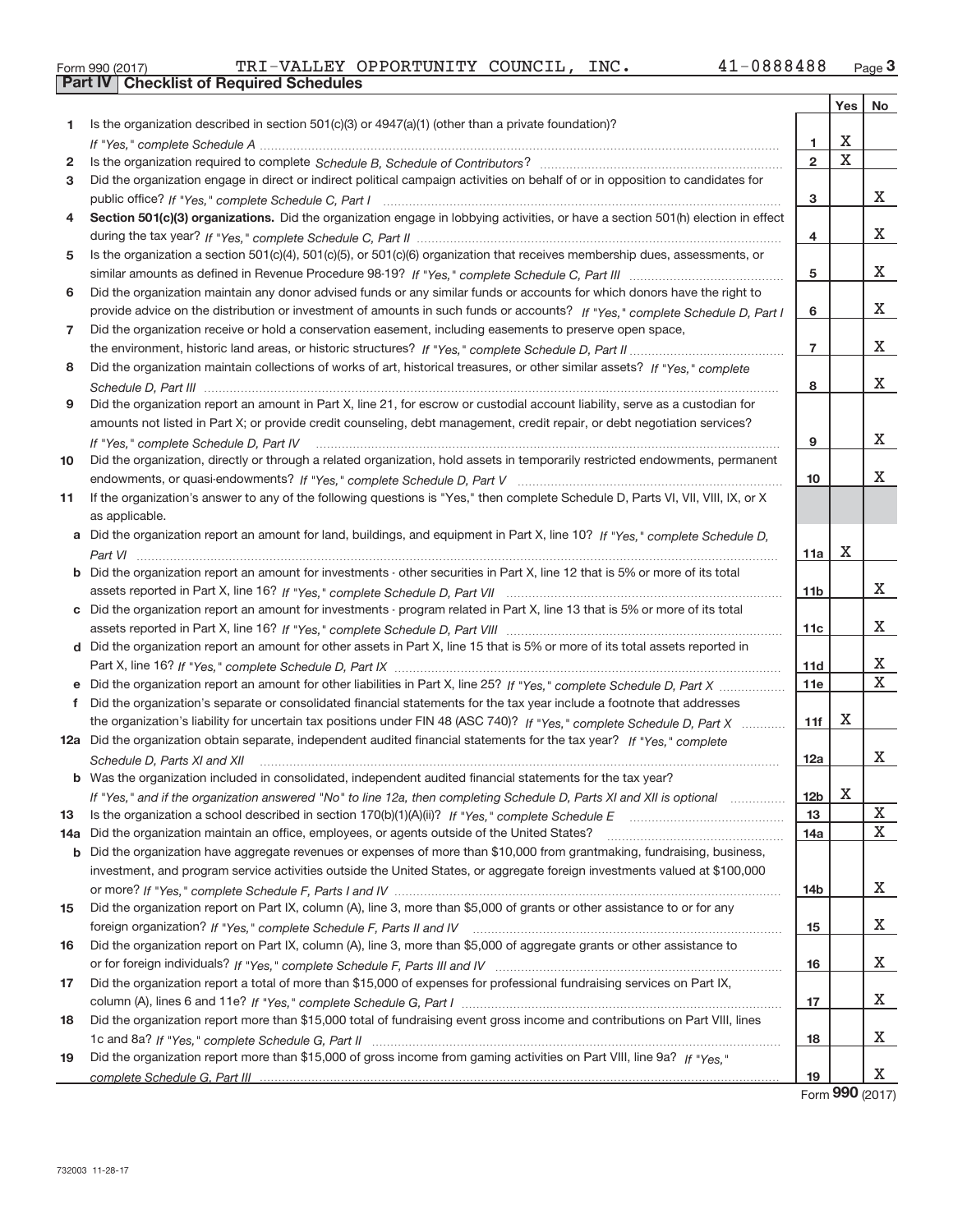| Form 990 (2017) |  | TRI-VALLEY OPPORTUNITY COUNCIL, |  | INC. | 41-0888488 | Page |
|-----------------|--|---------------------------------|--|------|------------|------|
|-----------------|--|---------------------------------|--|------|------------|------|

|    | <b>Part IV</b> Checklist of Required Schedules (continued)                                                                        |                 |     |    |
|----|-----------------------------------------------------------------------------------------------------------------------------------|-----------------|-----|----|
|    |                                                                                                                                   |                 | Yes | No |
|    | 20a Did the organization operate one or more hospital facilities? If "Yes," complete Schedule H                                   | 20a             |     | х  |
| b  | If "Yes" to line 20a, did the organization attach a copy of its audited financial statements to this return?                      | 20 <sub>b</sub> |     |    |
| 21 | Did the organization report more than \$5,000 of grants or other assistance to any domestic organization or                       |                 |     |    |
|    |                                                                                                                                   | 21              |     | х  |
| 22 | Did the organization report more than \$5,000 of grants or other assistance to or for domestic individuals on                     |                 |     |    |
|    |                                                                                                                                   | 22              | X   |    |
| 23 | Did the organization answer "Yes" to Part VII, Section A, line 3, 4, or 5 about compensation of the organization's current        |                 |     |    |
|    | and former officers, directors, trustees, key employees, and highest compensated employees? If "Yes," complete                    |                 |     |    |
|    |                                                                                                                                   | 23              |     | x  |
|    | 24a Did the organization have a tax-exempt bond issue with an outstanding principal amount of more than \$100,000 as of the       |                 |     |    |
|    | last day of the year, that was issued after December 31, 2002? If "Yes," answer lines 24b through 24d and complete                |                 |     |    |
|    |                                                                                                                                   | 24a             |     | x  |
|    |                                                                                                                                   | 24 <sub>b</sub> |     |    |
| с  | Did the organization maintain an escrow account other than a refunding escrow at any time during the year to defease              |                 |     |    |
|    |                                                                                                                                   | 24 <sub>c</sub> |     |    |
|    |                                                                                                                                   | 24d             |     |    |
|    | 25a Section 501(c)(3), 501(c)(4), and 501(c)(29) organizations. Did the organization engage in an excess benefit                  |                 |     |    |
|    |                                                                                                                                   | 25a             |     | x  |
| b  | Is the organization aware that it engaged in an excess benefit transaction with a disqualified person in a prior year, and        |                 |     |    |
|    | that the transaction has not been reported on any of the organization's prior Forms 990 or 990-EZ? If "Yes," complete             |                 |     |    |
|    | Schedule L, Part I                                                                                                                | 25 <sub>b</sub> |     | X  |
| 26 | Did the organization report any amount on Part X, line 5, 6, or 22 for receivables from or payables to any current or             |                 |     |    |
|    | former officers, directors, trustees, key employees, highest compensated employees, or disqualified persons? If "Yes."            |                 |     |    |
|    | complete Schedule L, Part II                                                                                                      | 26              |     | x  |
| 27 | Did the organization provide a grant or other assistance to an officer, director, trustee, key employee, substantial              |                 |     |    |
|    | contributor or employee thereof, a grant selection committee member, or to a 35% controlled entity or family member               |                 |     |    |
|    |                                                                                                                                   | 27              |     | X. |
| 28 | Was the organization a party to a business transaction with one of the following parties (see Schedule L, Part IV                 |                 |     |    |
|    | instructions for applicable filing thresholds, conditions, and exceptions):                                                       |                 |     |    |
| а  |                                                                                                                                   | 28a             |     | х  |
| b  | A family member of a current or former officer, director, trustee, or key employee? If "Yes," complete Schedule L, Part IV        | 28 <sub>b</sub> |     | X  |
|    | c An entity of which a current or former officer, director, trustee, or key employee (or a family member thereof) was an officer, |                 |     |    |
|    |                                                                                                                                   | 28 <sub>c</sub> |     | x  |
| 29 |                                                                                                                                   | 29              | Χ   |    |
| 30 | Did the organization receive contributions of art, historical treasures, or other similar assets, or qualified conservation       |                 |     |    |
|    |                                                                                                                                   | 30              |     | Χ  |
| 31 | Did the organization liquidate, terminate, or dissolve and cease operations?                                                      |                 |     |    |
|    |                                                                                                                                   | 31              |     | X  |
| 32 | Did the organization sell, exchange, dispose of, or transfer more than 25% of its net assets? If "Yes," complete                  |                 |     |    |
|    |                                                                                                                                   | 32              |     | X  |
| 33 | Did the organization own 100% of an entity disregarded as separate from the organization under Regulations                        |                 |     |    |
|    |                                                                                                                                   | 33              | х   |    |
| 34 | Was the organization related to any tax-exempt or taxable entity? If "Yes," complete Schedule R, Part II, III, or IV, and         |                 |     |    |
|    |                                                                                                                                   | 34              |     | х  |
|    |                                                                                                                                   | 35a             |     | Χ  |
|    | b If "Yes" to line 35a, did the organization receive any payment from or engage in any transaction with a controlled entity       |                 |     |    |
|    |                                                                                                                                   | 35 <sub>b</sub> |     |    |
| 36 | Section 501(c)(3) organizations. Did the organization make any transfers to an exempt non-charitable related organization?        |                 |     |    |
|    |                                                                                                                                   | 36              |     | X. |
| 37 | Did the organization conduct more than 5% of its activities through an entity that is not a related organization                  |                 |     |    |
|    |                                                                                                                                   | 37              |     | x  |
| 38 | Did the organization complete Schedule O and provide explanations in Schedule O for Part VI, lines 11b and 19?                    |                 |     |    |
|    |                                                                                                                                   | 38              | х   |    |

Form **990** (2017)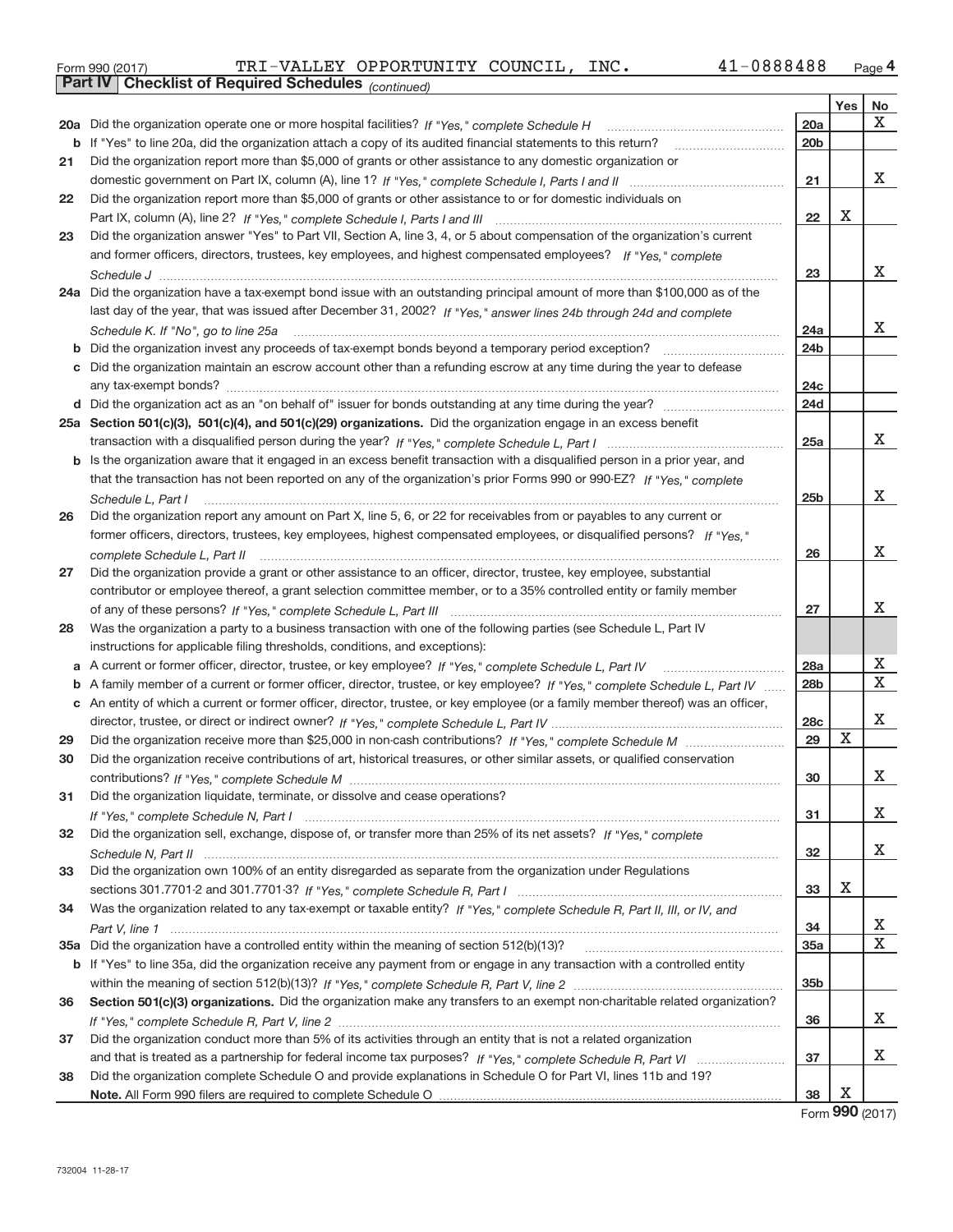|         | <b>Part V</b><br><b>Statements Regarding Other IRS Filings and Tax Compliance</b>                                                                                                                                                          |                                    |              |                 |             |        |
|---------|--------------------------------------------------------------------------------------------------------------------------------------------------------------------------------------------------------------------------------------------|------------------------------------|--------------|-----------------|-------------|--------|
|         | Check if Schedule O contains a response or note to any line in this Part V                                                                                                                                                                 |                                    |              |                 |             |        |
|         |                                                                                                                                                                                                                                            |                                    |              |                 | Yes         | No     |
|         |                                                                                                                                                                                                                                            | 1a                                 | 214          |                 |             |        |
|         | Enter the number of Forms W-2G included in line 1a. Enter -0- if not applicable                                                                                                                                                            | 1 <sub>b</sub>                     | <sup>0</sup> |                 |             |        |
|         | Did the organization comply with backup withholding rules for reportable payments to vendors and reportable gaming                                                                                                                         |                                    |              |                 |             |        |
|         |                                                                                                                                                                                                                                            |                                    |              | 1c              |             |        |
|         | 2a Enter the number of employees reported on Form W-3, Transmittal of Wage and Tax Statements,                                                                                                                                             |                                    |              |                 |             |        |
|         | filed for the calendar year ending with or within the year covered by this return                                                                                                                                                          | 2a                                 | 664          |                 |             |        |
|         |                                                                                                                                                                                                                                            |                                    |              | 2 <sub>b</sub>  | X           |        |
|         |                                                                                                                                                                                                                                            |                                    |              |                 | Х           |        |
|         | 3a Did the organization have unrelated business gross income of \$1,000 or more during the year?                                                                                                                                           |                                    |              | 3a              | $\mathbf X$ |        |
|         |                                                                                                                                                                                                                                            |                                    |              | 3 <sub>b</sub>  |             |        |
|         | 4a At any time during the calendar year, did the organization have an interest in, or a signature or other authority over, a                                                                                                               |                                    |              | 4a              |             | x      |
|         | financial account in a foreign country (such as a bank account, securities account, or other financial account)?<br><b>b</b> If "Yes," enter the name of the foreign country: $\blacktriangleright$                                        |                                    |              |                 |             |        |
|         | See instructions for filing requirements for FinCEN Form 114, Report of Foreign Bank and Financial Accounts (FBAR).                                                                                                                        |                                    |              |                 |             |        |
|         |                                                                                                                                                                                                                                            |                                    |              | 5a              |             | х      |
| b       |                                                                                                                                                                                                                                            |                                    |              | 5 <sub>b</sub>  |             | X      |
|         |                                                                                                                                                                                                                                            |                                    |              | 5c              |             |        |
|         | 6a Does the organization have annual gross receipts that are normally greater than \$100,000, and did the organization solicit                                                                                                             |                                    |              |                 |             |        |
|         | any contributions that were not tax deductible as charitable contributions?                                                                                                                                                                |                                    |              | 6a              |             | x      |
|         | <b>b</b> If "Yes," did the organization include with every solicitation an express statement that such contributions or gifts                                                                                                              |                                    |              |                 |             |        |
|         | were not tax deductible?                                                                                                                                                                                                                   |                                    |              | 6b              |             |        |
| 7       | Organizations that may receive deductible contributions under section 170(c).                                                                                                                                                              |                                    |              |                 |             |        |
| а       | Did the organization receive a payment in excess of \$75 made partly as a contribution and partly for goods and services provided to the payor?                                                                                            |                                    |              | 7a              |             | x      |
|         | If "Yes," did the organization notify the donor of the value of the goods or services provided?                                                                                                                                            |                                    |              | 7b              |             |        |
|         | c Did the organization sell, exchange, or otherwise dispose of tangible personal property for which it was required                                                                                                                        |                                    |              |                 |             |        |
|         |                                                                                                                                                                                                                                            |                                    |              | 7c              |             | х      |
|         | d If "Yes," indicate the number of Forms 8282 filed during the year manufactured in the set of the set of the summan summan summan summan summan summan summan summan summan summan summan summan summan summan summan summan              | 7d                                 |              |                 |             |        |
|         | Did the organization receive any funds, directly or indirectly, to pay premiums on a personal benefit contract?                                                                                                                            |                                    |              | 7e              |             | Х<br>X |
| f       | Did the organization, during the year, pay premiums, directly or indirectly, on a personal benefit contract?                                                                                                                               |                                    |              | 7f              |             |        |
|         | If the organization received a contribution of qualified intellectual property, did the organization file Form 8899 as required?                                                                                                           |                                    |              | 7g<br>7h        |             |        |
| h.<br>8 | If the organization received a contribution of cars, boats, airplanes, or other vehicles, did the organization file a Form 1098-C?<br>Sponsoring organizations maintaining donor advised funds. Did a donor advised fund maintained by the |                                    |              |                 |             |        |
|         | sponsoring organization have excess business holdings at any time during the year?                                                                                                                                                         |                                    |              | 8               |             |        |
| 9       | Sponsoring organizations maintaining donor advised funds.                                                                                                                                                                                  |                                    |              |                 |             |        |
| а       | Did the sponsoring organization make any taxable distributions under section 4966?                                                                                                                                                         |                                    |              | 9а              |             |        |
| b       | Did the sponsoring organization make a distribution to a donor, donor advisor, or related person?                                                                                                                                          |                                    |              | 9b              |             |        |
| 10      | Section 501(c)(7) organizations. Enter:                                                                                                                                                                                                    |                                    |              |                 |             |        |
| a       |                                                                                                                                                                                                                                            | 10a                                |              |                 |             |        |
| b       | Gross receipts, included on Form 990, Part VIII, line 12, for public use of club facilities                                                                                                                                                | 10 <sub>b</sub>                    |              |                 |             |        |
| 11      | Section 501(c)(12) organizations. Enter:                                                                                                                                                                                                   |                                    |              |                 |             |        |
| а       | Gross income from members or shareholders                                                                                                                                                                                                  | 11a                                |              |                 |             |        |
| b       | Gross income from other sources (Do not net amounts due or paid to other sources against                                                                                                                                                   |                                    |              |                 |             |        |
|         | amounts due or received from them.)                                                                                                                                                                                                        | 11 <sub>b</sub>                    |              |                 |             |        |
|         | 12a Section 4947(a)(1) non-exempt charitable trusts. Is the organization filing Form 990 in lieu of Form 1041?                                                                                                                             |                                    |              | 12a             |             |        |
| b       | If "Yes," enter the amount of tax-exempt interest received or accrued during the year                                                                                                                                                      | 12 <sub>b</sub>                    |              |                 |             |        |
| 13      | Section 501(c)(29) qualified nonprofit health insurance issuers.                                                                                                                                                                           |                                    |              |                 |             |        |
|         | a Is the organization licensed to issue qualified health plans in more than one state?                                                                                                                                                     |                                    |              | 13а             |             |        |
|         | Note. See the instructions for additional information the organization must report on Schedule O.                                                                                                                                          |                                    |              |                 |             |        |
|         | <b>b</b> Enter the amount of reserves the organization is required to maintain by the states in which the                                                                                                                                  |                                    |              |                 |             |        |
|         |                                                                                                                                                                                                                                            | 13 <sub>b</sub><br>13 <sub>c</sub> |              |                 |             |        |
|         | 14a Did the organization receive any payments for indoor tanning services during the tax year?                                                                                                                                             |                                    |              | 14a             |             | х      |
|         |                                                                                                                                                                                                                                            |                                    |              | 14 <sub>b</sub> |             |        |
|         |                                                                                                                                                                                                                                            |                                    |              |                 |             |        |

 $_{\rm Form\ 990\ (2017)}$  Page TRI–VALLEY OPPORTUNITY COUNCIL, INC.  $41$ –0888488  $_{\rm Page}$ 

| Form 990 (2017) |  |
|-----------------|--|
|-----------------|--|

**5**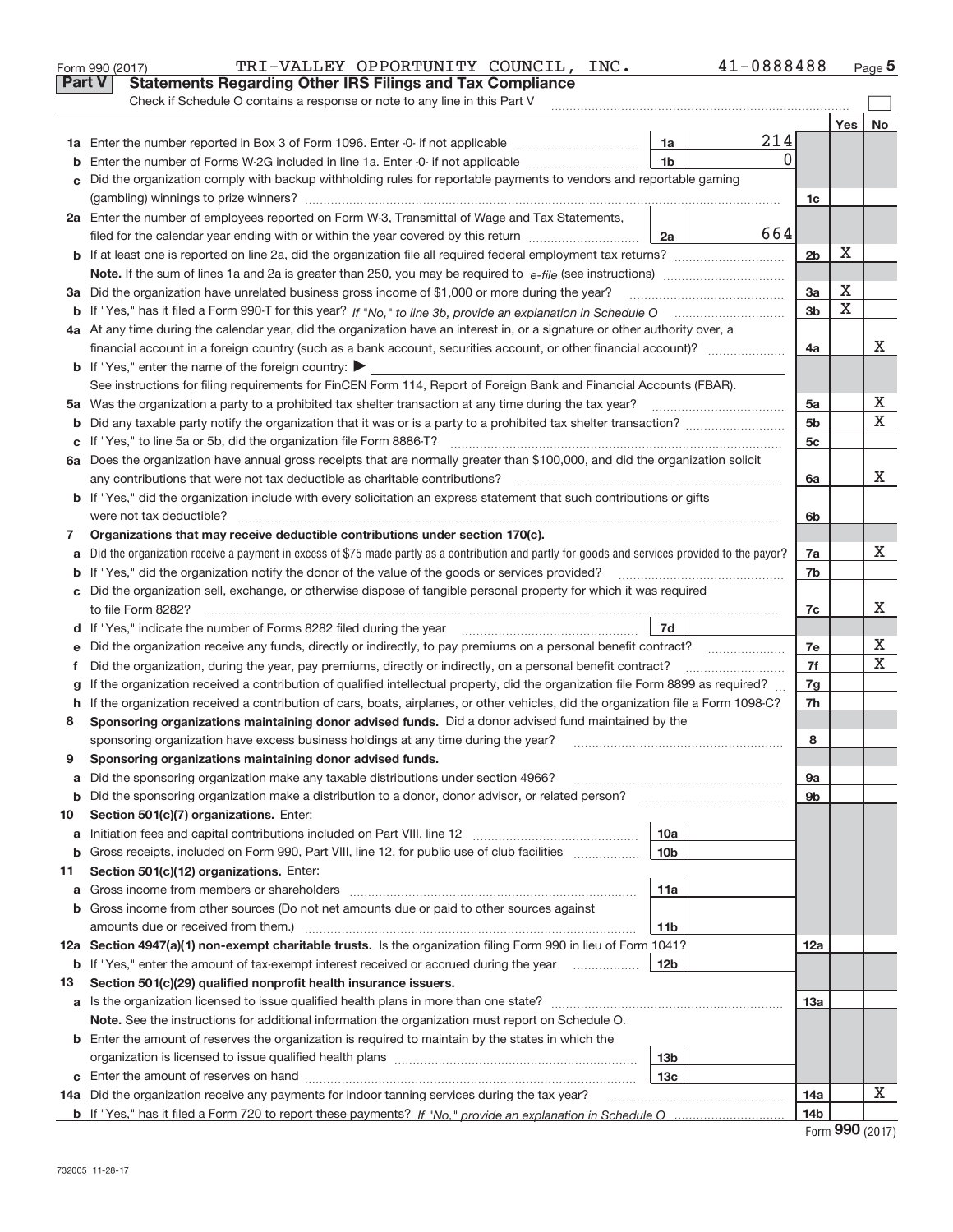|  | Form 990 (2017) |
|--|-----------------|
|  |                 |

*For each "Yes" response to lines 2 through 7b below, and for a "No" response to line 8a, 8b, or 10b below, describe the circumstances, processes, or changes in Schedule O. See instructions.* **Part VI Governance, Management, and Disclosure** 

|     | Check if Schedule O contains a response or note to any line in this Part VI                                                                                                   |                               |    |                 |            | X           |
|-----|-------------------------------------------------------------------------------------------------------------------------------------------------------------------------------|-------------------------------|----|-----------------|------------|-------------|
|     | <b>Section A. Governing Body and Management</b>                                                                                                                               |                               |    |                 |            |             |
|     |                                                                                                                                                                               |                               |    |                 | <b>Yes</b> | No          |
|     | 1a Enter the number of voting members of the governing body at the end of the tax year                                                                                        | 1a                            | 17 |                 |            |             |
|     | If there are material differences in voting rights among members of the governing body, or if the governing                                                                   |                               |    |                 |            |             |
|     | body delegated broad authority to an executive committee or similar committee, explain in Schedule O.                                                                         |                               |    |                 |            |             |
| b   | Enter the number of voting members included in line 1a, above, who are independent                                                                                            | 1b                            | 17 |                 |            |             |
| 2   | Did any officer, director, trustee, or key employee have a family relationship or a business relationship with any other                                                      |                               |    |                 |            |             |
|     | officer, director, trustee, or key employee?                                                                                                                                  |                               | .  | $\mathbf{2}$    |            | х           |
| 3   | Did the organization delegate control over management duties customarily performed by or under the direct supervision                                                         |                               |    |                 |            |             |
|     |                                                                                                                                                                               |                               |    | з               |            | х           |
| 4   | Did the organization make any significant changes to its governing documents since the prior Form 990 was filed?                                                              |                               |    | 4               |            | $\mathbf X$ |
| 5   |                                                                                                                                                                               |                               |    | 5               |            | $\mathbf X$ |
| 6   | Did the organization have members or stockholders?                                                                                                                            |                               |    | 6               |            | Χ           |
| 7a  | Did the organization have members, stockholders, or other persons who had the power to elect or appoint one or                                                                |                               |    |                 |            |             |
|     | more members of the governing body?                                                                                                                                           |                               |    | 7a              |            | х           |
| b   | Are any governance decisions of the organization reserved to (or subject to approval by) members, stockholders, or                                                            |                               |    |                 |            |             |
|     | persons other than the governing body?                                                                                                                                        |                               |    | 7b              |            | x           |
| 8   | Did the organization contemporaneously document the meetings held or written actions undertaken during the year by the following:                                             |                               |    |                 |            |             |
| a   |                                                                                                                                                                               |                               |    | 8а              | Х          |             |
| b   |                                                                                                                                                                               |                               |    | 8b              | X          |             |
| 9   | Is there any officer, director, trustee, or key employee listed in Part VII, Section A, who cannot be reached at the                                                          |                               |    |                 |            |             |
|     |                                                                                                                                                                               |                               |    | 9               |            | X.          |
|     | <b>Section B. Policies</b> (This Section B requests information about policies not required by the Internal Revenue Code.)                                                    |                               |    |                 |            |             |
|     |                                                                                                                                                                               |                               |    |                 | Yes        | No          |
|     |                                                                                                                                                                               |                               |    | 10a             |            | Χ           |
|     | <b>b</b> If "Yes," did the organization have written policies and procedures governing the activities of such chapters, affiliates,                                           |                               |    |                 |            |             |
|     | and branches to ensure their operations are consistent with the organization's exempt purposes?                                                                               |                               |    | 10 <sub>b</sub> |            |             |
|     | 11a Has the organization provided a complete copy of this Form 990 to all members of its governing body before filing the form?                                               |                               |    | 11a             | X          |             |
| b   | Describe in Schedule O the process, if any, used by the organization to review this Form 990.                                                                                 |                               |    |                 |            |             |
| 12a | Did the organization have a written conflict of interest policy? If "No," go to line 13                                                                                       |                               |    | 12a             | Х          |             |
| b   |                                                                                                                                                                               |                               |    | 12 <sub>b</sub> | X          |             |
| С   | Did the organization regularly and consistently monitor and enforce compliance with the policy? If "Yes," describe                                                            |                               |    |                 |            |             |
|     | in Schedule O how this was done encourance and the control of the state of the state of the state of the state o                                                              |                               |    | 12c             | Х          |             |
| 13  | Did the organization have a written whistleblower policy?                                                                                                                     |                               |    | 13              | Х          |             |
| 14  | Did the organization have a written document retention and destruction policy?                                                                                                |                               |    | 14              | X          |             |
| 15  | Did the process for determining compensation of the following persons include a review and approval by independent                                                            |                               |    |                 |            |             |
|     | persons, comparability data, and contemporaneous substantiation of the deliberation and decision?                                                                             |                               |    |                 |            |             |
| a   | The organization's CEO, Executive Director, or top management official manufactured content content of the organization's CEO, Executive Director, or top management official |                               |    | 15a             | Х          |             |
| b   |                                                                                                                                                                               |                               |    | 15b             | х          |             |
|     | If "Yes" to line 15a or 15b, describe the process in Schedule O (see instructions).                                                                                           |                               |    |                 |            |             |
|     | 16a Did the organization invest in, contribute assets to, or participate in a joint venture or similar arrangement with a                                                     |                               |    |                 |            |             |
|     | taxable entity during the year?                                                                                                                                               |                               |    | 16a             |            | х           |
|     | b If "Yes," did the organization follow a written policy or procedure requiring the organization to evaluate its participation                                                |                               |    |                 |            |             |
|     | in joint venture arrangements under applicable federal tax law, and take steps to safequard the organization's                                                                |                               |    |                 |            |             |
|     | exempt status with respect to such arrangements?                                                                                                                              |                               |    | 16 <sub>b</sub> |            |             |
|     | <b>Section C. Disclosure</b>                                                                                                                                                  |                               |    |                 |            |             |
| 17  | List the states with which a copy of this Form 990 is required to be filed $\triangleright$ MN                                                                                |                               |    |                 |            |             |
| 18  | Section 6104 requires an organization to make its Forms 1023 (or 1024 if applicable), 990, and 990-T (Section 501(c)(3)s only) available                                      |                               |    |                 |            |             |
|     | for public inspection. Indicate how you made these available. Check all that apply.                                                                                           |                               |    |                 |            |             |
|     | $X$ Upon request<br>Another's website<br>Own website                                                                                                                          | Other (explain in Schedule O) |    |                 |            |             |
| 19  | Describe in Schedule O whether (and if so, how) the organization made its governing documents, conflict of interest policy, and financial                                     |                               |    |                 |            |             |
|     | statements available to the public during the tax year.                                                                                                                       |                               |    |                 |            |             |
| 20  | State the name, address, and telephone number of the person who possesses the organization's books and records:                                                               |                               |    |                 |            |             |
|     | NICOLE AAKER - 218-281-5832                                                                                                                                                   |                               |    |                 |            |             |
|     | 56716<br>102 NORTH BROADWAY, CROOKSTON, MN                                                                                                                                    |                               |    |                 |            |             |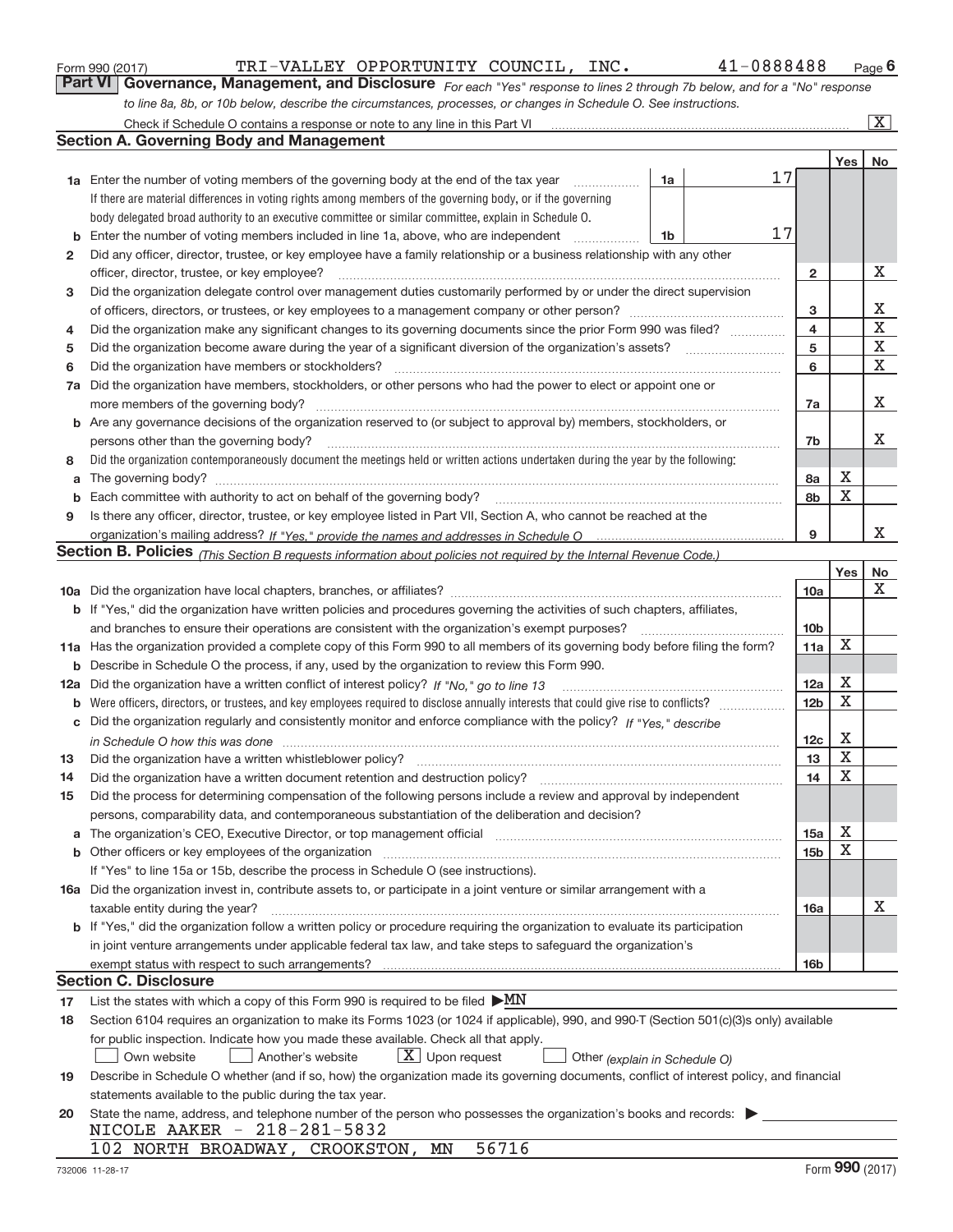Form 990 (2017) Page TRI‐VALLEY OPPORTUNITY COUNCIL, INC. 41‐0888488

 $\boxed{\phantom{1}}$ 

**Part VII Compensation of Officers, Directors, Trustees, Key Employees, Highest Compensated Employees, and Independent Contractors**

Check if Schedule O contains a response or note to any line in this Part VII

**Section A. Officers, Directors, Trustees, Key Employees, and Highest Compensated Employees**

**1a**  Complete this table for all persons required to be listed. Report compensation for the calendar year ending with or within the organization's tax year.

 $\bullet$  List all of the organization's current officers, directors, trustees (whether individuals or organizations), regardless of amount of compensation. Enter  $-0$ - in columns  $(D)$ ,  $(E)$ , and  $(F)$  if no compensation was paid.

**•** List all of the organization's current key employees, if any. See instructions for definition of "key employee."

● List the organization's five current highest compensated employees (other than an officer, director, trustee, or key employee) who received reportable compensation (Box 5 of Form W‐2 and/or Box 7 of Form 1099‐MISC) of more than \$100,000 from the organization and any related organizations.

 $\bullet$  List all of the organization's former officers, key employees, and highest compensated employees who received more than \$100,000 of reportable compensation from the organization and any related organizations.

**•** List all of the organization's former directors or trustees that received, in the capacity as a former director or trustee of the organization, more than \$10,000 of reportable compensation from the organization and any related organizations.

List persons in the following order: individual trustees or directors; institutional trustees; officers; key employees; highest compensated employees; and former such persons.

Check this box if neither the organization nor any related organization compensated any current officer, director, or trustee.  $\Box$ 

| (A)                            | (B)                    |                                |                                                                  | (C)      |              |                                 |        | (D)                 | (E)                              | (F)                      |
|--------------------------------|------------------------|--------------------------------|------------------------------------------------------------------|----------|--------------|---------------------------------|--------|---------------------|----------------------------------|--------------------------|
| Name and Title                 | Average                |                                | (do not check more than one                                      | Position |              |                                 |        | Reportable          | Reportable                       | Estimated                |
|                                | hours per              |                                | box, unless person is both an<br>officer and a director/trustee) |          |              |                                 |        | compensation        | compensation                     | amount of                |
|                                | week                   |                                |                                                                  |          |              |                                 |        | from                | from related                     | other                    |
|                                | (list any<br>hours for |                                |                                                                  |          |              |                                 |        | the<br>organization | organizations<br>(W-2/1099-MISC) | compensation<br>from the |
|                                | related                |                                |                                                                  |          |              |                                 |        | (W-2/1099-MISC)     |                                  | organization             |
|                                | organizations          |                                |                                                                  |          |              |                                 |        |                     |                                  | and related              |
|                                | below                  | Individual trustee or director | Institutional trustee                                            |          | Key employee | Highest compensated<br>employee |        |                     |                                  | organizations            |
|                                | line)                  |                                |                                                                  | Officer  |              |                                 | Former |                     |                                  |                          |
| DR. JODI BOERGER-WILDER<br>(1) | 1.00                   |                                |                                                                  |          |              |                                 |        |                     |                                  |                          |
| <b>BOARD MEMBER</b>            |                        | $\overline{\text{X}}$          |                                                                  |          |              |                                 |        | 0.                  | 0.                               | $0 \cdot$                |
| GREG BURRIS<br>(2)             | 1.00                   |                                |                                                                  |          |              |                                 |        |                     |                                  |                          |
| <b>BOARD MEMBER</b>            |                        | $\mathbf X$                    |                                                                  |          |              |                                 |        | $0$ .               | $\mathbf 0$ .                    | $0$ .                    |
| JOHN GERSZEWSKI<br>(3)         | 1.00                   |                                |                                                                  |          |              |                                 |        |                     |                                  |                          |
| <b>BOARD MEMBER</b>            |                        | $\mathbf X$                    |                                                                  |          |              |                                 |        | $\mathbf 0$ .       | 0.                               | $\mathbf 0$ .            |
| <b>LANA GLOVER</b><br>(4)      | 1.00                   |                                |                                                                  |          |              |                                 |        |                     |                                  |                          |
| BOARD MEMBER (THRU MARCH)      |                        | $\overline{\text{X}}$          |                                                                  |          |              |                                 |        | $\mathbf 0$ .       | 0.                               | $\mathbf 0$ .            |
| MARVIN GUNDERSON<br>(5)        | 1.00                   |                                |                                                                  |          |              |                                 |        |                     |                                  |                          |
| <b>BOARD MEMBER</b>            |                        | $\overline{\text{X}}$          |                                                                  |          |              |                                 |        | 0.                  | 0.                               | $0$ .                    |
| LEE ANN HALL<br>(6)            | 1.00                   |                                |                                                                  |          |              |                                 |        |                     |                                  |                          |
| <b>BOARD MEMBER</b>            |                        | $\overline{\text{X}}$          |                                                                  |          |              |                                 |        | $\mathbf 0$ .       | 0.                               | $0$ .                    |
| SARAH KJONO<br>(7)             | 1.00                   |                                |                                                                  |          |              |                                 |        |                     |                                  |                          |
| <b>BOARD MEMBER</b>            |                        | $\overline{\text{X}}$          |                                                                  |          |              |                                 |        | $\mathbf 0$ .       | 0.                               | $0$ .                    |
| DOMITA MACK<br>(8)             | 1.00                   |                                |                                                                  |          |              |                                 |        |                     |                                  |                          |
| <b>BOARD MEMBER</b>            |                        | $\mathbf X$                    |                                                                  |          |              |                                 |        | 0.                  | 0.                               | $0$ .                    |
| MARSHA MELTING-OGARD<br>(9)    | 1.00                   |                                |                                                                  |          |              |                                 |        |                     |                                  |                          |
| BOARD MEMBER (THRU MAY)        |                        | $\mathbf X$                    |                                                                  |          |              |                                 |        | $0$ .               | 0.                               | $0 \cdot$                |
| (10) LYNN MONK                 | 1.00                   |                                |                                                                  |          |              |                                 |        |                     |                                  |                          |
| <b>BOARD MEMBER</b>            |                        | $\mathbf X$                    |                                                                  |          |              |                                 |        | $\mathbf 0$ .       | $\mathbf 0$ .                    | $0$ .                    |
| (11) NANCY MYERS               | 1.00                   |                                |                                                                  |          |              |                                 |        |                     |                                  |                          |
| <b>BOARD MEMBER</b>            |                        | $\mathbf X$                    |                                                                  |          |              |                                 |        | $\mathbf 0$ .       | 0.                               | $0 \cdot$                |
| (12) DR. LINDA NEUERBURG       | 1.00                   |                                |                                                                  |          |              |                                 |        |                     |                                  |                          |
| <b>BOARD MEMBER</b>            |                        | $\mathbf X$                    |                                                                  |          |              |                                 |        | $0$ .               | 0.                               | $0$ .                    |
| (13) DALE SVAREN               | 1.00                   |                                |                                                                  |          |              |                                 |        |                     |                                  |                          |
| <b>BOARD MEMBER</b>            |                        | $\mathbf X$                    |                                                                  |          |              |                                 |        | 0.                  | 0.                               | $0$ .                    |
| (14) STEPHANIE VONESH          | 1.00                   |                                |                                                                  |          |              |                                 |        |                     |                                  |                          |
| <b>BOARD MEMBER</b>            |                        | $\mathbf X$                    |                                                                  |          |              |                                 |        | 0.                  | 0.                               | $0$ .                    |
| (15) GARY WILLHITE             | 1.00                   |                                |                                                                  |          |              |                                 |        |                     |                                  |                          |
| <b>BOARD MEMBER</b>            |                        | $\mathbf X$                    |                                                                  |          |              |                                 |        | $0$ .               | 0.                               | $0$ .                    |
| (16) LEROY VONASEK             | 1.00                   |                                |                                                                  |          |              |                                 |        |                     |                                  |                          |
| CHAIRPERSON                    |                        | $\mathbf X$                    |                                                                  | X        |              |                                 |        | 0.                  | 0.                               | $0$ .                    |
| (17) MARK KROULIK              | 1.00                   |                                |                                                                  |          |              |                                 |        |                     |                                  |                          |
| <b>VICE CHAIRPERSON</b>        |                        | $\mathbf X$                    |                                                                  | X        |              |                                 |        | 0.                  | 0.                               | $0$ .                    |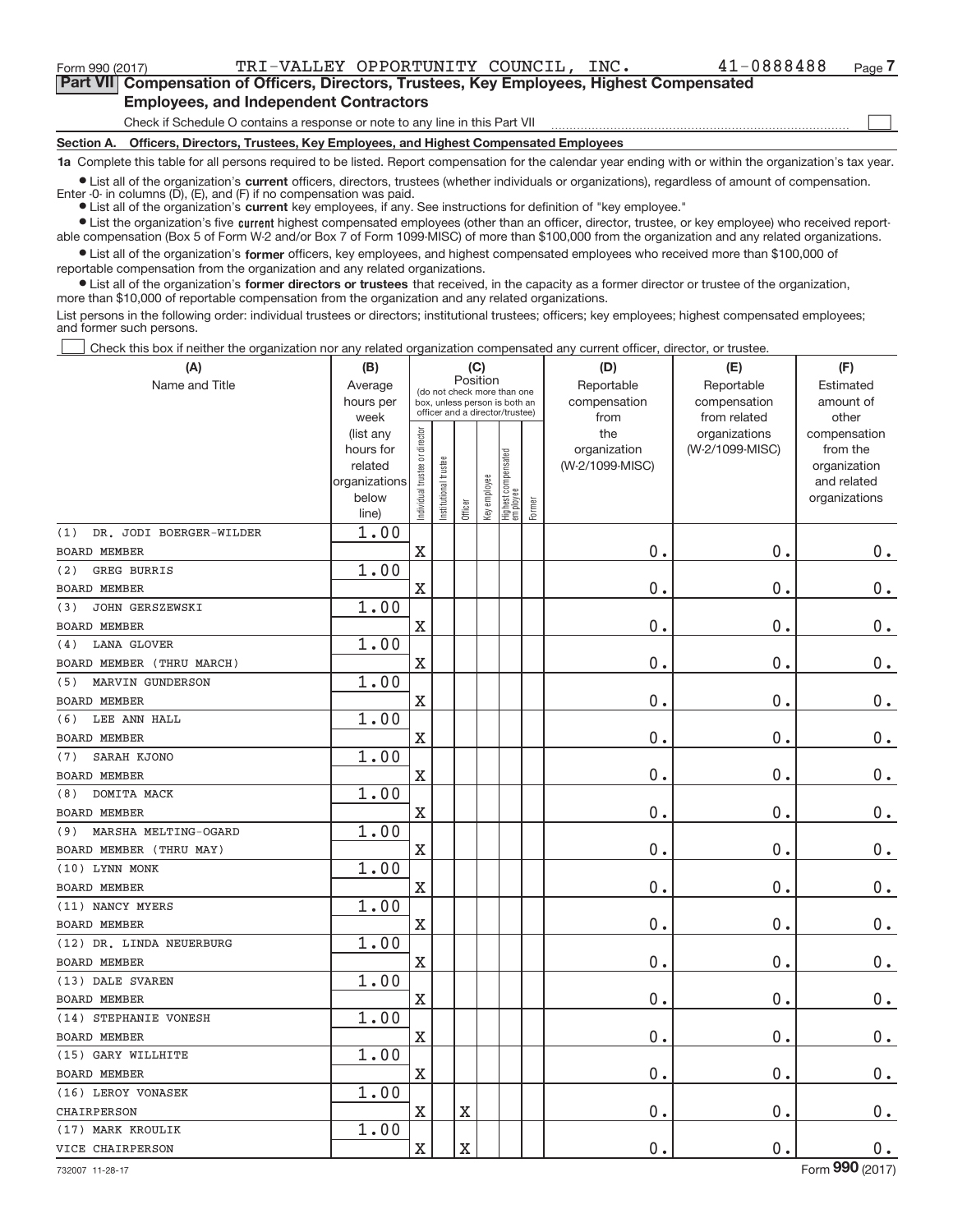| TRI-VALLEY OPPORTUNITY COUNCIL, INC.<br>Form 990 (2017)                                                                                         |               |                                |                       |                       |              |                                                              |                       |                                | 41-0888488      |       |                     | Page 8           |
|-------------------------------------------------------------------------------------------------------------------------------------------------|---------------|--------------------------------|-----------------------|-----------------------|--------------|--------------------------------------------------------------|-----------------------|--------------------------------|-----------------|-------|---------------------|------------------|
| <b>Part VII</b><br>Section A. Officers, Directors, Trustees, Key Employees, and Highest Compensated Employees (continued)                       |               |                                |                       |                       |              |                                                              |                       |                                |                 |       |                     |                  |
| (A)                                                                                                                                             | (B)           |                                |                       |                       | (C)          |                                                              |                       | (D)                            | (E)             |       |                     | (F)              |
| Name and title                                                                                                                                  | Average       |                                |                       |                       | Position     |                                                              |                       | Reportable                     | Reportable      |       |                     | Estimated        |
|                                                                                                                                                 | hours per     |                                |                       |                       |              | (do not check more than one<br>box, unless person is both an |                       | compensation                   | compensation    |       |                     | amount of        |
|                                                                                                                                                 | week          |                                |                       |                       |              | officer and a director/trustee)                              |                       | from                           | from related    |       |                     | other            |
|                                                                                                                                                 | (list any     |                                |                       |                       |              |                                                              |                       | the                            | organizations   |       |                     | compensation     |
|                                                                                                                                                 | hours for     |                                |                       |                       |              |                                                              |                       | organization                   | (W-2/1099-MISC) |       |                     | from the         |
|                                                                                                                                                 | related       |                                |                       |                       |              |                                                              |                       | (W-2/1099-MISC)                |                 |       |                     | organization     |
|                                                                                                                                                 | organizations |                                |                       |                       |              |                                                              |                       |                                |                 |       |                     | and related      |
|                                                                                                                                                 | below         | Individual trustee or director | Institutional trustee |                       | Key employee | Highest compensated<br>employee                              |                       |                                |                 |       |                     | organizations    |
|                                                                                                                                                 | line)         |                                |                       | Officer               |              |                                                              | Former                |                                |                 |       |                     |                  |
| (18) DON DIEDRICH                                                                                                                               | 1.00          |                                |                       |                       |              |                                                              |                       |                                |                 |       |                     |                  |
| <b>TREASURER</b>                                                                                                                                |               | $\mathbf X$                    |                       | $\mathbf X$           |              |                                                              |                       | 0.                             |                 | 0.    |                     | 0.               |
| (19) SHAWNA PETERSON                                                                                                                            | 1.00          |                                |                       |                       |              |                                                              |                       |                                |                 |       |                     |                  |
| <b>SECRETARY</b>                                                                                                                                |               | $\mathbf X$                    |                       | X                     |              |                                                              |                       | 0.                             |                 | 0.    |                     | 0.               |
| (20) JASON CARLSON                                                                                                                              | 50.00         |                                |                       |                       |              |                                                              |                       |                                |                 |       |                     |                  |
| CHIEF EXECUTIVE OFFICER                                                                                                                         |               |                                |                       | $\overline{\text{X}}$ |              |                                                              |                       | 110,278.                       |                 | $0$ . |                     | 5,939.           |
| (21) NICOLE AAKER                                                                                                                               | 41.00         |                                |                       |                       |              |                                                              |                       |                                |                 |       |                     |                  |
| FISCAL DIRECTOR                                                                                                                                 |               |                                |                       | X                     |              |                                                              |                       | 74,112.                        |                 |       |                     | 26,938.          |
|                                                                                                                                                 |               |                                |                       |                       |              |                                                              |                       |                                |                 | 0.    |                     |                  |
|                                                                                                                                                 |               |                                |                       |                       |              |                                                              |                       |                                |                 |       |                     |                  |
|                                                                                                                                                 |               |                                |                       |                       |              |                                                              |                       |                                |                 |       |                     |                  |
|                                                                                                                                                 |               |                                |                       |                       |              |                                                              |                       |                                |                 |       |                     |                  |
|                                                                                                                                                 |               |                                |                       |                       |              |                                                              |                       |                                |                 |       |                     |                  |
|                                                                                                                                                 |               |                                |                       |                       |              |                                                              |                       |                                |                 |       |                     |                  |
|                                                                                                                                                 |               |                                |                       |                       |              |                                                              |                       |                                |                 |       |                     |                  |
|                                                                                                                                                 |               |                                |                       |                       |              |                                                              |                       |                                |                 |       |                     |                  |
|                                                                                                                                                 |               |                                |                       |                       |              |                                                              |                       |                                |                 |       |                     |                  |
|                                                                                                                                                 |               |                                |                       |                       |              |                                                              |                       |                                |                 |       |                     |                  |
|                                                                                                                                                 |               |                                |                       |                       |              |                                                              |                       |                                |                 |       |                     |                  |
|                                                                                                                                                 |               |                                |                       |                       |              |                                                              | $\blacktriangleright$ | 184,390.                       |                 | 0.    |                     | 32,877.          |
|                                                                                                                                                 |               |                                |                       |                       |              |                                                              |                       | 0.                             |                 | 0.    |                     | $\overline{0}$ . |
|                                                                                                                                                 |               |                                |                       |                       |              |                                                              | ▶                     | 184,390.                       |                 | 0.    |                     | 32,877.          |
| d                                                                                                                                               |               |                                |                       |                       |              |                                                              |                       |                                |                 |       |                     |                  |
| Total number of individuals (including but not limited to those listed above) who received more than \$100,000 of reportable<br>$\mathbf{2}$    |               |                                |                       |                       |              |                                                              |                       |                                |                 |       |                     |                  |
| compensation from the organization $\blacktriangleright$                                                                                        |               |                                |                       |                       |              |                                                              |                       |                                |                 |       |                     | ı                |
|                                                                                                                                                 |               |                                |                       |                       |              |                                                              |                       |                                |                 |       |                     | Yes<br>No        |
| 3<br>Did the organization list any former officer, director, or trustee, key employee, or highest compensated employee on                       |               |                                |                       |                       |              |                                                              |                       |                                |                 |       |                     |                  |
| line 1a? If "Yes," complete Schedule J for such individual manufactured contained and the 1a? If "Yes," complete Schedule J for such individual |               |                                |                       |                       |              |                                                              |                       |                                |                 |       | з                   | X                |
| For any individual listed on line 1a, is the sum of reportable compensation and other compensation from the organization                        |               |                                |                       |                       |              |                                                              |                       |                                |                 |       |                     |                  |
|                                                                                                                                                 |               |                                |                       |                       |              |                                                              |                       |                                |                 |       | 4                   | х                |
| Did any person listed on line 1a receive or accrue compensation from any unrelated organization or individual for services<br>5                 |               |                                |                       |                       |              |                                                              |                       |                                |                 |       |                     |                  |
|                                                                                                                                                 |               |                                |                       |                       |              |                                                              |                       |                                |                 |       | 5                   | х                |
| <b>Section B. Independent Contractors</b>                                                                                                       |               |                                |                       |                       |              |                                                              |                       |                                |                 |       |                     |                  |
| Complete this table for your five highest compensated independent contractors that received more than \$100,000 of compensation from<br>1.      |               |                                |                       |                       |              |                                                              |                       |                                |                 |       |                     |                  |
| the organization. Report compensation for the calendar year ending with or within the organization's tax year.                                  |               |                                |                       |                       |              |                                                              |                       |                                |                 |       |                     |                  |
|                                                                                                                                                 |               |                                |                       |                       |              |                                                              |                       |                                |                 |       |                     |                  |
| (A)<br>Name and business address                                                                                                                |               |                                |                       |                       |              |                                                              |                       | (B)<br>Description of services |                 |       | (C)<br>Compensation |                  |
|                                                                                                                                                 |               |                                |                       |                       |              |                                                              |                       |                                |                 |       |                     |                  |
| JLG ARCHITECTS                                                                                                                                  |               |                                |                       |                       |              |                                                              |                       |                                |                 |       |                     |                  |
| 124 N 3RD STREET, GRAND FORKS, ND 58203                                                                                                         |               |                                |                       |                       |              |                                                              |                       | ARCHITECT                      |                 |       |                     | 149,953.         |
|                                                                                                                                                 |               |                                |                       |                       |              |                                                              |                       |                                |                 |       |                     |                  |
|                                                                                                                                                 |               |                                |                       |                       |              |                                                              |                       |                                |                 |       |                     |                  |
|                                                                                                                                                 |               |                                |                       |                       |              |                                                              |                       |                                |                 |       |                     |                  |
|                                                                                                                                                 |               |                                |                       |                       |              |                                                              |                       |                                |                 |       |                     |                  |
|                                                                                                                                                 |               |                                |                       |                       |              |                                                              |                       |                                |                 |       |                     |                  |
|                                                                                                                                                 |               |                                |                       |                       |              |                                                              |                       |                                |                 |       |                     |                  |
|                                                                                                                                                 |               |                                |                       |                       |              |                                                              |                       |                                |                 |       |                     |                  |
|                                                                                                                                                 |               |                                |                       |                       |              |                                                              |                       |                                |                 |       |                     |                  |
|                                                                                                                                                 |               |                                |                       |                       |              |                                                              |                       |                                |                 |       |                     |                  |
| Total number of independent contractors (including but not limited to those listed above) who received more than<br>2                           |               |                                |                       |                       | 1            |                                                              |                       |                                |                 |       |                     |                  |
| \$100,000 of compensation from the organization                                                                                                 |               |                                |                       |                       |              |                                                              |                       |                                |                 |       |                     |                  |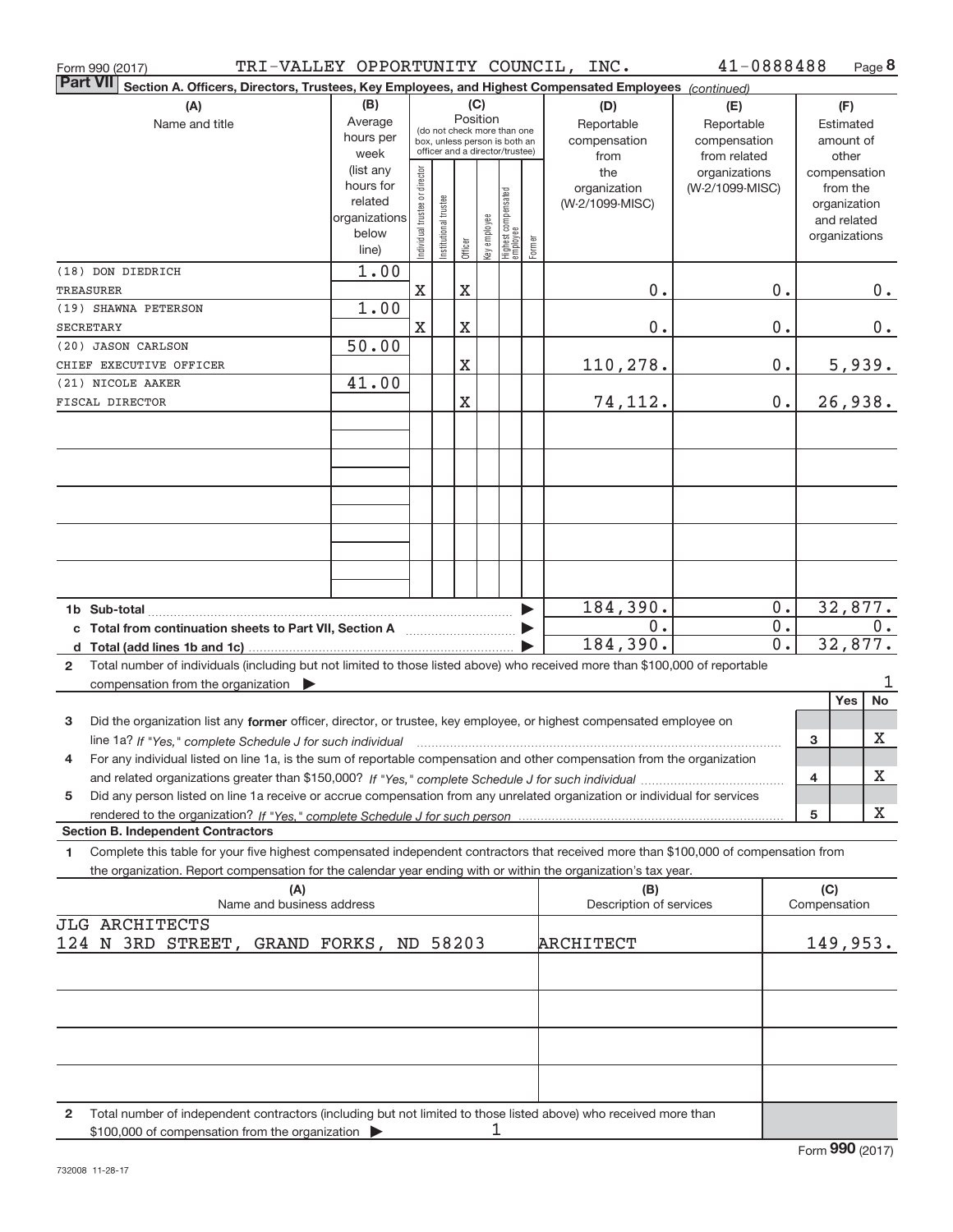|                                                           | Form 990 (2017)  |                                                                               |                |                      | TRI-VALLEY OPPORTUNITY COUNCIL, INC. |                                                                       | 41-0888488                                           | Page 9                                                             |
|-----------------------------------------------------------|------------------|-------------------------------------------------------------------------------|----------------|----------------------|--------------------------------------|-----------------------------------------------------------------------|------------------------------------------------------|--------------------------------------------------------------------|
|                                                           | <b>Part VIII</b> | <b>Statement of Revenue</b>                                                   |                |                      |                                      |                                                                       |                                                      |                                                                    |
|                                                           |                  | Check if Schedule O contains a response or note to any line in this Part VIII |                |                      |                                      |                                                                       |                                                      |                                                                    |
|                                                           |                  |                                                                               |                |                      | (A)<br>Total revenue                 | $\overline{(\mathsf{B})}$<br>Related or<br>exempt function<br>revenue | $\overline{(C)}$<br>Unrelated<br>business<br>revenue | (D)<br>Revenue excluded<br>from tax under<br>sections<br>512 - 514 |
|                                                           |                  | 1 a Federated campaigns                                                       | 1a             |                      |                                      |                                                                       |                                                      |                                                                    |
| Contributions, Gifts, Grants<br>and Other Similar Amounts |                  | <b>b</b> Membership dues                                                      | 1b             |                      |                                      |                                                                       |                                                      |                                                                    |
|                                                           |                  |                                                                               | 1 <sub>c</sub> |                      |                                      |                                                                       |                                                      |                                                                    |
|                                                           |                  | d Related organizations                                                       | 1 <sub>d</sub> |                      |                                      |                                                                       |                                                      |                                                                    |
|                                                           |                  | e Government grants (contributions)                                           | 1e             | 19,581,777.          |                                      |                                                                       |                                                      |                                                                    |
|                                                           |                  |                                                                               |                |                      |                                      |                                                                       |                                                      |                                                                    |
|                                                           |                  | f All other contributions, gifts, grants, and                                 |                | 518,565.             |                                      |                                                                       |                                                      |                                                                    |
|                                                           |                  | similar amounts not included above                                            | 1f             |                      |                                      |                                                                       |                                                      |                                                                    |
|                                                           |                  | Noncash contributions included in lines 1a-1f: \$                             |                | 39,360.              |                                      |                                                                       |                                                      |                                                                    |
|                                                           |                  |                                                                               |                | ь                    | 20,100,342.                          |                                                                       |                                                      |                                                                    |
|                                                           |                  |                                                                               |                | <b>Business Code</b> |                                      |                                                                       |                                                      |                                                                    |
|                                                           | 2a               | TRANSPORTATION REVENUE                                                        |                | 485000               | 1,054,677.                           | 1,054,677.                                                            |                                                      |                                                                    |
|                                                           | b                | CHILD EDUCATION REVENUE                                                       |                | 624410               | 725,989.                             | 725,989.                                                              |                                                      |                                                                    |
|                                                           | <sub>c</sub>     | FOOD PROGRAMS REVENUE                                                         |                | 624210               | 528, 465.                            | 528,465.                                                              |                                                      |                                                                    |
|                                                           | d                | RENTAL REVENUE                                                                |                | 531110               | 418,241.                             | 418,241.                                                              |                                                      |                                                                    |
| Program Service<br>Revenue                                |                  | HOUSING AND HOUSING REHAB REVENUE                                             |                | 624200               | 208,715.                             | 208,715.                                                              |                                                      |                                                                    |
|                                                           | f                | All other program service revenue                                             |                | 624100               | 53,087.                              | 53,087.                                                               |                                                      |                                                                    |
|                                                           |                  |                                                                               |                | ь                    | 2,989,174.                           |                                                                       |                                                      |                                                                    |
|                                                           | 3                | Investment income (including dividends, interest, and                         |                |                      |                                      |                                                                       |                                                      |                                                                    |
|                                                           |                  |                                                                               |                | ▶                    | 9,478.                               |                                                                       |                                                      | 9,478.                                                             |
|                                                           | 4                | Income from investment of tax-exempt bond proceeds                            |                |                      |                                      |                                                                       |                                                      |                                                                    |
|                                                           | 5                |                                                                               |                |                      |                                      |                                                                       |                                                      |                                                                    |
|                                                           |                  |                                                                               | (i) Real       | (ii) Personal        |                                      |                                                                       |                                                      |                                                                    |
|                                                           |                  | <b>6 a</b> Gross rents                                                        |                |                      |                                      |                                                                       |                                                      |                                                                    |
|                                                           | b                | Less: rental expenses  [                                                      |                |                      |                                      |                                                                       |                                                      |                                                                    |
|                                                           | c                | Rental income or (loss)                                                       |                |                      |                                      |                                                                       |                                                      |                                                                    |
|                                                           |                  |                                                                               |                | ь                    |                                      |                                                                       |                                                      |                                                                    |
|                                                           |                  | 7 a Gross amount from sales of                                                | (i) Securities | (ii) Other           |                                      |                                                                       |                                                      |                                                                    |
|                                                           |                  | assets other than inventory                                                   |                | 11,310.              |                                      |                                                                       |                                                      |                                                                    |
|                                                           |                  | <b>b</b> Less: cost or other basis                                            |                |                      |                                      |                                                                       |                                                      |                                                                    |
|                                                           |                  | and sales expenses                                                            |                | 14,326.              |                                      |                                                                       |                                                      |                                                                    |
|                                                           |                  |                                                                               |                | $-3,016.$            |                                      |                                                                       |                                                      |                                                                    |
|                                                           |                  |                                                                               |                |                      | $-3,016.$                            |                                                                       |                                                      | 3,016.                                                             |
|                                                           |                  | 8 a Gross income from fundraising events (not                                 |                |                      |                                      |                                                                       |                                                      |                                                                    |
|                                                           |                  | including \$                                                                  |                |                      |                                      |                                                                       |                                                      |                                                                    |
|                                                           |                  | $\overline{\phantom{a}}$ of                                                   |                |                      |                                      |                                                                       |                                                      |                                                                    |
|                                                           |                  | contributions reported on line 1c). See                                       |                |                      |                                      |                                                                       |                                                      |                                                                    |
| <b>Other Revenue</b>                                      |                  |                                                                               |                |                      |                                      |                                                                       |                                                      |                                                                    |
|                                                           |                  |                                                                               | b              |                      |                                      |                                                                       |                                                      |                                                                    |
|                                                           |                  | c Net income or (loss) from fundraising events                                |                | ▶<br>.               |                                      |                                                                       |                                                      |                                                                    |
|                                                           |                  | 9 a Gross income from gaming activities. See                                  |                |                      |                                      |                                                                       |                                                      |                                                                    |
|                                                           |                  |                                                                               |                |                      |                                      |                                                                       |                                                      |                                                                    |
|                                                           |                  |                                                                               | b              |                      |                                      |                                                                       |                                                      |                                                                    |
|                                                           |                  | c Net income or (loss) from gaming activities                                 |                | ▶                    |                                      |                                                                       |                                                      |                                                                    |
|                                                           |                  | 10 a Gross sales of inventory, less returns                                   |                |                      |                                      |                                                                       |                                                      |                                                                    |
|                                                           |                  |                                                                               |                | 228,000.             |                                      |                                                                       |                                                      |                                                                    |
|                                                           |                  |                                                                               | $\mathbf b$    | 174,548.             |                                      |                                                                       |                                                      |                                                                    |
|                                                           |                  |                                                                               |                |                      | 53,452.                              |                                                                       |                                                      | 53,452.                                                            |
|                                                           |                  | Miscellaneous Revenue                                                         |                | <b>Business Code</b> |                                      |                                                                       |                                                      |                                                                    |
|                                                           |                  | 11 a AUTOMOTIVE SHOP REVENUE                                                  |                | 541900               | 28,208.                              |                                                                       | 28,208.                                              |                                                                    |
|                                                           | b                | <u> 1989 - Andrea Andrew Maria (h. 1989).</u>                                 |                |                      |                                      |                                                                       |                                                      |                                                                    |
|                                                           | c                |                                                                               |                |                      |                                      |                                                                       |                                                      |                                                                    |
|                                                           | d                |                                                                               |                | 900099               | 311,668.                             |                                                                       |                                                      | 311,668.                                                           |
|                                                           |                  |                                                                               |                | ▶                    | 339,876.                             |                                                                       |                                                      |                                                                    |
|                                                           | 12               |                                                                               |                |                      | 23,489,306.                          | 2,989,174.                                                            | 28, 208.                                             | 371,582.                                                           |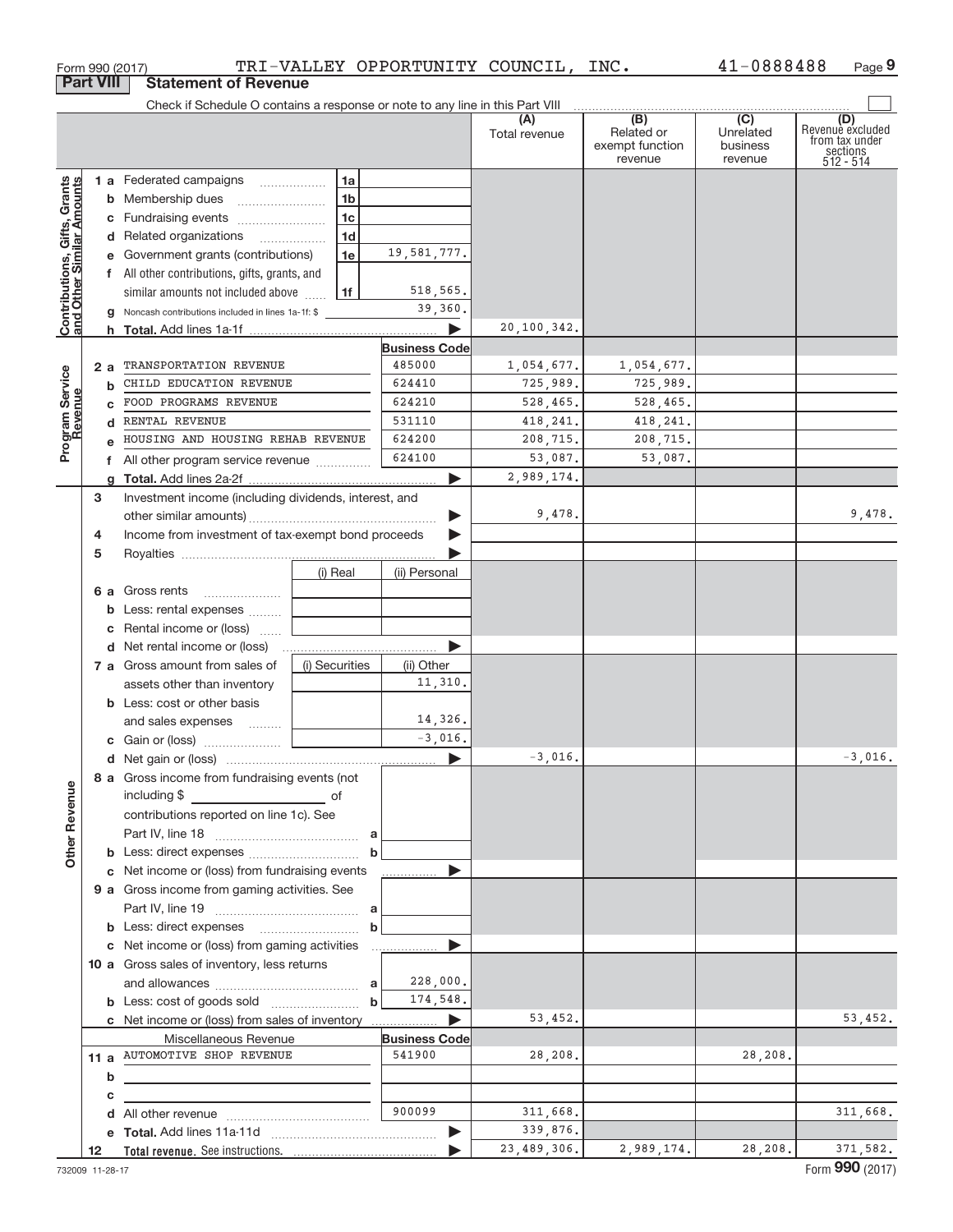#### Form 990 (2017) Page **Part IX Statement of Functional Expenses** TRI‐VALLEY OPPORTUNITY COUNCIL, INC. 41‐0888488

*Section 501(c)(3) and 501(c)(4) organizations must complete all columns. All other organizations must complete column (A).*

41-0888488 Page 10

|                 | Do not include amounts reported on lines 6b,<br>7b, 8b, 9b, and 10b of Part VIII.                                                                         | (A)<br>Total expenses | (B)<br>Program service<br>expenses | $\overline{C}$<br>Management and<br>general expenses | (D)<br>Fundraising<br>expenses |
|-----------------|-----------------------------------------------------------------------------------------------------------------------------------------------------------|-----------------------|------------------------------------|------------------------------------------------------|--------------------------------|
| 1.              | Grants and other assistance to domestic organizations                                                                                                     |                       |                                    |                                                      |                                |
|                 | and domestic governments. See Part IV, line 21                                                                                                            |                       |                                    |                                                      |                                |
| $\mathbf{2}$    | Grants and other assistance to domestic                                                                                                                   |                       |                                    |                                                      |                                |
|                 | individuals. See Part IV, line 22                                                                                                                         | 886,375.              | 886,375.                           |                                                      |                                |
| 3               | Grants and other assistance to foreign                                                                                                                    |                       |                                    |                                                      |                                |
|                 | organizations, foreign governments, and foreign                                                                                                           |                       |                                    |                                                      |                                |
|                 | individuals. See Part IV, lines 15 and 16                                                                                                                 |                       |                                    |                                                      |                                |
| 4               | Benefits paid to or for members                                                                                                                           |                       |                                    |                                                      |                                |
| 5               | Compensation of current officers, directors,                                                                                                              |                       |                                    |                                                      |                                |
|                 |                                                                                                                                                           | 217,267.              |                                    | 215,798.                                             | 1,469.                         |
| 6               | Compensation not included above, to disqualified                                                                                                          |                       |                                    |                                                      |                                |
|                 | persons (as defined under section 4958(f)(1)) and                                                                                                         |                       |                                    |                                                      |                                |
|                 | persons described in section 4958(c)(3)(B)<br>1.1.1.1.1.1.1                                                                                               |                       |                                    |                                                      |                                |
| 7               |                                                                                                                                                           |                       | 11,487,001. 10,904,904.            | 576,636.                                             | 5,461.                         |
| 8               | Pension plan accruals and contributions (include                                                                                                          |                       |                                    |                                                      |                                |
|                 | section 401(k) and 403(b) employer contributions)                                                                                                         | 266,087.              | $241,045$ .                        | 24,809.                                              | 233.                           |
| 9               |                                                                                                                                                           | 1,359,242.            | 1, 260, 671.                       | 97,950.                                              | 621.                           |
| 10              |                                                                                                                                                           | 1,653,526.            | 1,559,034.                         | 93,578.                                              | 914.                           |
| 11              | Fees for services (non-employees):                                                                                                                        |                       |                                    |                                                      |                                |
| a               |                                                                                                                                                           |                       |                                    |                                                      |                                |
| b               |                                                                                                                                                           | 9,397.                | 8,415.                             | 982.                                                 |                                |
| С               |                                                                                                                                                           | 34,850.               |                                    | 34,850.                                              |                                |
| d               |                                                                                                                                                           |                       |                                    |                                                      |                                |
| е               | Professional fundraising services. See Part IV, line 17                                                                                                   |                       |                                    |                                                      |                                |
| f               | Investment management fees                                                                                                                                |                       |                                    |                                                      |                                |
| $\mathbf{q}$    | Other. (If line 11g amount exceeds 10% of line 25,                                                                                                        | 1,848,949.            | 1,725,778.                         | 123, 171.                                            |                                |
|                 | column (A) amount, list line 11g expenses on Sch O.)                                                                                                      | 75,931.               | 72,058.                            | 3,873.                                               |                                |
| 12 <sup>2</sup> |                                                                                                                                                           | 132,886.              | 102,495.                           | 30, 391.                                             |                                |
| 13<br>14        |                                                                                                                                                           |                       |                                    |                                                      |                                |
| 15              |                                                                                                                                                           |                       |                                    |                                                      |                                |
| 16              |                                                                                                                                                           | 1,136,702.            | 1,076,633.                         | 60,069.                                              |                                |
| 17              | Travel                                                                                                                                                    | 886, 378.             | 864,005.                           | 22,373.                                              |                                |
| 18              | Payments of travel or entertainment expenses                                                                                                              |                       |                                    |                                                      |                                |
|                 | for any federal, state, or local public officials                                                                                                         |                       |                                    |                                                      |                                |
| 19              | Conferences, conventions, and meetings                                                                                                                    | 125,975.              | 98,024.                            | 27,951.                                              |                                |
| 20              | Interest                                                                                                                                                  | 85,984.               | 85,984.                            |                                                      |                                |
| 21              |                                                                                                                                                           |                       |                                    |                                                      |                                |
| 22              | Depreciation, depletion, and amortization                                                                                                                 | 839,238.              | 839,238.                           |                                                      |                                |
| 23              | Insurance                                                                                                                                                 | 141,384.              | 108,651.                           | 32,733.                                              |                                |
| 24              | Other expenses. Itemize expenses not covered<br>above. (List miscellaneous expenses in line 24e. If line<br>24e amount exceeds 10% of line 25, column (A) |                       |                                    |                                                      |                                |
|                 | amount, list line 24e expenses on Schedule O.)                                                                                                            |                       |                                    |                                                      |                                |
|                 | a RAW FOOD AND CONSUMABLE                                                                                                                                 | 1,054,457.            | 1,029,653.                         | 24,804.                                              |                                |
|                 | REPAIRS & MAINTENANCE<br>DUES & REGISTRATIONS                                                                                                             | 789,376.<br>40,980.   | 763,589.<br>26,322.                | 25,787.<br>14,658.                                   |                                |
|                 | IN-KIND GOODS                                                                                                                                             | 39,360.               | 39,360.                            | 0.                                                   |                                |
| d               | e All other expenses                                                                                                                                      | 164,392.              | 164,054.                           | 338.                                                 |                                |
|                 | Total functional expenses. Add lines 1 through 24e                                                                                                        | 23, 275, 737.         | 21,856,288.                        | 1,410,751.                                           | 8,698.                         |
| 25<br>26        | Joint costs. Complete this line only if the organization                                                                                                  |                       |                                    |                                                      |                                |
|                 | reported in column (B) joint costs from a combined                                                                                                        |                       |                                    |                                                      |                                |
|                 | educational campaign and fundraising solicitation.                                                                                                        |                       |                                    |                                                      |                                |
|                 | Check here<br>if following SOP 98-2 (ASC 958-720)                                                                                                         |                       |                                    |                                                      |                                |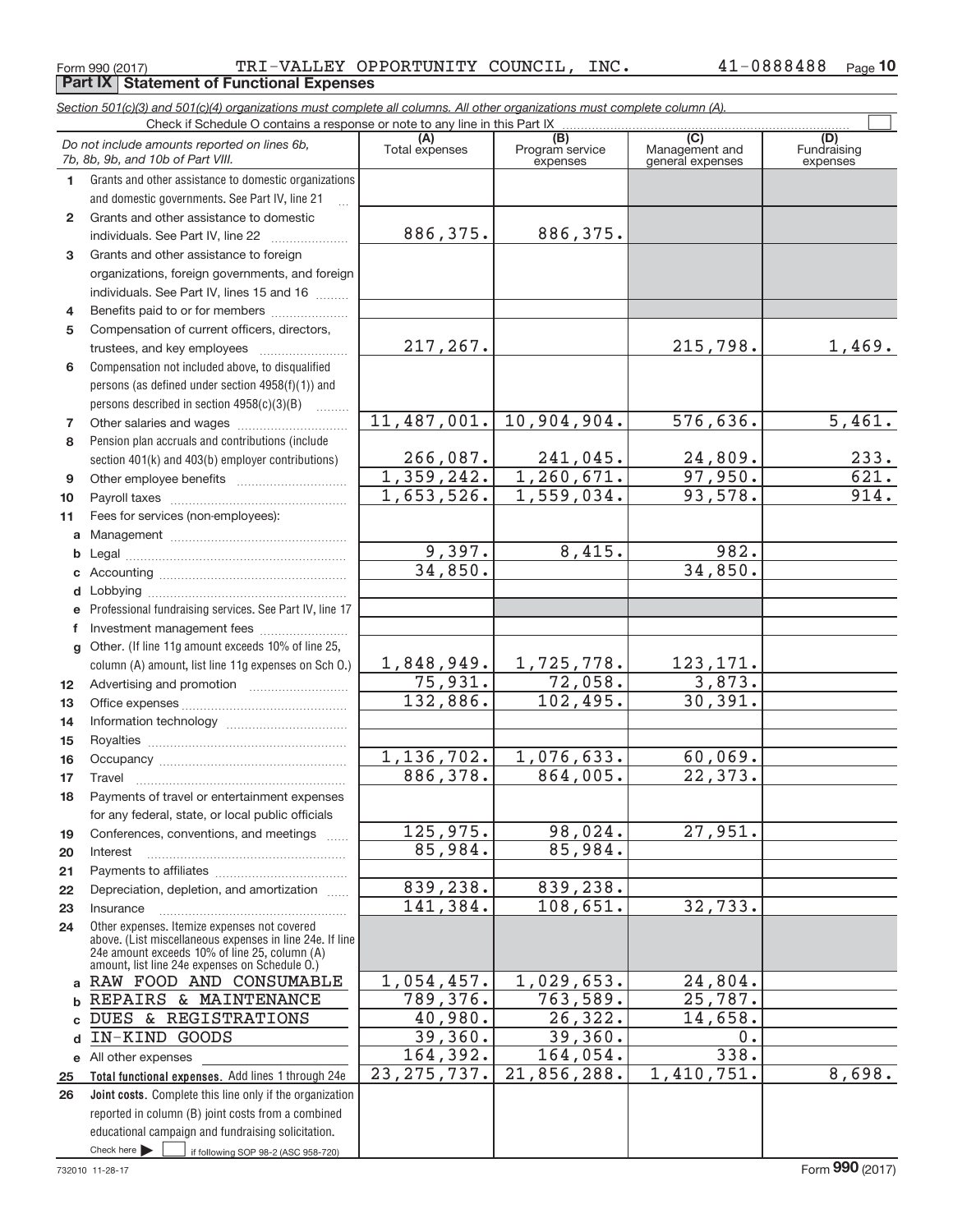**26**

**27 28 29**

**Net Assets or Fund Balances**

Net Assets or Fund Balances

| TRI-VALLEY OPPORTUNITY COUNCIL,<br>Form 990 (2017) | INC. | 41-0888488<br>Page |  |
|----------------------------------------------------|------|--------------------|--|
|----------------------------------------------------|------|--------------------|--|

**11**

|             | Part X   | <b>Balance Sheet</b>                                                              |            |                             |                         |                           |
|-------------|----------|-----------------------------------------------------------------------------------|------------|-----------------------------|-------------------------|---------------------------|
|             |          |                                                                                   |            |                             |                         |                           |
|             |          |                                                                                   |            | (A)<br>Beginning of year    |                         | (B)<br>End of year        |
|             | 1        |                                                                                   |            | 63,364.                     | $\mathbf{1}$            | 71,776.                   |
|             | 2        |                                                                                   |            | 1,540,046.                  | $\overline{2}$          | 1,429,230.                |
|             | 3        |                                                                                   | 1,166,064. | 3                           | 1,660,338.              |                           |
|             | 4        |                                                                                   |            | 285,566.                    | $\overline{\mathbf{4}}$ | 238,398.                  |
|             | 5        | Loans and other receivables from current and former officers, directors,          |            |                             |                         |                           |
|             |          | trustees, key employees, and highest compensated employees. Complete              |            |                             |                         |                           |
|             |          | Part II of Schedule L                                                             |            |                             | 5                       |                           |
|             | 6        | Loans and other receivables from other disqualified persons (as defined under     |            |                             |                         |                           |
|             |          | section 4958(f)(1)), persons described in section 4958(c)(3)(B), and contributing |            |                             |                         |                           |
|             |          | employers and sponsoring organizations of section 501(c)(9) voluntary             |            |                             |                         |                           |
|             |          | employees' beneficiary organizations (see instr). Complete Part II of Sch L       |            | 6                           |                         |                           |
| Assets      | 7        |                                                                                   |            |                             | $\overline{7}$          |                           |
|             | 8        |                                                                                   | 162,061.   | 8                           | 393, 318.               |                           |
|             | 9        | Prepaid expenses and deferred charges                                             |            | 82,404.                     | 9                       | $\overline{24,071}$ .     |
|             |          | 10a Land, buildings, and equipment: cost or other                                 |            |                             |                         |                           |
|             |          |                                                                                   |            |                             |                         |                           |
|             |          |                                                                                   |            | 6,642,179.                  | 10 <sub>c</sub>         | 6,506,796.                |
|             | 11       |                                                                                   |            |                             | 11                      |                           |
|             | 12       |                                                                                   |            |                             | 12                      |                           |
|             | 13       |                                                                                   |            | 343,107.                    | 13                      | 215, 327.                 |
|             | 14       |                                                                                   |            |                             | 14                      |                           |
|             | 15       |                                                                                   |            |                             | 15                      |                           |
|             | 16       |                                                                                   |            | 10, 284, 791.<br>1,399,740. | 16                      | 10,539,254.<br>1,489,900. |
|             | 17       |                                                                                   |            |                             | 17<br>18                |                           |
|             | 18<br>19 |                                                                                   |            | 193, 220.                   | 19                      | 268,800.                  |
|             | 20       |                                                                                   |            |                             | 20                      |                           |
|             | 21       | Escrow or custodial account liability. Complete Part IV of Schedule D             |            |                             | 21                      |                           |
|             | 22       | Loans and other payables to current and former officers, directors, trustees,     | .          |                             |                         |                           |
|             |          | key employees, highest compensated employees, and disqualified persons.           |            |                             |                         |                           |
| Liabilities |          |                                                                                   |            |                             | 22                      |                           |
|             | 23       | Secured mortgages and notes payable to unrelated third parties                    | .          | 2,141,795.                  | 23                      | 2,016,949.                |
|             | 24       | Unsecured notes and loans payable to unrelated third parties                      |            |                             | 24                      |                           |
|             | 25       | Other liabilities (including federal income tax, payables to related third        |            |                             |                         |                           |
|             |          | parties, and other liabilities not included on lines 17-24). Complete Part X of   |            |                             |                         |                           |

**Total liabilities.**  Add lines 17 through 25 Organizations that follow SFAS 117 (ASC 958), check here  $\blacktriangleright \;$   $\;$   $\boxed{\text{X}}$  and

Unrestricted net assets ~~~~~~~~~~~~~~~~~~~~~~~~~~~ Temporarily restricted net assets ~~~~~~~~~~~~~~~~~~~~~~ Permanently restricted net assets ~~~~~~~~~~~~~~~~~~~~~

Schedule D ~~~~~~~~~~~~~~~~~~~~~~~~~~~~~~~~

**Organizations that do not follow SFAS 117 (ASC 958), check here** |

Capital stock or trust principal, or current funds ~~~~~~~~~~~~~~~ Paid-in or capital surplus, or land, building, or equipment fund *willerthounder* Retained earnings, endowment, accumulated income, or other funds ~~~~ Total net assets or fund balances ~~~~~~~~~~~~~~~~~~~~~~

**complete lines 27 through 29, and lines 33 and 34.**

Total liabilities and net assets/fund balances

**and complete lines 30 through 34.**

Form (2017) **990**

**25 26**

3,734,755. 26 3,775,649.

 $5,765,347.$  27 | 5,830,518. 784,689. 933,087.

**27 28 29**

 $6,550,036.$  33 6,763,605. 10,284,791. 34 10,539,254.

|  | Form 990 (2017 |
|--|----------------|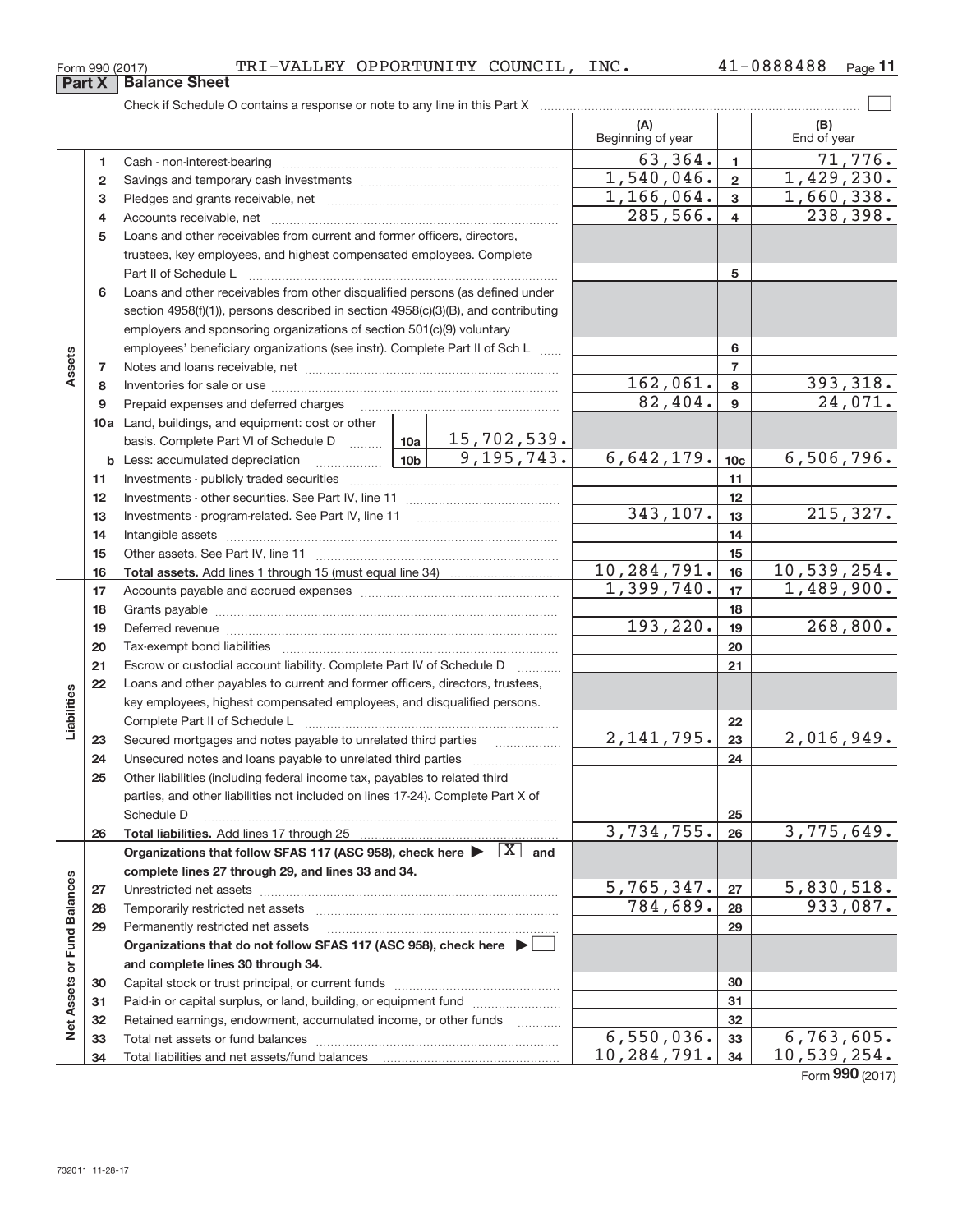|    | TRI-VALLEY OPPORTUNITY COUNCIL, INC.<br>Form 990 (2017)                                                                         |                         | 41-0888488     |             | Page 12    |
|----|---------------------------------------------------------------------------------------------------------------------------------|-------------------------|----------------|-------------|------------|
|    | Part XI<br><b>Reconciliation of Net Assets</b>                                                                                  |                         |                |             |            |
|    |                                                                                                                                 |                         |                |             |            |
|    |                                                                                                                                 |                         |                |             |            |
| 1  |                                                                                                                                 | 1                       | 23,489,306.    |             |            |
| 2  |                                                                                                                                 | $\overline{2}$          | 23, 275, 737.  |             |            |
| з  | Revenue less expenses. Subtract line 2 from line 1                                                                              | 3                       |                |             | 213,569.   |
| 4  |                                                                                                                                 | $\overline{\mathbf{4}}$ |                |             | 6,550,036. |
| 5  | Net unrealized gains (losses) on investments                                                                                    | 5                       |                |             |            |
| 6  | Donated services and use of facilities                                                                                          | 6                       |                |             |            |
| 7  | Investment expenses                                                                                                             | $\overline{7}$          |                |             |            |
| 8  | Prior period adjustments                                                                                                        | 8                       |                |             |            |
| 9  |                                                                                                                                 | 9                       |                |             | 0.         |
| 10 | Net assets or fund balances at end of year. Combine lines 3 through 9 (must equal Part X, line 33,                              |                         |                |             |            |
|    | column (B))                                                                                                                     | 10                      |                |             | 6,763,605. |
|    | Part XII Financial Statements and Reporting                                                                                     |                         |                |             |            |
|    |                                                                                                                                 |                         |                |             |            |
|    |                                                                                                                                 |                         |                | <b>Yes</b>  | <b>No</b>  |
| 1  | $\mathbf{X}$ Accrual<br>Accounting method used to prepare the Form 990: <u>June</u> Cash<br>Other<br>$\Box$                     |                         |                |             |            |
|    | If the organization changed its method of accounting from a prior year or checked "Other," explain in Schedule O.               |                         |                |             |            |
|    | 2a Were the organization's financial statements compiled or reviewed by an independent accountant?                              |                         | 2a             |             | Χ          |
|    | If "Yes," check a box below to indicate whether the financial statements for the year were compiled or reviewed on a            |                         |                |             |            |
|    | separate basis, consolidated basis, or both:                                                                                    |                         |                |             |            |
|    | Both consolidated and separate basis<br>Separate basis<br>Consolidated basis                                                    |                         |                |             |            |
|    | <b>b</b> Were the organization's financial statements audited by an independent accountant?                                     |                         | 2 <sub>b</sub> | $\mathbf X$ |            |
|    | If "Yes," check a box below to indicate whether the financial statements for the year were audited on a separate basis,         |                         |                |             |            |
|    | consolidated basis, or both:                                                                                                    |                         |                |             |            |
|    | $\mathbf{X}$ Consolidated basis<br>Both consolidated and separate basis<br>Separate basis                                       |                         |                |             |            |
|    | c If "Yes" to line 2a or 2b, does the organization have a committee that assumes responsibility for oversight of the audit,     |                         |                |             |            |
|    |                                                                                                                                 |                         | 2c             | x           |            |
|    | If the organization changed either its oversight process or selection process during the tax year, explain in Schedule O.       |                         |                |             |            |
|    | 3a As a result of a federal award, was the organization required to undergo an audit or audits as set forth in the Single Audit |                         |                |             |            |
|    |                                                                                                                                 |                         | 3a             | X           |            |
|    | b If "Yes," did the organization undergo the required audit or audits? If the organization did not undergo the required audit   |                         |                |             |            |
|    |                                                                                                                                 |                         | 3b             | х<br>nnn    |            |

Form (2017) **990**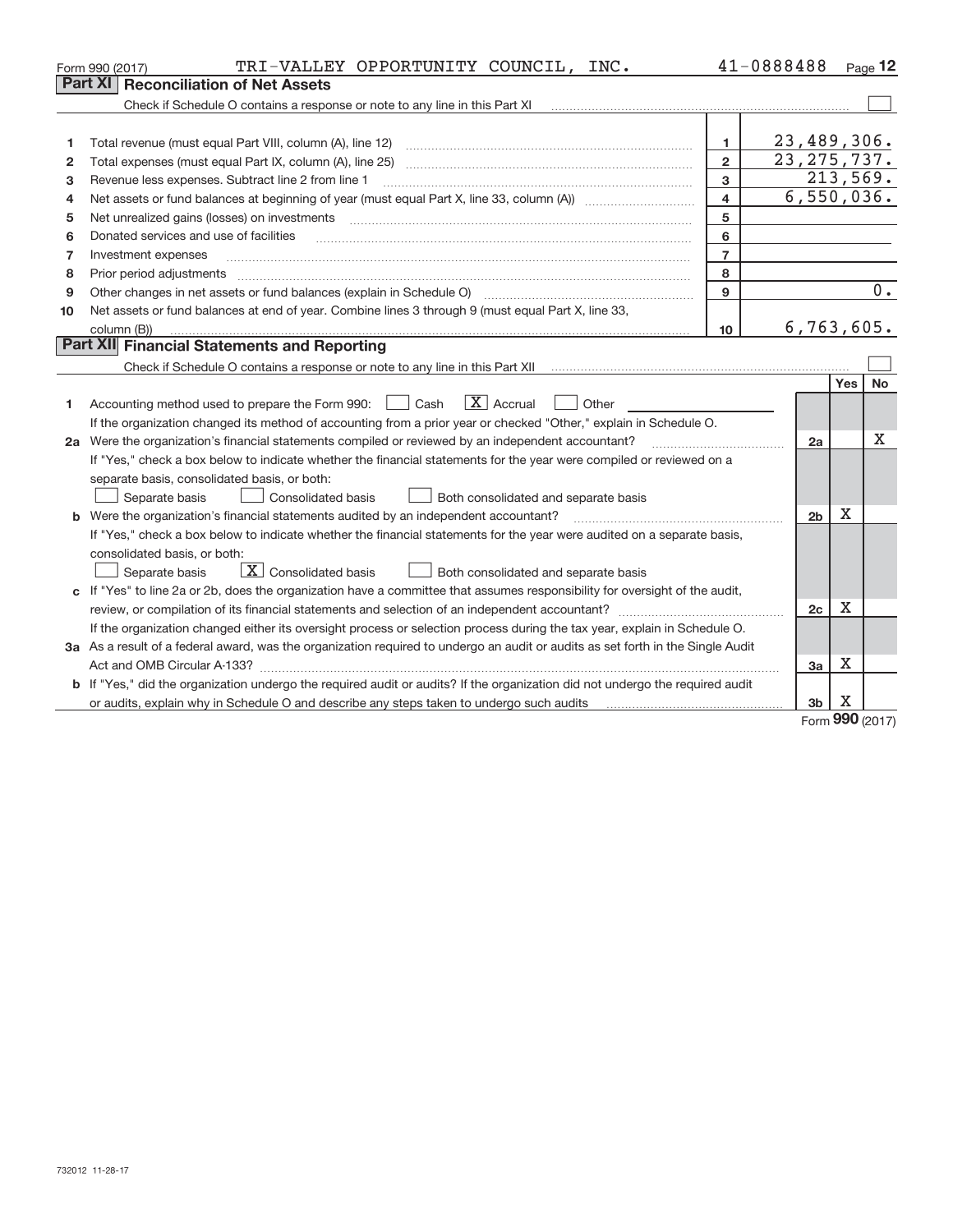| <b>SCHEDULE A</b> |  |
|-------------------|--|
|-------------------|--|

Department of the Treasury

# **Public Charity Status and Public Support**<br> **Public Support**<br> **2017**

**(Form 990 or 990‐EZ) Complete if the organization is a section 501(c)(3) organization or a section 4947(a)(1) nonexempt charitable trust. | Attach to Form 990 or Form 990‐EZ.** 

| www.irs.gov/Form990 for instructions and the latest information. |
|------------------------------------------------------------------|

| OMB No. 1545-0047                   |
|-------------------------------------|
|                                     |
| <b>Open to Public</b><br>Inenaction |

|    |                     | nternal Revenue Service                     |                                                                        | Go to www.irs.gov/Form990 for instructions and the latest information.                                                                        |     |                                                                |                            | Inspection                            |
|----|---------------------|---------------------------------------------|------------------------------------------------------------------------|-----------------------------------------------------------------------------------------------------------------------------------------------|-----|----------------------------------------------------------------|----------------------------|---------------------------------------|
|    |                     | Name of the organization                    |                                                                        |                                                                                                                                               |     |                                                                |                            | <b>Employer identification number</b> |
|    |                     |                                             |                                                                        | TRI-VALLEY OPPORTUNITY COUNCIL,                                                                                                               |     | INC.                                                           |                            | 41-0888488                            |
|    | Part I              |                                             |                                                                        | Reason for Public Charity Status (All organizations must complete this part.) See instructions.                                               |     |                                                                |                            |                                       |
|    |                     |                                             |                                                                        | The organization is not a private foundation because it is: (For lines 1 through 12, check only one box.)                                     |     |                                                                |                            |                                       |
| 1  |                     |                                             |                                                                        | A church, convention of churches, or association of churches described in section 170(b)(1)(A)(i).                                            |     |                                                                |                            |                                       |
| 2  |                     |                                             |                                                                        | A school described in section 170(b)(1)(A)(ii). (Attach Schedule E (Form 990 or 990-EZ).)                                                     |     |                                                                |                            |                                       |
| з  |                     |                                             |                                                                        | A hospital or a cooperative hospital service organization described in section 170(b)(1)(A)(iii).                                             |     |                                                                |                            |                                       |
|    |                     |                                             |                                                                        | A medical research organization operated in conjunction with a hospital described in section 170(b)(1)(A)(iii). Enter the hospital's name,    |     |                                                                |                            |                                       |
|    |                     | city, and state:                            |                                                                        |                                                                                                                                               |     |                                                                |                            |                                       |
| 5  |                     |                                             |                                                                        | An organization operated for the benefit of a college or university owned or operated by a governmental unit described in                     |     |                                                                |                            |                                       |
|    |                     |                                             | section 170(b)(1)(A)(iv). (Complete Part II.)                          |                                                                                                                                               |     |                                                                |                            |                                       |
| 6  |                     |                                             |                                                                        | A federal, state, or local government or governmental unit described in section 170(b)(1)(A)(v).                                              |     |                                                                |                            |                                       |
| 7  | $\lfloor x \rfloor$ |                                             |                                                                        | An organization that normally receives a substantial part of its support from a governmental unit or from the general public described in     |     |                                                                |                            |                                       |
|    |                     |                                             | section 170(b)(1)(A)(vi). (Complete Part II.)                          |                                                                                                                                               |     |                                                                |                            |                                       |
| 8  |                     |                                             |                                                                        | A community trust described in section 170(b)(1)(A)(vi). (Complete Part II.)                                                                  |     |                                                                |                            |                                       |
| 9  |                     |                                             |                                                                        | An agricultural research organization described in section 170(b)(1)(A)(ix) operated in conjunction with a land-grant college                 |     |                                                                |                            |                                       |
|    |                     |                                             |                                                                        | or university or a non-land-grant college of agriculture (see instructions). Enter the name, city, and state of the college or                |     |                                                                |                            |                                       |
|    |                     | university:                                 |                                                                        |                                                                                                                                               |     |                                                                |                            |                                       |
| 10 |                     |                                             |                                                                        | An organization that normally receives: (1) more than 33 1/3% of its support from contributions, membership fees, and gross receipts from     |     |                                                                |                            |                                       |
|    |                     |                                             |                                                                        | activities related to its exempt functions - subject to certain exceptions, and (2) no more than 33 1/3% of its support from gross investment |     |                                                                |                            |                                       |
|    |                     |                                             |                                                                        | income and unrelated business taxable income (less section 511 tax) from businesses acquired by the organization after June 30, 1975.         |     |                                                                |                            |                                       |
|    |                     |                                             | See section 509(a)(2). (Complete Part III.)                            |                                                                                                                                               |     |                                                                |                            |                                       |
| 11 |                     |                                             |                                                                        | An organization organized and operated exclusively to test for public safety. See section 509(a)(4).                                          |     |                                                                |                            |                                       |
| 12 |                     |                                             |                                                                        | An organization organized and operated exclusively for the benefit of, to perform the functions of, or to carry out the purposes of one or    |     |                                                                |                            |                                       |
|    |                     |                                             |                                                                        | more publicly supported organizations described in section 509(a)(1) or section 509(a)(2). See section 509(a)(3). Check the box in            |     |                                                                |                            |                                       |
|    |                     |                                             |                                                                        | lines 12a through 12d that describes the type of supporting organization and complete lines 12e, 12f, and 12g.                                |     |                                                                |                            |                                       |
| а  |                     |                                             |                                                                        | Type I. A supporting organization operated, supervised, or controlled by its supported organization(s), typically by giving                   |     |                                                                |                            |                                       |
|    |                     |                                             |                                                                        | the supported organization(s) the power to regularly appoint or elect a majority of the directors or trustees of the supporting               |     |                                                                |                            |                                       |
|    |                     |                                             | organization. You must complete Part IV, Sections A and B.             |                                                                                                                                               |     |                                                                |                            |                                       |
| b  |                     |                                             |                                                                        | Type II. A supporting organization supervised or controlled in connection with its supported organization(s), by having                       |     |                                                                |                            |                                       |
|    |                     |                                             |                                                                        | control or management of the supporting organization vested in the same persons that control or manage the supported                          |     |                                                                |                            |                                       |
|    |                     |                                             |                                                                        | organization(s). You must complete Part IV, Sections A and C.                                                                                 |     |                                                                |                            |                                       |
| с  |                     |                                             |                                                                        | Type III functionally integrated. A supporting organization operated in connection with, and functionally integrated with,                    |     |                                                                |                            |                                       |
|    |                     |                                             |                                                                        | its supported organization(s) (see instructions). You must complete Part IV, Sections A, D, and E.                                            |     |                                                                |                            |                                       |
| d  |                     |                                             |                                                                        | Type III non-functionally integrated. A supporting organization operated in connection with its supported organization(s)                     |     |                                                                |                            |                                       |
|    |                     |                                             |                                                                        | that is not functionally integrated. The organization generally must satisfy a distribution requirement and an attentiveness                  |     |                                                                |                            |                                       |
|    |                     |                                             |                                                                        | requirement (see instructions). You must complete Part IV, Sections A and D, and Part V.                                                      |     |                                                                |                            |                                       |
| е  |                     |                                             |                                                                        | Check this box if the organization received a written determination from the IRS that it is a Type I, Type II, Type III                       |     |                                                                |                            |                                       |
|    |                     |                                             |                                                                        | functionally integrated, or Type III non-functionally integrated supporting organization.                                                     |     |                                                                |                            |                                       |
| f. |                     | Enter the number of supported organizations | Provide the following information about the supported organization(s). |                                                                                                                                               |     |                                                                |                            |                                       |
|    |                     | (i) Name of supported                       | $(ii)$ $EIN$                                                           | (iii) Type of organization                                                                                                                    |     | (iv) Is the organization listed<br>in your governing document? | (v) Amount of monetary     | (vi) Amount of other                  |
|    |                     | organization                                |                                                                        | (described on lines 1-10<br>above (see instructions))                                                                                         | Yes | <b>No</b>                                                      | support (see instructions) | support (see instructions)            |
|    |                     |                                             |                                                                        |                                                                                                                                               |     |                                                                |                            |                                       |
|    |                     |                                             |                                                                        |                                                                                                                                               |     |                                                                |                            |                                       |
|    |                     |                                             |                                                                        |                                                                                                                                               |     |                                                                |                            |                                       |
|    |                     |                                             |                                                                        |                                                                                                                                               |     |                                                                |                            |                                       |
|    |                     |                                             |                                                                        |                                                                                                                                               |     |                                                                |                            |                                       |
|    |                     |                                             |                                                                        |                                                                                                                                               |     |                                                                |                            |                                       |
|    |                     |                                             |                                                                        |                                                                                                                                               |     |                                                                |                            |                                       |
|    |                     |                                             |                                                                        |                                                                                                                                               |     |                                                                |                            |                                       |
|    |                     |                                             |                                                                        |                                                                                                                                               |     |                                                                |                            |                                       |
|    |                     |                                             |                                                                        |                                                                                                                                               |     |                                                                |                            |                                       |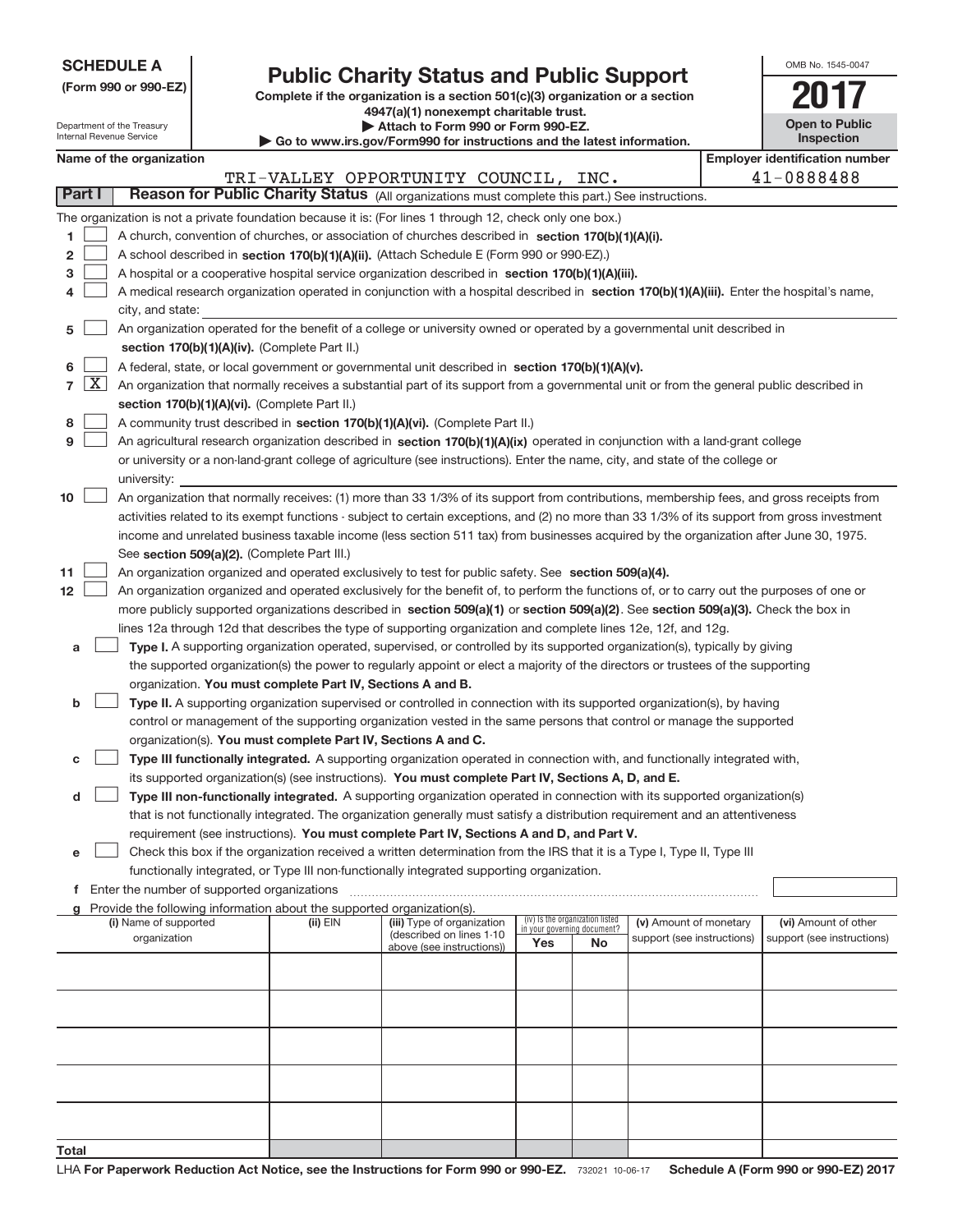#### 41-0888488 Page 2 Schedule A (Form 990 or 990-EZ) 2017  $\mathtt{TRI}-\mathtt{VALU}\mathtt{EY}$   $\mathtt{OPPORTUNITY}$   $\mathtt{COUNTL}$ ,  $\mathtt{INC.}$   $\mathtt{41-0888488}$   $_\mathtt{Page}$ **Part II** Support Schedule for Organizations Described in Sections 170(b)(1)(A)(iv) and 170(b)(1)(A)(vi)

(Complete only if you checked the box on line 5, 7, or 8 of Part I or if the organization failed to qualify under Part III. If the organization fails to qualify under the tests listed below, please complete Part III.)

|     | <b>Section A. Public Support</b>                                                                                                               |                                                                    |          |            |            |          |                                          |
|-----|------------------------------------------------------------------------------------------------------------------------------------------------|--------------------------------------------------------------------|----------|------------|------------|----------|------------------------------------------|
|     | Calendar year (or fiscal year beginning in)                                                                                                    | (a) 2013                                                           | (b) 2014 | $(c)$ 2015 | $(d)$ 2016 | (e) 2017 | (f) Total                                |
|     | 1 Gifts, grants, contributions, and                                                                                                            |                                                                    |          |            |            |          |                                          |
|     | membership fees received. (Do not                                                                                                              |                                                                    |          |            |            |          |                                          |
|     | include any "unusual grants.")                                                                                                                 | 15113299.16894925.19785601.19345497.20100342.91239664.             |          |            |            |          |                                          |
|     | 2 Tax revenues levied for the organ-                                                                                                           |                                                                    |          |            |            |          |                                          |
|     | ization's benefit and either paid to                                                                                                           |                                                                    |          |            |            |          |                                          |
|     | or expended on its behalf                                                                                                                      |                                                                    |          |            |            |          |                                          |
|     | 3 The value of services or facilities                                                                                                          |                                                                    |          |            |            |          |                                          |
|     | furnished by a governmental unit to                                                                                                            |                                                                    |          |            |            |          |                                          |
|     | the organization without charge                                                                                                                |                                                                    |          |            |            |          |                                          |
|     | 4 Total. Add lines 1 through 3                                                                                                                 | 15113299.16894925.19785601.19345497.20100342.91239664.             |          |            |            |          |                                          |
| 5   | The portion of total contributions                                                                                                             |                                                                    |          |            |            |          |                                          |
|     | by each person (other than a                                                                                                                   |                                                                    |          |            |            |          |                                          |
|     | governmental unit or publicly                                                                                                                  |                                                                    |          |            |            |          |                                          |
|     | supported organization) included                                                                                                               |                                                                    |          |            |            |          |                                          |
|     | on line 1 that exceeds 2% of the                                                                                                               |                                                                    |          |            |            |          |                                          |
|     | amount shown on line 11.                                                                                                                       |                                                                    |          |            |            |          |                                          |
|     | column (f)                                                                                                                                     |                                                                    |          |            |            |          |                                          |
|     |                                                                                                                                                |                                                                    |          |            |            |          | 91239664.                                |
|     | 6 Public support. Subtract line 5 from line 4.<br><b>Section B. Total Support</b>                                                              |                                                                    |          |            |            |          |                                          |
|     |                                                                                                                                                |                                                                    |          |            |            |          |                                          |
|     | Calendar year (or fiscal year beginning in)                                                                                                    | (a) 2013<br>15113299.16894925.19785601.19345497.20100342.91239664. | (b) 2014 | $(c)$ 2015 | $(d)$ 2016 | (e) 2017 | (f) Total                                |
|     | <b>7</b> Amounts from line 4                                                                                                                   |                                                                    |          |            |            |          |                                          |
| 8   | Gross income from interest,                                                                                                                    |                                                                    |          |            |            |          |                                          |
|     | dividends, payments received on                                                                                                                |                                                                    |          |            |            |          |                                          |
|     | securities loans, rents, royalties,                                                                                                            |                                                                    |          |            |            |          |                                          |
|     | and income from similar sources                                                                                                                | 13,701.                                                            | 12,120.  | 10,175.    | 9,459.     | 9,478.   | 54,933.                                  |
|     | <b>9</b> Net income from unrelated business                                                                                                    |                                                                    |          |            |            |          |                                          |
|     | activities, whether or not the                                                                                                                 |                                                                    |          |            |            |          |                                          |
|     | business is regularly carried on                                                                                                               | 4,430.                                                             |          | 4,606.     | 1,072.     | 1,237.   | 11,345.                                  |
|     | 10 Other income. Do not include gain                                                                                                           |                                                                    |          |            |            |          |                                          |
|     | or loss from the sale of capital                                                                                                               |                                                                    |          |            |            |          |                                          |
|     | assets (Explain in Part VI.)                                                                                                                   |                                                                    |          |            |            |          |                                          |
|     | 11 Total support. Add lines 7 through 10                                                                                                       |                                                                    |          |            |            |          | 91305942.                                |
|     | 12 Gross receipts from related activities, etc. (see instructions)                                                                             |                                                                    |          |            |            | 12       | 13, 351, 244.                            |
|     | 13 First five years. If the Form 990 is for the organization's first, second, third, fourth, or fifth tax year as a section 501(c)(3)          |                                                                    |          |            |            |          |                                          |
|     | organization, check this box and stop here                                                                                                     |                                                                    |          |            |            |          |                                          |
|     | <b>Section C. Computation of Public Support Percentage</b>                                                                                     |                                                                    |          |            |            |          |                                          |
|     | 14 Public support percentage for 2017 (line 6, column (f) divided by line 11, column (f) <i>manumanomanomanoma</i>                             |                                                                    |          |            |            | 14       | 99.93<br>%                               |
|     |                                                                                                                                                |                                                                    |          |            |            | 15       | 99.91<br>$\%$                            |
|     | 16a 33 1/3% support test - 2017. If the organization did not check the box on line 13, and line 14 is 33 1/3% or more, check this box and      |                                                                    |          |            |            |          |                                          |
|     | stop here. The organization qualifies as a publicly supported organization                                                                     |                                                                    |          |            |            |          | $\blacktriangleright$ $\boxed{\text{X}}$ |
|     | b 33 1/3% support test - 2016. If the organization did not check a box on line 13 or 16a, and line 15 is 33 1/3% or more, check this box       |                                                                    |          |            |            |          |                                          |
|     | and stop here. The organization qualifies as a publicly supported organization                                                                 |                                                                    |          |            |            |          |                                          |
|     | 17a 10% -facts-and-circumstances test - 2017. If the organization did not check a box on line 13, 16a, or 16b, and line 14 is 10% or more,     |                                                                    |          |            |            |          |                                          |
|     | and if the organization meets the "facts-and-circumstances" test, check this box and stop here. Explain in Part VI how the organization        |                                                                    |          |            |            |          |                                          |
|     | meets the "facts-and-circumstances" test. The organization qualifies as a publicly supported organization                                      |                                                                    |          |            |            |          |                                          |
|     | <b>b 10% -facts-and-circumstances test - 2016.</b> If the organization did not check a box on line 13, 16a, 16b, or 17a, and line 15 is 10% or |                                                                    |          |            |            |          |                                          |
|     | more, and if the organization meets the "facts-and-circumstances" test, check this box and stop here. Explain in Part VI how the               |                                                                    |          |            |            |          |                                          |
|     | organization meets the "facts-and-circumstances" test. The organization qualifies as a publicly supported organization                         |                                                                    |          |            |            |          | .                                        |
| 18. | Private foundation. If the organization did not check a box on line 13, 16a, 16b, 17a, or 17b, check this box and see instructions             |                                                                    |          |            |            |          |                                          |
|     |                                                                                                                                                |                                                                    |          |            |            |          |                                          |

**Schedule A (Form 990 or 990‐EZ) 2017**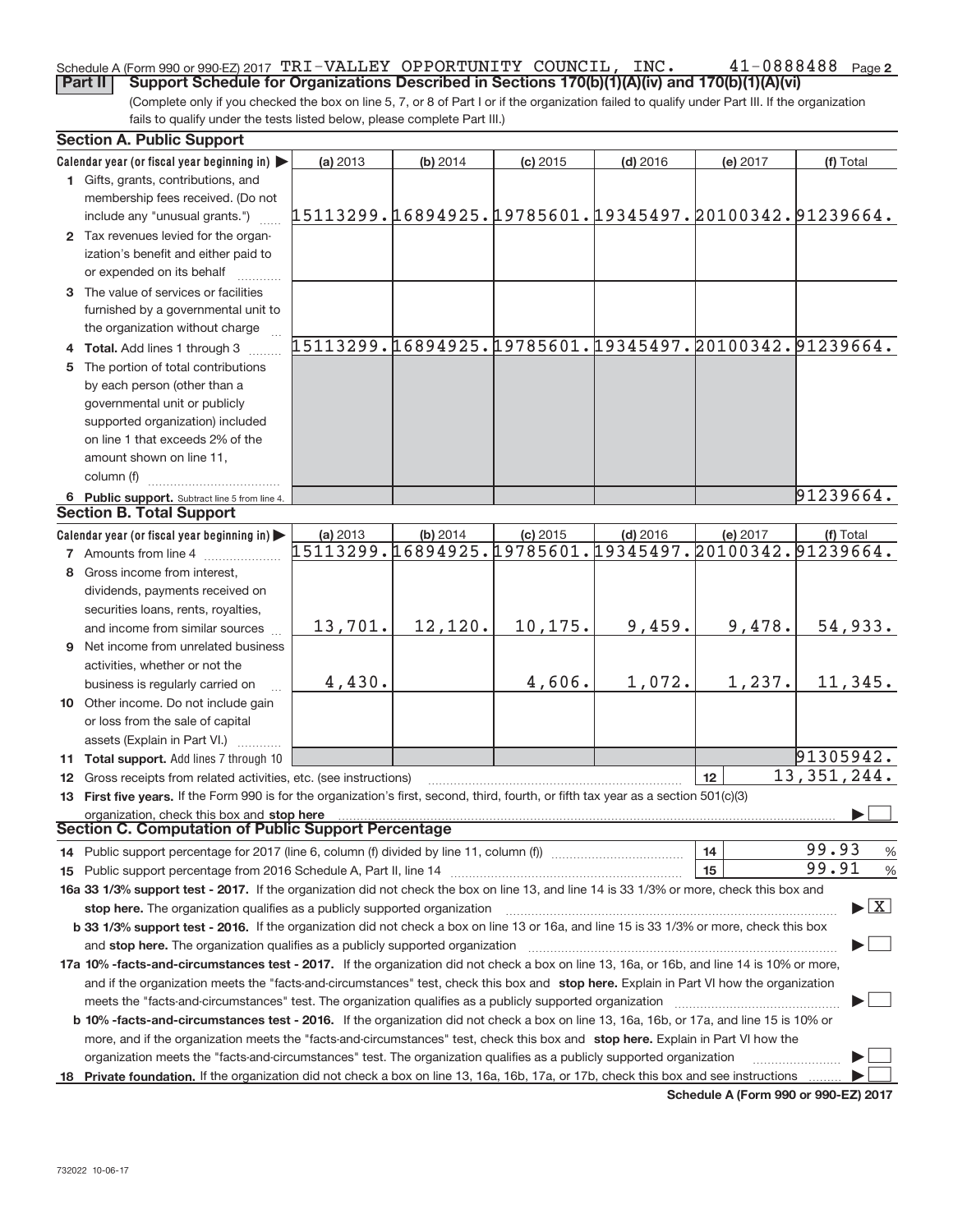#### Schedule A (Form 990 or 990-EZ) 2017  $\mathtt{TRI}-\mathtt{VALU}\mathtt{EY}$   $\mathtt{OPPORTUNITY}$   $\mathtt{COUNTL}$ ,  $\mathtt{INC.}$   $\mathtt{41-0888488}$   $_\mathtt{Page}$ **Part III | Support Schedule for Organizations Described in Section 509(a)(2)**

(Complete only if you checked the box on line 10 of Part I or if the organization failed to qualify under Part II. If the organization fails to qualify under the tests listed below, please complete Part II.)

|    | <b>Section A. Public Support</b>                                                                                                                                                                                                    |          |          |            |            |          |           |
|----|-------------------------------------------------------------------------------------------------------------------------------------------------------------------------------------------------------------------------------------|----------|----------|------------|------------|----------|-----------|
|    | Calendar year (or fiscal year beginning in) $\blacktriangleright$                                                                                                                                                                   | (a) 2013 | (b) 2014 | $(c)$ 2015 | $(d)$ 2016 | (e) 2017 | (f) Total |
|    | 1 Gifts, grants, contributions, and                                                                                                                                                                                                 |          |          |            |            |          |           |
|    | membership fees received. (Do not                                                                                                                                                                                                   |          |          |            |            |          |           |
|    | include any "unusual grants.")                                                                                                                                                                                                      |          |          |            |            |          |           |
|    | <b>2</b> Gross receipts from admissions,<br>merchandise sold or services per-<br>formed, or facilities furnished in<br>any activity that is related to the<br>organization's tax-exempt purpose                                     |          |          |            |            |          |           |
|    | 3 Gross receipts from activities that                                                                                                                                                                                               |          |          |            |            |          |           |
|    | are not an unrelated trade or bus-<br>iness under section 513                                                                                                                                                                       |          |          |            |            |          |           |
|    | 4 Tax revenues levied for the organ-                                                                                                                                                                                                |          |          |            |            |          |           |
|    | ization's benefit and either paid to<br>or expended on its behalf                                                                                                                                                                   |          |          |            |            |          |           |
|    | .                                                                                                                                                                                                                                   |          |          |            |            |          |           |
|    | 5 The value of services or facilities<br>furnished by a governmental unit to<br>the organization without charge                                                                                                                     |          |          |            |            |          |           |
|    | <b>6 Total.</b> Add lines 1 through 5                                                                                                                                                                                               |          |          |            |            |          |           |
|    | 7a Amounts included on lines 1, 2, and<br>3 received from disqualified persons                                                                                                                                                      |          |          |            |            |          |           |
|    | <b>b</b> Amounts included on lines 2 and 3 received<br>from other than disqualified persons that<br>exceed the greater of \$5,000 or 1% of the<br>amount on line 13 for the year                                                    |          |          |            |            |          |           |
|    | c Add lines 7a and 7b                                                                                                                                                                                                               |          |          |            |            |          |           |
|    | 8 Public support. (Subtract line 7c from line 6.)                                                                                                                                                                                   |          |          |            |            |          |           |
|    | <b>Section B. Total Support</b>                                                                                                                                                                                                     |          |          |            |            |          |           |
|    | Calendar year (or fiscal year beginning in)                                                                                                                                                                                         | (a) 2013 | (b) 2014 | $(c)$ 2015 | $(d)$ 2016 | (e) 2017 | (f) Total |
|    | 9 Amounts from line 6                                                                                                                                                                                                               |          |          |            |            |          |           |
|    | 10a Gross income from interest,<br>dividends, payments received on<br>securities loans, rents, royalties,<br>and income from similar sources                                                                                        |          |          |            |            |          |           |
|    | <b>b</b> Unrelated business taxable income                                                                                                                                                                                          |          |          |            |            |          |           |
|    | (less section 511 taxes) from businesses                                                                                                                                                                                            |          |          |            |            |          |           |
|    | acquired after June 30, 1975<br>$\overline{\phantom{a}}$                                                                                                                                                                            |          |          |            |            |          |           |
|    | c Add lines 10a and 10b                                                                                                                                                                                                             |          |          |            |            |          |           |
|    | <b>11</b> Net income from unrelated business<br>activities not included in line 10b,<br>whether or not the business is<br>regularly carried on                                                                                      |          |          |            |            |          |           |
|    | <b>12</b> Other income. Do not include gain<br>or loss from the sale of capital<br>assets (Explain in Part VI.)                                                                                                                     |          |          |            |            |          |           |
|    | <b>13</b> Total support. (Add lines 9, 10c, 11, and 12.)                                                                                                                                                                            |          |          |            |            |          |           |
|    | 14 First five years. If the Form 990 is for the organization's first, second, third, fourth, or fifth tax year as a section 501(c)(3) organization,                                                                                 |          |          |            |            |          |           |
|    | check this box and stop here <i>manufacture in the content of the state and stop here</i> and stop here and stop here and stop here and stop the state of the state of the state of the state of the state of the state of the stat |          |          |            |            |          |           |
|    | <b>Section C. Computation of Public Support Percentage</b>                                                                                                                                                                          |          |          |            |            |          |           |
|    |                                                                                                                                                                                                                                     |          |          |            |            | 15       | %         |
| 16 | Public support percentage from 2016 Schedule A, Part III, line 15                                                                                                                                                                   |          |          |            |            | 16       | %         |
|    | <b>Section D. Computation of Investment Income Percentage</b>                                                                                                                                                                       |          |          |            |            |          |           |
|    |                                                                                                                                                                                                                                     |          |          |            |            | 17       | %         |
|    | 18 Investment income percentage from 2016 Schedule A, Part III, line 17                                                                                                                                                             |          |          |            |            | 18       | %         |
|    | 19a 33 1/3% support tests - 2017. If the organization did not check the box on line 14, and line 15 is more than 33 1/3%, and line 17 is not                                                                                        |          |          |            |            |          |           |
|    | more than 33 1/3%, check this box and stop here. The organization qualifies as a publicly supported organization                                                                                                                    |          |          |            |            |          |           |
|    | b 33 1/3% support tests - 2016. If the organization did not check a box on line 14 or line 19a, and line 16 is more than 33 1/3%, and                                                                                               |          |          |            |            |          |           |
|    | line 18 is not more than 33 1/3%, check this box and stop here. The organization qualifies as a publicly supported organization                                                                                                     |          |          |            |            |          |           |
| 20 |                                                                                                                                                                                                                                     |          |          |            |            |          |           |

**Schedule A (Form 990 or 990‐EZ) 2017**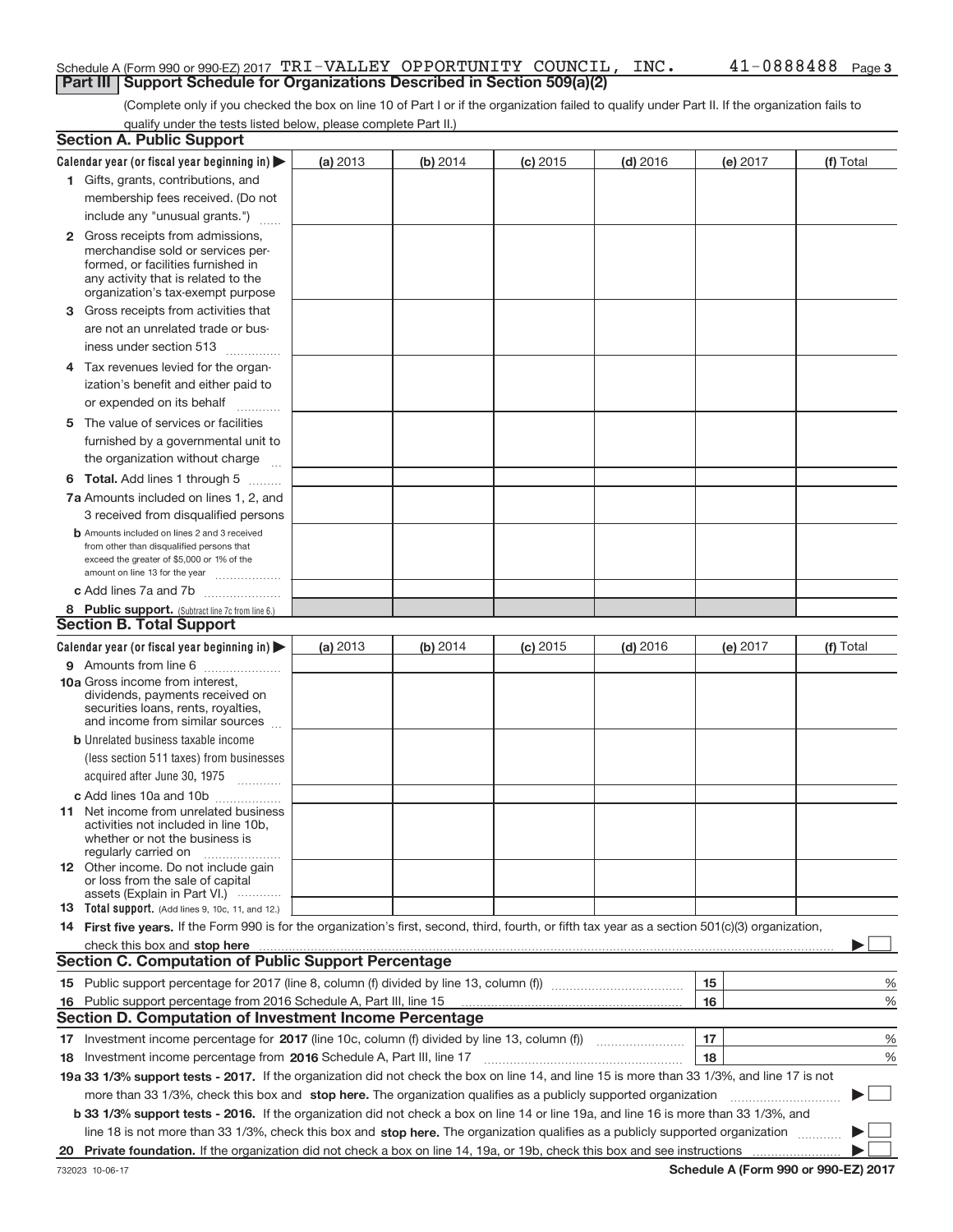**1**

**2**

**3a**

**3b**

**3c**

**4a**

**4b**

**4c**

**5a**

**5b 5c**

**6**

**7**

**8**

**9a**

**9b**

**9c**

**10a**

**10b**

Yes | No

### **Part IV Supporting Organizations**

(Complete only if you checked a box in line 12 on Part I. If you checked 12a of Part I, complete Sections A and B. If you checked 12b of Part I, complete Sections A and C. If you checked 12c of Part I, complete Sections A, D, and E. If you checked 12d of Part I, complete Sections A and D, and complete Part V.)

#### **Section A. All Supporting Organizations**

- **1** Are all of the organization's supported organizations listed by name in the organization's governing documents? If "No," describe in Part VI how the supported organizations are designated. If designated by *class or purpose, describe the designation. If historic and continuing relationship, explain.*
- **2** Did the organization have any supported organization that does not have an IRS determination of status under section 509(a)(1) or (2)? If "Yes," explain in Part VI how the organization determined that the supported *organization was described in section 509(a)(1) or (2).*
- **3a** Did the organization have a supported organization described in section 501(c)(4), (5), or (6)? If "Yes," answer *(b) and (c) below.*
- **b** Did the organization confirm that each supported organization qualified under section 501(c)(4), (5), or (6) and satisfied the public support tests under section 509(a)(2)? If "Yes," describe in Part VI when and how the *organization made the determination.*
- **c** Did the organization ensure that all support to such organizations was used exclusively for section 170(c)(2)(B) purposes? If "Yes," explain in Part VI what controls the organization put in place to ensure such use.
- **4 a** *If* Was any supported organization not organized in the United States ("foreign supported organization")? *"Yes," and if you checked 12a or 12b in Part I, answer (b) and (c) below.*
- **b** Did the organization have ultimate control and discretion in deciding whether to make grants to the foreign supported organization? If "Yes," describe in Part VI how the organization had such control and discretion *despite being controlled or supervised by or in connection with its supported organizations.*
- **c** Did the organization support any foreign supported organization that does not have an IRS determination under sections 501(c)(3) and 509(a)(1) or (2)? If "Yes," explain in Part VI what controls the organization used *to ensure that all support to the foreign supported organization was used exclusively for section 170(c)(2)(B) purposes.*
- **5a** Did the organization add, substitute, or remove any supported organizations during the tax year? If "Yes," answer (b) and (c) below (if applicable). Also, provide detail in **Part VI,** including (i) the names and EIN *numbers of the supported organizations added, substituted, or removed; (ii) the reasons for each such action; (iii) the authority under the organization's organizing document authorizing such action; and (iv) how the action was accomplished (such as by amendment to the organizing document).*
- **b** Type I or Type II only. Was any added or substituted supported organization part of a class already designated in the organization's organizing document?
- **c Substitutions only.**  Was the substitution the result of an event beyond the organization's control?
- **6** Did the organization provide support (whether in the form of grants or the provision of services or facilities) to **Part VI.** *If "Yes," provide detail in* support or benefit one or more of the filing organization's supported organizations? anyone other than (i) its supported organizations, (ii) individuals that are part of the charitable class benefited by one or more of its supported organizations, or (iii) other supporting organizations that also
- **7** Did the organization provide a grant, loan, compensation, or other similar payment to a substantial contributor regard to a substantial contributor? If "Yes," complete Part I of Schedule L (Form 990 or 990-EZ). (defined in section 4958(c)(3)(C)), a family member of a substantial contributor, or a 35% controlled entity with
- **8** Did the organization make a loan to a disqualified person (as defined in section 4958) not described in line 7? *If "Yes," complete Part I of Schedule L (Form 990 or 990-EZ).*
- **9 a** Was the organization controlled directly or indirectly at any time during the tax year by one or more in section 509(a)(1) or (2))? If "Yes," provide detail in Part VI. disqualified persons as defined in section 4946 (other than foundation managers and organizations described
- **b** Did one or more disqualified persons (as defined in line 9a) hold a controlling interest in any entity in which the supporting organization had an interest? If "Yes," provide detail in Part VI.
- **c** Did a disqualified person (as defined in line 9a) have an ownership interest in, or derive any personal benefit from, assets in which the supporting organization also had an interest? If "Yes," provide detail in Part VI.
- **10 a** Was the organization subject to the excess business holdings rules of section 4943 because of section supporting organizations)? If "Yes," answer 10b below. 4943(f) (regarding certain Type II supporting organizations, and all Type III non‐functionally integrated
	- **b** Did the organization have any excess business holdings in the tax year? (Use Schedule C, Form 4720, to *determine whether the organization had excess business holdings.)*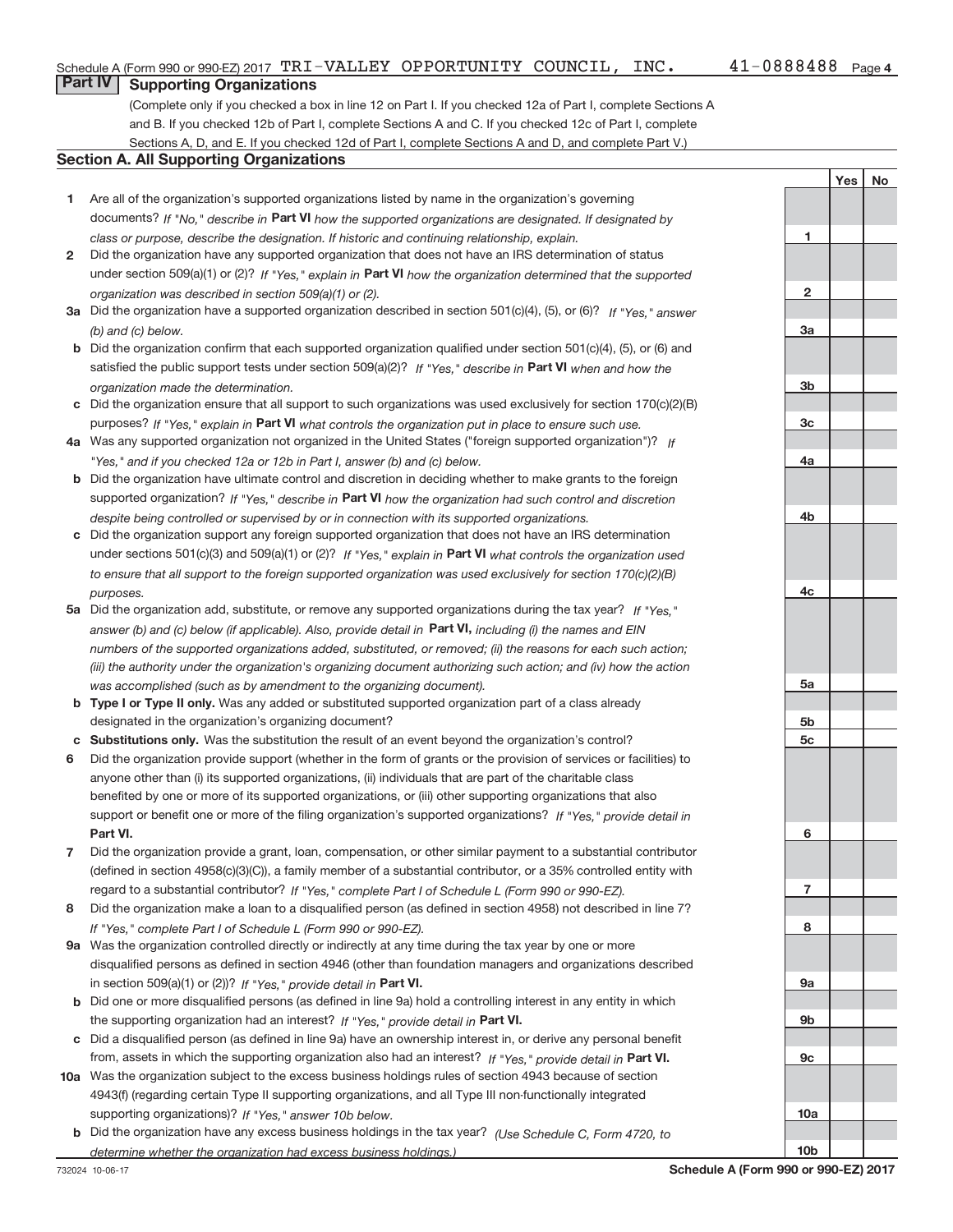### Schedule A (Form 990 or 990‐EZ) 2017  $\mathtt{TRI}-\mathtt{VALU}\mathtt{EY}$   $\mathtt{OPPORTUNITY}$   $\mathtt{COUNTL}$ ,  $\mathtt{INC.}$   $\mathtt{41-0888488}$   $_\mathtt{Page}$ **Part IV** Supporting Organizations (*continued*)

|    |                                                                                                                                   |                 | Yes | No |
|----|-----------------------------------------------------------------------------------------------------------------------------------|-----------------|-----|----|
| 11 | Has the organization accepted a gift or contribution from any of the following persons?                                           |                 |     |    |
|    | a A person who directly or indirectly controls, either alone or together with persons described in (b) and (c)                    |                 |     |    |
|    | below, the governing body of a supported organization?                                                                            | 11a             |     |    |
|    | <b>b</b> A family member of a person described in (a) above?                                                                      | 11 <sub>b</sub> |     |    |
|    | c A 35% controlled entity of a person described in (a) or (b) above? If "Yes" to a, b, or c, provide detail in Part VI.           | 11c             |     |    |
|    | <b>Section B. Type I Supporting Organizations</b>                                                                                 |                 |     |    |
|    |                                                                                                                                   |                 | Yes | No |
| 1  | Did the directors, trustees, or membership of one or more supported organizations have the power to                               |                 |     |    |
|    | regularly appoint or elect at least a majority of the organization's directors or trustees at all times during the                |                 |     |    |
|    | tax year? If "No," describe in Part VI how the supported organization(s) effectively operated, supervised, or                     |                 |     |    |
|    | controlled the organization's activities. If the organization had more than one supported organization,                           |                 |     |    |
|    | describe how the powers to appoint and/or remove directors or trustees were allocated among the supported                         |                 |     |    |
|    | organizations and what conditions or restrictions, if any, applied to such powers during the tax year.                            | 1               |     |    |
| 2  | Did the organization operate for the benefit of any supported organization other than the supported                               |                 |     |    |
|    | organization(s) that operated, supervised, or controlled the supporting organization? If "Yes," explain in                        |                 |     |    |
|    | Part VI how providing such benefit carried out the purposes of the supported organization(s) that operated,                       |                 |     |    |
|    | supervised, or controlled the supporting organization.                                                                            | $\overline{2}$  |     |    |
|    | <b>Section C. Type II Supporting Organizations</b>                                                                                |                 |     |    |
|    |                                                                                                                                   |                 | Yes | No |
| 1  | Were a majority of the organization's directors or trustees during the tax year also a majority of the directors                  |                 |     |    |
|    | or trustees of each of the organization's supported organization(s)? If "No," describe in Part VI how control                     |                 |     |    |
|    |                                                                                                                                   |                 |     |    |
|    | or management of the supporting organization was vested in the same persons that controlled or managed                            | $\mathbf{1}$    |     |    |
|    | the supported organization(s).<br><b>Section D. All Type III Supporting Organizations</b>                                         |                 |     |    |
|    |                                                                                                                                   |                 | Yes | No |
| 1  | Did the organization provide to each of its supported organizations, by the last day of the fifth month of the                    |                 |     |    |
|    | organization's tax year, (i) a written notice describing the type and amount of support provided during the prior tax             |                 |     |    |
|    | year, (ii) a copy of the Form 990 that was most recently filed as of the date of notification, and (iii) copies of the            |                 |     |    |
|    | organization's governing documents in effect on the date of notification, to the extent not previously provided?                  | 1               |     |    |
| 2  | Were any of the organization's officers, directors, or trustees either (i) appointed or elected by the supported                  |                 |     |    |
|    | organization(s) or (ii) serving on the governing body of a supported organization? If "No," explain in Part VI how                |                 |     |    |
|    |                                                                                                                                   | 2               |     |    |
| 3  | the organization maintained a close and continuous working relationship with the supported organization(s).                       |                 |     |    |
|    | By reason of the relationship described in (2), did the organization's supported organizations have a                             |                 |     |    |
|    | significant voice in the organization's investment policies and in directing the use of the organization's                        |                 |     |    |
|    | income or assets at all times during the tax year? If "Yes," describe in Part VI the role the organization's                      |                 |     |    |
|    | supported organizations played in this regard.<br>Section E. Type III Functionally Integrated Supporting Organizations            | 3               |     |    |
|    |                                                                                                                                   |                 |     |    |
| 1. | Check the box next to the method that the organization used to satisfy the Integral Part Test during the year (see instructions). |                 |     |    |
| a  | The organization satisfied the Activities Test. Complete line 2 below.                                                            |                 |     |    |
| b  | The organization is the parent of each of its supported organizations. Complete line 3 below.                                     |                 |     |    |
| C  | The organization supported a governmental entity. Describe in Part VI how you supported a government entity (see instructions).   |                 |     |    |
| 2  | Activities Test. Answer (a) and (b) below.                                                                                        |                 | Yes | No |
| a  | Did substantially all of the organization's activities during the tax year directly further the exempt purposes of                |                 |     |    |
|    | the supported organization(s) to which the organization was responsive? If "Yes," then in Part VI identify                        |                 |     |    |
|    | those supported organizations and explain how these activities directly furthered their exempt purposes,                          |                 |     |    |
|    | how the organization was responsive to those supported organizations, and how the organization determined                         |                 |     |    |
|    | that these activities constituted substantially all of its activities.                                                            | 2a              |     |    |
|    | <b>b</b> Did the activities described in (a) constitute activities that, but for the organization's involvement, one or more      |                 |     |    |
|    | of the organization's supported organization(s) would have been engaged in? If "Yes," explain in Part VI the                      |                 |     |    |
|    | reasons for the organization's position that its supported organization(s) would have engaged in these                            |                 |     |    |
|    | activities but for the organization's involvement.                                                                                | 2b              |     |    |
| 3  | Parent of Supported Organizations. Answer (a) and (b) below.                                                                      |                 |     |    |
|    | a Did the organization have the power to regularly appoint or elect a majority of the officers, directors, or                     |                 |     |    |
|    | trustees of each of the supported organizations? Provide details in Part VI.                                                      | За              |     |    |
|    | b Did the organization exercise a substantial degree of direction over the policies, programs, and activities of each             |                 |     |    |
|    | of its supported organizations? If "Yes," describe in Part VI the role played by the organization in this regard.                 | 3b              |     |    |

**Schedule A (Form 990 or 990‐EZ) 2017**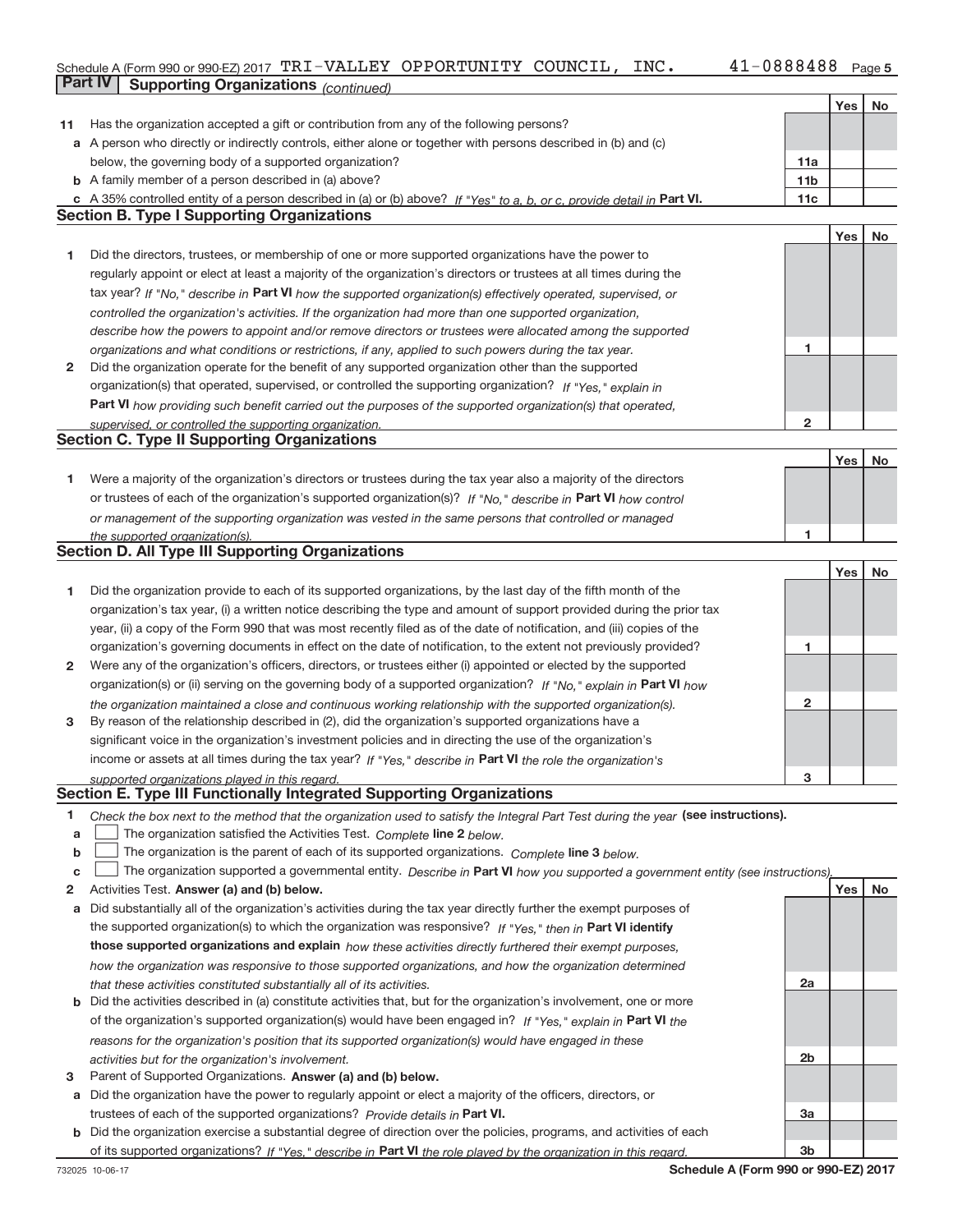|                | <b>Part V</b><br>Type III Non-Functionally Integrated 509(a)(3) Supporting Organizations                                                           |                         |                |                                |
|----------------|----------------------------------------------------------------------------------------------------------------------------------------------------|-------------------------|----------------|--------------------------------|
| 1              | Check here if the organization satisfied the Integral Part Test as a qualifying trust on Nov. 20, 1970 (explain in Part VI.) See instructions. All |                         |                |                                |
|                | other Type III non-functionally integrated supporting organizations must complete Sections A through E.                                            |                         |                |                                |
|                | Section A - Adjusted Net Income                                                                                                                    |                         | (A) Prior Year | (B) Current Year<br>(optional) |
| 1              | Net short-term capital gain                                                                                                                        | 1                       |                |                                |
| $\mathbf{2}$   | Recoveries of prior-year distributions                                                                                                             | $\overline{2}$          |                |                                |
| 3              | Other gross income (see instructions)                                                                                                              | 3                       |                |                                |
| 4              | Add lines 1 through 3                                                                                                                              | $\overline{\mathbf{4}}$ |                |                                |
| 5              | Depreciation and depletion                                                                                                                         | 5                       |                |                                |
| 6              | Portion of operating expenses paid or incurred for production or                                                                                   |                         |                |                                |
|                | collection of gross income or for management, conservation, or                                                                                     |                         |                |                                |
|                | maintenance of property held for production of income (see instructions)                                                                           | 6                       |                |                                |
| $\overline{7}$ | Other expenses (see instructions)                                                                                                                  | $\overline{7}$          |                |                                |
| 8              | Adjusted Net Income (subtract lines 5, 6, and 7 from line 4)                                                                                       | 8                       |                |                                |
|                | <b>Section B - Minimum Asset Amount</b>                                                                                                            |                         | (A) Prior Year | (B) Current Year<br>(optional) |
| 1              | Aggregate fair market value of all non-exempt-use assets (see                                                                                      |                         |                |                                |
|                | instructions for short tax year or assets held for part of year):                                                                                  |                         |                |                                |
|                | a Average monthly value of securities                                                                                                              | 1a                      |                |                                |
|                | <b>b</b> Average monthly cash balances                                                                                                             | 1 <sub>b</sub>          |                |                                |
|                | c Fair market value of other non-exempt-use assets                                                                                                 | 1c                      |                |                                |
|                | d Total (add lines 1a, 1b, and 1c)                                                                                                                 | 1 <sub>d</sub>          |                |                                |
|                | <b>e</b> Discount claimed for blockage or other                                                                                                    |                         |                |                                |
|                | factors (explain in detail in <b>Part VI</b> ):                                                                                                    |                         |                |                                |
| $\mathbf{2}$   | Acquisition indebtedness applicable to non-exempt-use assets                                                                                       | 2                       |                |                                |
| 3              | Subtract line 2 from line 1d                                                                                                                       | 3                       |                |                                |
| 4              | Cash deemed held for exempt use. Enter 1-1/2% of line 3 (for greater amount,                                                                       |                         |                |                                |
|                | see instructions)                                                                                                                                  | 4                       |                |                                |
| 5              | Net value of non-exempt-use assets (subtract line 4 from line 3)                                                                                   | 5                       |                |                                |
| 6              | Multiply line 5 by .035                                                                                                                            | 6                       |                |                                |
| 7              | Recoveries of prior-year distributions                                                                                                             | $\overline{7}$          |                |                                |
| 8              | Minimum Asset Amount (add line 7 to line 6)                                                                                                        | 8                       |                |                                |
|                | <b>Section C - Distributable Amount</b>                                                                                                            |                         |                | <b>Current Year</b>            |
| 1              | Adjusted net income for prior year (from Section A, line 8, Column A)                                                                              | 1                       |                |                                |
| $\overline{2}$ | Enter 85% of line 1                                                                                                                                | $\overline{2}$          |                |                                |
| 3              | Minimum asset amount for prior year (from Section B, line 8, Column A)                                                                             | 3                       |                |                                |
| 4              | Enter greater of line 2 or line 3                                                                                                                  | 4                       |                |                                |
| 5              | Income tax imposed in prior year                                                                                                                   | 5                       |                |                                |
| 6              | <b>Distributable Amount.</b> Subtract line 5 from line 4, unless subject to                                                                        |                         |                |                                |
|                | emergency temporary reduction (see instructions)                                                                                                   | 6                       |                |                                |
| $\overline{7}$ | Check here if the current year is the organization's first as a non-functionally integrated Type III supporting organization (see                  |                         |                |                                |

Schedule A (Form 990 or 990-EZ) 2017  $\mathtt{TRI}-\mathtt{VALU}\mathtt{EY}$   $\mathtt{OPPORTUNITY}$   $\mathtt{COUNTL}$ ,  $\mathtt{INC.}$   $\mathtt{41-0888488}$   $_\mathtt{Page}$ 

**Schedule A (Form 990 or 990‐EZ) 2017**

41-0888488 Page 6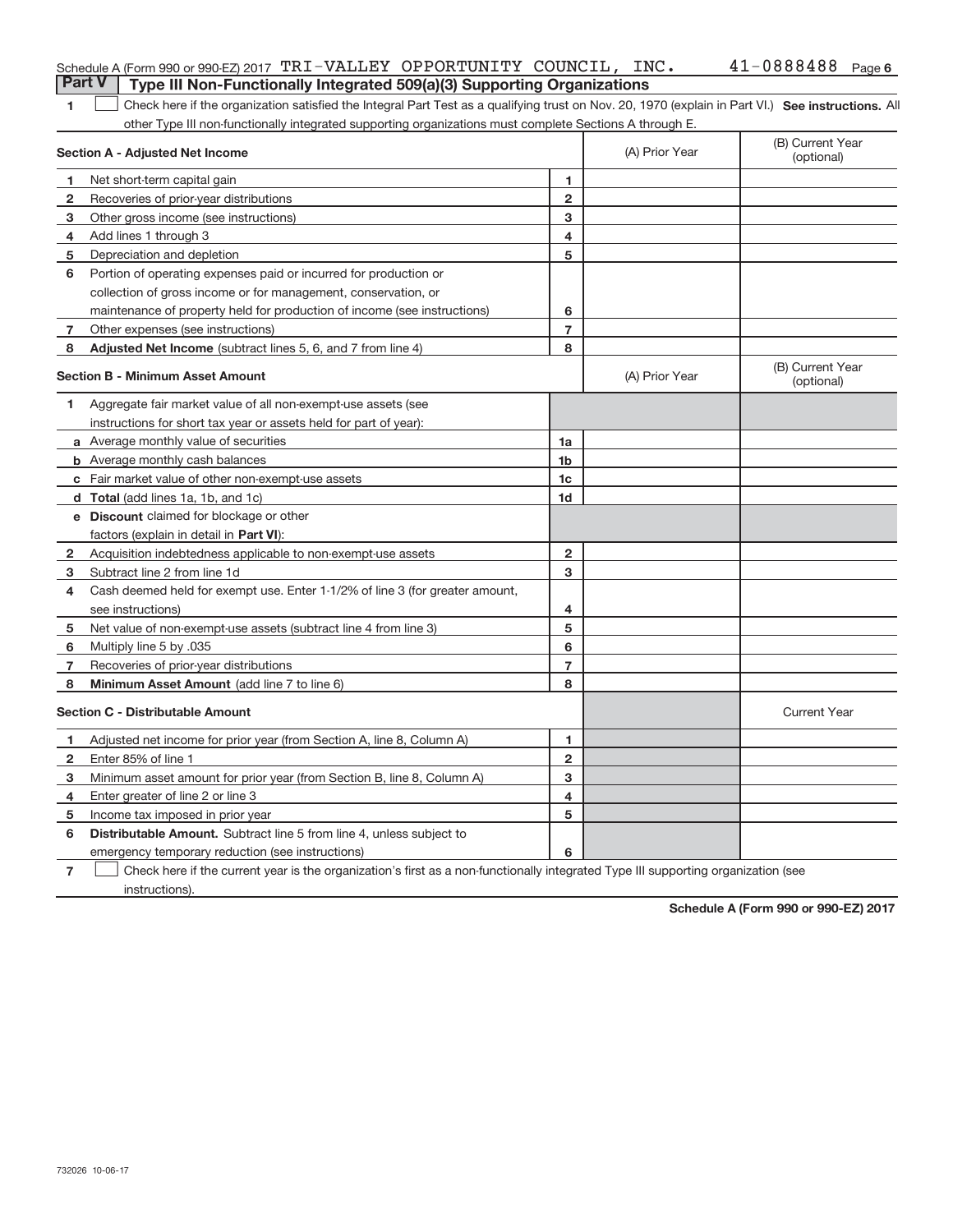#### Schedule A (Form 990 or 990‐EZ) 2017 「I'RエーVALLEY\_OPPORTUNITY\_COUNCILI, INC。\_\_\_\_\_\_4エーU888488 Page TRI‐VALLEY OPPORTUNITY COUNCIL, INC. 41‐0888488

| <b>Part V</b> | Type III Non-Functionally Integrated 509(a)(3) Supporting Organizations                    |                                    | (continued)                                           |                                                         |
|---------------|--------------------------------------------------------------------------------------------|------------------------------------|-------------------------------------------------------|---------------------------------------------------------|
|               | <b>Section D - Distributions</b>                                                           |                                    |                                                       | <b>Current Year</b>                                     |
| 1             | Amounts paid to supported organizations to accomplish exempt purposes                      |                                    |                                                       |                                                         |
| 2             | Amounts paid to perform activity that directly furthers exempt purposes of supported       |                                    |                                                       |                                                         |
|               | organizations, in excess of income from activity                                           |                                    |                                                       |                                                         |
| 3             | Administrative expenses paid to accomplish exempt purposes of supported organizations      |                                    |                                                       |                                                         |
| 4             | Amounts paid to acquire exempt-use assets                                                  |                                    |                                                       |                                                         |
| 5             | Qualified set-aside amounts (prior IRS approval required)                                  |                                    |                                                       |                                                         |
| 6             | Other distributions (describe in Part VI). See instructions.                               |                                    |                                                       |                                                         |
| 7             | <b>Total annual distributions.</b> Add lines 1 through 6.                                  |                                    |                                                       |                                                         |
| 8             | Distributions to attentive supported organizations to which the organization is responsive |                                    |                                                       |                                                         |
|               | (provide details in Part VI). See instructions.                                            |                                    |                                                       |                                                         |
| 9             | Distributable amount for 2017 from Section C, line 6                                       |                                    |                                                       |                                                         |
| 10            | Line 8 amount divided by line 9 amount                                                     |                                    |                                                       |                                                         |
|               | <b>Section E - Distribution Allocations (see instructions)</b>                             | (i)<br><b>Excess Distributions</b> | (iii)<br><b>Underdistributions</b><br><b>Pre-2017</b> | (iii)<br><b>Distributable</b><br><b>Amount for 2017</b> |
| 1.            | Distributable amount for 2017 from Section C, line 6                                       |                                    |                                                       |                                                         |
| 2             | Underdistributions, if any, for years prior to 2017 (reason-                               |                                    |                                                       |                                                         |
|               | able cause required- explain in <b>Part VI</b> ). See instructions.                        |                                    |                                                       |                                                         |
| 3             | Excess distributions carryover, if any, to 2017                                            |                                    |                                                       |                                                         |
| a             |                                                                                            |                                    |                                                       |                                                         |
|               | <b>b</b> From 2013                                                                         |                                    |                                                       |                                                         |
|               | $c$ From 2014                                                                              |                                    |                                                       |                                                         |
|               | <b>d</b> From 2015                                                                         |                                    |                                                       |                                                         |
|               | e From 2016                                                                                |                                    |                                                       |                                                         |
|               | f Total of lines 3a through e                                                              |                                    |                                                       |                                                         |
|               | <b>g</b> Applied to underdistributions of prior years                                      |                                    |                                                       |                                                         |
|               | <b>h</b> Applied to 2017 distributable amount                                              |                                    |                                                       |                                                         |
| Ť.            | Carryover from 2012 not applied (see instructions)                                         |                                    |                                                       |                                                         |
|               | Remainder. Subtract lines 3g, 3h, and 3i from 3f.                                          |                                    |                                                       |                                                         |
| 4             | Distributions for 2017 from Section D,                                                     |                                    |                                                       |                                                         |
|               | line $7:$                                                                                  |                                    |                                                       |                                                         |
|               | <b>a</b> Applied to underdistributions of prior years                                      |                                    |                                                       |                                                         |
|               | <b>b</b> Applied to 2017 distributable amount                                              |                                    |                                                       |                                                         |
| С             | Remainder. Subtract lines 4a and 4b from 4.                                                |                                    |                                                       |                                                         |
| 5             | Remaining underdistributions for years prior to 2017, if                                   |                                    |                                                       |                                                         |
|               | any. Subtract lines 3g and 4a from line 2. For result greater                              |                                    |                                                       |                                                         |
|               | than zero, explain in Part VI. See instructions.                                           |                                    |                                                       |                                                         |
| 6             | Remaining underdistributions for 2017. Subtract lines 3h                                   |                                    |                                                       |                                                         |
|               | and 4b from line 1. For result greater than zero, explain in                               |                                    |                                                       |                                                         |
|               | Part VI. See instructions.                                                                 |                                    |                                                       |                                                         |
| $\mathbf{7}$  | Excess distributions carryover to 2018. Add lines 3j                                       |                                    |                                                       |                                                         |
|               | and 4c.                                                                                    |                                    |                                                       |                                                         |
| 8             | Breakdown of line 7:                                                                       |                                    |                                                       |                                                         |
|               | a Excess from 2013                                                                         |                                    |                                                       |                                                         |
|               | <b>b</b> Excess from 2014                                                                  |                                    |                                                       |                                                         |
|               | c Excess from 2015                                                                         |                                    |                                                       |                                                         |
|               | d Excess from 2016                                                                         |                                    |                                                       |                                                         |
|               | e Excess from 2017                                                                         |                                    |                                                       |                                                         |

**Schedule A (Form 990 or 990‐EZ) 2017**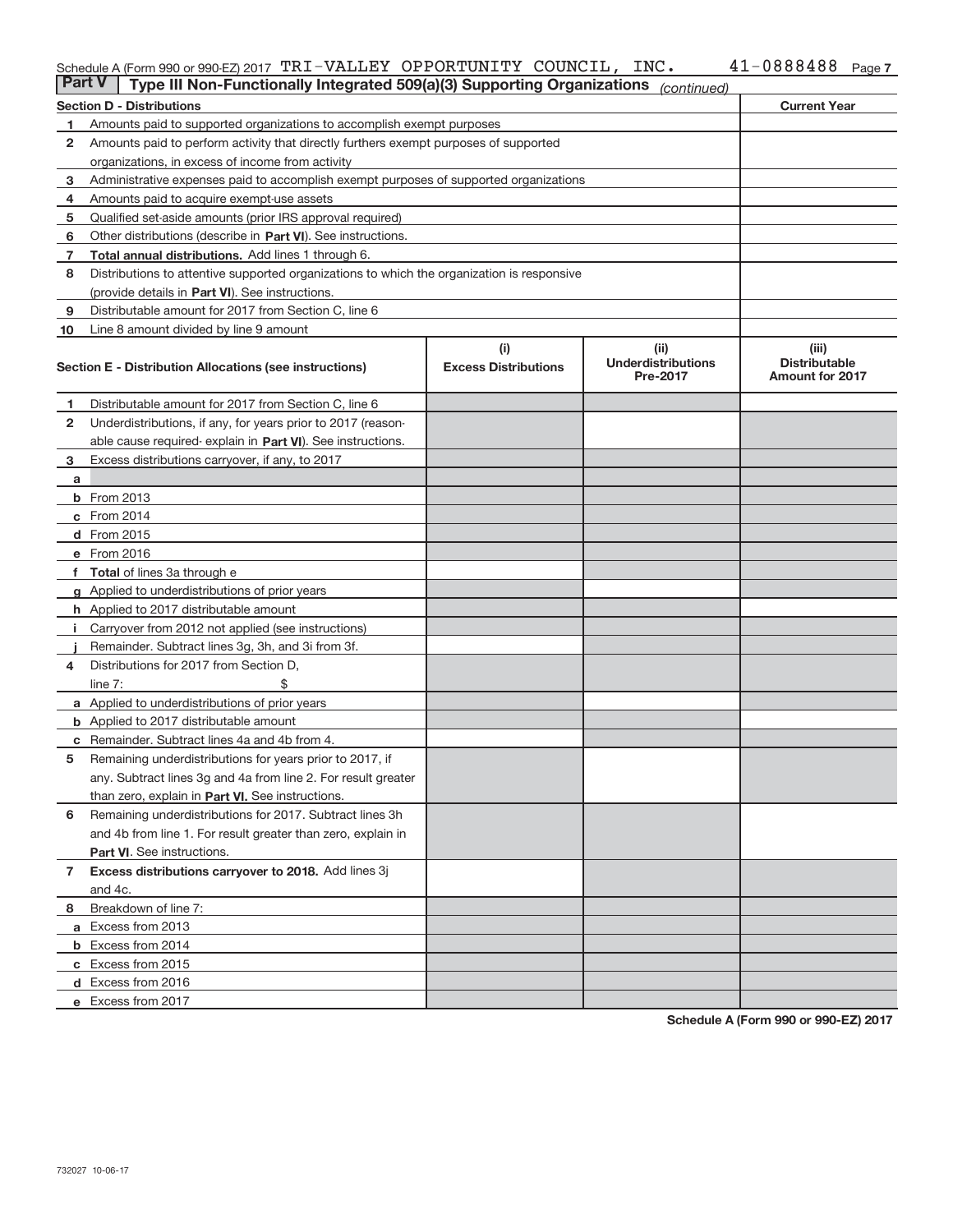|                | Schedule A (Form 990 or 990-EZ) 2017 TRI-VALLEY OPPORTUNITY COUNCIL, INC.                                                                                                                                                                                                                        |  |  | $41 - 0888488$ Page 8 |  |
|----------------|--------------------------------------------------------------------------------------------------------------------------------------------------------------------------------------------------------------------------------------------------------------------------------------------------|--|--|-----------------------|--|
| <b>Part VI</b> | Supplemental Information. Provide the explanations required by Part II, line 10; Part II, line 17a or 17b; Part III, line 12;                                                                                                                                                                    |  |  |                       |  |
|                | Part IV, Section A, lines 1, 2, 3b, 3c, 4b, 4c, 5a, 6, 9a, 9b, 9c, 11a, 11b, and 11c; Part IV, Section B, lines 1 and 2; Part IV, Section C,<br>line 1; Part IV, Section D, lines 2 and 3; Part IV, Section E, lines 1c, 2a, 2b, 3a, and 3b; Part V, line 1; Part V, Section B, line 1e; Part V, |  |  |                       |  |
|                | Section D, lines 5, 6, and 8; and Part V, Section E, lines 2, 5, and 6. Also complete this part for any additional information.                                                                                                                                                                  |  |  |                       |  |
|                | (See instructions.)                                                                                                                                                                                                                                                                              |  |  |                       |  |
|                |                                                                                                                                                                                                                                                                                                  |  |  |                       |  |
|                |                                                                                                                                                                                                                                                                                                  |  |  |                       |  |
|                |                                                                                                                                                                                                                                                                                                  |  |  |                       |  |
|                |                                                                                                                                                                                                                                                                                                  |  |  |                       |  |
|                |                                                                                                                                                                                                                                                                                                  |  |  |                       |  |
|                |                                                                                                                                                                                                                                                                                                  |  |  |                       |  |
|                |                                                                                                                                                                                                                                                                                                  |  |  |                       |  |
|                |                                                                                                                                                                                                                                                                                                  |  |  |                       |  |
|                |                                                                                                                                                                                                                                                                                                  |  |  |                       |  |
|                |                                                                                                                                                                                                                                                                                                  |  |  |                       |  |
|                |                                                                                                                                                                                                                                                                                                  |  |  |                       |  |
|                |                                                                                                                                                                                                                                                                                                  |  |  |                       |  |
|                |                                                                                                                                                                                                                                                                                                  |  |  |                       |  |
|                |                                                                                                                                                                                                                                                                                                  |  |  |                       |  |
|                |                                                                                                                                                                                                                                                                                                  |  |  |                       |  |
|                |                                                                                                                                                                                                                                                                                                  |  |  |                       |  |
|                |                                                                                                                                                                                                                                                                                                  |  |  |                       |  |
|                |                                                                                                                                                                                                                                                                                                  |  |  |                       |  |
|                |                                                                                                                                                                                                                                                                                                  |  |  |                       |  |
|                |                                                                                                                                                                                                                                                                                                  |  |  |                       |  |
|                |                                                                                                                                                                                                                                                                                                  |  |  |                       |  |
|                |                                                                                                                                                                                                                                                                                                  |  |  |                       |  |
|                |                                                                                                                                                                                                                                                                                                  |  |  |                       |  |
|                |                                                                                                                                                                                                                                                                                                  |  |  |                       |  |
|                |                                                                                                                                                                                                                                                                                                  |  |  |                       |  |
|                |                                                                                                                                                                                                                                                                                                  |  |  |                       |  |
|                |                                                                                                                                                                                                                                                                                                  |  |  |                       |  |
|                |                                                                                                                                                                                                                                                                                                  |  |  |                       |  |
|                |                                                                                                                                                                                                                                                                                                  |  |  |                       |  |
|                |                                                                                                                                                                                                                                                                                                  |  |  |                       |  |
|                |                                                                                                                                                                                                                                                                                                  |  |  |                       |  |
|                |                                                                                                                                                                                                                                                                                                  |  |  |                       |  |
|                |                                                                                                                                                                                                                                                                                                  |  |  |                       |  |
|                |                                                                                                                                                                                                                                                                                                  |  |  |                       |  |
|                |                                                                                                                                                                                                                                                                                                  |  |  |                       |  |
|                |                                                                                                                                                                                                                                                                                                  |  |  |                       |  |
|                |                                                                                                                                                                                                                                                                                                  |  |  |                       |  |
|                |                                                                                                                                                                                                                                                                                                  |  |  |                       |  |
|                |                                                                                                                                                                                                                                                                                                  |  |  |                       |  |
|                |                                                                                                                                                                                                                                                                                                  |  |  |                       |  |
|                |                                                                                                                                                                                                                                                                                                  |  |  |                       |  |
|                |                                                                                                                                                                                                                                                                                                  |  |  |                       |  |
|                |                                                                                                                                                                                                                                                                                                  |  |  |                       |  |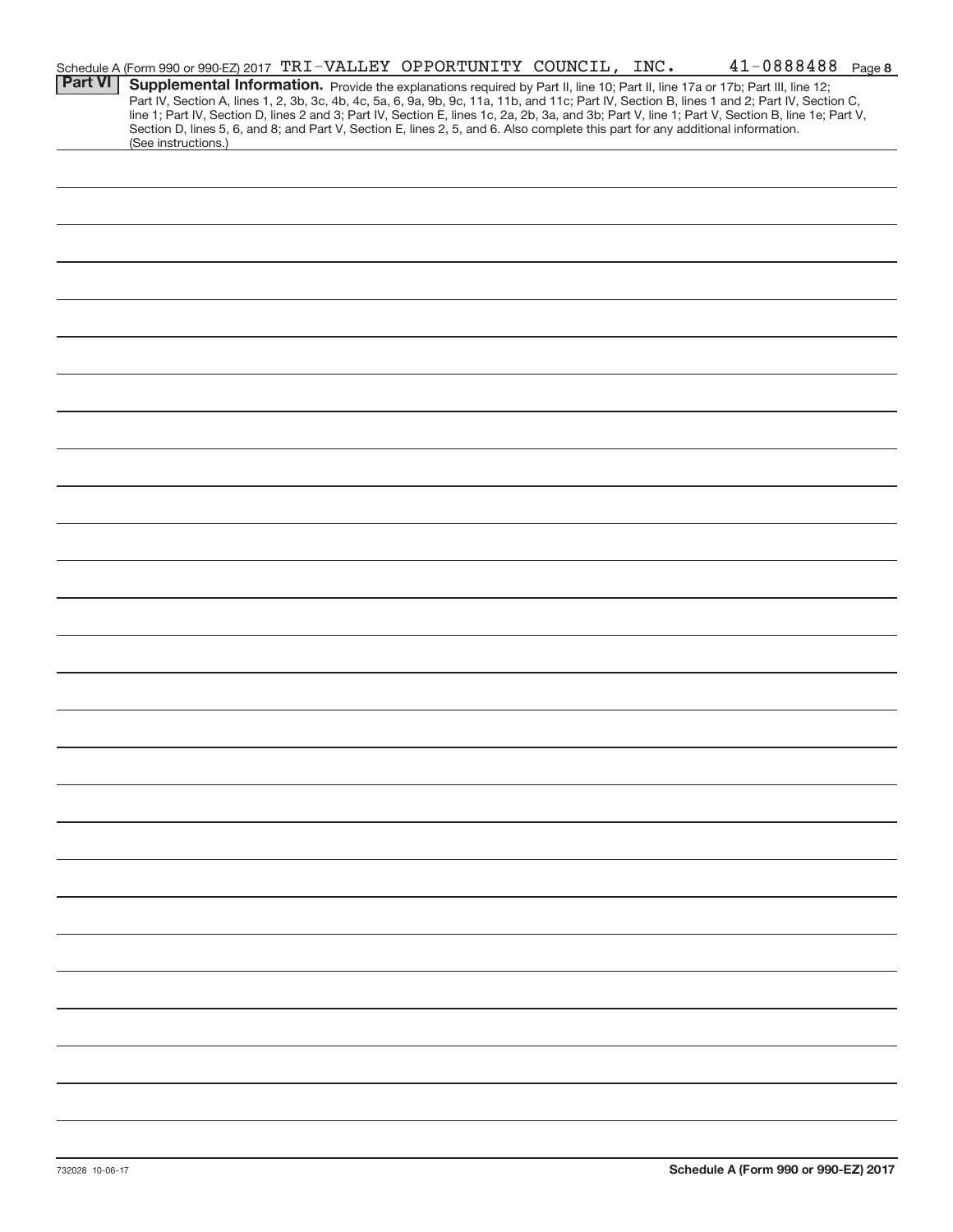# **(Form 990, 990‐EZ,**

#### Department of the Treasury Internal Revenue Service

**Schedule B Schedule of Contributors**

**or 990‐PF) | Attach to Form 990, Form 990‐EZ, or Form 990‐PF. | Go to www.irs.gov/Form990 for the latest information.** OMB No. 1545‐0047

**2017**

| internai Revenue Service |                                                                                                                                                                                                                                                                                                                                                                                                                                                                                                           |                                       |
|--------------------------|-----------------------------------------------------------------------------------------------------------------------------------------------------------------------------------------------------------------------------------------------------------------------------------------------------------------------------------------------------------------------------------------------------------------------------------------------------------------------------------------------------------|---------------------------------------|
|                          | Name of the organization                                                                                                                                                                                                                                                                                                                                                                                                                                                                                  | <b>Employer identification number</b> |
|                          | TRI-VALLEY OPPORTUNITY COUNCIL,<br>INC.                                                                                                                                                                                                                                                                                                                                                                                                                                                                   | 41-0888488                            |
|                          | Organization type (check one):                                                                                                                                                                                                                                                                                                                                                                                                                                                                            |                                       |
| Filers of:               | Section:                                                                                                                                                                                                                                                                                                                                                                                                                                                                                                  |                                       |
| Form 990 or 990-EZ       | $\overline{X}$ 501(c)( 3) (enter number) organization                                                                                                                                                                                                                                                                                                                                                                                                                                                     |                                       |
|                          | $4947(a)(1)$ nonexempt charitable trust <b>not</b> treated as a private foundation                                                                                                                                                                                                                                                                                                                                                                                                                        |                                       |
|                          | 527 political organization                                                                                                                                                                                                                                                                                                                                                                                                                                                                                |                                       |
| Form 990-PF              | 501(c)(3) exempt private foundation                                                                                                                                                                                                                                                                                                                                                                                                                                                                       |                                       |
|                          | 4947(a)(1) nonexempt charitable trust treated as a private foundation                                                                                                                                                                                                                                                                                                                                                                                                                                     |                                       |
|                          | 501(c)(3) taxable private foundation                                                                                                                                                                                                                                                                                                                                                                                                                                                                      |                                       |
|                          | Check if your organization is covered by the General Rule or a Special Rule.                                                                                                                                                                                                                                                                                                                                                                                                                              |                                       |
|                          | Note: Only a section 501(c)(7), (8), or (10) organization can check boxes for both the General Rule and a Special Rule. See instructions.                                                                                                                                                                                                                                                                                                                                                                 |                                       |
| <b>General Rule</b>      |                                                                                                                                                                                                                                                                                                                                                                                                                                                                                                           |                                       |
|                          | For an organization filing Form 990, 990-EZ, or 990-PF that received, during the year, contributions totaling \$5,000 or more (in money or<br>property) from any one contributor. Complete Parts I and II. See instructions for determining a contributor's total contributions.                                                                                                                                                                                                                          |                                       |
| <b>Special Rules</b>     |                                                                                                                                                                                                                                                                                                                                                                                                                                                                                                           |                                       |
| X                        | For an organization described in section 501(c)(3) filing Form 990 or 990-EZ that met the 33 1/3% support test of the regulations under<br>sections 509(a)(1) and 170(b)(1)(A)(vi), that checked Schedule A (Form 990 or 990-EZ), Part II, line 13, 16a, or 16b, and that received from<br>any one contributor, during the year, total contributions of the greater of (1) \$5,000; or (2) 2% of the amount on (i) Form 990, Part VIII, line 1h;<br>or (ii) Form 990-EZ, line 1, Complete Parts I and II. |                                       |

year, total contributions of more than \$1,000 *exclusively* for religious, charitable, scientific, literary, or educational purposes, or for For an organization described in section 501(c)(7), (8), or (10) filing Form 990 or 990‐EZ that received from any one contributor, during the the prevention of cruelty to children or animals. Complete Parts I, II, and III.

purpose. Don't complete any of the parts unless the General Rule applies to this organization because it received nonexclusively year, contributions <sub>exclusively</sub> for religious, charitable, etc., purposes, but no such contributions totaled more than \$1,000. If this box is checked, enter here the total contributions that were received during the year for an *exclusively* religious, charitable, etc., For an organization described in section 501(c)(7), (8), or (10) filing Form 990 or 990‐EZ that received from any one contributor, during the religious, charitable, etc., contributions totaling \$5,000 or more during the year  $\ldots$  $\ldots$  $\ldots$  $\ldots$  $\ldots$  $\ldots$ 

**Caution:**  An organization that isn't covered by the General Rule and/or the Special Rules doesn't file Schedule B (Form 990, 990‐EZ, or 990‐PF),  **must** but it answer "No" on Part IV, line 2, of its Form 990; or check the box on line H of its Form 990‐EZ or on its Form 990‐PF, Part I, line 2, to certify that it doesn't meet the filing requirements of Schedule B (Form 990, 990‐EZ, or 990‐PF).

**Schedule B (Form 990, 990‐EZ, or 990‐PF) (2017) For Paperwork Reduction Act Notice, see the instructions for Form 990, 990‐EZ, or 990‐PF.** LHA

 $\begin{array}{c} \hline \end{array}$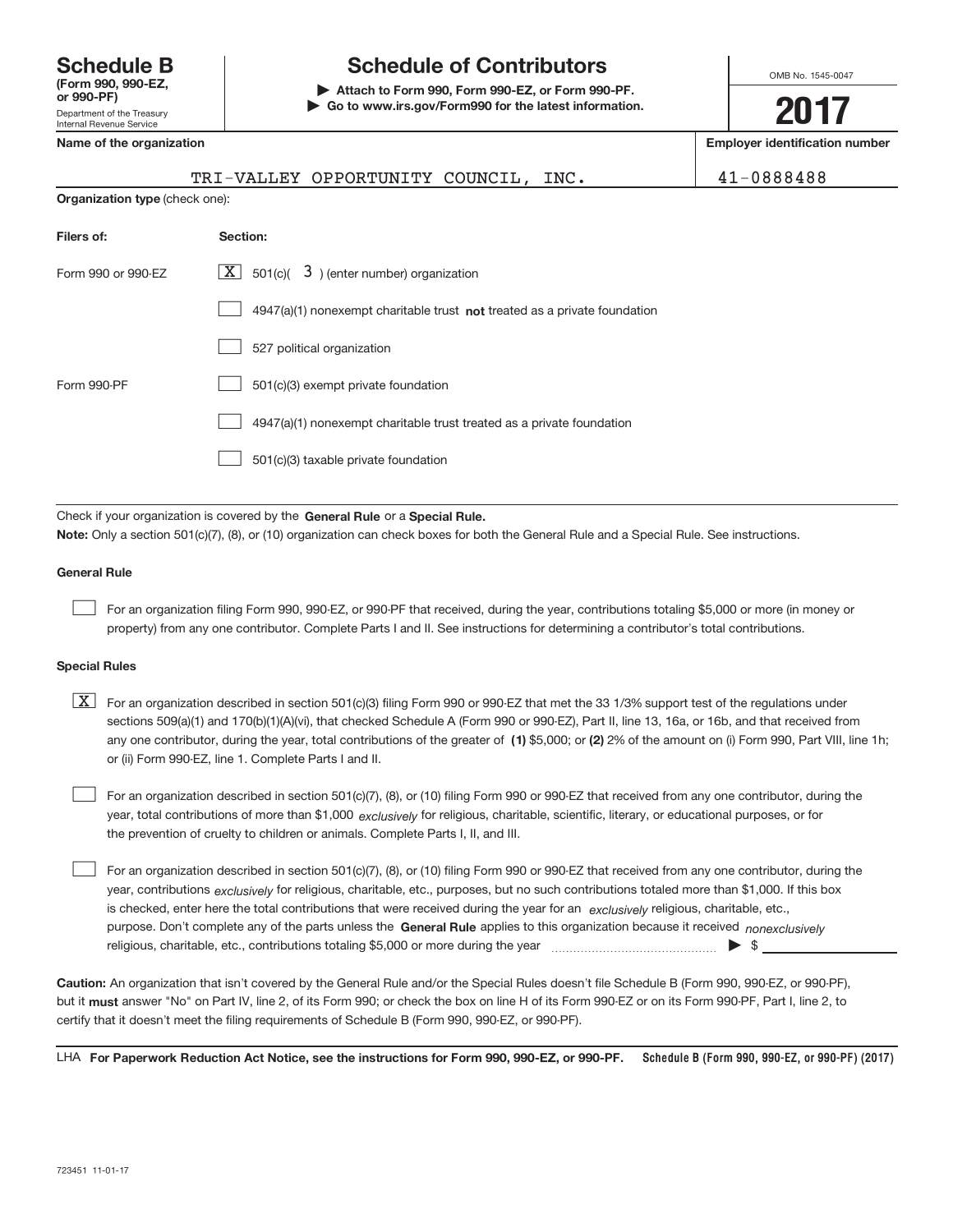#### Schedule B (Form 990, 990-EZ, or 990-PF) (2017)

#### **Name of organization Employer identification number**

TRI-VALLEY OPPORTUNITY COUNCIL, INC. 41-0888488

**Part I** Contributors (see instructions). Use duplicate copies of Part I if additional space is needed.

| (a)<br>No. | (b)<br>Name, address, and ZIP + 4                                                                             | (c)<br><b>Total contributions</b> | (d)<br>Type of contribution                                                                                      |
|------------|---------------------------------------------------------------------------------------------------------------|-----------------------------------|------------------------------------------------------------------------------------------------------------------|
| 1          | U.S. DEPARTMENT OF HEALTH AND HUMAN<br><b>SERVICES</b><br>200 INDEPENDENCE AVE., S.W.<br>WASHINGTON, DC 20201 | \$12,659,332.                     | X<br>Person<br>Pavroll<br>Noncash<br>(Complete Part II for<br>noncash contributions.)                            |
| (a)<br>No. | (b)<br>Name, address, and ZIP + 4                                                                             | (c)<br><b>Total contributions</b> | (d)<br>Type of contribution                                                                                      |
| 2          | MINNESOTA DEPARTMENT OF EDUCATION<br>1500 HWY 36 W.<br>ROSEVILLE, MN 55113                                    | $\frac{1}{2}$ , 746, 329.         | X<br>Person<br>Payroll<br>Noncash<br>(Complete Part II for<br>noncash contributions.)                            |
| (a)<br>No. | (b)<br>Name, address, and $ZIP + 4$                                                                           | (c)<br><b>Total contributions</b> | (d)<br>Type of contribution                                                                                      |
| 3          | U.S. DEPARTMENT OF TRANSPORTATION<br>1200 NEW JERSEY AVE., S.E.<br>WASHINGTON, DC 20590                       | \$2,306,085.                      | X<br>Person<br>Payroll<br><b>Noncash</b><br>(Complete Part II for<br>noncash contributions.)                     |
| (a)<br>No. | (b)<br>Name, address, and ZIP + 4                                                                             | (c)<br><b>Total contributions</b> | (d)<br>Type of contribution                                                                                      |
| 4          | U.S. DEPARTMENT OF EDUCATION<br>400 MARYLAND AVE., S.W.<br>WASHINGTON, DC 20202                               | 980, 330.<br>$\frac{1}{2}$        | $\overline{\text{X}}$<br>Person<br>Payroll<br><b>Noncash</b><br>(Complete Part II for<br>noncash contributions.) |
| (a)<br>No. | (b)<br>Name, address, and ZIP + 4                                                                             | (c)<br><b>Total contributions</b> | (d)<br>Type of contribution                                                                                      |
|            |                                                                                                               | \$                                | Person<br>Payroll<br><b>Noncash</b><br>(Complete Part II for<br>noncash contributions.)                          |
| (a)<br>No. | (b)<br>Name, address, and ZIP + 4                                                                             | (c)<br><b>Total contributions</b> | (d)<br>Type of contribution                                                                                      |
|            |                                                                                                               | \$                                | Person<br>Payroll<br>Noncash<br>(Complete Part II for<br>noncash contributions.)                                 |

**Schedule B (Form 990, 990‐EZ, or 990‐PF) (2017)**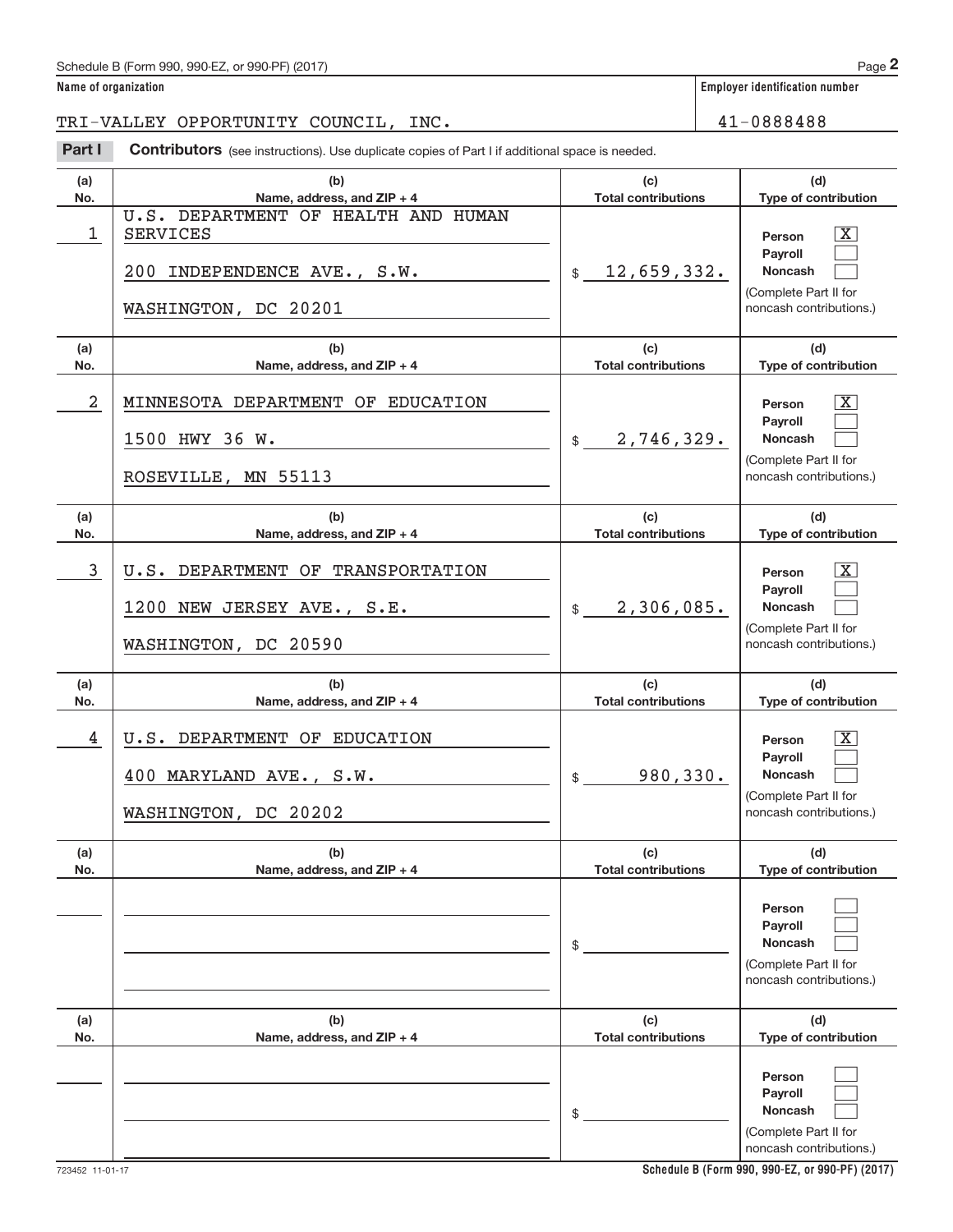**Name of organization Employer identification number**

TRI-VALLEY OPPORTUNITY COUNCIL, INC. 41-0888488

Part II Noncash Property (see instructions). Use duplicate copies of Part II if additional space is needed.

| (a)<br>No.<br>from<br>Part I | (b)<br>Description of noncash property given | (c)<br>FMV (or estimate)<br>(See instructions.) | (d)<br>Date received |
|------------------------------|----------------------------------------------|-------------------------------------------------|----------------------|
|                              |                                              |                                                 |                      |
|                              |                                              | $\frac{1}{2}$                                   |                      |
| (a)                          |                                              |                                                 |                      |
| No.<br>from<br>Part I        | (b)<br>Description of noncash property given | (c)<br>FMV (or estimate)<br>(See instructions.) | (d)<br>Date received |
|                              |                                              |                                                 |                      |
|                              |                                              | $\frac{1}{2}$                                   |                      |
| (a)                          |                                              |                                                 |                      |
| No.<br>from<br>Part I        | (b)<br>Description of noncash property given | (c)<br>FMV (or estimate)<br>(See instructions.) | (d)<br>Date received |
|                              |                                              |                                                 |                      |
|                              |                                              | $\frac{1}{2}$                                   |                      |
| (a)                          |                                              |                                                 |                      |
| No.<br>from<br>Part I        | (b)<br>Description of noncash property given | (c)<br>FMV (or estimate)<br>(See instructions.) | (d)<br>Date received |
|                              |                                              |                                                 |                      |
|                              |                                              | \$                                              |                      |
|                              |                                              |                                                 |                      |
| (a)<br>No.<br>from<br>Part I | (b)<br>Description of noncash property given | (c)<br>FMV (or estimate)<br>(See instructions.) | (d)<br>Date received |
|                              |                                              |                                                 |                      |
|                              |                                              | $\frac{1}{2}$                                   |                      |
| (a)<br>No.<br>from<br>Part I | (b)<br>Description of noncash property given | (c)<br>FMV (or estimate)<br>(See instructions.) | (d)<br>Date received |
|                              |                                              |                                                 |                      |
|                              |                                              | \$                                              |                      |
|                              |                                              |                                                 |                      |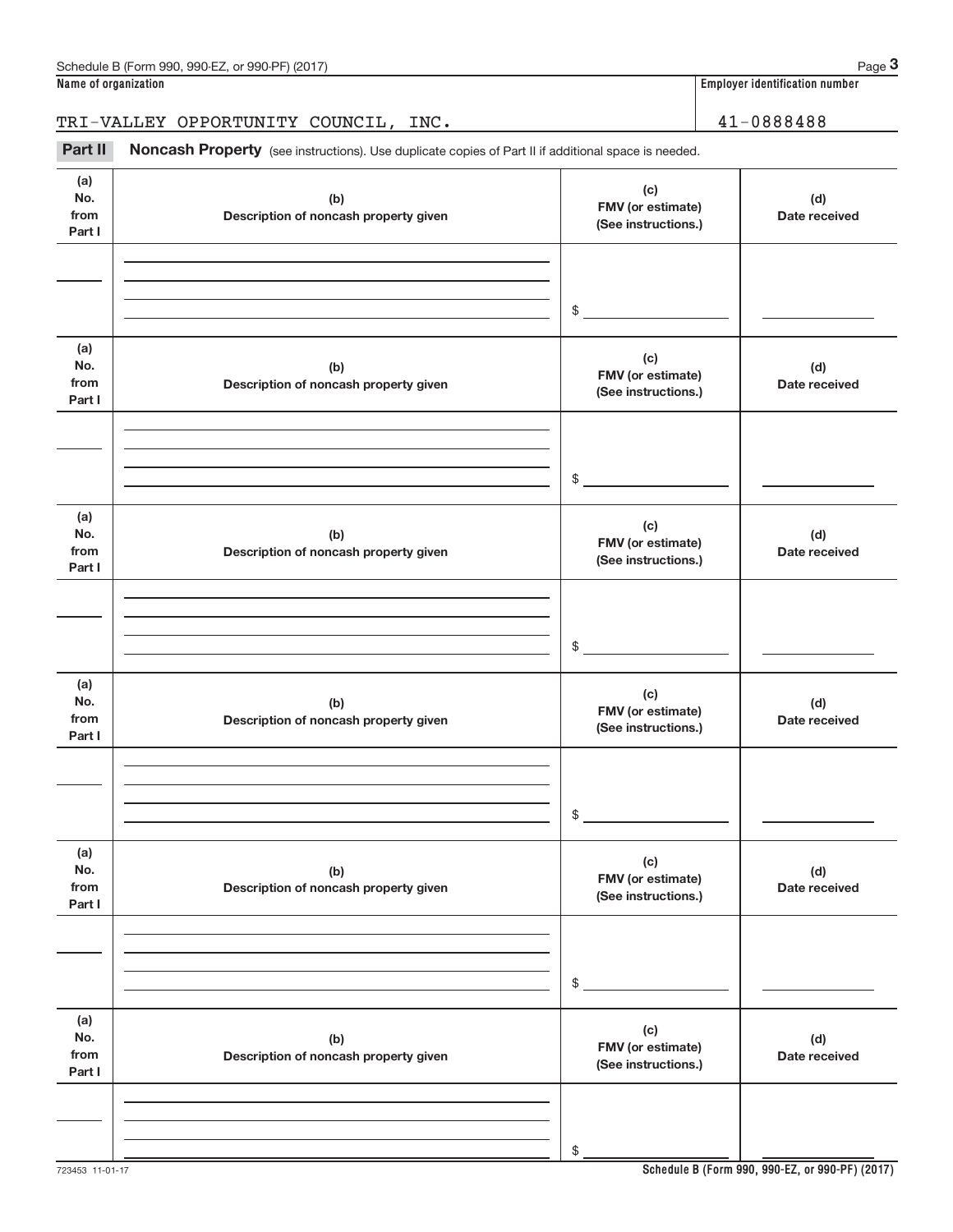|                           | Schedule B (Form 990, 990-EZ, or 990-PF) (2017)                                                                                                                                                                                                                                                                         |                      | Page 4                                                                                                                                                                 |  |  |  |
|---------------------------|-------------------------------------------------------------------------------------------------------------------------------------------------------------------------------------------------------------------------------------------------------------------------------------------------------------------------|----------------------|------------------------------------------------------------------------------------------------------------------------------------------------------------------------|--|--|--|
| Name of organization      |                                                                                                                                                                                                                                                                                                                         |                      | <b>Employer identification number</b>                                                                                                                                  |  |  |  |
| <b>Part III</b>           | TRI-VALLEY OPPORTUNITY COUNCIL, INC.<br>the year from any one contributor. Complete columns (a) through (e) and the following line entry. For organizations<br>completing Part III, enter the total of exclusively religious, charitable, etc., contributions of \$1,000 or less for the year. (Enter this info. once.) |                      | 41-0888488<br>Exclusively religious, charitable, etc., contributions to organizations described in section $501(c)(7)$ , (8), or (10) that total more than \$1,000 for |  |  |  |
| $(a)$ No.<br>from         | Use duplicate copies of Part III if additional space is needed.<br>(b) Purpose of gift                                                                                                                                                                                                                                  | (c) Use of gift      | (d) Description of how gift is held                                                                                                                                    |  |  |  |
| Part I                    |                                                                                                                                                                                                                                                                                                                         |                      |                                                                                                                                                                        |  |  |  |
|                           |                                                                                                                                                                                                                                                                                                                         | (e) Transfer of gift |                                                                                                                                                                        |  |  |  |
|                           | Transferee's name, address, and ZIP + 4                                                                                                                                                                                                                                                                                 |                      | Relationship of transferor to transferee                                                                                                                               |  |  |  |
| (a) No.<br>from<br>Part I | (b) Purpose of gift                                                                                                                                                                                                                                                                                                     | (c) Use of gift      | (d) Description of how gift is held                                                                                                                                    |  |  |  |
|                           | Transferee's name, address, and ZIP + 4                                                                                                                                                                                                                                                                                 | (e) Transfer of gift | Relationship of transferor to transferee                                                                                                                               |  |  |  |
|                           |                                                                                                                                                                                                                                                                                                                         |                      |                                                                                                                                                                        |  |  |  |
| (a) No.<br>from<br>Part I | (b) Purpose of gift                                                                                                                                                                                                                                                                                                     | (c) Use of gift      | (d) Description of how gift is held                                                                                                                                    |  |  |  |
|                           | (e) Transfer of gift                                                                                                                                                                                                                                                                                                    |                      |                                                                                                                                                                        |  |  |  |
|                           | Transferee's name, address, and ZIP + 4                                                                                                                                                                                                                                                                                 |                      | Relationship of transferor to transferee                                                                                                                               |  |  |  |
| (a) No.<br>from<br>Part I | (b) Purpose of gift                                                                                                                                                                                                                                                                                                     | (c) Use of gift      | (d) Description of how gift is held                                                                                                                                    |  |  |  |
|                           |                                                                                                                                                                                                                                                                                                                         | (e) Transfer of gift |                                                                                                                                                                        |  |  |  |
|                           | Transferee's name, address, and ZIP + 4                                                                                                                                                                                                                                                                                 |                      | Relationship of transferor to transferee                                                                                                                               |  |  |  |
|                           |                                                                                                                                                                                                                                                                                                                         |                      |                                                                                                                                                                        |  |  |  |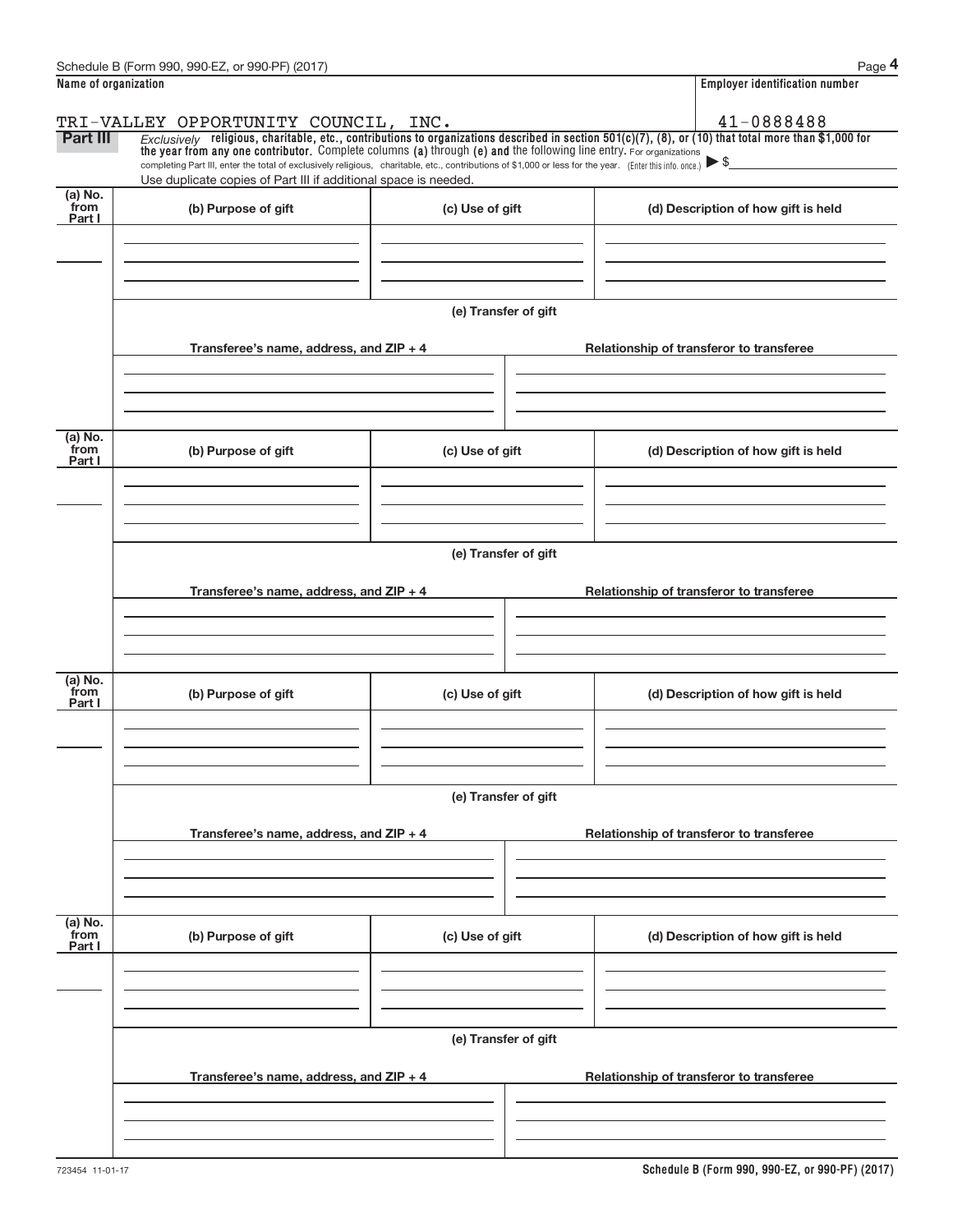|  | <b>SCHEDULE D</b> |  |
|--|-------------------|--|
|  |                   |  |

| (Form 990) |  |
|------------|--|
|------------|--|

**(Form 990) | Complete if the organization answered "Yes" on Form 990, Part IV, line 6, 7, 8, 9, 10, 11a, 11b, 11c, 11d, 11e, 11f, 12a, or 12b. SCHEDULE D Supplemental Financial Statements**<br> **Form 990 Complete if the organization answered "Yes" on Form 990, 2017** 

| OMB No. 1545-0047     |
|-----------------------|
|                       |
| <b>Open to Public</b> |
| Inspection            |

Department of the Treasury Internal Revenue Service

**| Attach to Form 990. |Go to www.irs.gov/Form990 for instructions and the latest information.**

|         | Name of the organization<br>TRI-VALLEY OPPORTUNITY COUNCIL, INC.                                                                                          |                         | <b>Employer identification number</b><br>41-0888488                        |
|---------|-----------------------------------------------------------------------------------------------------------------------------------------------------------|-------------------------|----------------------------------------------------------------------------|
| Part I  | Organizations Maintaining Donor Advised Funds or Other Similar Funds or Accounts. Complete if the                                                         |                         |                                                                            |
|         |                                                                                                                                                           |                         |                                                                            |
|         | organization answered "Yes" on Form 990, Part IV, line 6.                                                                                                 | (a) Donor advised funds | (b) Funds and other accounts                                               |
|         |                                                                                                                                                           |                         |                                                                            |
| 1.      |                                                                                                                                                           |                         |                                                                            |
| 2       | Aggregate value of contributions to (during year)                                                                                                         |                         |                                                                            |
| з       | Aggregate value of grants from (during year)                                                                                                              |                         |                                                                            |
| 4       |                                                                                                                                                           |                         |                                                                            |
| 5       | Did the organization inform all donors and donor advisors in writing that the assets held in donor advised funds                                          |                         |                                                                            |
|         |                                                                                                                                                           |                         | Yes<br><b>No</b>                                                           |
| 6       | Did the organization inform all grantees, donors, and donor advisors in writing that grant funds can be used only                                         |                         |                                                                            |
|         | for charitable purposes and not for the benefit of the donor or donor advisor, or for any other purpose conferring                                        |                         |                                                                            |
|         |                                                                                                                                                           |                         | Yes<br>No                                                                  |
| Part II | Conservation Easements. Complete if the organization answered "Yes" on Form 990, Part IV, line 7.                                                         |                         |                                                                            |
| 1       | Purpose(s) of conservation easements held by the organization (check all that apply).                                                                     |                         |                                                                            |
|         | Preservation of land for public use (e.g., recreation or education)                                                                                       |                         | Preservation of a historically important land area                         |
|         | Protection of natural habitat                                                                                                                             |                         | Preservation of a certified historic structure                             |
|         | Preservation of open space                                                                                                                                |                         |                                                                            |
| 2       | Complete lines 2a through 2d if the organization held a qualified conservation contribution in the form of a conservation easement on the last            |                         |                                                                            |
|         | day of the tax year.                                                                                                                                      |                         | Held at the End of the Tax Year                                            |
| а       | Total number of conservation easements                                                                                                                    |                         | 2a                                                                         |
| b       | Total acreage restricted by conservation easements                                                                                                        |                         | 2b                                                                         |
| с       |                                                                                                                                                           |                         | 2c                                                                         |
| d       | Number of conservation easements included in (c) acquired after 7/25/06, and not on a historic structure                                                  |                         |                                                                            |
|         |                                                                                                                                                           |                         | 2d                                                                         |
| 3       | Number of conservation easements modified, transferred, released, extinguished, or terminated by the organization during the tax                          |                         |                                                                            |
|         | $\sqrt{2}$ year $\blacktriangleright$                                                                                                                     |                         |                                                                            |
| 4       | Number of states where property subject to conservation easement is located $\blacktriangleright$                                                         |                         |                                                                            |
| 5       | Does the organization have a written policy regarding the periodic monitoring, inspection, handling of                                                    |                         |                                                                            |
|         | violations, and enforcement of the conservation easements it holds?                                                                                       |                         | Yes<br><b>No</b>                                                           |
| 6       | Staff and volunteer hours devoted to monitoring, inspecting, handling of violations, and enforcing conservation easements during the year                 |                         |                                                                            |
|         |                                                                                                                                                           |                         |                                                                            |
| 7.      | Amount of expenses incurred in monitoring, inspecting, handling of violations, and enforcing conservation easements during the year                       |                         |                                                                            |
|         | $\triangleright$ \$                                                                                                                                       |                         |                                                                            |
| 8       | Does each conservation easement reported on line 2(d) above satisfy the requirements of section 170(h)(4)(B)(i)                                           |                         |                                                                            |
|         |                                                                                                                                                           |                         | <b>No</b><br>Yes                                                           |
| 9       | In Part XIII, describe how the organization reports conservation easements in its revenue and expense statement, and balance sheet, and                   |                         |                                                                            |
|         | include, if applicable, the text of the footnote to the organization's financial statements that describes the organization's accounting for              |                         |                                                                            |
|         | conservation easements.                                                                                                                                   |                         |                                                                            |
|         | Organizations Maintaining Collections of Art, Historical Treasures, or Other Similar Assets.<br>Part III                                                  |                         |                                                                            |
|         | Complete if the organization answered "Yes" on Form 990, Part IV, line 8.                                                                                 |                         |                                                                            |
|         | 1a If the organization elected, as permitted under SFAS 116 (ASC 958), not to report in its revenue statement and balance sheet works of art,             |                         |                                                                            |
|         | historical treasures, or other similar assets held for public exhibition, education, or research in furtherance of public service, provide, in Part XIII, |                         |                                                                            |
|         | the text of the footnote to its financial statements that describes these items.                                                                          |                         |                                                                            |
| b       | If the organization elected, as permitted under SFAS 116 (ASC 958), to report in its revenue statement and balance sheet works of art, historical         |                         |                                                                            |
|         | treasures, or other similar assets held for public exhibition, education, or research in furtherance of public service, provide the following amounts     |                         |                                                                            |
|         | relating to these items:                                                                                                                                  |                         |                                                                            |
|         |                                                                                                                                                           |                         | $\triangleright$ \$                                                        |
|         | (ii) Assets included in Form 990, Part X                                                                                                                  |                         | $\blacktriangleright$ \$<br><u>and the state of the state of the state</u> |
| 2       | If the organization received or held works of art, historical treasures, or other similar assets for financial gain, provide                              |                         |                                                                            |
|         | the following amounts required to be reported under SFAS 116 (ASC 958) relating to these items:                                                           |                         |                                                                            |
| а       |                                                                                                                                                           |                         | $\blacktriangleright$ \$                                                   |
|         |                                                                                                                                                           |                         | $\triangleright$ \$                                                        |

LHA For Paperwork Reduction Act Notice, see the Instructions for Form 990. Names and Schedule D (Form 990) 2017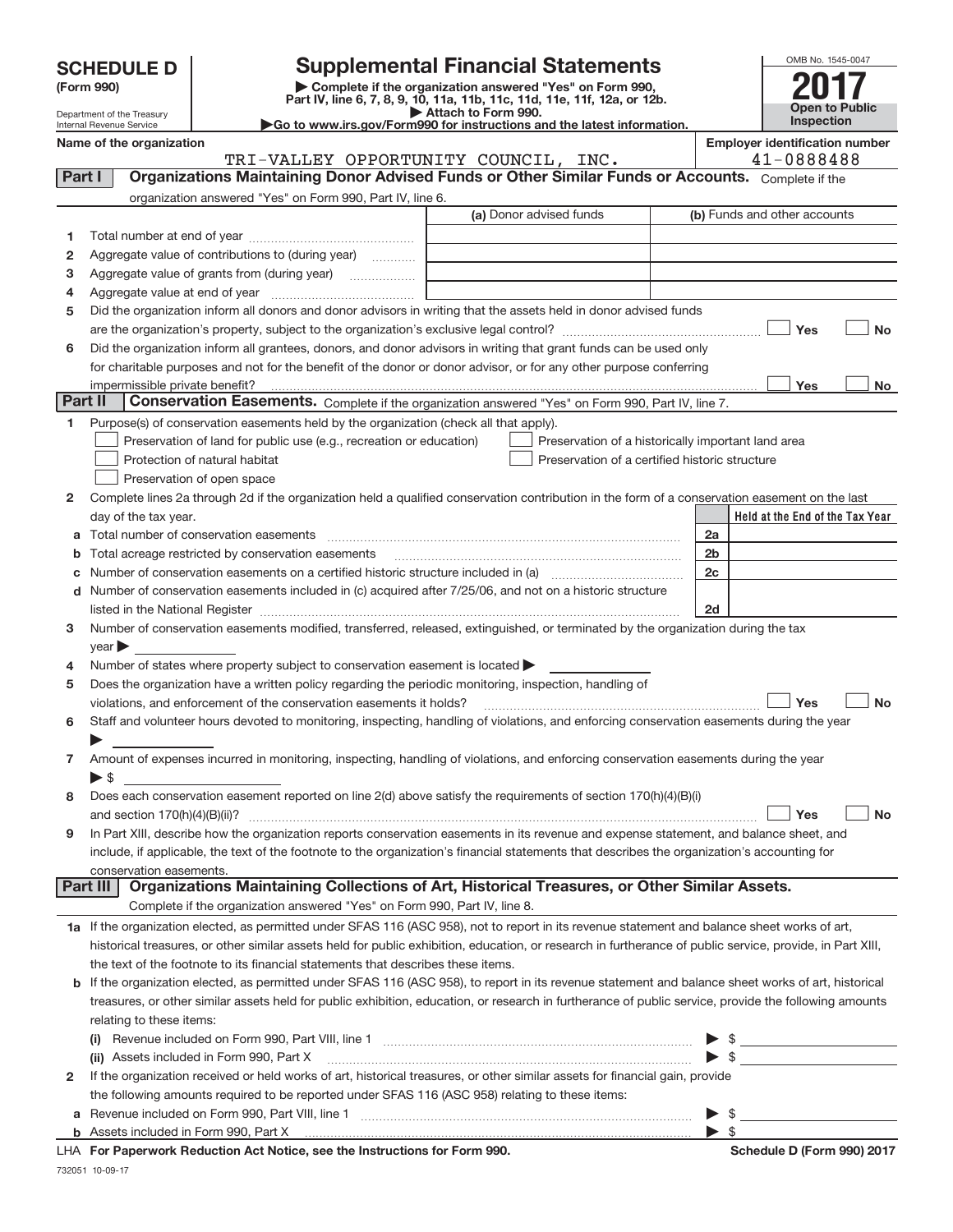|                | Schedule D (Form 990) 2017                                                                                                                                                                                                     | TRI-VALLEY OPPORTUNITY COUNCIL, INC. |   |                           |                    |                         |                                            | $41 - 0888488$ Page 2   |
|----------------|--------------------------------------------------------------------------------------------------------------------------------------------------------------------------------------------------------------------------------|--------------------------------------|---|---------------------------|--------------------|-------------------------|--------------------------------------------|-------------------------|
| Part III       | Organizations Maintaining Collections of Art, Historical Treasures, or Other Similar Assets (continued)                                                                                                                        |                                      |   |                           |                    |                         |                                            |                         |
| з              | Using the organization's acquisition, accession, and other records, check any of the following that are a significant use of its collection items                                                                              |                                      |   |                           |                    |                         |                                            |                         |
|                | (check all that apply):                                                                                                                                                                                                        |                                      |   |                           |                    |                         |                                            |                         |
| a              | Public exhibition                                                                                                                                                                                                              |                                      |   | Loan or exchange programs |                    |                         |                                            |                         |
| b              | Scholarly research                                                                                                                                                                                                             | e                                    |   |                           |                    |                         |                                            |                         |
| c              | Preservation for future generations                                                                                                                                                                                            |                                      |   |                           |                    |                         |                                            |                         |
| 4              | Provide a description of the organization's collections and explain how they further the organization's exempt purpose in Part XIII.                                                                                           |                                      |   |                           |                    |                         |                                            |                         |
| 5              | During the year, did the organization solicit or receive donations of art, historical treasures, or other similar assets                                                                                                       |                                      |   |                           |                    |                         |                                            |                         |
|                |                                                                                                                                                                                                                                |                                      |   |                           |                    |                         | Yes                                        | No                      |
| Part IV        | Escrow and Custodial Arrangements. Complete if the organization answered "Yes" on Form 990, Part IV, line 9, or                                                                                                                |                                      |   |                           |                    |                         |                                            |                         |
|                | reported an amount on Form 990, Part X, line 21.                                                                                                                                                                               |                                      |   |                           |                    |                         |                                            |                         |
|                | 1a Is the organization an agent, trustee, custodian or other intermediary for contributions or other assets not included                                                                                                       |                                      |   |                           |                    |                         |                                            |                         |
|                |                                                                                                                                                                                                                                |                                      |   |                           |                    |                         | Yes                                        | <b>No</b>               |
|                | b If "Yes," explain the arrangement in Part XIII and complete the following table:                                                                                                                                             |                                      |   |                           |                    |                         |                                            |                         |
|                |                                                                                                                                                                                                                                |                                      |   |                           |                    |                         | Amount                                     |                         |
| c              | Beginning balance manufactured and contain an account of the contract of the contract of the contract of the contract of the contract of the contract of the contract of the contract of the contract of the contract of the c |                                      |   |                           |                    | 1c                      |                                            |                         |
|                | Additions during the year manufactured and an account of the year manufactured and account of the year manufactured and account of the year manufactured and account of the year manufactured and account of the year manufact |                                      |   |                           |                    | 1d                      |                                            |                         |
|                | Distributions during the year manufactured and continuum control of the year manufactured and the year manufactured and the year manufactured and the year manufactured and the year manufactured and the year manufactured an |                                      |   |                           |                    | 1e                      |                                            |                         |
|                |                                                                                                                                                                                                                                |                                      |   |                           |                    | 1f                      |                                            |                         |
|                | 2a Did the organization include an amount on Form 990, Part X, line 21, for escrow or custodial account liability?                                                                                                             |                                      |   |                           |                    |                         | Yes                                        | No                      |
| <b>Part V</b>  | <b>b</b> If "Yes," explain the arrangement in Part XIII. Check here if the explanation has been provided on Part XIII<br>Endowment Funds. Complete if the organization answered "Yes" on Form 990, Part IV, line 10.           |                                      |   |                           |                    |                         |                                            |                         |
|                |                                                                                                                                                                                                                                |                                      |   |                           |                    |                         |                                            |                         |
|                |                                                                                                                                                                                                                                | (a) Current year                     |   | (b) Prior year            | (c) Two years back |                         | (d) Three years back   (e) Four years back |                         |
| 1a             | Beginning of year balance                                                                                                                                                                                                      |                                      |   |                           |                    |                         |                                            |                         |
|                |                                                                                                                                                                                                                                |                                      |   |                           |                    |                         |                                            |                         |
|                | Net investment earnings, gains, and losses                                                                                                                                                                                     |                                      |   |                           |                    |                         |                                            |                         |
|                |                                                                                                                                                                                                                                |                                      |   |                           |                    |                         |                                            |                         |
|                | e Other expenditures for facilities                                                                                                                                                                                            |                                      |   |                           |                    |                         |                                            |                         |
|                | and programs                                                                                                                                                                                                                   |                                      |   |                           |                    |                         |                                            |                         |
|                |                                                                                                                                                                                                                                |                                      |   |                           |                    |                         |                                            |                         |
|                | End of year balance<br>Provide the estimated percentage of the current year end balance (line 1g, column (a)) held as:                                                                                                         |                                      |   |                           |                    |                         |                                            |                         |
| 2              | Board designated or quasi-endowment > _____                                                                                                                                                                                    |                                      | % |                           |                    |                         |                                            |                         |
|                | Permanent endowment                                                                                                                                                                                                            | %                                    |   |                           |                    |                         |                                            |                         |
|                | Temporarily restricted endowment                                                                                                                                                                                               | %                                    |   |                           |                    |                         |                                            |                         |
|                | The percentages on lines 2a, 2b, and 2c should equal 100%.                                                                                                                                                                     |                                      |   |                           |                    |                         |                                            |                         |
|                | 3a Are there endowment funds not in the possession of the organization that are held and administered for the organization                                                                                                     |                                      |   |                           |                    |                         |                                            |                         |
|                | by:                                                                                                                                                                                                                            |                                      |   |                           |                    |                         |                                            | Yes<br>No               |
|                | (i)                                                                                                                                                                                                                            |                                      |   |                           |                    |                         | 3a(i)                                      |                         |
|                | (ii) related organizations                                                                                                                                                                                                     |                                      |   |                           |                    |                         | 3a(ii)                                     |                         |
|                |                                                                                                                                                                                                                                |                                      |   |                           |                    |                         | 3b                                         |                         |
| 4              | Describe in Part XIII the intended uses of the organization's endowment funds.                                                                                                                                                 |                                      |   |                           |                    |                         |                                            |                         |
| <b>Part VI</b> | Land, Buildings, and Equipment.                                                                                                                                                                                                |                                      |   |                           |                    |                         |                                            |                         |
|                | Complete if the organization answered "Yes" on Form 990, Part IV, line 11a. See Form 990, Part X, line 10.                                                                                                                     |                                      |   |                           |                    |                         |                                            |                         |
|                | Description of property                                                                                                                                                                                                        | (a) Cost or other                    |   |                           | (b) Cost or other  | (c) Accumulated         | (d) Book value                             |                         |
|                |                                                                                                                                                                                                                                | basis (investment)                   |   |                           | basis (other)      | depreciation            |                                            |                         |
|                |                                                                                                                                                                                                                                |                                      |   |                           | 290,116.           |                         |                                            | 290, 116.               |
|                |                                                                                                                                                                                                                                |                                      |   |                           | 9,761,993.         | 5,070,512.              |                                            | $\overline{4,691},481.$ |
|                |                                                                                                                                                                                                                                |                                      |   |                           | 465,481.           | $\overline{312}$ , 546. |                                            | 152, 935.               |
|                |                                                                                                                                                                                                                                |                                      |   |                           | 5,184,949.         | 3,812,685.              |                                            | 1,372,264.              |
|                |                                                                                                                                                                                                                                |                                      |   |                           |                    |                         |                                            |                         |
|                |                                                                                                                                                                                                                                |                                      |   |                           |                    |                         |                                            | 6,506,796.              |

**Schedule D (Form 990) 2017**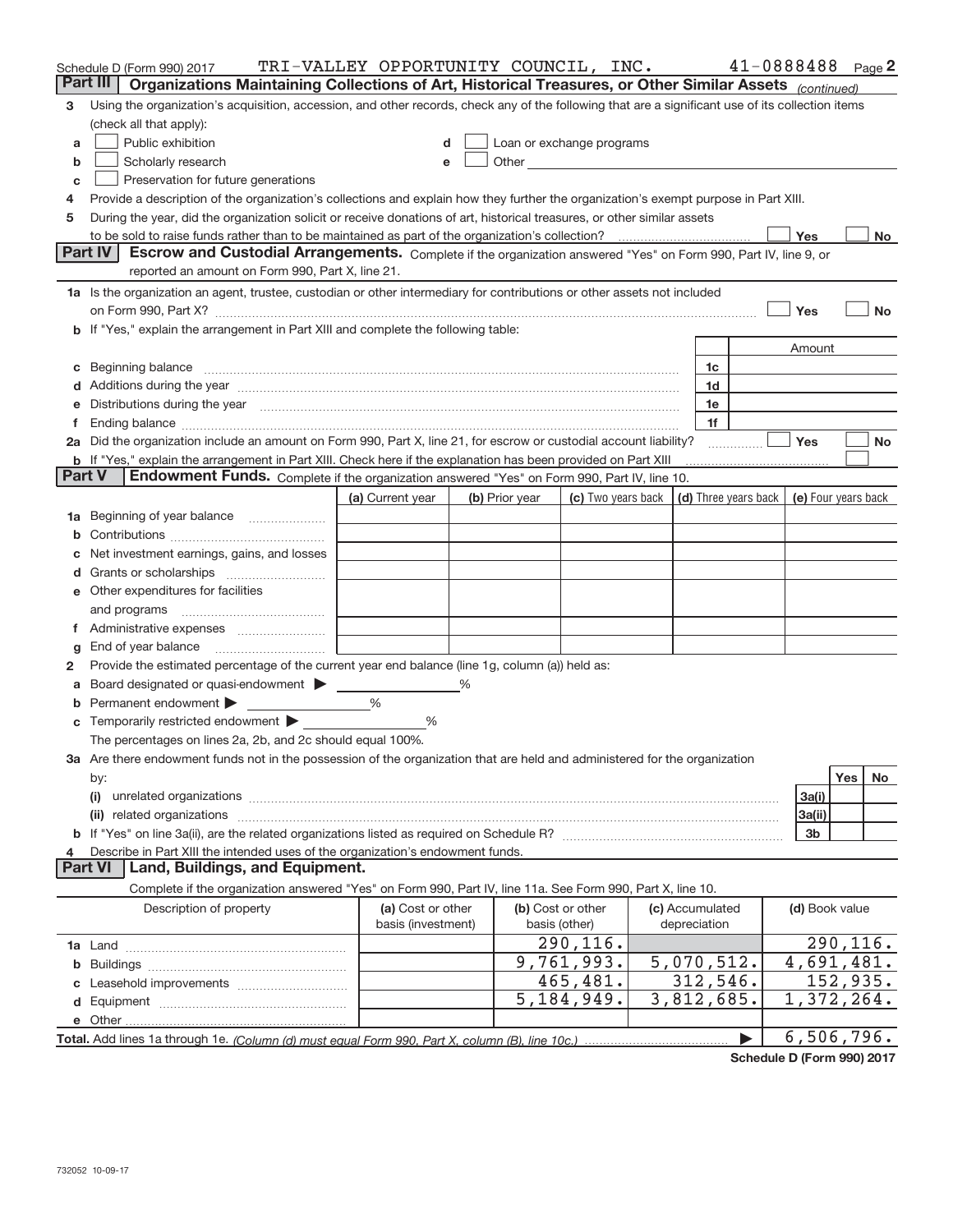|                | <b>Part VII</b> Investments - Other Securities.                                                                                                                                    |                 |                |                                                           |                |
|----------------|------------------------------------------------------------------------------------------------------------------------------------------------------------------------------------|-----------------|----------------|-----------------------------------------------------------|----------------|
|                | Complete if the organization answered "Yes" on Form 990, Part IV, line 11b. See Form 990, Part X, line 12.<br>(a) Description of security or category (including name of security) | (b) Book value  |                | (c) Method of valuation: Cost or end-of-year market value |                |
|                | (1) Financial derivatives                                                                                                                                                          |                 |                |                                                           |                |
|                |                                                                                                                                                                                    |                 |                |                                                           |                |
| $(3)$ Other    |                                                                                                                                                                                    |                 |                |                                                           |                |
| (A)            |                                                                                                                                                                                    |                 |                |                                                           |                |
| (B)            |                                                                                                                                                                                    |                 |                |                                                           |                |
| (C)            |                                                                                                                                                                                    |                 |                |                                                           |                |
| (D)            |                                                                                                                                                                                    |                 |                |                                                           |                |
| (E)            |                                                                                                                                                                                    |                 |                |                                                           |                |
| (F)            |                                                                                                                                                                                    |                 |                |                                                           |                |
| (G)            |                                                                                                                                                                                    |                 |                |                                                           |                |
| (H)            |                                                                                                                                                                                    |                 |                |                                                           |                |
|                | Total. (Col. (b) must equal Form 990, Part X, col. (B) line 12.)<br>Part VIII Investments - Program Related.                                                                       |                 |                |                                                           |                |
|                |                                                                                                                                                                                    |                 |                |                                                           |                |
|                | Complete if the organization answered "Yes" on Form 990, Part IV, line 11c. See Form 990, Part X, line 13.<br>(a) Description of investment                                        | (b) Book value  |                | (c) Method of valuation: Cost or end-of-year market value |                |
| (1)            |                                                                                                                                                                                    |                 |                |                                                           |                |
| (2)            |                                                                                                                                                                                    |                 |                |                                                           |                |
| (3)            |                                                                                                                                                                                    |                 |                |                                                           |                |
| (4)            |                                                                                                                                                                                    |                 |                |                                                           |                |
| (5)            |                                                                                                                                                                                    |                 |                |                                                           |                |
| (6)            |                                                                                                                                                                                    |                 |                |                                                           |                |
| (7)            |                                                                                                                                                                                    |                 |                |                                                           |                |
| (8)            |                                                                                                                                                                                    |                 |                |                                                           |                |
| (9)            |                                                                                                                                                                                    |                 |                |                                                           |                |
|                | Total. (Col. (b) must equal Form 990, Part X, col. (B) line 13.)                                                                                                                   |                 |                |                                                           |                |
| <b>Part IX</b> | <b>Other Assets.</b>                                                                                                                                                               |                 |                |                                                           |                |
|                | Complete if the organization answered "Yes" on Form 990, Part IV, line 11d. See Form 990, Part X, line 15.                                                                         | (a) Description |                |                                                           | (b) Book value |
|                |                                                                                                                                                                                    |                 |                |                                                           |                |
| (1)<br>(2)     |                                                                                                                                                                                    |                 |                |                                                           |                |
| (3)            |                                                                                                                                                                                    |                 |                |                                                           |                |
| (4)            |                                                                                                                                                                                    |                 |                |                                                           |                |
| (5)            |                                                                                                                                                                                    |                 |                |                                                           |                |
| (6)            |                                                                                                                                                                                    |                 |                |                                                           |                |
| (7)            |                                                                                                                                                                                    |                 |                |                                                           |                |
| (8)            |                                                                                                                                                                                    |                 |                |                                                           |                |
| (9)            |                                                                                                                                                                                    |                 |                |                                                           |                |
| <b>Part X</b>  | Total. (Column (b) must equal Form 990. Part X. col. (B) line 15.)<br><b>Other Liabilities.</b>                                                                                    |                 |                |                                                           |                |
|                | Complete if the organization answered "Yes" on Form 990, Part IV, line 11e or 11f. See Form 990, Part X, line 25.                                                                  |                 |                |                                                           |                |
| 1.             | (a) Description of liability                                                                                                                                                       |                 | (b) Book value |                                                           |                |
| (1)            | Federal income taxes                                                                                                                                                               |                 |                |                                                           |                |
| (2)            |                                                                                                                                                                                    |                 |                |                                                           |                |
| (3)            |                                                                                                                                                                                    |                 |                |                                                           |                |
| (4)            |                                                                                                                                                                                    |                 |                |                                                           |                |
| (5)            |                                                                                                                                                                                    |                 |                |                                                           |                |
| (6)            |                                                                                                                                                                                    |                 |                |                                                           |                |
| (7)            |                                                                                                                                                                                    |                 |                |                                                           |                |
| (8)            |                                                                                                                                                                                    |                 |                |                                                           |                |
| (9)            |                                                                                                                                                                                    |                 |                |                                                           |                |
|                | T <b>otal.</b> (Column (b) must equal Form 990. Part X, col. (B) line 25.)                                                                                                         |                 |                |                                                           |                |

Schedule D (Form 990) 2017  $\texttt{TRI}-\texttt{VALUEY}$   $\texttt{OPPORTUNITY}$   $\texttt{COUNTL}$ ,  $\texttt{INC.}$   $41-0888488$   $_\texttt{Page}$ 

**2.** Liability for uncertain tax positions. In Part XIII, provide the text of the footnote to the organization's financial statements that reports the organization's liability for uncertain tax positions under FIN 48 (ASC 740). Check here if the text of the footnote has been provided in Part XIII  $~\boxed{\rm X}$ 

41-0888488 Page 3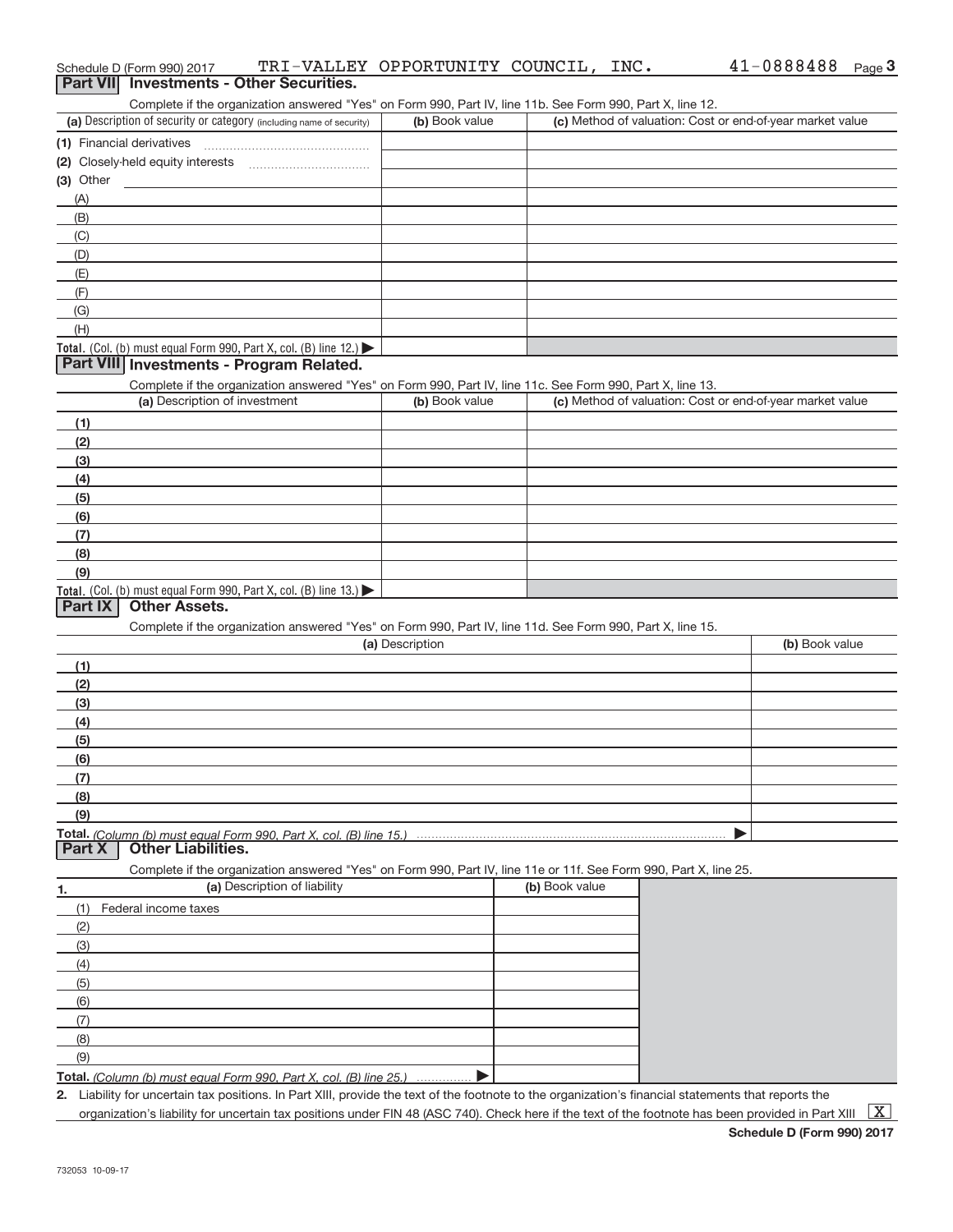|                                                                                                                                                                                                                                    | TRI-VALLEY OPPORTUNITY COUNCIL, INC. |          |                 | 41-0888488<br>Page 4        |
|------------------------------------------------------------------------------------------------------------------------------------------------------------------------------------------------------------------------------------|--------------------------------------|----------|-----------------|-----------------------------|
| Reconciliation of Revenue per Audited Financial Statements With Revenue per Return.<br><b>Part XI</b>                                                                                                                              |                                      |          |                 |                             |
| Complete if the organization answered "Yes" on Form 990, Part IV, line 12a.                                                                                                                                                        |                                      |          |                 |                             |
| Total revenue, gains, and other support per audited financial statements<br>1                                                                                                                                                      |                                      |          | $\mathbf{1}$    | 24,387,951.                 |
| Amounts included on line 1 but not on Form 990, Part VIII, line 12:<br>$\mathbf{2}$                                                                                                                                                |                                      |          |                 |                             |
| a                                                                                                                                                                                                                                  | 2a                                   |          |                 |                             |
|                                                                                                                                                                                                                                    | 2 <sub>b</sub>                       | 898,645. |                 |                             |
|                                                                                                                                                                                                                                    | 2c                                   |          |                 |                             |
| d                                                                                                                                                                                                                                  | 2d                                   |          |                 |                             |
| Add lines 2a through 2d <b>continuum contract and all and all and all and all and all and all and all and all and a</b><br>e                                                                                                       |                                      |          | 2e              | 898,645.                    |
| 3                                                                                                                                                                                                                                  |                                      |          | $\overline{3}$  | $\overline{23,489,306}$ .   |
| Amounts included on Form 990, Part VIII, line 12, but not on line 1:<br>4                                                                                                                                                          |                                      |          |                 |                             |
| a                                                                                                                                                                                                                                  | 4a                                   |          |                 |                             |
|                                                                                                                                                                                                                                    | 4 <sub>b</sub>                       |          |                 |                             |
| c Add lines 4a and 4b                                                                                                                                                                                                              |                                      |          | 4c              |                             |
| 5                                                                                                                                                                                                                                  |                                      |          | $5\overline{5}$ | 23,489,306.                 |
| Part XII   Reconciliation of Expenses per Audited Financial Statements With Expenses per Return.                                                                                                                                   |                                      |          |                 |                             |
|                                                                                                                                                                                                                                    |                                      |          |                 |                             |
| Complete if the organization answered "Yes" on Form 990, Part IV, line 12a.                                                                                                                                                        |                                      |          |                 |                             |
| Total expenses and losses per audited financial statements [111] [12] contraction control in the statements [11] [12] and the statements [12] and the statements [12] and the statements [12] and the statements [12] and the<br>1 |                                      |          | $\blacksquare$  | 24, 174, 382.               |
| Amounts included on line 1 but not on Form 990, Part IX, line 25:<br>2                                                                                                                                                             |                                      |          |                 |                             |
| Donated services and use of facilities <b>EXAMPLE 2008</b><br>a                                                                                                                                                                    | 2a                                   | 898,645. |                 |                             |
| b                                                                                                                                                                                                                                  | 2 <sub>b</sub>                       |          |                 |                             |
| Other losses                                                                                                                                                                                                                       | 2c                                   |          |                 |                             |
| d                                                                                                                                                                                                                                  | 2d                                   |          |                 |                             |
| e                                                                                                                                                                                                                                  |                                      |          | 2e              | 898,645.                    |
| з                                                                                                                                                                                                                                  |                                      |          | 3               | 23, 275, 737.               |
| Amounts included on Form 990, Part IX, line 25, but not on line 1:<br>4                                                                                                                                                            |                                      |          |                 |                             |
| Investment expenses not included on Form 990, Part VIII, line 7b [1000000000000000000000000000000000<br>a                                                                                                                          | 4a                                   |          |                 |                             |
| Other (Describe in Part XIII.)                                                                                                                                                                                                     | 4 <sub>b</sub>                       |          |                 |                             |
| Add lines 4a and 4b                                                                                                                                                                                                                |                                      |          | 4c              | 0.                          |
| Part XIII Supplemental Information.                                                                                                                                                                                                |                                      |          | 5               | $\overline{23, 275, 737}$ . |

Provide the descriptions required for Part II, lines 3, 5, and 9; Part III, lines 1a and 4; Part IV, lines 1b and 2b; Part V, line 4; Part X, line 2; Part XI, lines 2d and 4b; and Part XII, lines 2d and 4b. Also complete this part to provide any additional information.

## PART X, LINE 2:

| TRI-VALLEY OPPORTUNITY COUNCIL, INC. (TVOC) IS REQUIRED TO ASSESS WHETHER  |
|----------------------------------------------------------------------------|
| IT IS MORE LIKELY THAN NOT THAT A TAX POSITION WILL BE SUSTAINED UPON      |
| EXAMINATION ON THE TECHNICAL MERITS OF THE POSITION ASSUMING THE TAXING    |
| AUTHORITY HAS FULL KNOWLEDGE OF ALL INFORMATION. IF THE TAX POSITION DOES  |
| NOT MEET THE MORE LIKELY THAN NOT RECOGNITION THRESHOLD, THE BENEFIT OF    |
| THAT POSITION IS NOT RECOGNIZED IN THE FINANCIAL STATEMENTS. TVOC HAS      |
| DETERMINED THERE ARE NO AMOUNTS TO RECORD AS ASSETS OR LIABILITIES RELATED |
| TO UNCERTAIN TAX POSITIONS.                                                |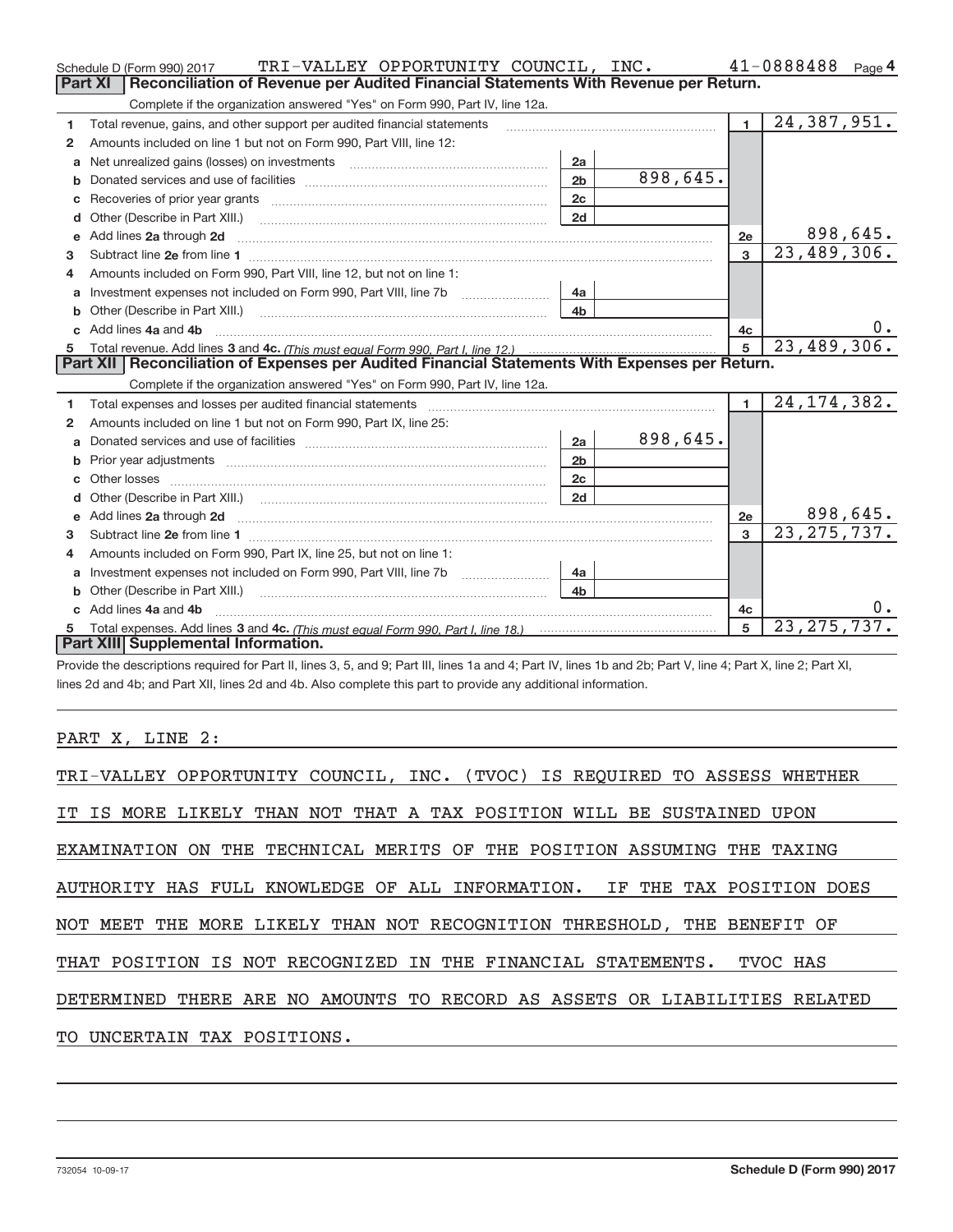| Schedule D (Form 990) 2017 TRI-VALLEY<br>Part XIII Supplemental Information (continued) | TRI-VALLEY OPPORTUNITY COUNCIL, INC. |  | 41-0888488 Page 5 |  |
|-----------------------------------------------------------------------------------------|--------------------------------------|--|-------------------|--|
|                                                                                         |                                      |  |                   |  |
|                                                                                         |                                      |  |                   |  |
|                                                                                         |                                      |  |                   |  |
|                                                                                         |                                      |  |                   |  |
|                                                                                         |                                      |  |                   |  |
|                                                                                         |                                      |  |                   |  |
|                                                                                         |                                      |  |                   |  |
|                                                                                         |                                      |  |                   |  |
|                                                                                         |                                      |  |                   |  |
|                                                                                         |                                      |  |                   |  |
|                                                                                         |                                      |  |                   |  |
|                                                                                         |                                      |  |                   |  |
|                                                                                         |                                      |  |                   |  |
|                                                                                         |                                      |  |                   |  |
|                                                                                         |                                      |  |                   |  |
|                                                                                         |                                      |  |                   |  |
|                                                                                         |                                      |  |                   |  |
|                                                                                         |                                      |  |                   |  |
|                                                                                         |                                      |  |                   |  |
|                                                                                         |                                      |  |                   |  |
|                                                                                         |                                      |  |                   |  |
|                                                                                         |                                      |  |                   |  |
|                                                                                         |                                      |  |                   |  |
|                                                                                         |                                      |  |                   |  |
|                                                                                         |                                      |  |                   |  |
|                                                                                         |                                      |  |                   |  |
|                                                                                         |                                      |  |                   |  |
|                                                                                         |                                      |  |                   |  |
|                                                                                         |                                      |  |                   |  |
|                                                                                         |                                      |  |                   |  |
|                                                                                         |                                      |  |                   |  |
|                                                                                         |                                      |  |                   |  |
|                                                                                         |                                      |  |                   |  |
|                                                                                         |                                      |  |                   |  |
|                                                                                         |                                      |  |                   |  |
|                                                                                         |                                      |  |                   |  |
|                                                                                         |                                      |  |                   |  |
|                                                                                         |                                      |  |                   |  |
|                                                                                         |                                      |  |                   |  |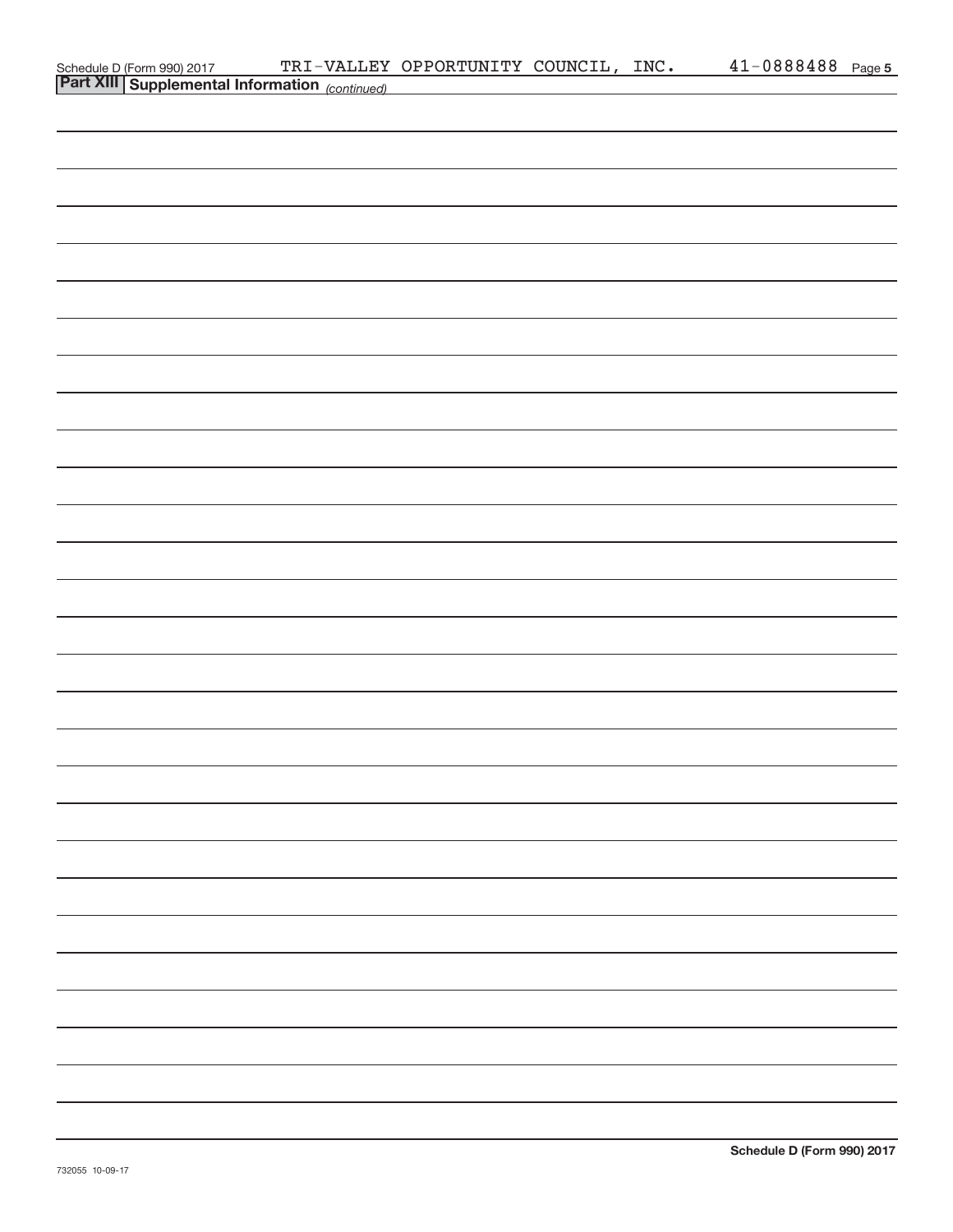| <b>SCHEDULE</b><br>(Form 990)                          |                                                                                                                                                                          |           | Complete if the organization answered "Yes" on Form 990, Part IV, line 21 or 22.<br>Governments, and Individuals in the United States<br>Grants and Other Assistance to Organizations, |                                      |                                                         |                                                                |                                                                                    | OMB No. 1545-0047<br>-<br>20                 |
|--------------------------------------------------------|--------------------------------------------------------------------------------------------------------------------------------------------------------------------------|-----------|----------------------------------------------------------------------------------------------------------------------------------------------------------------------------------------|--------------------------------------|---------------------------------------------------------|----------------------------------------------------------------|------------------------------------------------------------------------------------|----------------------------------------------|
| Department of the Treasury<br>Internal Revenue Service |                                                                                                                                                                          |           |                                                                                                                                                                                        | Attach to Form 990.                  | ▶ Go to www.irs.gov/Form990 for the latest information. |                                                                |                                                                                    | Open to Public<br>Inspection                 |
| Name of the organization<br>Part I                     | TRI-VALLEY OPPORTUNITY<br>General Information on Grants and Assistance                                                                                                   |           | COUNCIL,                                                                                                                                                                               | INC                                  |                                                         |                                                                |                                                                                    | Employer identification number<br>41-0888488 |
| T                                                      | Does the organization maintain records to substantiate the amount of the grants or assistance, the grantees' eligibility for the grants or assistance, and the selection |           |                                                                                                                                                                                        |                                      |                                                         |                                                                |                                                                                    |                                              |
|                                                        | criteria used to award the grants or assistance?                                                                                                                         |           |                                                                                                                                                                                        |                                      |                                                         |                                                                |                                                                                    | ş<br>$\boxed{\text{X}}$ Yes                  |
| Part II<br>2                                           | Grants and Other Assistance to Domestic Organizations and Domestic Governments.<br>Describe in Part IV the organization's procedures for monitoring the use              |           |                                                                                                                                                                                        | of grant funds in the United States. |                                                         |                                                                | Complete if the organization answered "Yes" on Form 990, Part IV, line 21, for any |                                              |
|                                                        | recipient that received more than \$5,000. Part II can be duplicated                                                                                                     |           |                                                                                                                                                                                        | if additional space is needed        |                                                         |                                                                |                                                                                    |                                              |
|                                                        | 1 (a) Name and address of organization<br>or government                                                                                                                  | $(b)$ EIN | (c) IRC section<br>(if applicable)                                                                                                                                                     | (d) Amount of<br>cash grant          | (e) Amount of<br>assistance<br>non-cash                 | valuation (book,<br>FMV, appraisal,<br>(f) Method of<br>other) | noncash assistance<br>(g) Description of                                           | (h) Purpose of grant<br>or assistance        |
|                                                        |                                                                                                                                                                          |           |                                                                                                                                                                                        |                                      |                                                         |                                                                |                                                                                    |                                              |
|                                                        |                                                                                                                                                                          |           |                                                                                                                                                                                        |                                      |                                                         |                                                                |                                                                                    |                                              |
|                                                        |                                                                                                                                                                          |           |                                                                                                                                                                                        |                                      |                                                         |                                                                |                                                                                    |                                              |
|                                                        |                                                                                                                                                                          |           |                                                                                                                                                                                        |                                      |                                                         |                                                                |                                                                                    |                                              |
|                                                        |                                                                                                                                                                          |           |                                                                                                                                                                                        |                                      |                                                         |                                                                |                                                                                    |                                              |
|                                                        |                                                                                                                                                                          |           |                                                                                                                                                                                        |                                      |                                                         |                                                                |                                                                                    |                                              |
| $\mathbf{\Omega}$                                      | Enter total number of section 501(c)(3) and government organizations listed in the line 1 table                                                                          |           |                                                                                                                                                                                        |                                      |                                                         |                                                                |                                                                                    |                                              |
| S                                                      | Enter total number of other organizations listed in the line 1 table                                                                                                     |           |                                                                                                                                                                                        |                                      |                                                         |                                                                |                                                                                    |                                              |
| $H_{\perp}$                                            | For Paperwork Reduction Act Notice, see the Instructions for Form                                                                                                        |           | 990.                                                                                                                                                                                   |                                      |                                                         |                                                                |                                                                                    | Schedule I (Form 990) (2017)                 |

732101 11-01-17 732101 11‐01‐17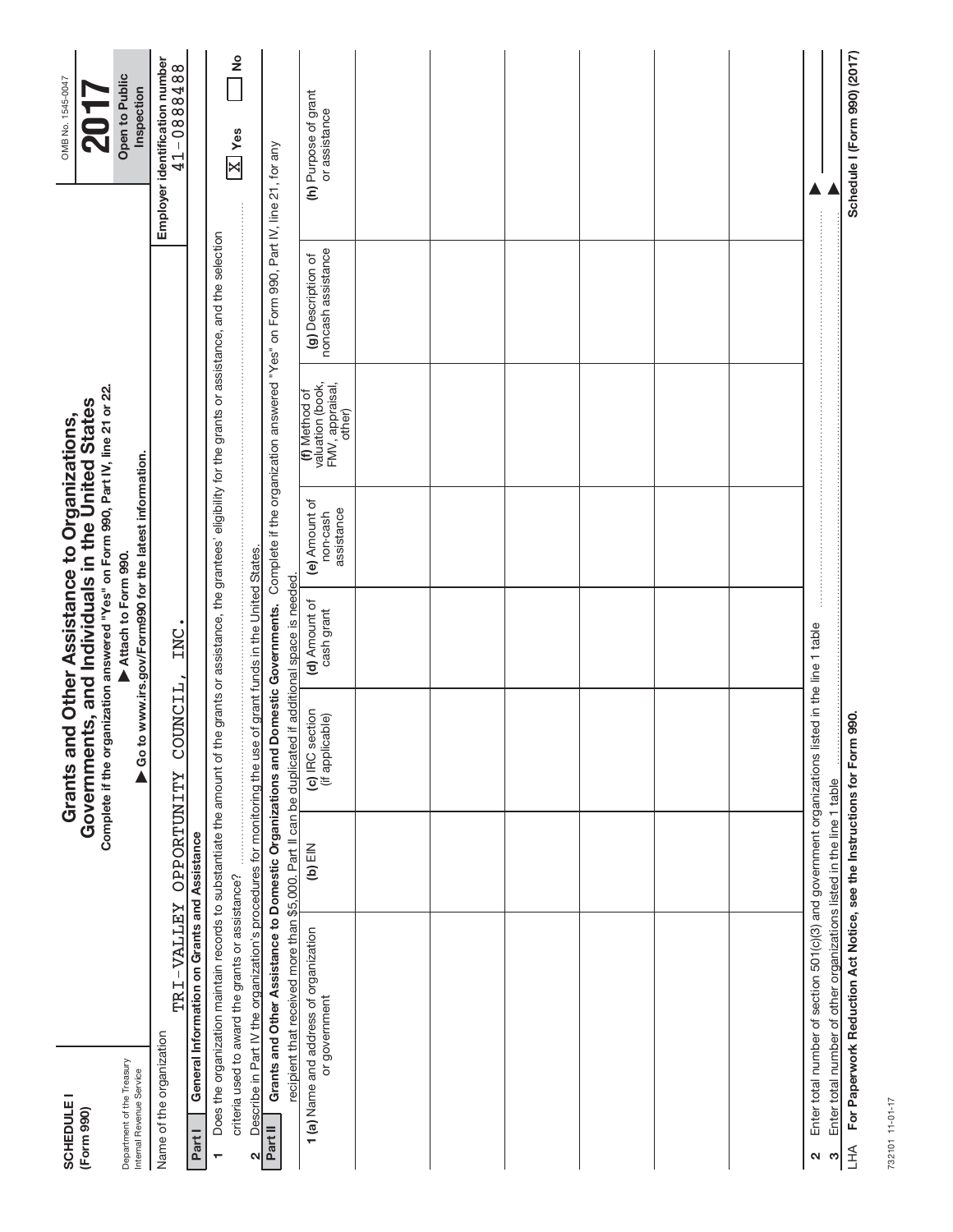| TRI-VALLEY OPPORTUNITY COUNCIL,<br>Schedule I (Form 990) (2017)                                                                                                                                          |                             |                             | INC.                                  |                                                          | Page 2<br>41-0888488                  |
|----------------------------------------------------------------------------------------------------------------------------------------------------------------------------------------------------------|-----------------------------|-----------------------------|---------------------------------------|----------------------------------------------------------|---------------------------------------|
| Grants and Other Assistance to Domestic Individuals. Complete if the organization answered "Yes" on Form 990, Part IV, line 22.<br>Part III can be duplicated if additional space is needed.<br>Part III |                             |                             |                                       |                                                          |                                       |
| (a) Type of grant or assistance                                                                                                                                                                          | (b) Number of<br>recipients | (c) Amount of<br>cash grant | (d) Amount of non-<br>cash assistance | (e) Method of valuation<br>(book, FMV, appraisal, other) | (f) Description of noncash assistance |
| CHILD EDUCATION ASSISTANCE                                                                                                                                                                               | 110                         | 504,802.                    | $\ddot{\circ}$                        |                                                          |                                       |
| HOMELESS/SHELTER PROGRAMS ASSISTANCE                                                                                                                                                                     | 268                         | 209, 422.                   | $\dot{\circ}$                         |                                                          |                                       |
| ENERGY ASSISTANCE & WEATHERIZATION                                                                                                                                                                       | 1934                        | 157,622.                    | $\circ$                               |                                                          |                                       |
| FAMILY & COMMUNITY SERVICES ASSISTANCE                                                                                                                                                                   | Ō                           | 14,529.                     | $\dot{\circ}$                         |                                                          |                                       |
|                                                                                                                                                                                                          |                             |                             |                                       |                                                          |                                       |
| Supplemental Information. Provide the information required in Part I, line 2; Part III, column (b); and any other additional information.<br>Part IV                                                     |                             |                             |                                       |                                                          |                                       |
| F <sub>O</sub><br><b>USE</b><br>ORGANIZATION MONITORS<br>$\frac{1}{2}$<br><b>LINE</b><br>$\overline{H}$<br>PART<br><b>EHE</b>                                                                            | <b>FUNDS</b><br>GRANT       | CONTYING<br>ВY              | <b>HLLM</b>                           | FEDERAL                                                  |                                       |
| FUNDING REQUIREMENTS                                                                                                                                                                                     |                             |                             |                                       |                                                          |                                       |
|                                                                                                                                                                                                          |                             |                             |                                       |                                                          |                                       |
|                                                                                                                                                                                                          |                             |                             |                                       |                                                          |                                       |
|                                                                                                                                                                                                          |                             |                             |                                       |                                                          |                                       |
|                                                                                                                                                                                                          |                             |                             |                                       |                                                          |                                       |
| 732102 11-01-17                                                                                                                                                                                          |                             |                             |                                       |                                                          | Schedule I (Form 990) (2017)          |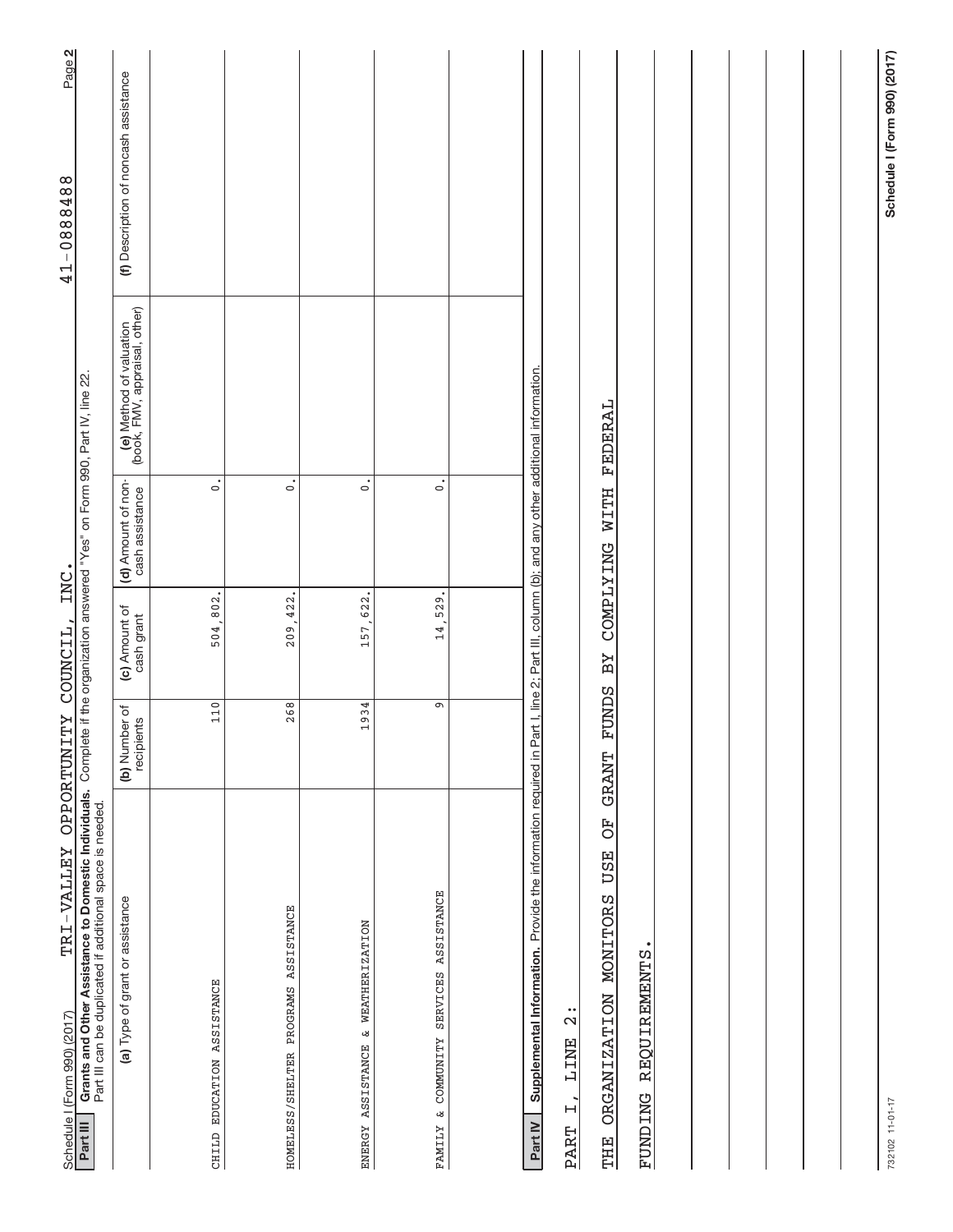|          | <b>SCHEDULE M</b>                     |                                                                                                                                |            | <b>Noncash Contributions</b> |                                                                       |    |                              | OMB No. 1545-0047                     |     |    |
|----------|---------------------------------------|--------------------------------------------------------------------------------------------------------------------------------|------------|------------------------------|-----------------------------------------------------------------------|----|------------------------------|---------------------------------------|-----|----|
|          | (Form 990)                            |                                                                                                                                |            |                              |                                                                       |    |                              | 2017                                  |     |    |
|          |                                       | > Complete if the organizations answered "Yes" on Form 990, Part IV, lines 29 or 30.                                           |            |                              |                                                                       |    |                              |                                       |     |    |
|          | Department of the Treasury            | Attach to Form 990.                                                                                                            |            |                              |                                                                       |    |                              | <b>Open To Public</b>                 |     |    |
|          | Internal Revenue Service              | Go to www.irs.gov/Form990 for the latest information.                                                                          |            |                              |                                                                       |    |                              | Inspection                            |     |    |
|          | Name of the organization              |                                                                                                                                |            |                              |                                                                       |    |                              | <b>Employer identification number</b> |     |    |
| Part I   |                                       | TRI-VALLEY OPPORTUNITY COUNCIL, INC.<br><b>Types of Property</b>                                                               |            |                              |                                                                       |    |                              | 41-0888488                            |     |    |
|          |                                       |                                                                                                                                | (a)        | (b)                          | (c)                                                                   |    |                              | (d)                                   |     |    |
|          |                                       |                                                                                                                                | Check if   | Number of                    | Noncash contribution                                                  |    |                              | Method of determining                 |     |    |
|          |                                       |                                                                                                                                | applicable | contributions or             | amounts reported on<br>items contributed Form 990, Part VIII, line 1g |    |                              | noncash contribution amounts          |     |    |
| 1        |                                       |                                                                                                                                |            |                              |                                                                       |    |                              |                                       |     |    |
| 2        |                                       |                                                                                                                                |            |                              |                                                                       |    |                              |                                       |     |    |
| з        |                                       | Art - Fractional interests                                                                                                     |            |                              |                                                                       |    |                              |                                       |     |    |
| 4        |                                       | Books and publications                                                                                                         |            |                              |                                                                       |    |                              |                                       |     |    |
| 5        |                                       | Clothing and household goods                                                                                                   |            |                              |                                                                       |    |                              |                                       |     |    |
| 6        |                                       |                                                                                                                                |            |                              |                                                                       |    |                              |                                       |     |    |
| 7        |                                       |                                                                                                                                |            |                              |                                                                       |    |                              |                                       |     |    |
| 8        |                                       |                                                                                                                                |            |                              |                                                                       |    |                              |                                       |     |    |
| 9        |                                       | Securities - Publicly traded                                                                                                   |            |                              |                                                                       |    |                              |                                       |     |    |
| 10       |                                       | Securities - Closely held stock                                                                                                |            |                              |                                                                       |    |                              |                                       |     |    |
| 11       | Securities - Partnership, LLC, or     |                                                                                                                                |            |                              |                                                                       |    |                              |                                       |     |    |
|          | trust interests                       |                                                                                                                                |            |                              |                                                                       |    |                              |                                       |     |    |
| 12       |                                       |                                                                                                                                |            |                              |                                                                       |    |                              |                                       |     |    |
| 13       | Qualified conservation contribution - |                                                                                                                                |            |                              |                                                                       |    |                              |                                       |     |    |
|          | Historic structures                   |                                                                                                                                |            |                              |                                                                       |    |                              |                                       |     |    |
| 14       |                                       | Qualified conservation contribution - Other                                                                                    |            |                              |                                                                       |    |                              |                                       |     |    |
| 15       | Real estate - Residential             |                                                                                                                                |            |                              |                                                                       |    |                              |                                       |     |    |
| 16       |                                       |                                                                                                                                |            |                              |                                                                       |    |                              |                                       |     |    |
| 17       |                                       |                                                                                                                                |            |                              |                                                                       |    |                              |                                       |     |    |
| 18       |                                       |                                                                                                                                | X          | 195                          |                                                                       |    | 19,452. COST OF DONATED PROP |                                       |     |    |
| 19<br>20 |                                       |                                                                                                                                |            |                              |                                                                       |    |                              |                                       |     |    |
| 21       |                                       | Drugs and medical supplies                                                                                                     |            |                              |                                                                       |    |                              |                                       |     |    |
| 22       |                                       |                                                                                                                                |            |                              |                                                                       |    |                              |                                       |     |    |
| 23       |                                       |                                                                                                                                |            |                              |                                                                       |    |                              |                                       |     |    |
| 24       |                                       |                                                                                                                                |            |                              |                                                                       |    |                              |                                       |     |    |
| 25       |                                       | Other $\blacktriangleright$ (SCHOOL SUPPLI)                                                                                    | X          | 199                          |                                                                       |    | 19,908. COST OF DONATED PROP |                                       |     |    |
| 26       | Other                                 |                                                                                                                                |            |                              |                                                                       |    |                              |                                       |     |    |
| 27       | Other                                 |                                                                                                                                |            |                              |                                                                       |    |                              |                                       |     |    |
| 28       | Other                                 |                                                                                                                                |            |                              |                                                                       |    |                              |                                       |     |    |
| 29       |                                       | Number of Forms 8283 received by the organization during the tax year for contributions                                        |            |                              |                                                                       |    |                              |                                       |     |    |
|          |                                       | for which the organization completed Form 8283, Part IV, Donee Acknowledgement                                                 |            |                              |                                                                       | 29 |                              |                                       | 0   |    |
|          |                                       |                                                                                                                                |            |                              |                                                                       |    |                              |                                       | Yes | No |
|          |                                       | 30a During the year, did the organization receive by contribution any property reported in Part I, lines 1 through 28, that it |            |                              |                                                                       |    |                              |                                       |     |    |
|          |                                       | must hold for at least three years from the date of the initial contribution, and which isn't required to be used for          |            |                              |                                                                       |    |                              |                                       |     |    |
|          |                                       | exempt purposes for the entire holding period?                                                                                 |            |                              |                                                                       |    |                              | 30a                                   |     | x  |
| b        |                                       | If "Yes," describe the arrangement in Part II.                                                                                 |            |                              |                                                                       |    |                              |                                       |     |    |
| 31       |                                       | Does the organization have a gift acceptance policy that requires the review of any nonstandard contributions?                 |            |                              |                                                                       |    |                              | 31                                    | х   |    |
|          |                                       | 32a Does the organization hire or use third parties or related organizations to solicit, process, or sell noncash              |            |                              |                                                                       |    |                              |                                       |     |    |
|          | contributions?                        |                                                                                                                                |            |                              |                                                                       |    |                              | 32a                                   |     | х  |
| b        | If "Yes," describe in Part II.        |                                                                                                                                |            |                              |                                                                       |    |                              |                                       |     |    |
| 33       |                                       | If the organization didn't report an amount in column (c) for a type of property for which column (a) is checked,              |            |                              |                                                                       |    |                              |                                       |     |    |
|          | describe in Part II.                  |                                                                                                                                |            |                              |                                                                       |    |                              |                                       |     |    |

For Paperwork Reduction Act Notice, see the Instructions for Form 990. Schedule M (Form 990) 2017 LHA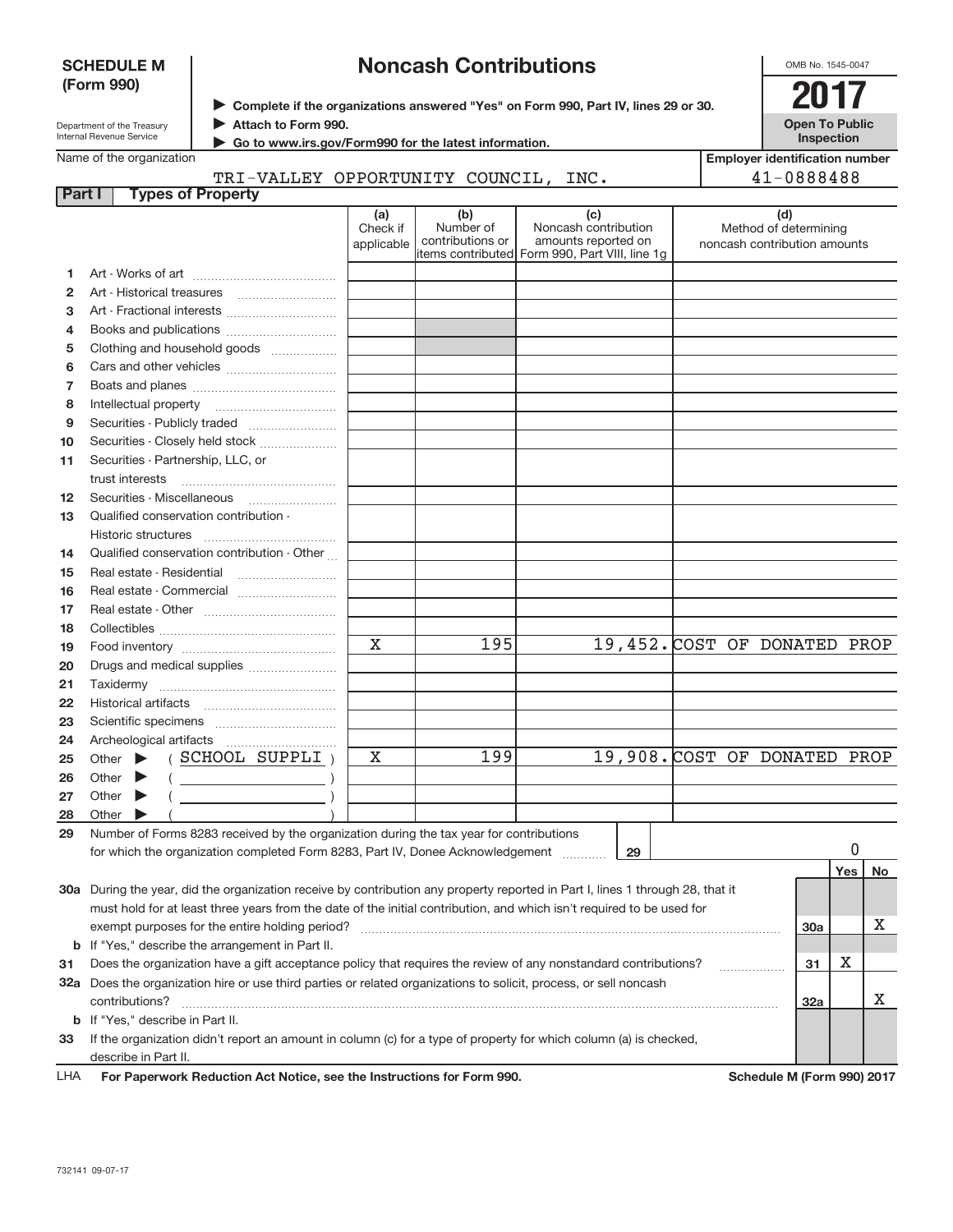| Schedule M (Form 990) 2017 |  | TRI-VALLEY OPPORTUNITY COUNCIL, |  | INC. | 41-0888488 | Page |  |
|----------------------------|--|---------------------------------|--|------|------------|------|--|
|----------------------------|--|---------------------------------|--|------|------------|------|--|

**2**

Provide the information required by Part I, lines 30b, 32b, and 33, and whether the organization is reporting in Part I, column (b), the number of contributions, the number of items received, or a combination of both. Also complete this part for any additional information. **Part II Supplemental Information.** 

#### SCHEDULE M, LINE 30B:

#### NUMBER OF CONTRIBUTORS DETERMINED BY ESTIMATING INDIVIDUAL DONATIONS AT

\$100.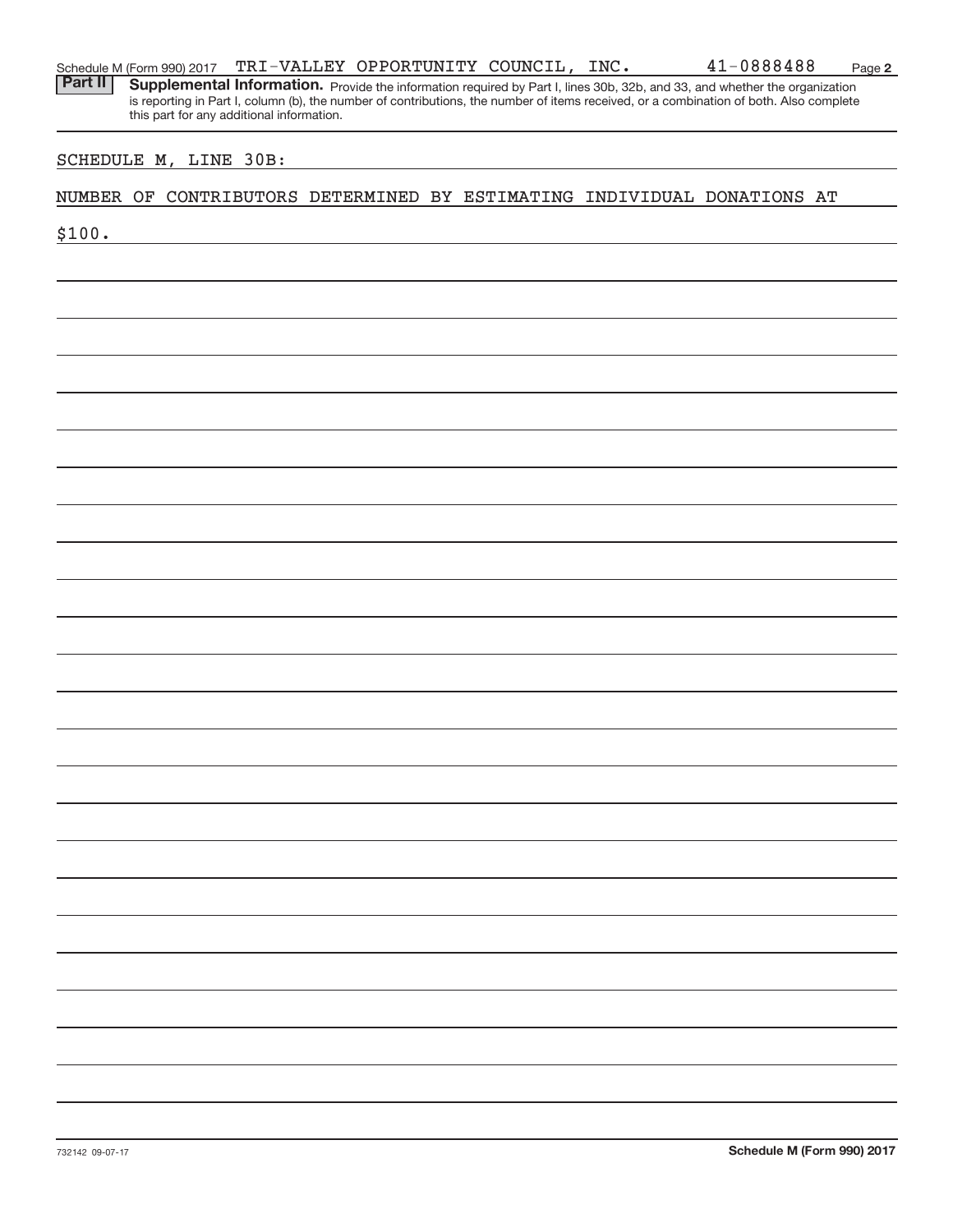**(Form 990 or 990‐EZ)**

Department of the Treasury Internal Revenue Service Name of the organization

**Complete to provide information for responses to specific questions on Form 990 or 990‐EZ or to provide any additional information. | Attach to Form 990 or 990‐EZ. | Go to www.irs.gov/Form990 for the latest information. SCHEDULE O Supplemental Information to Form 990 or 990‐EZ 2017**



TRI‐VALLEY OPPORTUNITY COUNCIL, INC. 41‐0888488

FORM 990, PART III, LINE 1, DESCRIPTION OF ORGANIZATION MISSION:

THE ORGANIZATION BELIEVES IN THE VALUE OF ALL HUMAN BEINGS. IT IS THAT

BELIEF THAT DRIVES THE ORGANIZATION'S EFFORTS TO IDENTIFY NEEDS, SEEK

RESOURCES AND PROVIDE OPPORTUNITIES FOR PEOPLE TO THRIVE.

THE ORGANIZATION'S WORK IS ALSO COMMITTED TO STRENGTHENING OUR

COMMUNITIES SO THAT ITS CITIZENS HAVE BETTER PLACES TO LIVE, WORK,

WORSHIP AND ENJOY.

FORM 990, PART III, LINE 4A, PROGRAM SERVICE ACCOMPLISHMENTS:

HEAD START.

PARENTS WITH CHILDREN IN HEAD START PARTICIPATE IN ALL ASPECTS OF THE PROGRAM. THEY HELP TO GOVERN, PLAN WHAT CHILDREN LEARN, AND PROVIDE ADVICE ABOUT NEEDED SERVICES. PARENTS AND OTHER COMMUNITY MEMBERS ALSO VOLUNTEER IN CLASSROOMS AND OTHER PARTS OF THE PROGRAMS.

HEAD START AND EARLY HEAD START WELCOME CHILDREN WITH DISABILITIES.

PARENTS OF CHILDREN WITH DISABILITIES ARE STRONGLY ENCOURAGED TO

PARTICIPATE IN THEIR CHILDREN'S DAILY ROUTINES AND ACTIVITIES.

MIGRANT & SEASONAL HEAD START PROGRAM PROVIDES COMPREHENSIVE HEAD START SERVICES, INCLUDING CHILD DEVELOPMENT, AND SOCIAL AND HEALTH SERVICES, TO LOW‐INCOME FAMILIES WORKING IN AGRICULTURE, OR FAMILIES WHO MIGRATE FOR THE PURPOSE OF WORKING IN AGRICULTURE.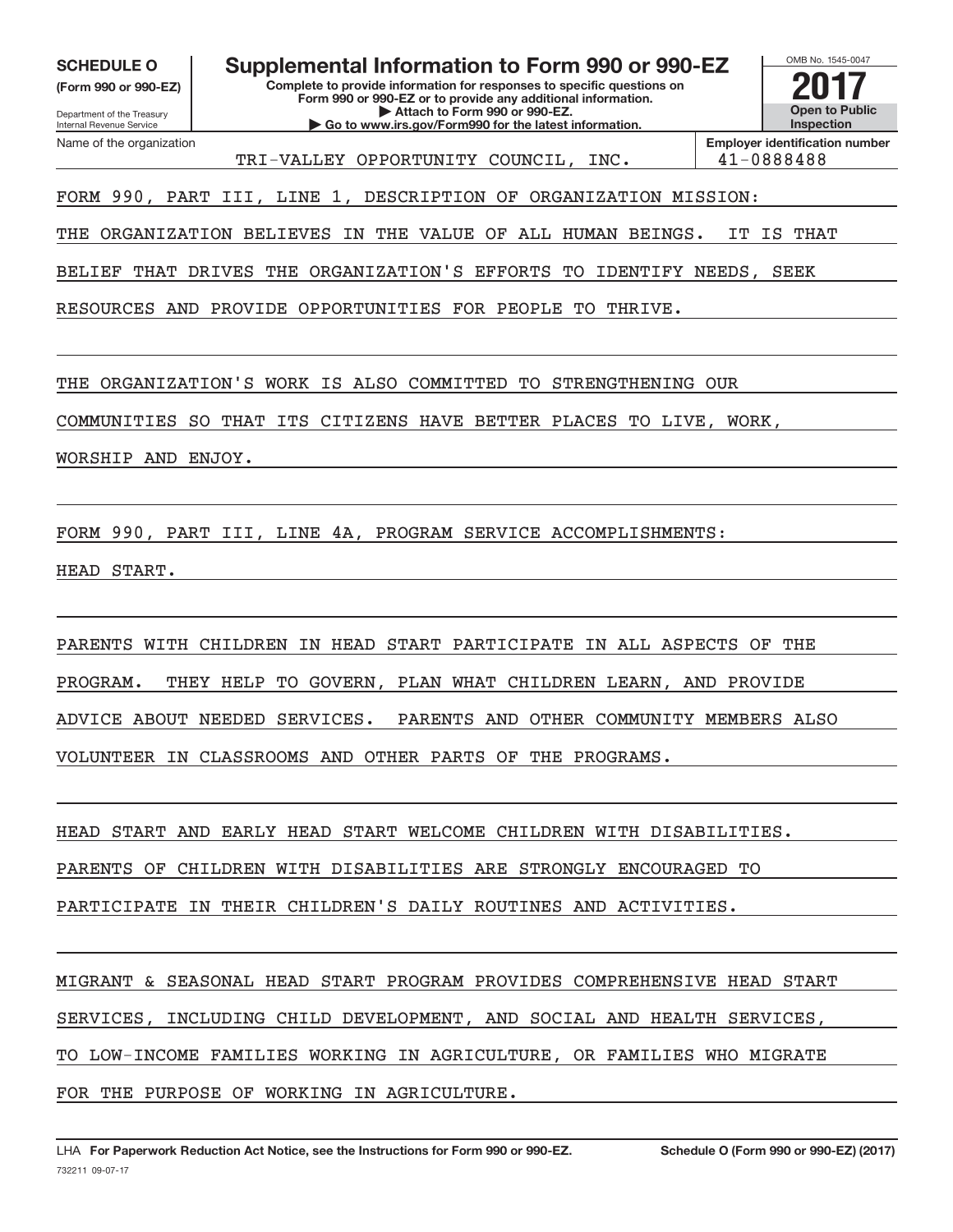| Schedule O (Form 990 or 990-EZ) (2017)                                                                                             | Page 2                                              |
|------------------------------------------------------------------------------------------------------------------------------------|-----------------------------------------------------|
| Name of the organization<br>TRI-VALLEY OPPORTUNITY COUNCIL, INC.                                                                   | <b>Employer identification number</b><br>41-0888488 |
| MIGRANT FARM WORKER FAMILIES ARE THOSE WHO HAVE CHANGED RESIDENCE FROM                                                             |                                                     |
| ONE GEOGRAPHIC LOCATION TO ANOTHER IN SEARCH OF AGRICULTURAL WORK THAT                                                             |                                                     |
| INVOLVES THE PRODUCTION AND HARVESTING OF TREE AND FIELD CROPS WITHIN                                                              |                                                     |
| THE LAST 24-MONTH PERIOD. SEASONAL FARM WORKER FAMILIES ARE ENGAGED                                                                |                                                     |
| PRIMARILY IN SEASONAL AGRICULTURE LABOR AND HAVE NOT CHANGED THEIR                                                                 |                                                     |
| RESIDENCE FROM ANOTHER GEOGRAPHIC LOCATION IN THE PROCEEDING TWO-YEAR                                                              |                                                     |
| PERIOD.<br>the control of the control of the control of the control of the control of the control of the control of the control of |                                                     |
|                                                                                                                                    |                                                     |
| FORM 990, PART III, LINE 4B, PROGRAM SERVICE ACCOMPLISHMENTS:                                                                      |                                                     |
| IF PASSENGERS ARE UNABLE TO USE THE DOOR THEY MAY REQUEST<br>ENTRANCES.                                                            |                                                     |
| THE USE OF THE LIFT.<br>EACH DRIVER HAS BEEN TRAINED TO PROPERLY USE THE                                                           |                                                     |
| LIFT AND SECURE MOBILITY DEVICES WITHIN THE BUSES.                                                                                 |                                                     |
|                                                                                                                                    |                                                     |
| TRANSPORTATION SERVICES ARE USED FOR A VARIETY OF REASONS, WHICH                                                                   |                                                     |
| INCLUDE; MEDICAL, NUTRITIONAL, SOCIAL, RECREATIONAL, SHOPPING, WORK,                                                               |                                                     |
| SCHOOL, AND OTHER PERSONAL ACTIVITIES. DESTINATIONS INCLUDE BUT NOT                                                                |                                                     |
| LIMITED TO; GRAND FORKS, BEMIDJI, THIEF RIVER FALLS, FARGO/MOORHEAD,                                                               |                                                     |
| AND CROOKSTON.<br>TRI-VALLEY TRANSPORTATION PROVIDES SAFE, FRIENDLY, AND                                                           |                                                     |
| DEPENDABLE TRANSPORTATION AT A REASONABLE PRICE.<br>IN THE CITIES OF                                                               |                                                     |
| CROOKSTON, THIEF RIVER FALLS, AND BAGLEY TRI-VALLEY TRANSPORTATION                                                                 |                                                     |
| OFFERS SUBSCRIPTION SERVICE AND GENERAL DIAL-A-RIDE SERVICE.                                                                       | PEOPLE                                              |
| THAT NEED TRANSPORTATION ON A REGULAR BASIS AT THE SAME TIME WOULD BE                                                              |                                                     |
|                                                                                                                                    |                                                     |

CONSIDERED A SUBSCRIPTION SERVICE CUSTOMER. T.H.E. BUS IS FUNDED

DEPENDING ON THE SERVICE IT IS PROVIDED.

FORM 990, PART III, LINE 4D, OTHER PROGRAM SERVICES:

#### FOOD PROGRAMS

EXPENSES \$ 757,021. INCLUDING GRANTS OF \$ 0. REVENUE \$ 528,465.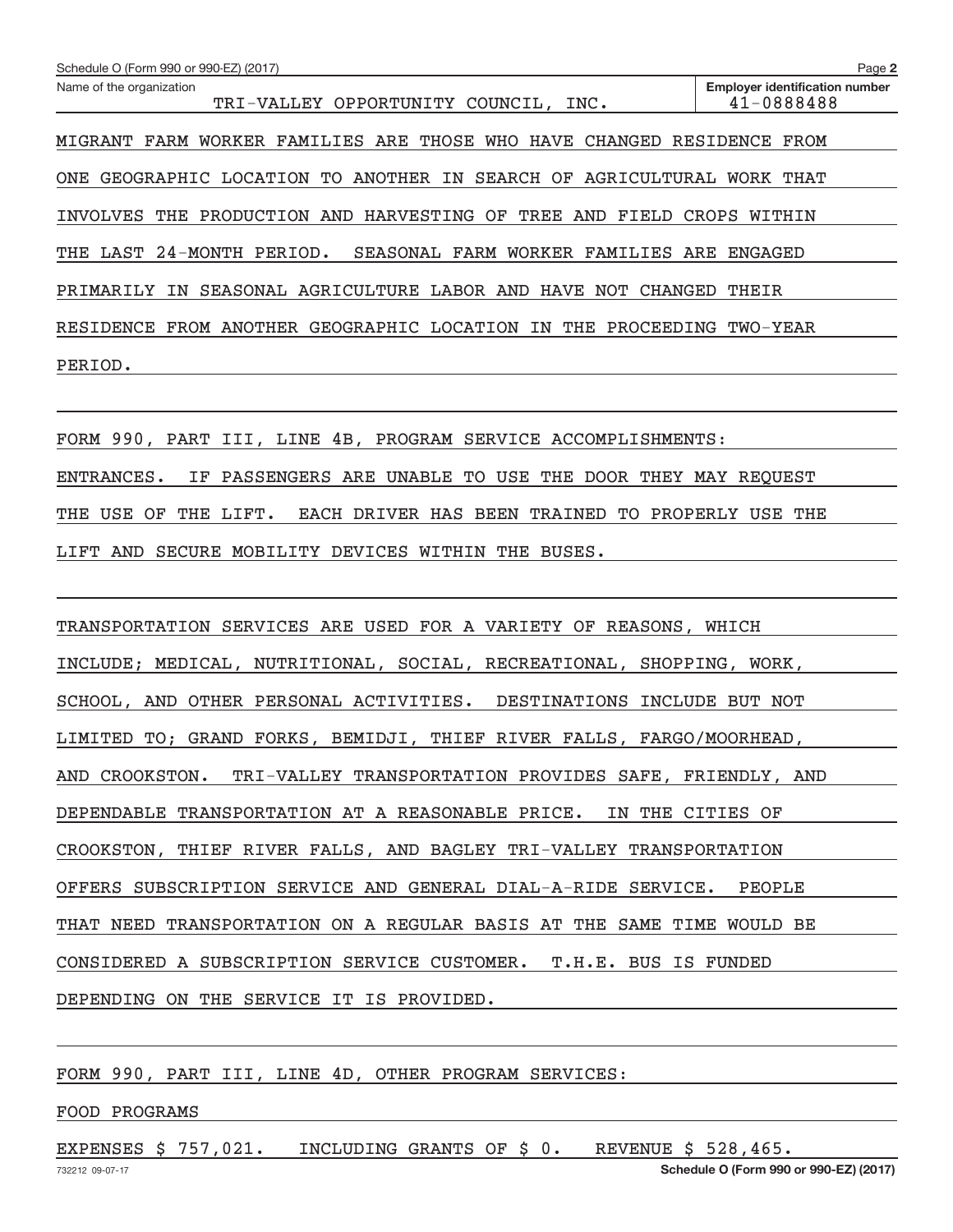| Schedule O (Form 990 or 990-EZ) (2017)<br>Name of the organization                                  | Page 2<br><b>Employer identification number</b> |
|-----------------------------------------------------------------------------------------------------|-------------------------------------------------|
| TRI-VALLEY OPPORTUNITY COUNCIL, INC.                                                                | 41-0888488                                      |
| RENTAL ACTIVITY                                                                                     |                                                 |
| EXPENSES $\frac{1}{5}$ 567,709. INCLUDING GRANTS OF $\frac{1}{5}$ 0. REVENUE $\frac{1}{5}$ 418,241. |                                                 |
|                                                                                                     |                                                 |
| SENIOR SERVICES                                                                                     |                                                 |
| EXPENSES $\frac{1}{5}$ 439,040. INCLUDING GRANTS OF $\frac{1}{5}$ 0. REVENUE $\frac{1}{5}$ 29,501.  |                                                 |
|                                                                                                     |                                                 |
| HOMELESS/SHELTER PROGRAMS                                                                           |                                                 |
| EXPENSES \$ 374,413. INCLUDING GRANTS OF \$ 209,422. REVENUE \$ 0.                                  |                                                 |
|                                                                                                     |                                                 |
| CORPORATE ACTIVITIES                                                                                |                                                 |
| EXPENSES $$355,973.$<br>INCLUDING GRANTS OF \$ 3,197. REVENUE \$ 797.                               |                                                 |
|                                                                                                     |                                                 |
| HOUSING AND HOUSING REHABILITATION                                                                  |                                                 |
| EXPENSES \$ 306,816. INCLUDING GRANTS OF \$ 0. REVENUE \$ 208,715.                                  |                                                 |
|                                                                                                     |                                                 |
| ENERGY ASSISTANCE AND WEATHERIZATION                                                                |                                                 |
| EXPENSES $$282,729.$ INCLUDING GRANTS OF $$157,622.$ REVENUE $$6,240.$                              |                                                 |
|                                                                                                     |                                                 |
| FORM 990, PART VI, SECTION B, LINE 11B:                                                             |                                                 |
| TRI-VALLEY OPPORTUNITY COUNCIL, INC.'S FISCAL DIRECTOR AND CHIEF EXECUTIVE                          |                                                 |
| OFFICER WENT THROUGH THE FORM LINE BY LINE ASSURING THAT ALL INFORMATION                            |                                                 |
| WAS AVAILABLE, CURRENT AND CORRECT. BOARD RECEIVES REVIEWED COPY AND                                |                                                 |
| APPROVES RETURN PRIOR TO SUBMISSION WITH THE INTERNAL REVENUE SERVICE.                              |                                                 |
|                                                                                                     |                                                 |
| FORM 990, PART VI, SECTION B, LINE 12C:                                                             |                                                 |
| ALL GRANTS AND CONTRACTS ARE REVIEWED BY THE BOARD OF DIRECTORS AND/OR                              |                                                 |

CHIEF EXECUTIVE OFFICER. ANY PERCEIVED CONFLICTS ARE DEALT WITH PER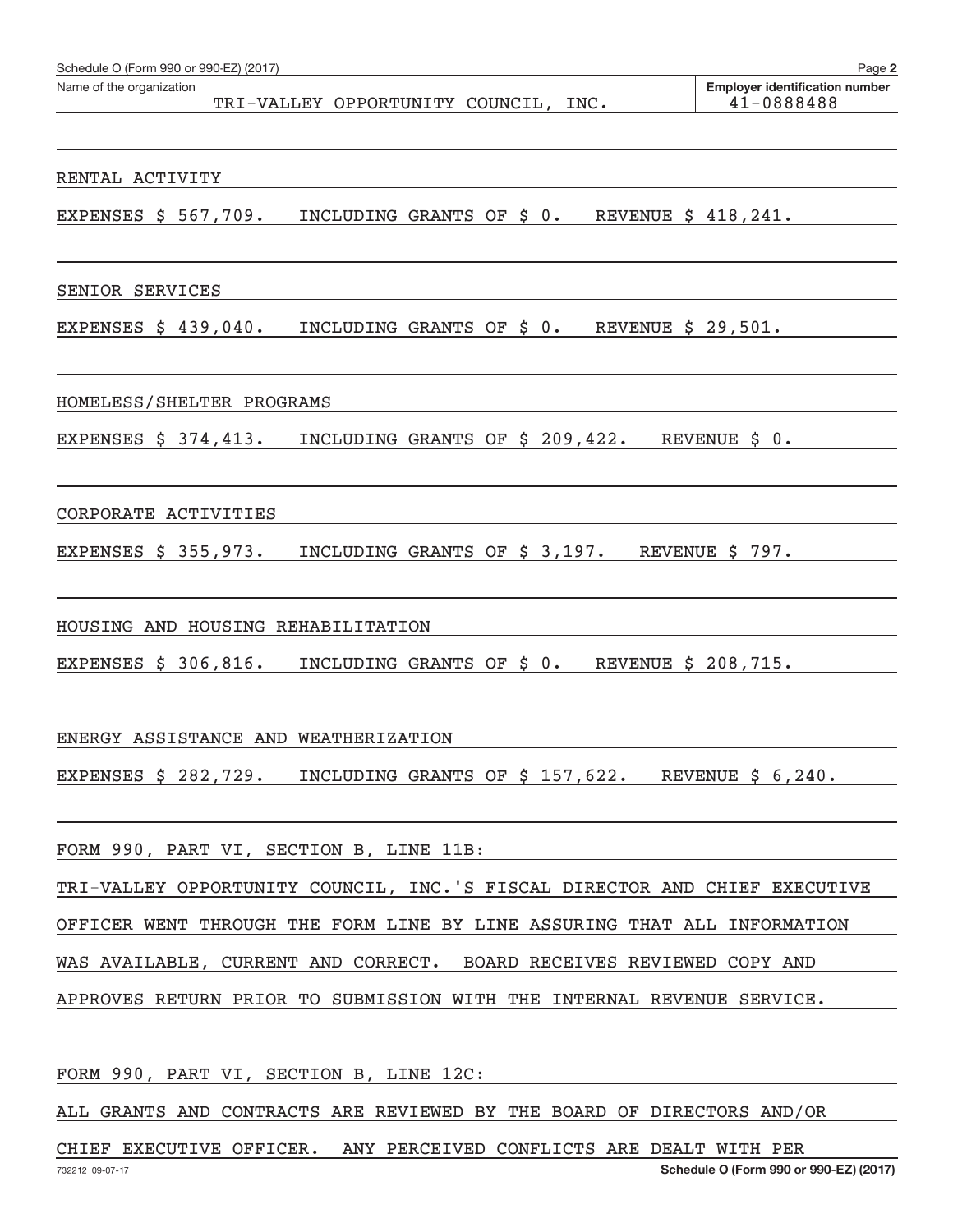| Schedule O (Form 990 or 990-EZ) (2017)                                        | Page 2                                              |
|-------------------------------------------------------------------------------|-----------------------------------------------------|
| Name of the organization<br>TRI-VALLEY OPPORTUNITY COUNCIL, INC.              | <b>Employer identification number</b><br>41-0888488 |
| TRI-VALLEY OPPORTUNITY COUNCIL, INC.'S WRITTEN POLICIES AND PROCEDURES.       |                                                     |
| THE BOARD OF DIRECTORS REVIEWS AND APPROVES THE CONFLICT OF INTEREST POLICY   |                                                     |
| EACH MEMBER SIGNS AN ACKNOWLEDGEMENT OF THE POLICY ANNUALLY.<br>EACH JUNE AND |                                                     |

FORM 990, PART VI, SECTION B, LINE 15:

THE ORGANIZATION USES SALARY SURVEY OF OTHER ORGANIZATIONS ITS SIZE AND

PERFORMANCE EVALUATIONS TO DETERMINE COMPENSATION OF THE CHIEF EXECUTIVE

OFFICER, OFFICERS AND OTHER TOP MANAGEMENT POSITIONS. WAGE RATE

COMPARABILITY STUDIES ARE CONDUCTED BY HUMAN RESOURCES ANNUALLY. THE LAST

TIME THE STUDY WAS CONDUCTED WAS NOVEMBER 2016.

FORM 990, PART VI, SECTION C, LINE 19:

THE ORGANIZATION MAKES ITS GOVERNING DOCUMENTS, CONFLICT OF INTEREST

POLICY, AND FINANCIAL STATEMENTS AVAILABLE TO THE PUBLIC UPON REQUEST.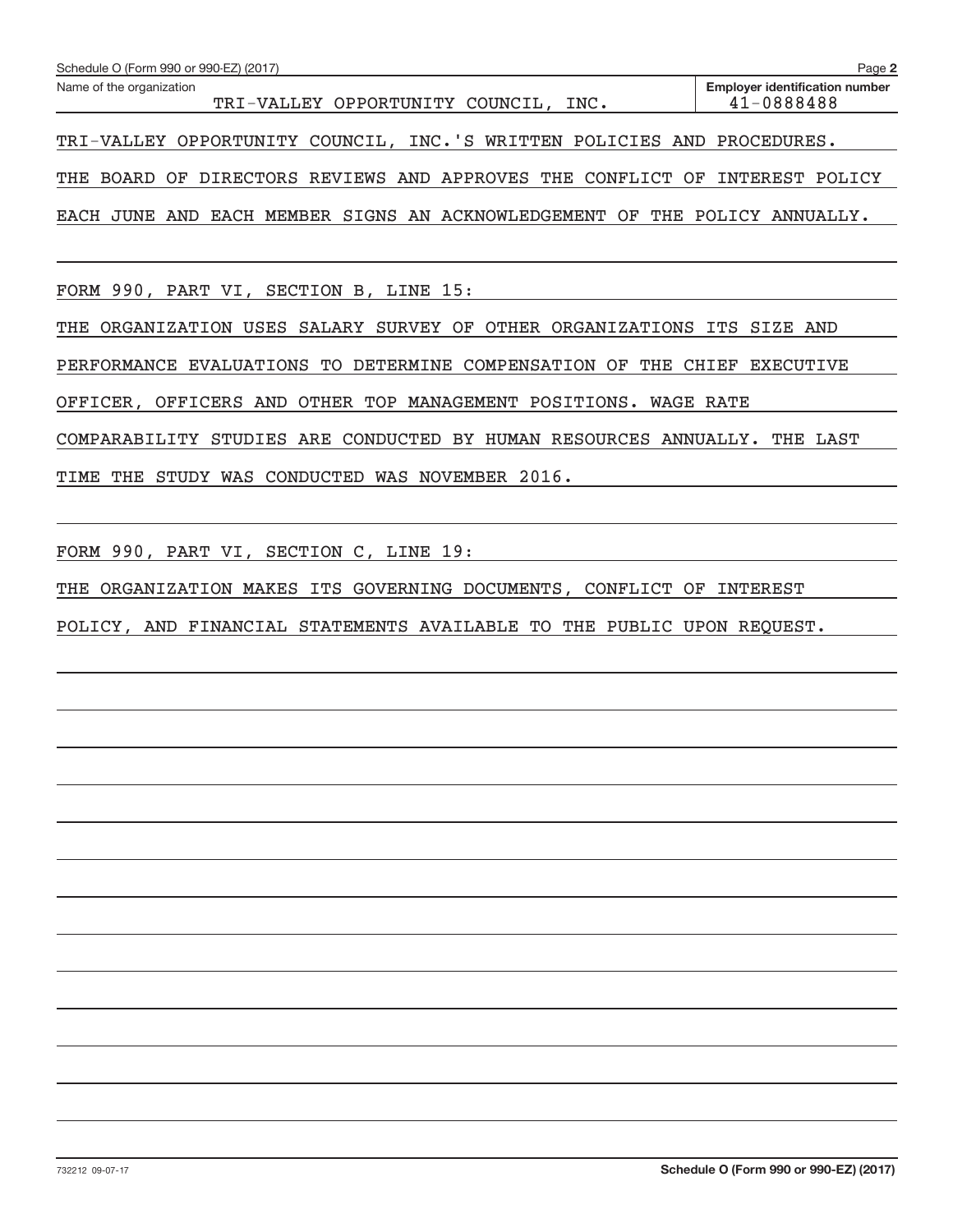| <b>SCHEDULER</b><br>(Form 990)                                                                                               | Related Organizations and Unrelated Partnerships<br>Complete if the organization answered "Yes" on Form 990, Part IV, line 33, 34, 35b, 36, or 37. |                                                         |                                                  |                                                                |                                              | OMB No. 1545-0047<br>$\overline{20}$                 |
|------------------------------------------------------------------------------------------------------------------------------|----------------------------------------------------------------------------------------------------------------------------------------------------|---------------------------------------------------------|--------------------------------------------------|----------------------------------------------------------------|----------------------------------------------|------------------------------------------------------|
| Department of the Treasury<br>Internal Revenue Service                                                                       | ▶ Go to www.irs.gov/Form990 for instructions and the latest information.                                                                           | Attach to Form 990.                                     |                                                  |                                                                |                                              | Open to Public<br>Inspection                         |
| TRI-VALLEY<br>Name of the organization                                                                                       | COUNCIL<br><b>OPPORTUNITY</b>                                                                                                                      | INC.                                                    |                                                  |                                                                | Employer identification number<br>41-0888488 |                                                      |
| Identification of Disregarded Entities. Complete if the organization answered "Yes" on Form 990, Part IV, line 33.<br>Part I |                                                                                                                                                    |                                                         |                                                  |                                                                |                                              |                                                      |
| <u>ල</u>                                                                                                                     | ê                                                                                                                                                  | $\widehat{\mathbf{c}}$                                  | $\widehat{\sigma}$                               | $\mathbf{e}$                                                   | $\widehat{\epsilon}$                         |                                                      |
| Name, address, and EIN (if applicable)<br>of disregarded entity                                                              | Primary activity                                                                                                                                   | Legal domicile (state or<br>foreign country)            | Total income                                     | End-of-year assets                                             | Direct controlling<br>entity                 |                                                      |
| <b>LLC</b><br>CROOKSTON TOWNHOMES                                                                                            |                                                                                                                                                    |                                                         |                                                  |                                                                |                                              |                                                      |
| 607<br>BOX<br>P.O.<br>102 NORTH BROADWAY,                                                                                    |                                                                                                                                                    |                                                         |                                                  |                                                                | TRI-VALLEY OPPORTUNITY                       |                                                      |
| 56716<br>Ř<br>CROOKSTON,                                                                                                     | AFFORDABLE HOUSING                                                                                                                                 | MINNESOTA                                               | 256,913                                          | 1,604,435.                                                     | COUNCIL, INC.                                |                                                      |
| <b>LLC</b><br>FISHER TOWNHOMES,                                                                                              |                                                                                                                                                    |                                                         |                                                  |                                                                |                                              |                                                      |
| 607<br>BOX<br>P. O.<br>102 NORTH BROADWAY,                                                                                   |                                                                                                                                                    |                                                         |                                                  |                                                                | TRI-VALLEY OPPORTUNITY                       |                                                      |
| 56716<br><b>MN</b><br>CROOKSTON.                                                                                             | AFFORDABLE HOUSING                                                                                                                                 | MINNESOTA                                               | 72,006.                                          | 438,612.                                                       | INC.<br>COUNCIL,                             |                                                      |
| LLC<br>AGASSIZ TOWNHOMES GENERAL PARTNER,                                                                                    |                                                                                                                                                    |                                                         |                                                  |                                                                |                                              |                                                      |
| BOX 607<br>$\overline{P}$ . $\overline{Q}$ .<br>102 NORTH BROADWAY                                                           |                                                                                                                                                    |                                                         |                                                  |                                                                | TRI-VALLEY OPPORTUNITY                       |                                                      |
| 56716<br>ğ<br>CROOKSTON                                                                                                      | AFFORDABLE HOUSING                                                                                                                                 | MINNESOTA                                               | $\circ$                                          | $\circ$                                                        | INC.<br>COUNCIL,                             |                                                      |
|                                                                                                                              |                                                                                                                                                    |                                                         |                                                  |                                                                |                                              |                                                      |
|                                                                                                                              |                                                                                                                                                    |                                                         |                                                  |                                                                |                                              |                                                      |
|                                                                                                                              |                                                                                                                                                    |                                                         |                                                  |                                                                |                                              |                                                      |
| Identification of Related Tax-Exempt Organizations.<br>organizations during the tax year.<br>Part II                         | Complete if the organization answered "Yes" on Form 990, Part IV, line 34, because it had one or more related tax-exempt                           |                                                         |                                                  |                                                                |                                              |                                                      |
| Name, address, and EIN<br>of related organization<br>ම                                                                       | Primary activity<br>$\widehat{e}$                                                                                                                  | Legal domicile (state or<br>foreign country)<br>$\odot$ | Exempt Code<br>section<br>$\widehat{\mathbf{c}}$ | status (if section<br>Public charity<br>$\widehat{\mathbf{e}}$ | Direct controlling<br>entity<br>$\epsilon$   | $(g)$<br>Section 512(b)(13)<br>controlled<br>entity? |
|                                                                                                                              |                                                                                                                                                    |                                                         |                                                  | 501(c)(3))                                                     |                                              | $\frac{1}{2}$<br>Yes                                 |
|                                                                                                                              |                                                                                                                                                    |                                                         |                                                  |                                                                |                                              |                                                      |
|                                                                                                                              |                                                                                                                                                    |                                                         |                                                  |                                                                |                                              |                                                      |
|                                                                                                                              |                                                                                                                                                    |                                                         |                                                  |                                                                |                                              |                                                      |
|                                                                                                                              |                                                                                                                                                    |                                                         |                                                  |                                                                |                                              |                                                      |
|                                                                                                                              |                                                                                                                                                    |                                                         |                                                  |                                                                |                                              |                                                      |
|                                                                                                                              |                                                                                                                                                    |                                                         |                                                  |                                                                |                                              |                                                      |
|                                                                                                                              |                                                                                                                                                    |                                                         |                                                  |                                                                |                                              |                                                      |
|                                                                                                                              |                                                                                                                                                    |                                                         |                                                  |                                                                |                                              |                                                      |
|                                                                                                                              |                                                                                                                                                    |                                                         |                                                  |                                                                |                                              |                                                      |
|                                                                                                                              |                                                                                                                                                    |                                                         |                                                  |                                                                |                                              |                                                      |
| For Paperwork Reduction Act Notice, see the Instructions for Form 990.                                                       |                                                                                                                                                    |                                                         |                                                  |                                                                | Schedule R (Form 990) 2017                   |                                                      |

732161 09‐11‐17 732161 09-11-17 LHA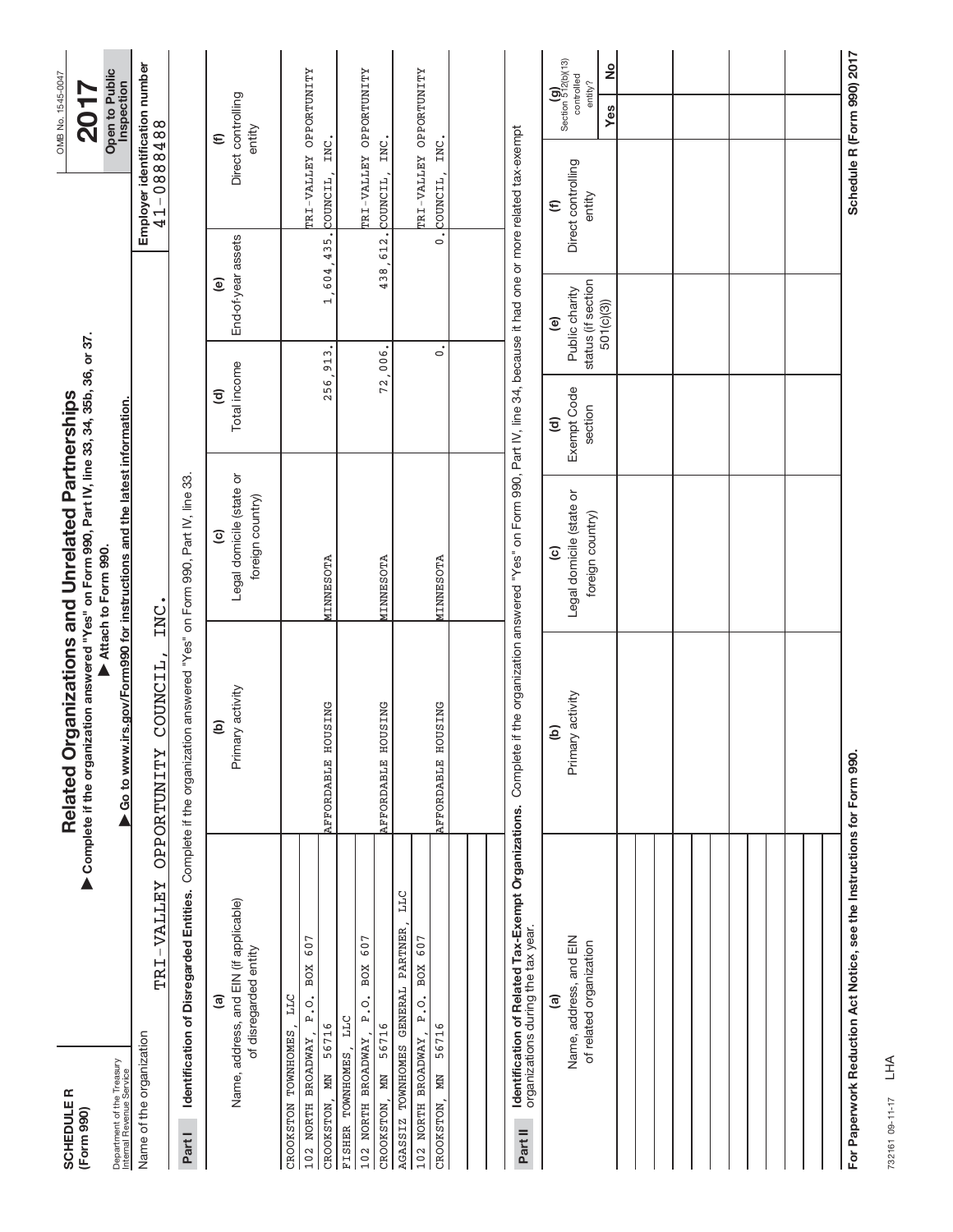| ê<br>Name, address, and EIN<br>of related organization                                                                                                                                                                                                                                                                                                                                                                                    |
|-------------------------------------------------------------------------------------------------------------------------------------------------------------------------------------------------------------------------------------------------------------------------------------------------------------------------------------------------------------------------------------------------------------------------------------------|
| Identification of Related Organizations Taxable as a Corporation or Trust.<br>organizations treated as a corporation or trust during the tax year.<br>Primary activity<br>Identification of Related Organizations Taxable as a Partnershi<br>TRI-VALLEY OPPORTUNITY<br>Legal<br>domicile<br>(state or<br>foreign<br>country)<br>$\widehat{\mathbf{c}}$<br>organizations treated as a partnership during the tax year.<br>Primary activity |
|                                                                                                                                                                                                                                                                                                                                                                                                                                           |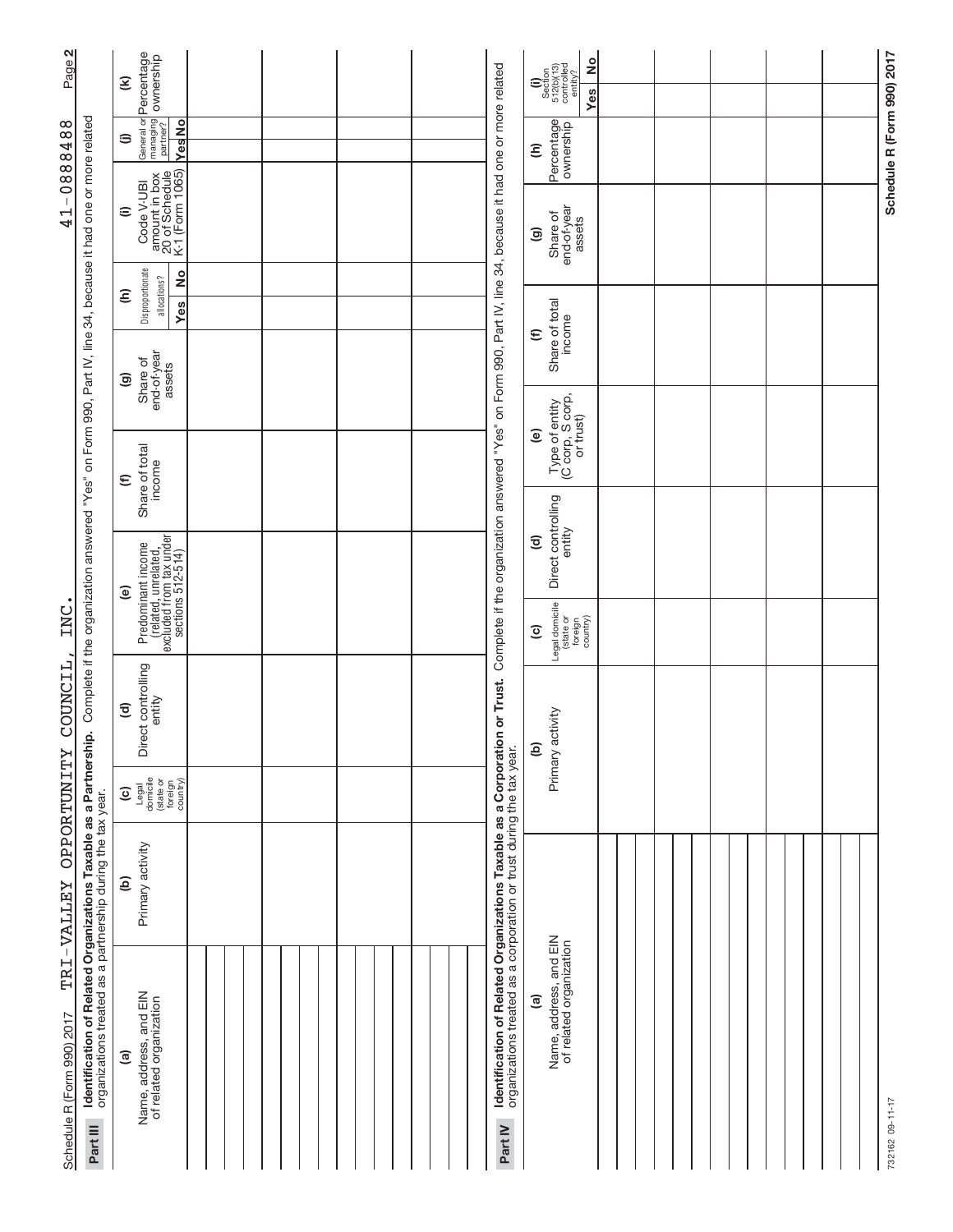Schedule R (Form 990) 2017 - 'L'K J - V ALLEY - O L'EVE L'UN L'LY - COUNCLIL, INC. Schedule R (Form 990) 2017 TRI-VALLEY OPPORTUNITY COUNCIL, INC. TRI‐VALLEY OPPORTUNITY COUNCIL, INC.

41-0888488 41‐0888488

က|

Part V Transactions With Related Organizations. Complete if the organization answered "Yes" on Form 990, Part IV, line 34, 35b, or 36. Complete if the organization answered "Yes" on Form 990, Part IV, line 34, 35b, or 36. **Part V Transactions With Related Organizations.** 

| Note: Complete line 1 if any entity is listed in Parts II, III, or IV of this schedule.                                                                                                               |                                |                                           |                                                                 | $\frac{1}{2}$<br>Yes       |
|-------------------------------------------------------------------------------------------------------------------------------------------------------------------------------------------------------|--------------------------------|-------------------------------------------|-----------------------------------------------------------------|----------------------------|
| During the tax year, did the organization engage in any of the following transactions with one or more related organizations listed in Parts II-IV?                                                   |                                |                                           |                                                                 |                            |
| Receipt of (i) interest, (ii) annuities, (iii) royalties, or (iv) rent from a controlled entity<br><b>G</b>                                                                                           |                                |                                           |                                                                 | $\frac{1}{2}$              |
| Gift, grant, or capital contribution to related organization(s)<br>$\Omega$                                                                                                                           |                                |                                           |                                                                 | ٩                          |
|                                                                                                                                                                                                       |                                |                                           |                                                                 |                            |
| Gift, grant, or capital contribution from related organization(s)<br>$\circ$                                                                                                                          |                                |                                           |                                                                 | $\frac{1}{2}$              |
| Loans or loan guarantees to or for related organization(s)<br>ō                                                                                                                                       |                                |                                           |                                                                 | ļ0                         |
| Loans or loan guarantees by related organization(s)<br>$\Phi$                                                                                                                                         |                                |                                           |                                                                 | $\frac{\omega}{\tau}$      |
|                                                                                                                                                                                                       |                                |                                           |                                                                 |                            |
| Dividends from related organization(s)<br>÷                                                                                                                                                           |                                |                                           |                                                                 | ÷                          |
|                                                                                                                                                                                                       |                                |                                           |                                                                 |                            |
| Sale of assets to related organization(s)<br>ත                                                                                                                                                        |                                |                                           |                                                                 | $\frac{1}{2}$              |
| Purchase of assets from related organization(s)<br>$\mathbf{r}$                                                                                                                                       |                                |                                           | $\cdots$                                                        | $\Rightarrow$              |
| Exchange of assets with related organization(s)                                                                                                                                                       |                                |                                           |                                                                 | ₩                          |
| Lease of facilities, equipment, or other assets to related organization(s)<br><b>.</b>                                                                                                                |                                |                                           |                                                                 | Ξ                          |
|                                                                                                                                                                                                       |                                |                                           |                                                                 |                            |
| Lease of facilities, equipment, or other assets from related organization(s)<br>¥                                                                                                                     |                                |                                           |                                                                 | ≚                          |
|                                                                                                                                                                                                       |                                |                                           |                                                                 |                            |
| related organization(s)<br>Performance of services or membership or fundraising solicitations for                                                                                                     |                                |                                           |                                                                 | ≓                          |
| related organization(s)<br>m Performance of services or membership or fundraising solicitations by                                                                                                    |                                |                                           |                                                                 | $\mathbf{m}$               |
| ed organization(s)<br>Sharing of facilities, equipment, mailing lists, or other assets with relate<br>$\epsilon$                                                                                      |                                |                                           | $\cdots$                                                        | ۴,                         |
| Sharing of paid employees with related organization(s)<br>$\circ$                                                                                                                                     |                                |                                           |                                                                 | $\overline{c}$             |
|                                                                                                                                                                                                       |                                |                                           |                                                                 |                            |
|                                                                                                                                                                                                       |                                |                                           |                                                                 |                            |
| Reimbursement paid to related organization(s) for expenses<br>$\Omega$                                                                                                                                |                                |                                           |                                                                 | 유                          |
| Reimbursement paid by related organization(s) for expenses<br>$\sigma$                                                                                                                                |                                |                                           |                                                                 | $\overline{a}$             |
|                                                                                                                                                                                                       |                                |                                           |                                                                 |                            |
| Other transfer of cash or property to related organization(s)<br>L                                                                                                                                    |                                |                                           |                                                                 | ≑                          |
| Other transfer of cash or property from related organization(s)                                                                                                                                       |                                |                                           |                                                                 | $\frac{8}{10}$             |
| S                                                                                                                                                                                                     |                                |                                           |                                                                 |                            |
| If the answer to any of the above is "Yes," see the instructions for information on who must complete this line, including covered relationships and transaction thresholds.<br>$\boldsymbol{\alpha}$ |                                |                                           |                                                                 |                            |
| Name of related organization<br>@                                                                                                                                                                     | Transaction<br>type (a-s)<br>ම | Amount involved<br>$\widehat{\mathbf{c}}$ | Method of determining amount involved<br>$\widehat{\mathbf{c}}$ |                            |
| $\widehat{\Xi}$                                                                                                                                                                                       |                                |                                           |                                                                 |                            |
|                                                                                                                                                                                                       |                                |                                           |                                                                 |                            |
| ହ                                                                                                                                                                                                     |                                |                                           |                                                                 |                            |
|                                                                                                                                                                                                       |                                |                                           |                                                                 |                            |
| මු                                                                                                                                                                                                    |                                |                                           |                                                                 |                            |
| $\overline{4}$                                                                                                                                                                                        |                                |                                           |                                                                 |                            |
|                                                                                                                                                                                                       |                                |                                           |                                                                 |                            |
| ම                                                                                                                                                                                                     |                                |                                           |                                                                 |                            |
| මු                                                                                                                                                                                                    |                                |                                           |                                                                 |                            |
| 732163 09-11-17                                                                                                                                                                                       |                                |                                           |                                                                 | Schedule R (Form 990) 2017 |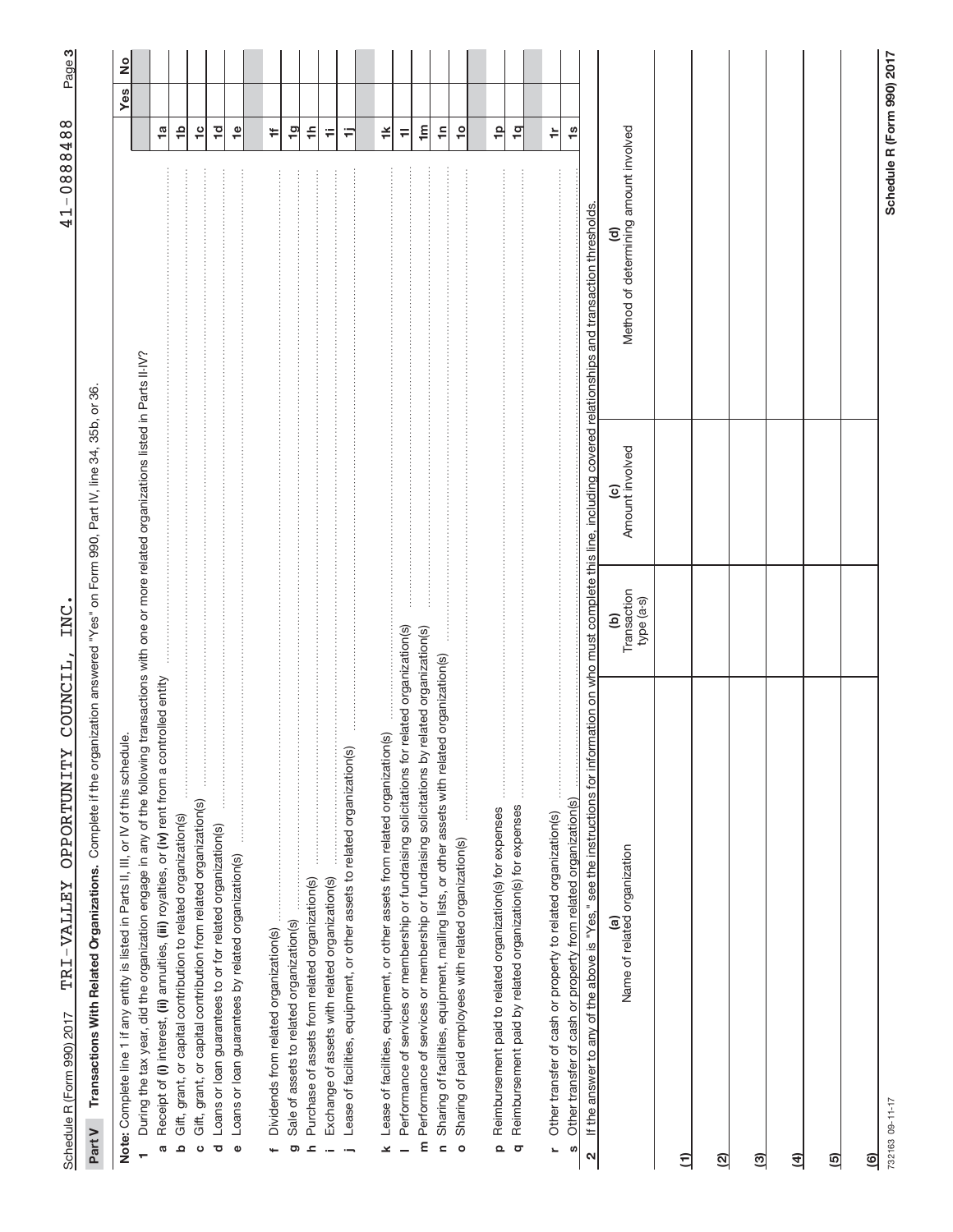| Page 4                        |                                                                          |                                                                                                                                                                                                                                                                                                                                  | $\mathbf{\widehat{\epsilon}}$ | General or <b>Percentage</b><br>managing<br>partner? Ownership                                                                                                                                                                         |  |  |  |  |  |  |  |  |  |  |  |  |  |  |  |  |                            |
|-------------------------------|--------------------------------------------------------------------------|----------------------------------------------------------------------------------------------------------------------------------------------------------------------------------------------------------------------------------------------------------------------------------------------------------------------------------|-------------------------------|----------------------------------------------------------------------------------------------------------------------------------------------------------------------------------------------------------------------------------------|--|--|--|--|--|--|--|--|--|--|--|--|--|--|--|--|----------------------------|
|                               |                                                                          |                                                                                                                                                                                                                                                                                                                                  | $\oplus$                      | <b>Yes</b> No                                                                                                                                                                                                                          |  |  |  |  |  |  |  |  |  |  |  |  |  |  |  |  |                            |
| $-0888488$<br>$\overline{41}$ |                                                                          |                                                                                                                                                                                                                                                                                                                                  | $\widehat{=}$                 | Disproper- Code V-UBI G<br>allocations? of Schedule K-1 LE<br>allocations? of Schedule K-1 LE<br>Yes No (Form 1065)                                                                                                                    |  |  |  |  |  |  |  |  |  |  |  |  |  |  |  |  | Schedule R (Form 990) 2017 |
|                               |                                                                          |                                                                                                                                                                                                                                                                                                                                  | Ξ                             | Yes No                                                                                                                                                                                                                                 |  |  |  |  |  |  |  |  |  |  |  |  |  |  |  |  |                            |
|                               |                                                                          |                                                                                                                                                                                                                                                                                                                                  | ම                             | end-of-year<br>Share of<br>assets                                                                                                                                                                                                      |  |  |  |  |  |  |  |  |  |  |  |  |  |  |  |  |                            |
|                               |                                                                          |                                                                                                                                                                                                                                                                                                                                  | $\widehat{\epsilon}$          | Share of<br>income<br>total                                                                                                                                                                                                            |  |  |  |  |  |  |  |  |  |  |  |  |  |  |  |  |                            |
|                               |                                                                          |                                                                                                                                                                                                                                                                                                                                  |                               | $\begin{bmatrix} \mathbf{e} \\ \mathbf{e} \\ \mathbf{h} \text{and} \\ \text{parameters} \text{ sec.} \\ \text{501}(\mathbf{e})(3) \\ \text{501}(\mathbf{e})(3) \\ \mathbf{e} \\ \mathbf{e} \text{ and} \end{bmatrix}$<br><b>Yes</b> No |  |  |  |  |  |  |  |  |  |  |  |  |  |  |  |  |                            |
| INC                           | the organization answered "Yes" on Form 990, Part IV, line 37            |                                                                                                                                                                                                                                                                                                                                  | $\widehat{\mathbf{c}}$        |                                                                                                                                                                                                                                        |  |  |  |  |  |  |  |  |  |  |  |  |  |  |  |  |                            |
| COUNCIL,                      |                                                                          |                                                                                                                                                                                                                                                                                                                                  | $\overline{c}$                | (state or foreign<br>Legal domicile<br>country)                                                                                                                                                                                        |  |  |  |  |  |  |  |  |  |  |  |  |  |  |  |  |                            |
| TRI-VALLEY OPPORTUNITY        |                                                                          |                                                                                                                                                                                                                                                                                                                                  | ê                             | Primary activity                                                                                                                                                                                                                       |  |  |  |  |  |  |  |  |  |  |  |  |  |  |  |  |                            |
| Schedule R (Form 990) 2017    | Unrelated Organizations Taxable as a Partnership. Complete if<br>Part VI | Provide the following information for each entity taxed as a partnership through through which the organization conducted more than five percent of its activities (measured by total assets or gross revenue)<br>that was not a related organization. See instructions regarding exclusion for certain investment partnerships. | $\widehat{\mathbf{e}}$        | Name, address, and EIN<br>of entity                                                                                                                                                                                                    |  |  |  |  |  |  |  |  |  |  |  |  |  |  |  |  |                            |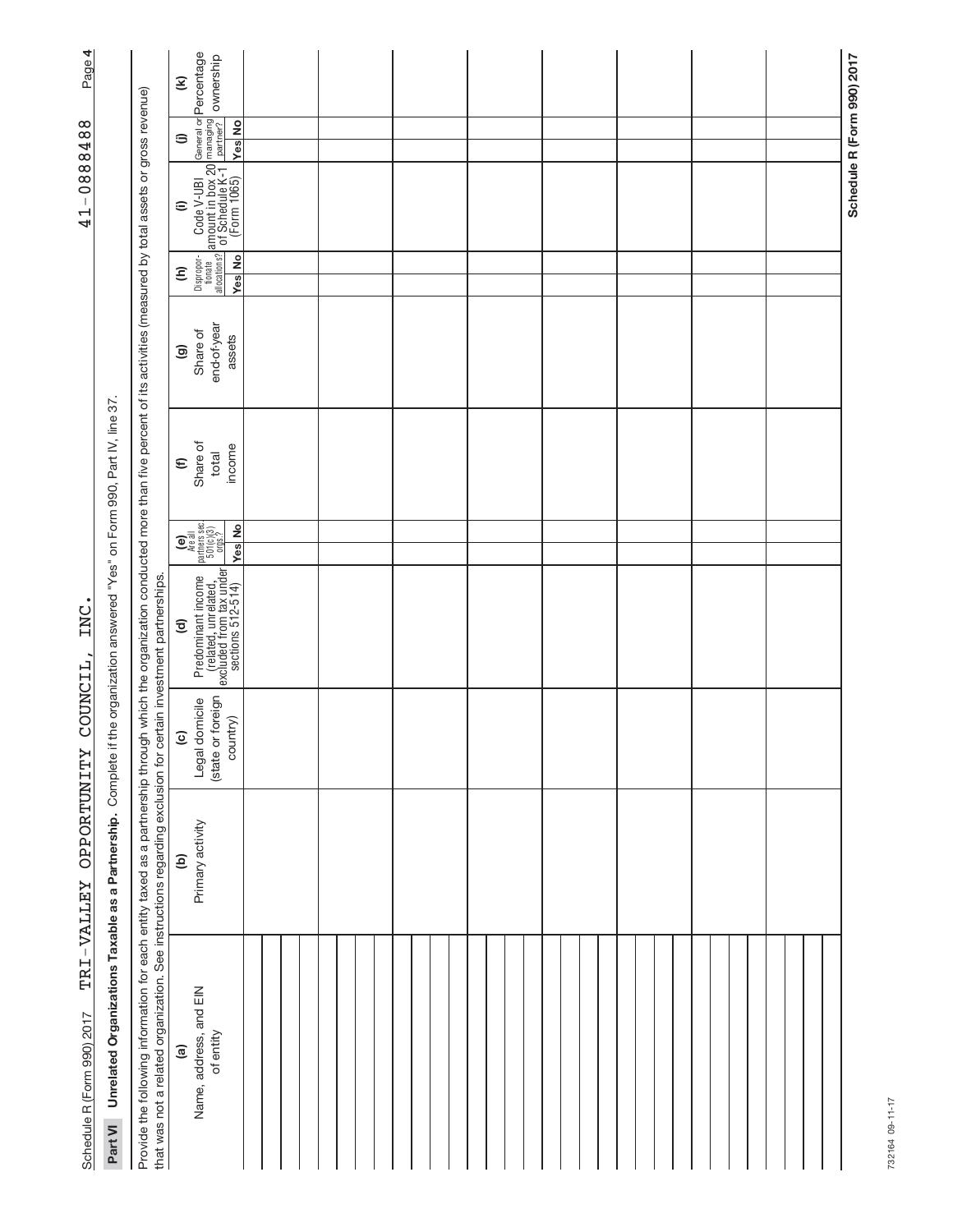| Schedule R (Form 990) 2017 |  |
|----------------------------|--|
|                            |  |

## **Part VII Supplemental Information.**

Provide additional information for responses to questions on Schedule R. See instructions.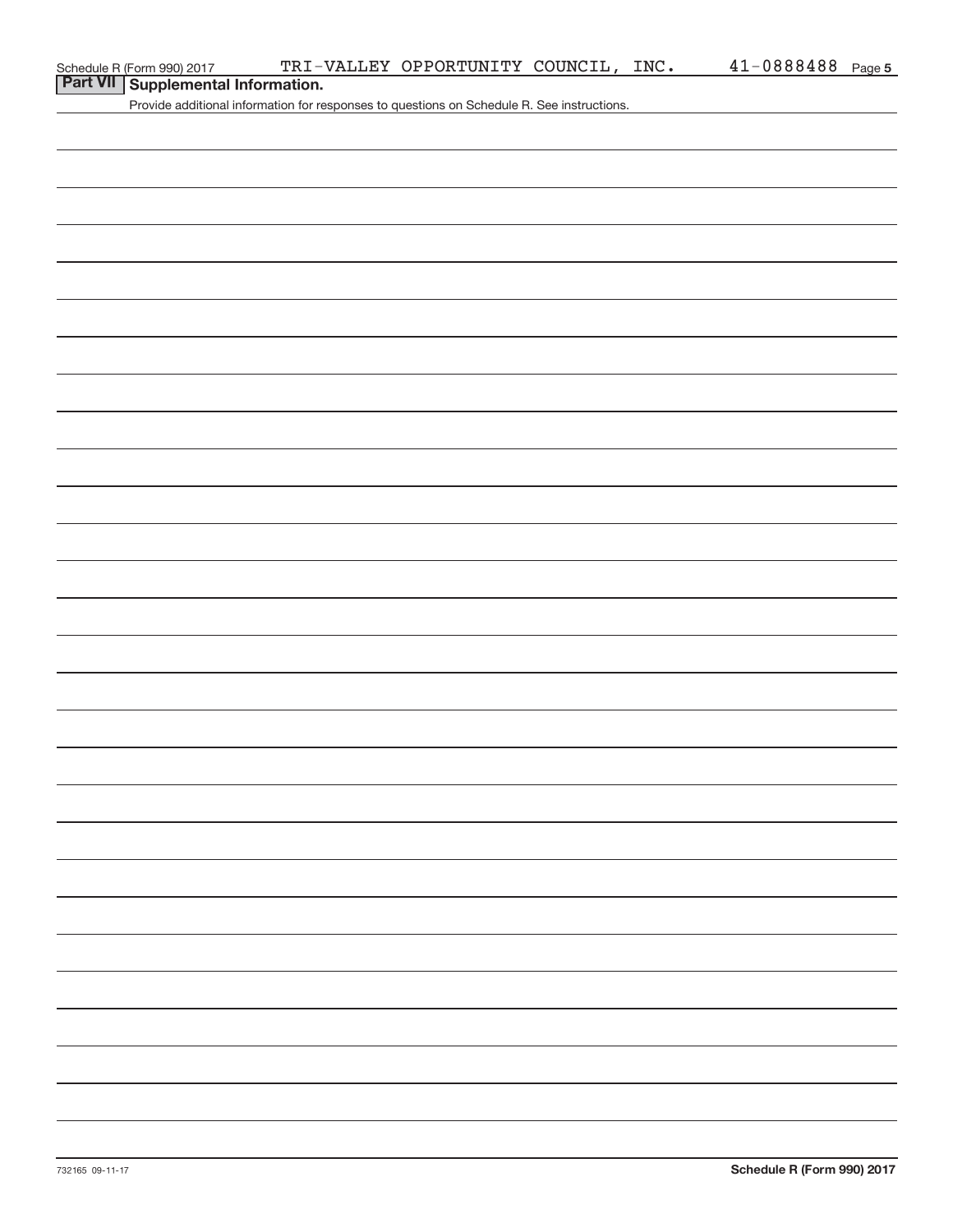|          | Form 990-T                                                |       | <b>Exempt Organization Business Income Tax Return</b>                                                                                                                                                                               |                                       |                      |                |                                                             |                 |                     | OMB No. 1545-0687                                             |
|----------|-----------------------------------------------------------|-------|-------------------------------------------------------------------------------------------------------------------------------------------------------------------------------------------------------------------------------------|---------------------------------------|----------------------|----------------|-------------------------------------------------------------|-----------------|---------------------|---------------------------------------------------------------|
|          |                                                           |       |                                                                                                                                                                                                                                     | (and proxy tax under section 6033(e)) |                      |                |                                                             |                 |                     |                                                               |
|          |                                                           |       |                                                                                                                                                                                                                                     |                                       |                      |                |                                                             |                 |                     | 2017                                                          |
|          | Department of the Treasury<br>Internal Revenue Service    |       | Go to www.irs.gov/Form990T for instructions and the latest information.<br>bo not enter SSN numbers on this form as it may be made public if your organization is a $501(c)(3)$ .                                                   |                                       |                      |                |                                                             |                 |                     | Open to Public Inspection for<br>501(c)(3) Organizations Only |
| A        | Check box if<br>address changed                           |       | Name of organization $($ $\Box$ Check box if name changed and see instructions.)                                                                                                                                                    |                                       |                      |                |                                                             |                 | instructions.)      | Employer identification number<br>(Employees' trust, see      |
|          | <b>B</b> Exempt under section                             | Print | TRI-VALLEY OPPORTUNITY COUNCIL, INC.                                                                                                                                                                                                |                                       |                      |                |                                                             |                 |                     | 41-0888488                                                    |
|          | $\overline{X}$ 501(c)(3)                                  | or    | Number, street, and room or suite no. If a P.O. box, see instructions.                                                                                                                                                              |                                       |                      |                |                                                             |                 | (See instructions.) | F Unrelated business activity codes                           |
|          | 220(e)<br>408(e)                                          | Type  | 102 NORTH BROADWAY, P.O. BOX 607                                                                                                                                                                                                    |                                       |                      |                |                                                             |                 |                     |                                                               |
|          | 530(a) <br>408A<br>529(a)                                 |       | City or town, state or province, country, and ZIP or foreign postal code<br>CROOKSTON, MN                                                                                                                                           | 56716                                 |                      |                |                                                             |                 | 541900              |                                                               |
|          | $\frac{1}{2}$ Book value of all assets<br>at end of year  |       | F Group exemption number (See instructions.)                                                                                                                                                                                        |                                       |                      |                |                                                             |                 |                     |                                                               |
|          | 10,539,254.                                               |       | <b>G</b> Check organization type $\blacktriangleright$ $\boxed{\mathbf{X}}$ 501(c) corporation                                                                                                                                      |                                       |                      | $501(c)$ trust |                                                             | $401(a)$ trust  |                     | Other trust                                                   |
|          |                                                           |       | H Describe the organization's primary unrelated business activity. $\blacktriangleright$ AUTOMOTIVE SHOP SERVICES                                                                                                                   |                                       |                      |                |                                                             |                 |                     |                                                               |
|          |                                                           |       | I During the tax year, was the corporation a subsidiary in an affiliated group or a parent-subsidiary controlled group?                                                                                                             |                                       |                      |                |                                                             |                 | Yes                 | $\boxed{\text{X}}$ No                                         |
|          |                                                           |       | If "Yes," enter the name and identifying number of the parent corporation. $\blacktriangleright$                                                                                                                                    |                                       |                      |                | Telephone number $\triangleright$ $\overline{218-281-5832}$ |                 |                     |                                                               |
|          | Part I                                                    |       | J The books are in care of > NICOLE AAKER<br><b>Unrelated Trade or Business Income</b>                                                                                                                                              |                                       |                      | (A) Income     | (B) Expenses                                                |                 |                     | (C) Net                                                       |
|          |                                                           |       | 28,208.                                                                                                                                                                                                                             |                                       |                      |                |                                                             |                 |                     |                                                               |
|          | 1a Gross receipts or sales<br>Less returns and allowances |       |                                                                                                                                                                                                                                     | c Balance                             |                      | 28,208.        |                                                             |                 |                     |                                                               |
| 2        |                                                           |       | <u> 1990 - John Stein, Amerikaansk kon</u>                                                                                                                                                                                          |                                       | 1c<br>$\overline{2}$ |                |                                                             |                 |                     |                                                               |
| 3        | Gross profit. Subtract line 2 from line 1c                |       |                                                                                                                                                                                                                                     |                                       | 3                    | 28,208.        |                                                             |                 |                     | 28,208.                                                       |
|          |                                                           |       |                                                                                                                                                                                                                                     |                                       | 4a                   |                |                                                             |                 |                     |                                                               |
| b        |                                                           |       | Net gain (loss) (Form 4797, Part II, line 17) (attach Form 4797)                                                                                                                                                                    |                                       | 4 <sub>b</sub>       |                |                                                             |                 |                     |                                                               |
|          |                                                           |       |                                                                                                                                                                                                                                     |                                       | 4c                   |                |                                                             |                 |                     |                                                               |
| 5        |                                                           |       | Income (loss) from partnerships and S corporations (attach statement)                                                                                                                                                               |                                       | $5\phantom{.0}$      |                |                                                             |                 |                     |                                                               |
| 6        |                                                           |       |                                                                                                                                                                                                                                     |                                       | 6                    |                |                                                             |                 |                     |                                                               |
| 7        |                                                           |       | Unrelated debt-financed income (Schedule E) [11] [2010] [2010] [2010] [2010] [2010] [2010] [2010] [2010] [2010                                                                                                                      |                                       | $\overline{7}$       |                |                                                             |                 |                     |                                                               |
| 8        |                                                           |       | Interest, annuities, royalties, and rents from controlled organizations (Sch. F)                                                                                                                                                    |                                       | 8                    |                |                                                             |                 |                     |                                                               |
| 9        |                                                           |       | Investment income of a section $501(c)(7)$ , (9), or (17) organization (Schedule G)                                                                                                                                                 |                                       | 9                    |                |                                                             |                 |                     |                                                               |
| 10       |                                                           |       |                                                                                                                                                                                                                                     |                                       | 10                   |                |                                                             |                 |                     |                                                               |
| 11       |                                                           |       |                                                                                                                                                                                                                                     |                                       | 11                   |                |                                                             |                 |                     |                                                               |
| 12       |                                                           |       |                                                                                                                                                                                                                                     |                                       | 12                   |                |                                                             |                 |                     |                                                               |
| 13       | Part II                                                   |       | <b>Deductions Not Taken Elsewhere</b> (See instructions for limitations on deductions.)                                                                                                                                             |                                       | 13                   | 28, 208.       |                                                             |                 |                     | 28,208.                                                       |
|          |                                                           |       | (Except for contributions, deductions must be directly connected with the unrelated business income.)                                                                                                                               |                                       |                      |                |                                                             |                 |                     |                                                               |
| 14       |                                                           |       |                                                                                                                                                                                                                                     |                                       |                      |                |                                                             | 14              |                     |                                                               |
| 15       |                                                           |       | Salaries and wages <b>construction and construction of the construction</b> and wages <b>construction</b> and wages <b>construction</b>                                                                                             |                                       |                      |                |                                                             | 15              |                     | 9,768.                                                        |
| 16       |                                                           |       | Repairs and maintenance <b>construction and construction of the construction</b> and maintenance construction and construction of the construction of the construction of the construction of the construction of the construction  |                                       |                      |                |                                                             | 16              |                     | 599.                                                          |
| 17       |                                                           |       |                                                                                                                                                                                                                                     |                                       |                      |                |                                                             | 17              |                     |                                                               |
| 18       |                                                           |       | Interest (attach schedule) <i>machine and accordinational content and accordinational content and accordination</i> and accordination and accordination and accordination and accordination and accordination and accordination and |                                       |                      |                |                                                             | 18              |                     |                                                               |
| 19       |                                                           |       | Taxes and licenses <b>communications</b> and international contract of the contract of the contract of the contract of the contract of the contract of the contract of the contract of the contract of the contract of the contract |                                       |                      |                |                                                             | 19              |                     |                                                               |
| 20       |                                                           |       | Charitable contributions (See instructions for limitation rules) [11] manufacture in the contributions (See instructions for limitation rules) [11] manufacture in the contributions (See instructions for limitation rules) [      |                                       |                      |                |                                                             | 20              |                     |                                                               |
| 21       |                                                           |       |                                                                                                                                                                                                                                     |                                       |                      |                |                                                             |                 |                     |                                                               |
| 22       |                                                           |       |                                                                                                                                                                                                                                     |                                       |                      |                |                                                             | 22 <sub>b</sub> |                     |                                                               |
| 23       | Depletion                                                 |       |                                                                                                                                                                                                                                     |                                       |                      |                |                                                             | 23              |                     |                                                               |
| 24       |                                                           |       | Contributions to deferred compensation plans [11] manufactured contributions to deferred compensation plans [11] manufactured compensation plans [11] manufactured compensation plans [11] manufactured compensation plans [11      |                                       |                      |                |                                                             | 24              |                     |                                                               |
| 25       |                                                           |       |                                                                                                                                                                                                                                     |                                       |                      |                |                                                             | 25<br>26        |                     | 5,040.                                                        |
| 26       |                                                           |       |                                                                                                                                                                                                                                     |                                       |                      |                |                                                             | 27              |                     |                                                               |
| 27<br>28 |                                                           |       | Other deductions (attach schedule) Material Material Material SEE STATEMENT 2                                                                                                                                                       |                                       |                      |                |                                                             | 28              |                     | 11,564.                                                       |
| 29       |                                                           |       | Total deductions. Add lines 14 through 28 [11] manufactures and the control of the control of the control of the control of the control of the control of the control of the control of the control of the control of the cont      |                                       |                      |                |                                                             | 29              |                     | 26,971.                                                       |
| 30       |                                                           |       | Unrelated business taxable income before net operating loss deduction. Subtract line 29 from line 13 [111] [120] [120] [120] [120] [120] [120] [120] [120] [120] [120] [120] [120] [120] [120] [120] [120] [120] [120] [120] [      |                                       |                      |                |                                                             | 30              |                     | 1,237.                                                        |
| 31       |                                                           |       | Net operating loss deduction (limited to the amount on line 30) manufactured contains according to the amount of                                                                                                                    |                                       |                      |                |                                                             | 31              |                     |                                                               |
| 32       |                                                           |       | Unrelated business taxable income before specific deduction. Subtract line 31 from line 30 [11] manuscriptions taxable income before specific deduction. Subtract line 31 from line 30                                              |                                       |                      |                |                                                             | 32              |                     | 1,237.                                                        |
| 33       |                                                           |       | Specific deduction (Generally \$1,000, but see line 33 instructions for exceptions) manufactured manufactured manufactured with the Specific deduction (Generally \$1,000, but see line 33 instructions for exceptions)             |                                       |                      |                |                                                             | 33              |                     | 1,000.                                                        |
| 34       |                                                           |       | Unrelated business taxable income. Subtract line 33 from line 32. If line 33 is greater than line 32, enter the smaller of zero or                                                                                                  |                                       |                      |                |                                                             |                 |                     |                                                               |
|          | line 32                                                   |       |                                                                                                                                                                                                                                     |                                       |                      |                |                                                             | 34              |                     | 237.                                                          |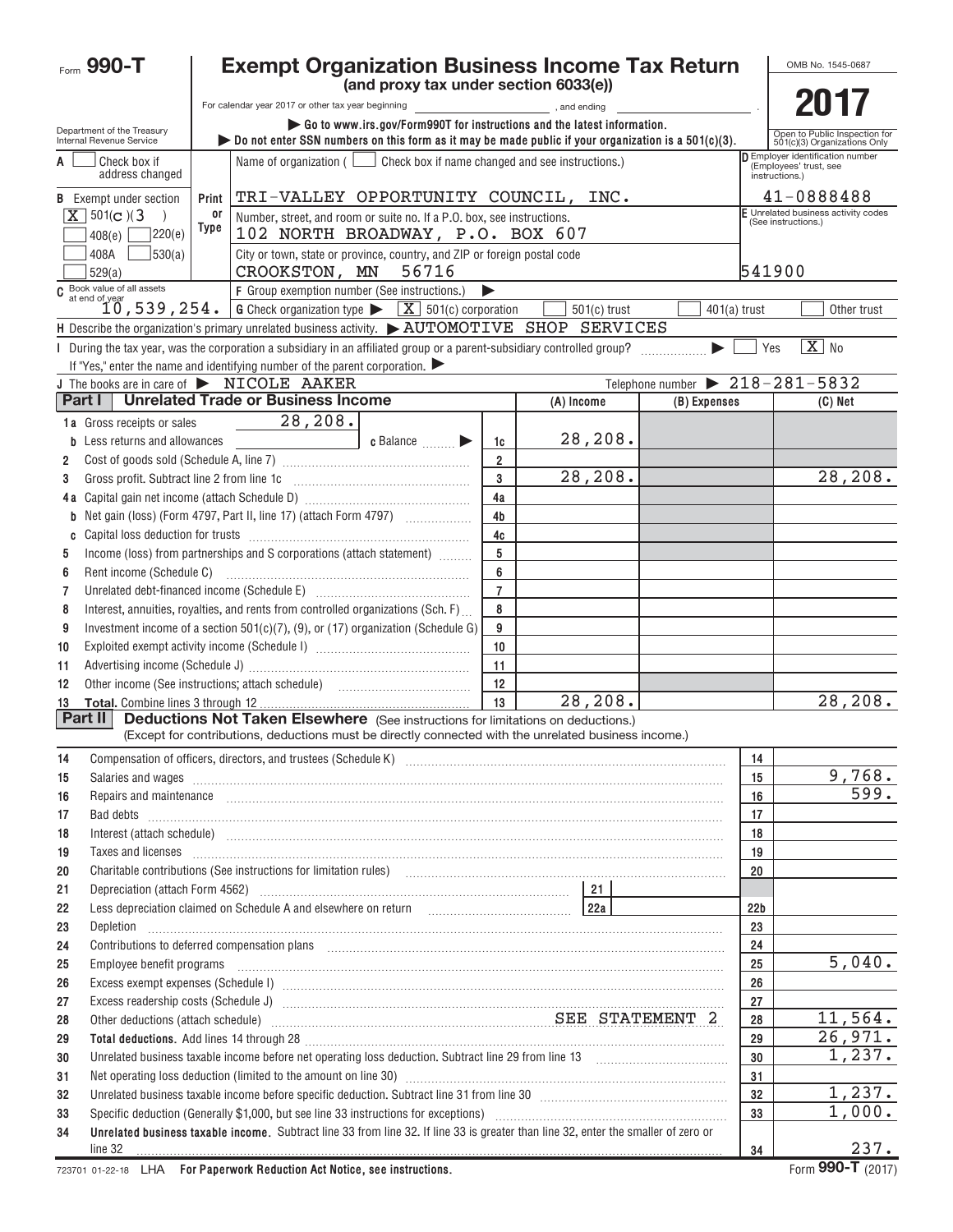| Form 990-T (2017) | TRI-VALLEY OPPORTUNITY COUNCIL, INC.                                                                                                                                                                                                                                                    |                 | 41-0888488    |                        | Page 2                               |
|-------------------|-----------------------------------------------------------------------------------------------------------------------------------------------------------------------------------------------------------------------------------------------------------------------------------------|-----------------|---------------|------------------------|--------------------------------------|
|                   | Part III   Tax Computation                                                                                                                                                                                                                                                              |                 |               |                        |                                      |
| 35                | Organizations Taxable as Corporations. See instructions for tax computation.                                                                                                                                                                                                            |                 |               |                        |                                      |
|                   | Controlled group members (sections 1561 and 1563) check here $\blacktriangleright$ $\blacksquare$ See instructions and:                                                                                                                                                                 |                 |               |                        |                                      |
|                   | a Enter your share of the \$50,000, \$25,000, and \$9,925,000 taxable income brackets (in that order):                                                                                                                                                                                  |                 |               |                        |                                      |
|                   | $\frac{1}{2}$<br>$(2)$ $ $ \$<br>and the state of the state of the<br>$(3)$ \\$<br>(1)<br>the contract of the contract of                                                                                                                                                               |                 |               |                        |                                      |
|                   | <b>b</b> Enter organization's share of: (1) Additional 5% tax (not more than \$11,750) $\vert \$                                                                                                                                                                                        |                 |               |                        |                                      |
|                   |                                                                                                                                                                                                                                                                                         |                 |               |                        |                                      |
|                   |                                                                                                                                                                                                                                                                                         |                 |               | 35c                    | 36.                                  |
| 36                | Trusts Taxable at Trust Rates. See instructions for tax computation. Income tax on the amount on line 34 from:                                                                                                                                                                          |                 |               |                        |                                      |
|                   |                                                                                                                                                                                                                                                                                         |                 | ▶             | 36                     |                                      |
| 37                |                                                                                                                                                                                                                                                                                         |                 |               | 37                     |                                      |
| 38                | Alternative minimum tax information and continuum contracts and alternative minimum tax increased and contact the state of the state of the state of the state of the state of the state of the state of the state of the stat                                                          |                 |               | 38                     |                                      |
| 39                |                                                                                                                                                                                                                                                                                         |                 |               | 39                     |                                      |
| 40                |                                                                                                                                                                                                                                                                                         |                 |               | 40                     | 36.                                  |
|                   | Part IV   Tax and Payments                                                                                                                                                                                                                                                              |                 |               |                        |                                      |
|                   | 41a Foreign tax credit (corporations attach Form 1118; trusts attach Form 1116)                                                                                                                                                                                                         | 41a             |               |                        |                                      |
|                   |                                                                                                                                                                                                                                                                                         | 41 <b>b</b>     |               |                        |                                      |
| C                 | General business credit. Attach Form 3800 [11] [2010] [2010] [2010] [2010] [2010] [2010] [2010] [2010] [2010] [2010] [2010] [2010] [2010] [2010] [2010] [2010] [2010] [2010] [2010] [2010] [2010] [2010] [2010] [2010] [2010]                                                           |                 |               |                        |                                      |
|                   |                                                                                                                                                                                                                                                                                         |                 |               |                        |                                      |
|                   |                                                                                                                                                                                                                                                                                         |                 |               | 41e                    |                                      |
| 42                | Subtract line 41e from line 40 <b>magazine and the contract of the 40</b> magazine and the 41e from line 40 magazine and the 41e from line 40 magazine and the 41e from line 40 magazine and the 41e from the 40 magazine and the 4                                                     |                 |               | 42                     | 36.                                  |
| 43                | Other taxes. Check if from: Form 4255 Form 8611 Form 8697 Form 8866 Obther (attach schedule)                                                                                                                                                                                            |                 |               | 43                     |                                      |
| 44                |                                                                                                                                                                                                                                                                                         |                 |               | 44                     | 36.                                  |
|                   |                                                                                                                                                                                                                                                                                         | 45a             | 709.          |                        |                                      |
|                   |                                                                                                                                                                                                                                                                                         | 45 b            |               |                        |                                      |
|                   |                                                                                                                                                                                                                                                                                         | 45с             |               |                        |                                      |
|                   | d Foreign organizations: Tax paid or withheld at source (see instructions) [                                                                                                                                                                                                            | 45d             |               |                        |                                      |
|                   |                                                                                                                                                                                                                                                                                         | 45e             |               |                        |                                      |
|                   |                                                                                                                                                                                                                                                                                         | 45f             |               |                        |                                      |
|                   | g Other credits and payments:<br>Form 2439                                                                                                                                                                                                                                              |                 |               |                        |                                      |
|                   |                                                                                                                                                                                                                                                                                         |                 |               |                        |                                      |
| 46                |                                                                                                                                                                                                                                                                                         |                 |               | 46                     | 709.                                 |
| 47                |                                                                                                                                                                                                                                                                                         |                 |               | 47                     |                                      |
| 48                |                                                                                                                                                                                                                                                                                         |                 |               | 48                     |                                      |
| 49                | Overpayment. If line 46 is larger than the total of lines 44 and 47, enter amount overpaid [100] [100] [100] [100] [100] [100] [100] [100] [100] [100] [100] [100] [100] [100] [100] [100] [100] [100] [100] [100] [100] [100]                                                          |                 |               | 49                     | 673.                                 |
| 50                | Enter the amount of line 49 you want: Credited to 2018 estimated tax 673. Refunded<br>Statements Regarding Certain Activities and Other Information (see instructions)                                                                                                                  | $673.$ Refunded |               | 50                     | $0 \cdot$                            |
| Part V            |                                                                                                                                                                                                                                                                                         |                 |               |                        |                                      |
| 51                | At any time during the 2017 calendar year, did the organization have an interest in or a signature or other authority                                                                                                                                                                   |                 |               |                        | No<br>Yes                            |
|                   | over a financial account (bank, securities, or other) in a foreign country? If YES, the organization may have to file                                                                                                                                                                   |                 |               |                        |                                      |
|                   | FinCEN Form 114, Report of Foreign Bank and Financial Accounts. If YES, enter the name of the foreign country                                                                                                                                                                           |                 |               |                        |                                      |
|                   | here $\blacktriangleright$                                                                                                                                                                                                                                                              |                 |               |                        | Х<br>$\overline{\textbf{X}}$         |
| 52                | During the tax year, did the organization receive a distribution from, or was it the grantor of, or transferor to, a foreign trust?                                                                                                                                                     |                 |               |                        |                                      |
|                   | If YES, see instructions for other forms the organization may have to file.                                                                                                                                                                                                             |                 |               |                        |                                      |
| 53                | Enter the amount of tax-exempt interest received or accrued during the tax year $\triangleright$ \$<br>Under penalties of perjury, I declare that I have examined this return, including accompanying schedules and statements, and to the best of my knowledge and belief, it is true, |                 |               |                        |                                      |
| Sign              | correct, and complete. Declaration of preparer (other than taxpayer) is based on all information of which preparer has any knowledge.<br>CHIEF EXECUTIVE                                                                                                                                |                 |               |                        |                                      |
| <b>Here</b>       | OFFICER                                                                                                                                                                                                                                                                                 |                 |               |                        | May the IRS discuss this return with |
|                   | Signature of officer<br><b>Date</b><br>Title                                                                                                                                                                                                                                            |                 |               | instructions)? $X$ Yes | the preparer shown below (see        |
|                   |                                                                                                                                                                                                                                                                                         |                 |               |                        | No                                   |
|                   | Print/Type preparer's name<br>Preparer's signature<br>Date                                                                                                                                                                                                                              |                 | Check         | PTIN<br>if             |                                      |
| Paid              |                                                                                                                                                                                                                                                                                         | 06/15/18        | self-employed |                        | P00948755                            |
| Preparer          | AMANDA VANNATTA<br>AMANDA VANNATTA<br>Firm's name > WIPFLI LLP                                                                                                                                                                                                                          |                 |               |                        | 39-0758449                           |
| <b>Use Only</b>   | PO BOX 8700                                                                                                                                                                                                                                                                             |                 | Firm's EIN    |                        |                                      |
|                   | > MADISON, WI 53708-8700<br>Firm's address                                                                                                                                                                                                                                              |                 |               |                        | 608.274.1980                         |
|                   |                                                                                                                                                                                                                                                                                         |                 | Phone no.     |                        |                                      |

|  | Form 990-T (2017) |  |
|--|-------------------|--|
|--|-------------------|--|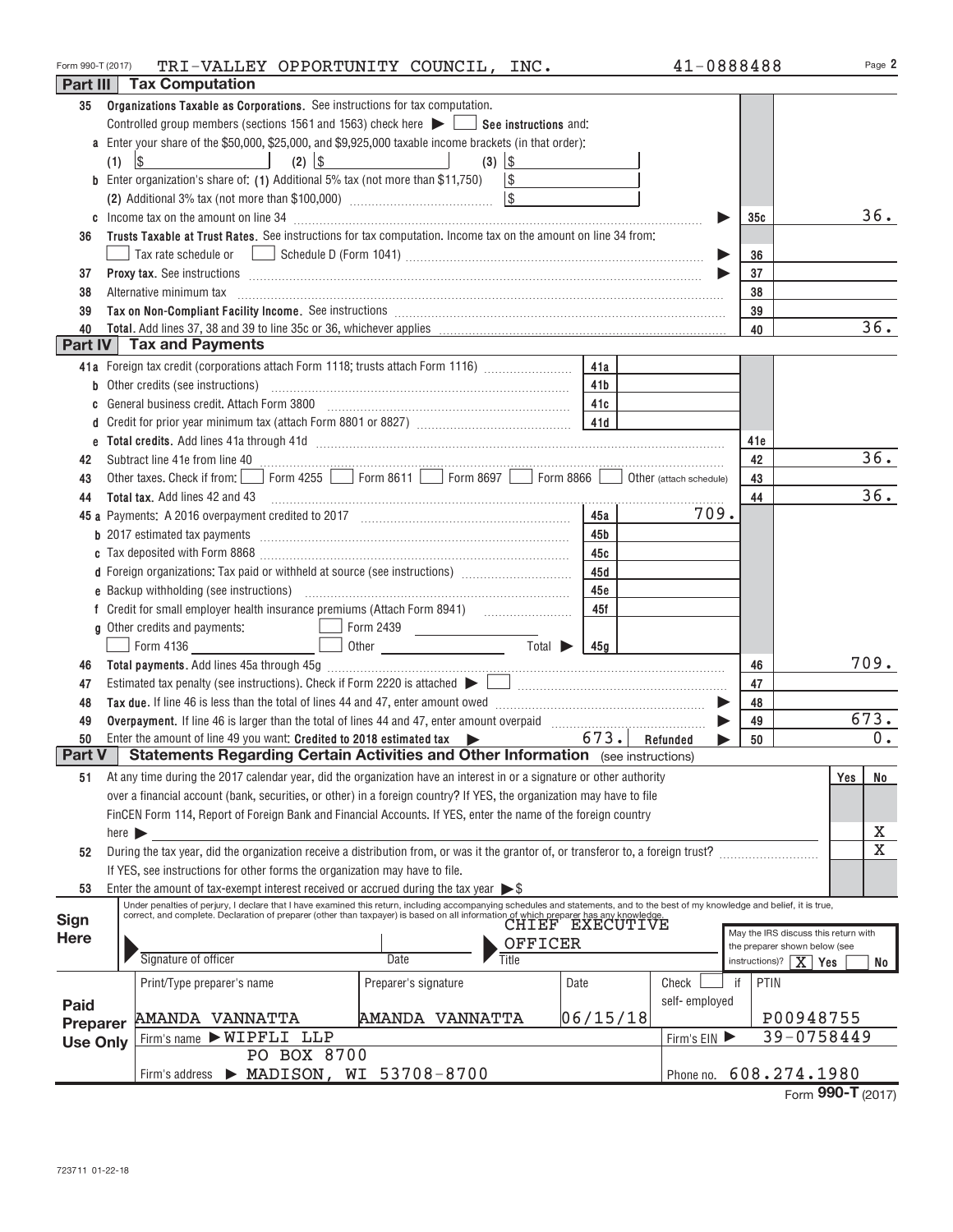| 0888488 |  | Page 3 |  |
|---------|--|--------|--|
|         |  |        |  |

| <b>Schedule A - Cost of Goods Sold.</b> Enter method of inventory valuation $\triangleright N/A$                          |                |                                                                                                |                                                                                                                                                     |    |                                                                                 |                |                                                                                |       |
|---------------------------------------------------------------------------------------------------------------------------|----------------|------------------------------------------------------------------------------------------------|-----------------------------------------------------------------------------------------------------------------------------------------------------|----|---------------------------------------------------------------------------------|----------------|--------------------------------------------------------------------------------|-------|
| Inventory at beginning of year                                                                                            | 1.             |                                                                                                | 6 Inventory at end of year                                                                                                                          |    |                                                                                 | 6              |                                                                                |       |
| 2<br>Purchases                                                                                                            | $\overline{2}$ |                                                                                                | 7 Cost of goods sold. Subtract line 6                                                                                                               |    |                                                                                 |                |                                                                                |       |
| 3                                                                                                                         | 3              |                                                                                                | from line 5. Enter here and in Part I,                                                                                                              |    |                                                                                 |                |                                                                                |       |
| 4a Additional section 263A costs                                                                                          |                |                                                                                                |                                                                                                                                                     |    |                                                                                 | $\overline{7}$ |                                                                                |       |
| (attach schedule)                                                                                                         | 4a             |                                                                                                | Do the rules of section 263A (with respect to<br>8                                                                                                  |    |                                                                                 |                | Yes                                                                            | No    |
| <b>b</b> Other costs (attach schedule)                                                                                    | 4 <sub>b</sub> |                                                                                                | property produced or acquired for resale) apply to                                                                                                  |    |                                                                                 |                |                                                                                |       |
| 5 Total. Add lines 1 through 4b                                                                                           | 5              |                                                                                                | the organization?                                                                                                                                   |    |                                                                                 |                |                                                                                |       |
| Schedule C - Rent Income (From Real Property and Personal Property Leased With Real Property)                             |                |                                                                                                |                                                                                                                                                     |    |                                                                                 |                |                                                                                |       |
| (see instructions)                                                                                                        |                |                                                                                                |                                                                                                                                                     |    |                                                                                 |                |                                                                                |       |
| 1. Description of property                                                                                                |                |                                                                                                |                                                                                                                                                     |    |                                                                                 |                |                                                                                |       |
| (1)                                                                                                                       |                |                                                                                                |                                                                                                                                                     |    |                                                                                 |                |                                                                                |       |
| (2)                                                                                                                       |                |                                                                                                |                                                                                                                                                     |    |                                                                                 |                |                                                                                |       |
| (3)                                                                                                                       |                |                                                                                                |                                                                                                                                                     |    |                                                                                 |                |                                                                                |       |
| (4)                                                                                                                       |                |                                                                                                |                                                                                                                                                     |    |                                                                                 |                |                                                                                |       |
|                                                                                                                           | 2 <sub>1</sub> | Rent received or accrued                                                                       |                                                                                                                                                     |    |                                                                                 |                |                                                                                |       |
| (a) From personal property (if the percentage of<br>rent for personal property is more than<br>10% but not more than 50%) |                |                                                                                                | (b) From real and personal property (if the percentage<br>of rent for personal property exceeds 50% or if<br>the rent is based on profit or income) |    | 3(a) Deductions directly connected with the income in                           |                | columns 2(a) and 2(b) (attach schedule)                                        |       |
| (1)                                                                                                                       |                |                                                                                                |                                                                                                                                                     |    |                                                                                 |                |                                                                                |       |
| (2)                                                                                                                       |                |                                                                                                |                                                                                                                                                     |    |                                                                                 |                |                                                                                |       |
| (3)                                                                                                                       |                |                                                                                                |                                                                                                                                                     |    |                                                                                 |                |                                                                                |       |
| (4)                                                                                                                       |                |                                                                                                |                                                                                                                                                     |    |                                                                                 |                |                                                                                |       |
| Total                                                                                                                     | 0.             | Total                                                                                          |                                                                                                                                                     | 0. |                                                                                 |                |                                                                                |       |
| (c) Total income. Add totals of columns 2(a) and 2(b). Enter                                                              |                |                                                                                                |                                                                                                                                                     |    | (b) Total deductions.                                                           |                |                                                                                |       |
| here and on page 1, Part I, line 6, column (A)                                                                            |                |                                                                                                |                                                                                                                                                     | 0. | Enter here and on page 1,<br>Part I, line 6, column (B)                         |                |                                                                                | О.    |
| <b>Schedule E - Unrelated Debt-Financed Income</b> (see instructions)                                                     |                |                                                                                                |                                                                                                                                                     |    |                                                                                 |                |                                                                                |       |
|                                                                                                                           |                |                                                                                                | 2. Gross income from                                                                                                                                |    | 3. Deductions directly connected with or allocable<br>to debt-financed property |                |                                                                                |       |
| 1. Description of debt-financed property                                                                                  |                |                                                                                                | or allocable to debt-<br>financed property                                                                                                          |    | (a) Straight line depreciation<br>(attach schedule)                             |                | (b) Other deductions<br>(attach schedule)                                      |       |
| (1)                                                                                                                       |                |                                                                                                |                                                                                                                                                     |    |                                                                                 |                |                                                                                |       |
| (2)                                                                                                                       |                |                                                                                                |                                                                                                                                                     |    |                                                                                 |                |                                                                                |       |
| (3)                                                                                                                       |                |                                                                                                |                                                                                                                                                     |    |                                                                                 |                |                                                                                |       |
| (4)                                                                                                                       |                |                                                                                                |                                                                                                                                                     |    |                                                                                 |                |                                                                                |       |
| 4. Amount of average acquisition<br>debt on or allocable to debt-financed<br>property (attach schedule)                   |                | 5. Average adjusted basis<br>of or allocable to<br>debt-financed property<br>(attach schedule) | 6. Column 4 divided<br>by column 5                                                                                                                  |    | 7. Gross income<br>reportable (column<br>2 x column 6)                          |                | 8. Allocable deductions<br>(column 6 x total of columns<br>$3(a)$ and $3(b)$ ) |       |
| (1)                                                                                                                       |                |                                                                                                | $\%$                                                                                                                                                |    |                                                                                 |                |                                                                                |       |
| (2)                                                                                                                       |                |                                                                                                | $\frac{0}{0}$                                                                                                                                       |    |                                                                                 |                |                                                                                |       |
| (3)                                                                                                                       |                |                                                                                                | $\frac{0}{0}$                                                                                                                                       |    |                                                                                 |                |                                                                                |       |
| (4)                                                                                                                       |                |                                                                                                | $\frac{0}{0}$                                                                                                                                       |    |                                                                                 |                |                                                                                |       |
|                                                                                                                           |                |                                                                                                |                                                                                                                                                     |    | Enter here and on page 1,<br>Part I, line 7, column (A).                        |                | Enter here and on page 1,<br>Part I, line 7, column (B).                       |       |
| Totals                                                                                                                    |                |                                                                                                |                                                                                                                                                     |    | $0$ .                                                                           |                |                                                                                | 0.    |
| Total dividends-received deductions included in column 8                                                                  |                |                                                                                                |                                                                                                                                                     |    |                                                                                 |                |                                                                                | $0$ . |
|                                                                                                                           |                |                                                                                                |                                                                                                                                                     |    |                                                                                 |                |                                                                                |       |

**990‐T**  Form (2017)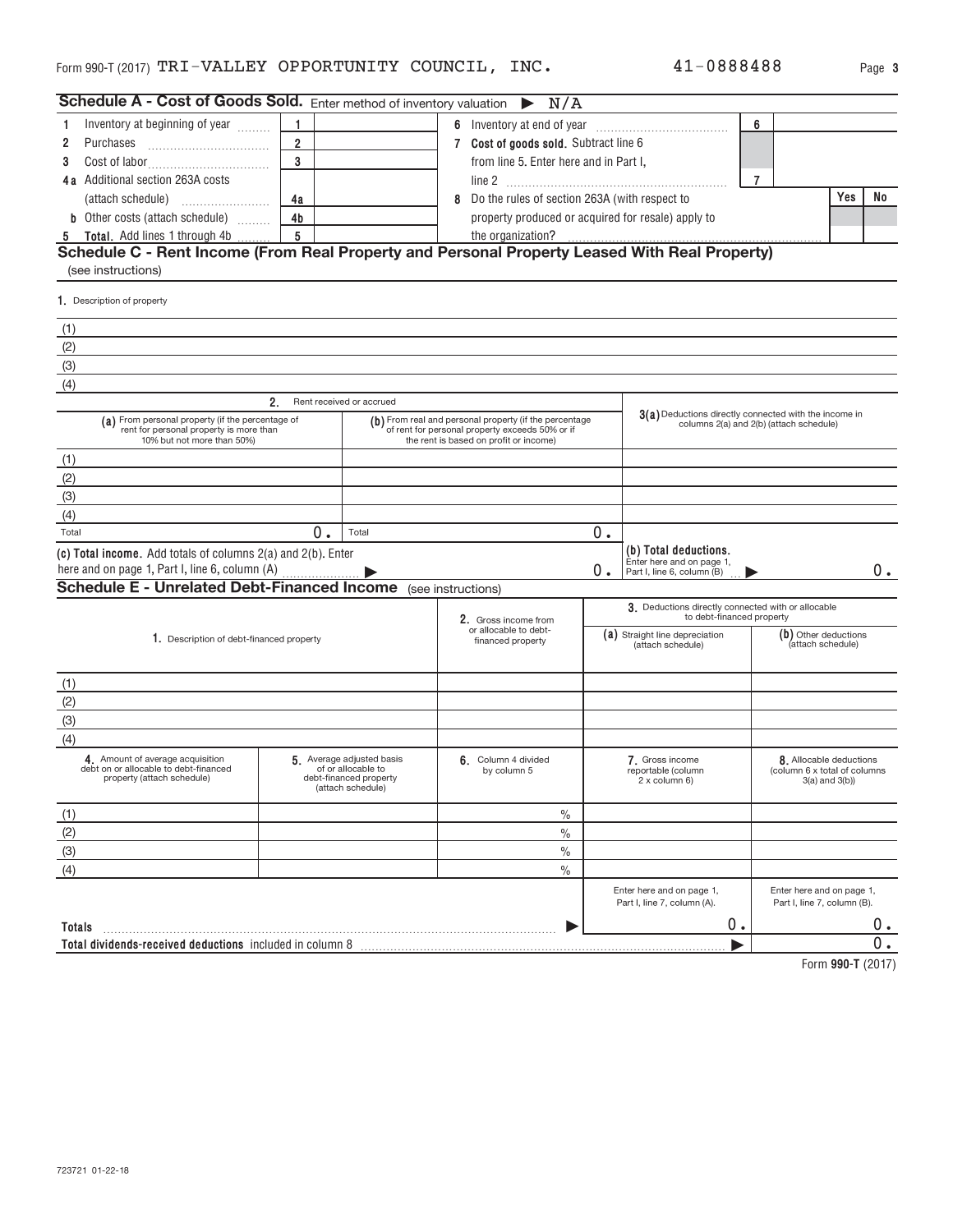| Form 990-T (2017) TRI-VALLEY OPPORTUNITY COUNCIL, INC. $41-0888488$<br>Schedule F - Interest, Annuities, Royalties, and Rents From Controlled Organizations (see instructions) |                                                                    |                                                      |                                                                                         |                                                                                                               |                                                                                                     |                                                                                            |                                                            |                                                   |                                                                                   | Page 4                                                                                       |
|--------------------------------------------------------------------------------------------------------------------------------------------------------------------------------|--------------------------------------------------------------------|------------------------------------------------------|-----------------------------------------------------------------------------------------|---------------------------------------------------------------------------------------------------------------|-----------------------------------------------------------------------------------------------------|--------------------------------------------------------------------------------------------|------------------------------------------------------------|---------------------------------------------------|-----------------------------------------------------------------------------------|----------------------------------------------------------------------------------------------|
|                                                                                                                                                                                |                                                                    |                                                      |                                                                                         |                                                                                                               |                                                                                                     |                                                                                            |                                                            |                                                   |                                                                                   |                                                                                              |
| 1. Name of controlled organization                                                                                                                                             |                                                                    | 2. Employer                                          |                                                                                         | <b>Exempt Controlled Organizations</b><br>3. Net unrelated income                                             |                                                                                                     |                                                                                            | 5. Part of column 4 that is<br>4. Total of specified       |                                                   |                                                                                   | 6. Deductions directly                                                                       |
|                                                                                                                                                                                |                                                                    | identification<br>number                             |                                                                                         | (loss) (see instructions)                                                                                     |                                                                                                     | payments made                                                                              | included in the controlling<br>organization's gross income |                                                   |                                                                                   | connected with income<br>in column 5                                                         |
|                                                                                                                                                                                |                                                                    |                                                      |                                                                                         |                                                                                                               |                                                                                                     |                                                                                            |                                                            |                                                   |                                                                                   |                                                                                              |
| (1)                                                                                                                                                                            |                                                                    |                                                      |                                                                                         |                                                                                                               |                                                                                                     |                                                                                            |                                                            |                                                   |                                                                                   |                                                                                              |
| (2)                                                                                                                                                                            |                                                                    |                                                      |                                                                                         |                                                                                                               |                                                                                                     |                                                                                            |                                                            |                                                   |                                                                                   |                                                                                              |
| (3)                                                                                                                                                                            |                                                                    |                                                      |                                                                                         |                                                                                                               |                                                                                                     |                                                                                            |                                                            |                                                   |                                                                                   |                                                                                              |
| (4)                                                                                                                                                                            |                                                                    |                                                      |                                                                                         |                                                                                                               |                                                                                                     |                                                                                            |                                                            |                                                   |                                                                                   |                                                                                              |
| Nonexempt Controlled Organizations                                                                                                                                             |                                                                    |                                                      |                                                                                         |                                                                                                               |                                                                                                     |                                                                                            |                                                            |                                                   |                                                                                   |                                                                                              |
| 7. Taxable Income                                                                                                                                                              |                                                                    | 8. Net unrelated income (loss)<br>(see instructions) |                                                                                         | 9. Total of specified payments<br>made                                                                        |                                                                                                     | 10. Part of column 9 that is included<br>in the controlling organization's<br>gross income |                                                            |                                                   |                                                                                   | 11. Deductions directly connected<br>with income in column 10                                |
| (1)                                                                                                                                                                            |                                                                    |                                                      |                                                                                         |                                                                                                               |                                                                                                     |                                                                                            |                                                            |                                                   |                                                                                   |                                                                                              |
| (2)                                                                                                                                                                            |                                                                    |                                                      |                                                                                         |                                                                                                               |                                                                                                     |                                                                                            |                                                            |                                                   |                                                                                   |                                                                                              |
| (3)                                                                                                                                                                            |                                                                    |                                                      |                                                                                         |                                                                                                               |                                                                                                     |                                                                                            |                                                            |                                                   |                                                                                   |                                                                                              |
| (4)                                                                                                                                                                            |                                                                    |                                                      |                                                                                         |                                                                                                               |                                                                                                     |                                                                                            |                                                            |                                                   |                                                                                   |                                                                                              |
|                                                                                                                                                                                |                                                                    |                                                      |                                                                                         |                                                                                                               |                                                                                                     | Add columns 5 and 10.<br>Enter here and on page 1, Part I,<br>line 8, column (A).          |                                                            |                                                   | Add columns 6 and 11.<br>Enter here and on page 1, Part I,<br>line 8, column (B). |                                                                                              |
| Totals                                                                                                                                                                         |                                                                    |                                                      |                                                                                         |                                                                                                               |                                                                                                     |                                                                                            |                                                            | 0.                                                |                                                                                   | 0.                                                                                           |
| Schedule G - Investment Income of a Section 501(c)(7), (9), or (17) Organization<br>(see instructions)                                                                         |                                                                    |                                                      |                                                                                         |                                                                                                               |                                                                                                     |                                                                                            |                                                            |                                                   |                                                                                   |                                                                                              |
|                                                                                                                                                                                |                                                                    |                                                      |                                                                                         |                                                                                                               |                                                                                                     | 3. Deductions                                                                              |                                                            |                                                   |                                                                                   | 5. Total deductions                                                                          |
|                                                                                                                                                                                | 1. Description of income                                           |                                                      |                                                                                         | 2. Amount of income                                                                                           |                                                                                                     | directly connected<br>(attach schedule)                                                    |                                                            | 4. Set-asides                                     | (attach schedule)                                                                 | and set-asides<br>(col. 3 plus col. 4)                                                       |
| (1)                                                                                                                                                                            |                                                                    |                                                      |                                                                                         |                                                                                                               |                                                                                                     |                                                                                            |                                                            |                                                   |                                                                                   |                                                                                              |
| $\frac{(2)}{(3)}$                                                                                                                                                              |                                                                    |                                                      |                                                                                         |                                                                                                               |                                                                                                     |                                                                                            |                                                            |                                                   |                                                                                   |                                                                                              |
|                                                                                                                                                                                |                                                                    |                                                      |                                                                                         |                                                                                                               |                                                                                                     |                                                                                            |                                                            |                                                   |                                                                                   |                                                                                              |
| $\overline{(4)}$                                                                                                                                                               |                                                                    |                                                      |                                                                                         |                                                                                                               |                                                                                                     |                                                                                            |                                                            |                                                   |                                                                                   |                                                                                              |
|                                                                                                                                                                                |                                                                    |                                                      |                                                                                         | Enter here and on page 1<br>Part I, line 9, column (A).                                                       |                                                                                                     |                                                                                            |                                                            |                                                   |                                                                                   | Enter here and on page 1,<br>Part I, line 9, column (B).                                     |
| Totals                                                                                                                                                                         |                                                                    |                                                      |                                                                                         |                                                                                                               | О.                                                                                                  |                                                                                            |                                                            |                                                   |                                                                                   | 0.                                                                                           |
| Schedule I - Exploited Exempt Activity Income, Other Than Advertising Income<br>(see instructions)                                                                             |                                                                    |                                                      |                                                                                         |                                                                                                               |                                                                                                     |                                                                                            |                                                            |                                                   |                                                                                   |                                                                                              |
|                                                                                                                                                                                |                                                                    |                                                      |                                                                                         | 4. Net income (loss)                                                                                          |                                                                                                     |                                                                                            |                                                            |                                                   |                                                                                   |                                                                                              |
| 1. Description of<br>exploited activity                                                                                                                                        | 2. Gross<br>unrelated business<br>income from<br>trade or business |                                                      | 3. Expenses<br>directly connected<br>with production<br>of unrelated<br>business income | from unrelated trade or<br>business (column 2<br>minus column 3). If a<br>gain, compute cols. 5<br>through 7. |                                                                                                     | 5. Gross income<br>from activity that<br>is not unrelated<br>business income               |                                                            | attributable to<br>column 5                       | 6. Expenses                                                                       | 7. Excess exempt<br>expenses (column<br>6 minus column 5,<br>but not more than<br>column 4). |
| $rac{(1)}{(2)}$<br>(3)                                                                                                                                                         |                                                                    |                                                      |                                                                                         |                                                                                                               |                                                                                                     |                                                                                            |                                                            |                                                   |                                                                                   |                                                                                              |
|                                                                                                                                                                                |                                                                    |                                                      |                                                                                         |                                                                                                               |                                                                                                     |                                                                                            |                                                            |                                                   |                                                                                   |                                                                                              |
|                                                                                                                                                                                |                                                                    |                                                      |                                                                                         |                                                                                                               |                                                                                                     |                                                                                            |                                                            |                                                   |                                                                                   |                                                                                              |
| $\overline{(4)}$                                                                                                                                                               |                                                                    |                                                      |                                                                                         |                                                                                                               |                                                                                                     |                                                                                            |                                                            |                                                   |                                                                                   |                                                                                              |
| Enter here and on<br>page 1, Part I,<br>line 10, col. (A).                                                                                                                     |                                                                    |                                                      | Enter here and on<br>page 1, Part I,<br>line 10, col. (B).                              |                                                                                                               |                                                                                                     |                                                                                            |                                                            | Enter here and<br>on page 1.<br>Part II, line 26. |                                                                                   |                                                                                              |
| Totals                                                                                                                                                                         |                                                                    | 0.                                                   | 0.                                                                                      |                                                                                                               |                                                                                                     |                                                                                            |                                                            |                                                   |                                                                                   | 0.                                                                                           |
| <b>Schedule J - Advertising Income</b> (see instructions)                                                                                                                      |                                                                    |                                                      |                                                                                         |                                                                                                               |                                                                                                     |                                                                                            |                                                            |                                                   |                                                                                   |                                                                                              |
| Income From Periodicals Reported on a Consolidated Basis<br>Part I                                                                                                             |                                                                    |                                                      |                                                                                         |                                                                                                               |                                                                                                     |                                                                                            |                                                            |                                                   |                                                                                   |                                                                                              |
| 1. Name of periodical                                                                                                                                                          |                                                                    | 2. Gross<br>advertising<br>income                    | 3. Direct<br>advertising costs                                                          |                                                                                                               | 4. Advertising gain<br>or (loss) (col. 2 minus<br>col. 3). If a gain, compute<br>cols. 5 through 7. |                                                                                            | 5. Circulation<br>income                                   |                                                   | 6. Readership<br>costs                                                            | 7. Excess readership<br>costs (column 6 minus<br>column 5, but not more<br>than column 4).   |
| (1)                                                                                                                                                                            |                                                                    |                                                      |                                                                                         |                                                                                                               |                                                                                                     |                                                                                            |                                                            |                                                   |                                                                                   |                                                                                              |

(2) (3) (4)

**Totals** (carry to Part II, line (5))

 $\blacktriangleright$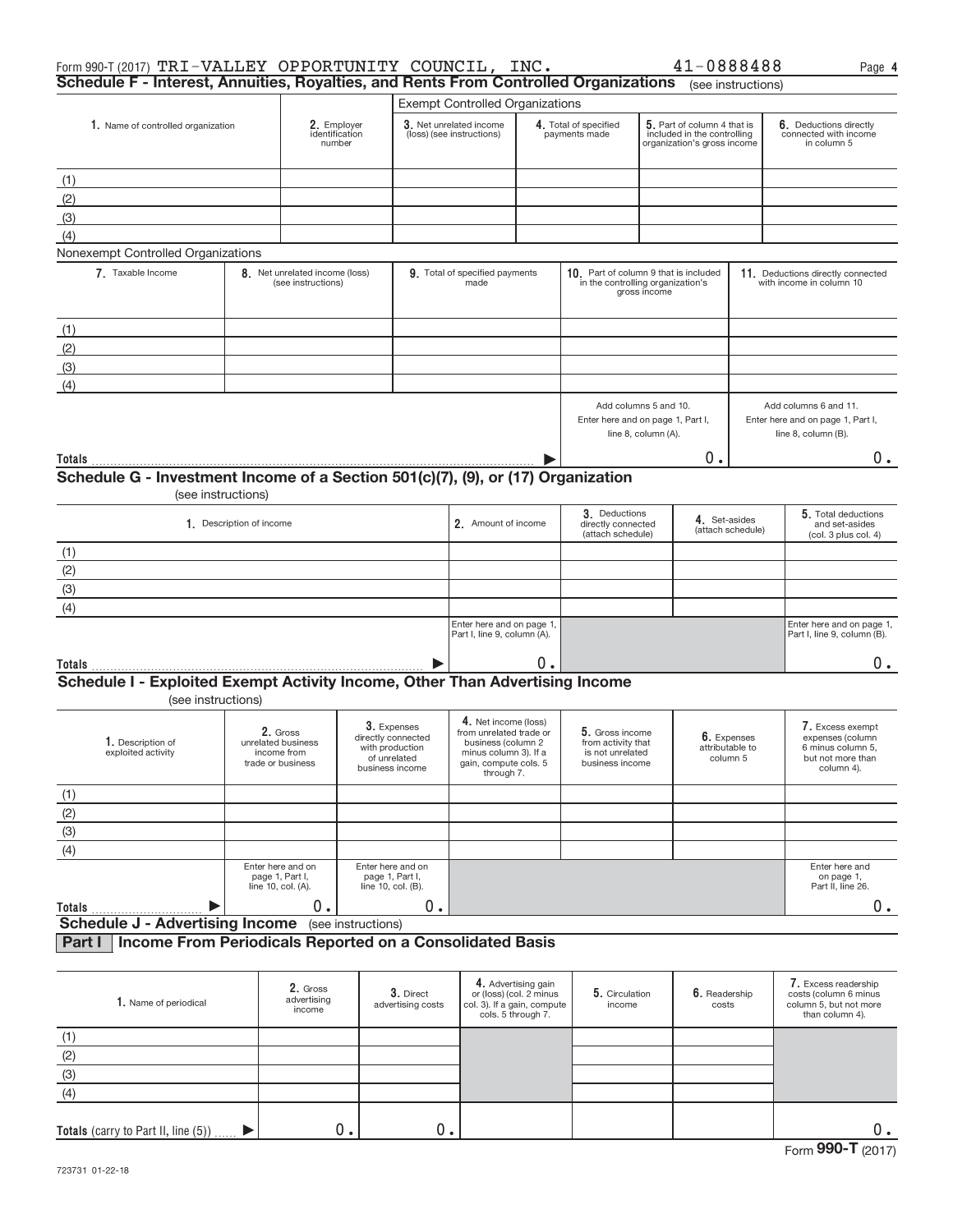#### Form 990-T (2017)  $\mathtt{TRI}-\mathtt{VALU}\mathtt{EY}$   $\mathtt{OPPORTUNITY}$   $\mathtt{COUNCIL}$  ,  $\mathtt{INC.}$   $\mathtt{41-0888488}$   $\mathtt{Page}$

 $\blacktriangleright$ 

Part II | Income From Periodicals Reported on a Separate Basis (For each periodical listed in Part II, fill in columns 2 through 7 on a line‐by‐line basis.)

**2.** Gross<br>advertising income 3. Direct advertising costs **2.** Gross **2. 3.** Direct **4.** Advertising gain **5.** Circulation **6.** Readership **7. 3.** Direct or (loss) (col. 2 minus **5.** Girculation **6.** Readership cos col. 3). If a gain, compute cols. 5 through 7. 5. Circulation income 6. Readership costs Excess readership costs (column 6 minus column 5, but not more than column 4). 1. Name of periodical Enter here and on page 1, Part I, line 11, col. (A). Enter here and on page 1, Part I, line 11, col. (B). Enter here and on page 1, Part II, line 27. **3.** Percent of time devoted to business Name **Name 19 and 19 and 19 and 19 and 19 and 19 and 19 and 19 and 19 and 19 and 19 and 19 and 19 and 19 and 19 and 19 and 19 and 19 and 19 and 19 and 19 and 19 and 19 and 19 and 19 and 19 and 19 and 19 and 19 and 19 and 1 Totals from Part I Totals,** Part II (lines 1-5) . . . . . . . . . . . .  $\frac{3}{2}$ . Percent of  $\begin{bmatrix} 4.1 \end{bmatrix}$ **1. Name 1. 2. Title** . . . . . . . . . . . . . . . . . . . .  $\frac{1}{\sqrt{2}}$  $\overline{\frac{9}{6}}$  $\frac{0}{0}$  $\frac{1}{2}$ (1) (2)  $\overline{3}$ (4) (see instructions) (1) (2) (3) (4) **Schedule K ‐ Compensation of Officers, Directors, and Trustees**  $\blacktriangleright$  $\blacktriangleright$  $0.$  0.  $\begin{array}{ccc} \hline \texttt{0.} & \texttt{0.} & \texttt{0.} \end{array}$ 0.

**Total.**  Enter here and on page 1, Part II, line 14

**990‐T**  Form (2017)

0.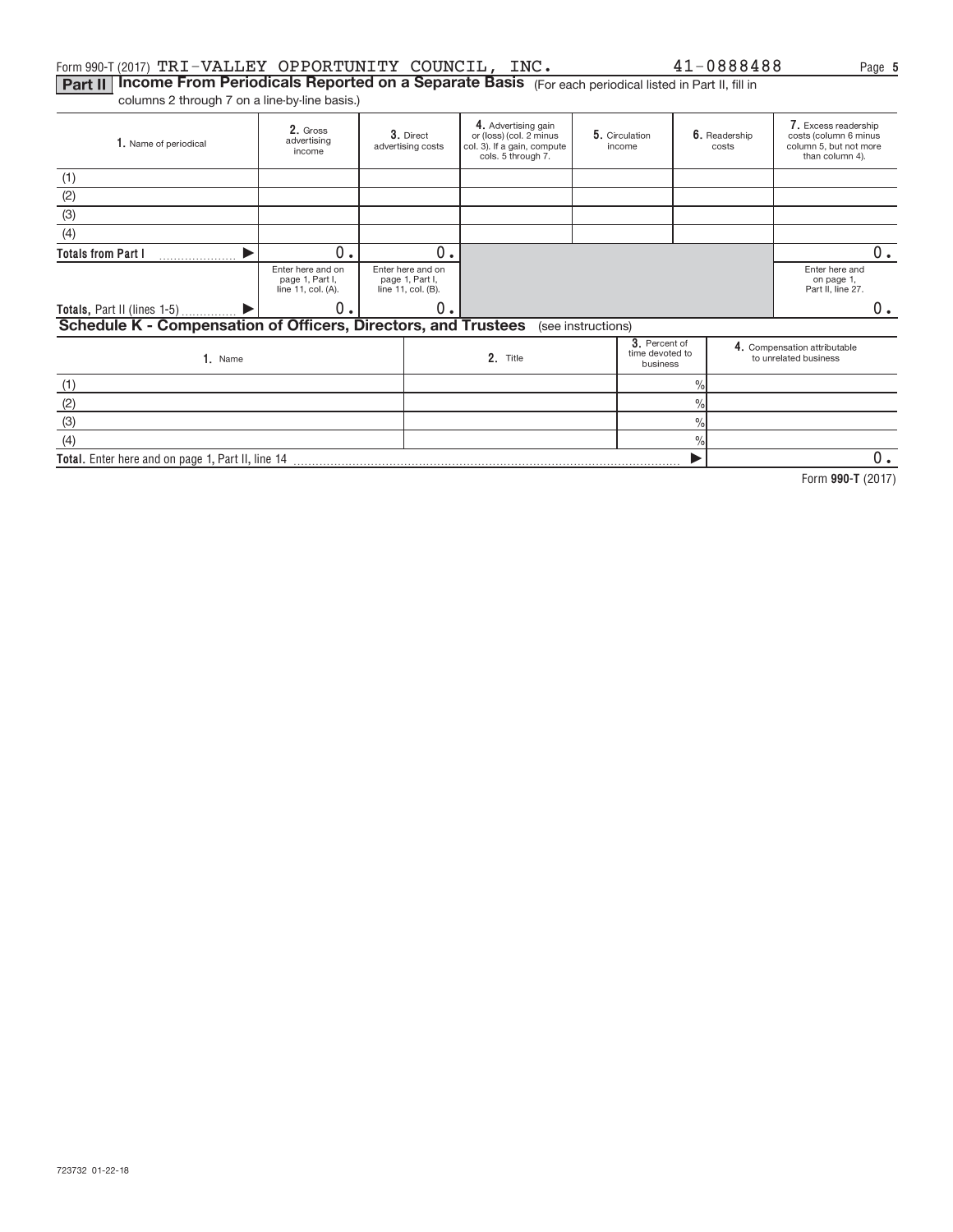# }}}}}}}}}}}}}}}}}}}}}}}}}}}}}}}}}}}}}}}}}}}}}}}}}}}}}}}}}}}}}}}}}}}}}}}}}}}}}}

~~~~~~~~~~~~~~~~~~~~~~~~~~~~~~~~~~~~~~~~~~~~~~~~~~~~~~~~~~~~~~~~~~~~~~~~~~~~~~

FOOTNOTES STATEMENT 1

SECTION 1.263(A)‐1(F) DE MINIMIS SAFE HARBOR ELECTION

EMPLOYER IDENTIFICATION NUMBER 41‐0888488

FOR THE YEAR ENDED DECEMBER 31, 2017 TRI‐VALLEY OPPORTUNITY COUNCIL, INC. IS MAKING THE DE MINIMIS SAFE HARBOR ELECTION UNDER REGULATION SECTION  $1.263(A)-1(F)$ .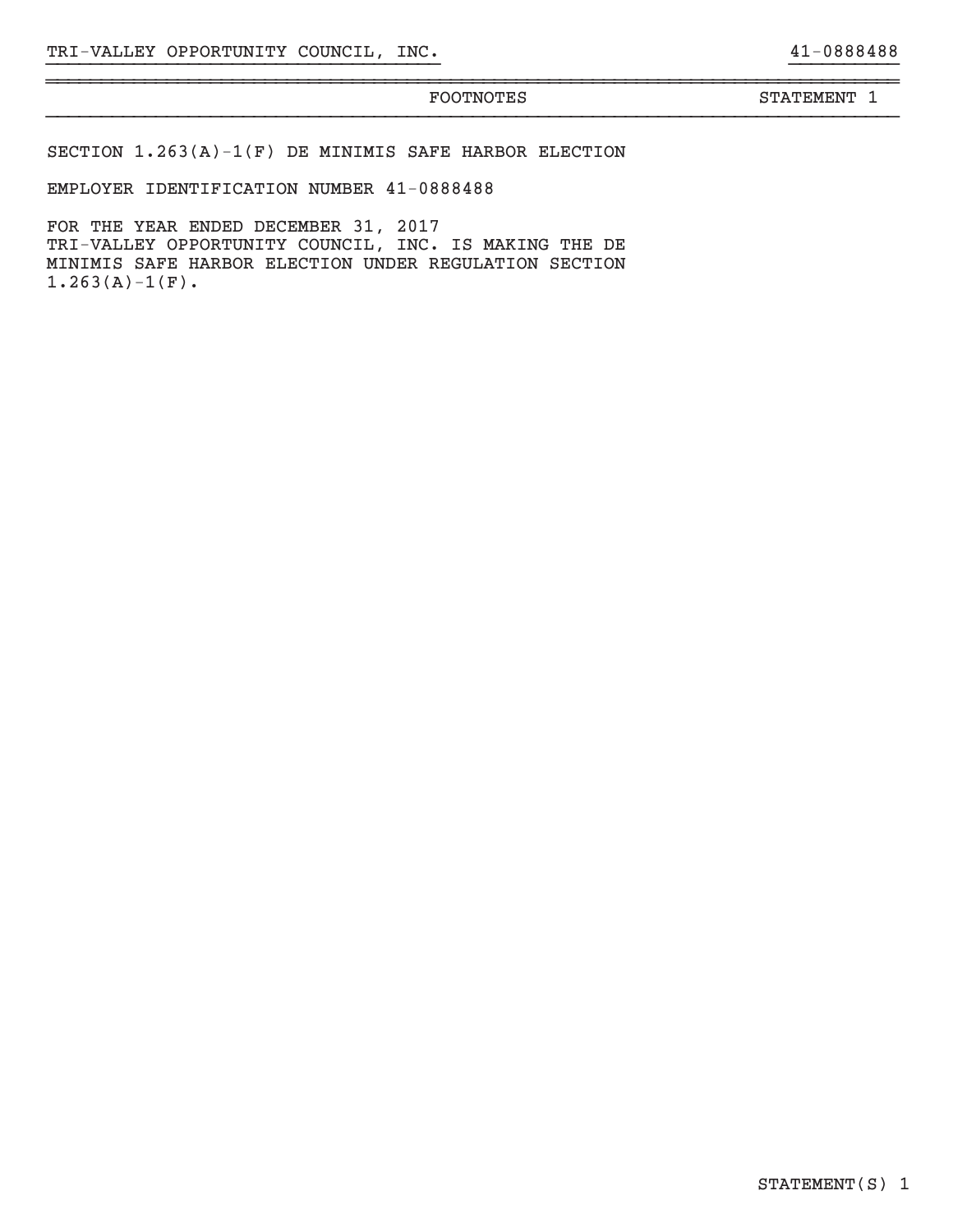| FORM $990-T$<br>OTHER DEDUCTIONS                                                                 | STATEMENT <sub>2</sub>                            |
|--------------------------------------------------------------------------------------------------|---------------------------------------------------|
| DESCRIPTION                                                                                      | <b>AMOUNT</b>                                     |
| SHOP SUPPLIES<br>OVERHEAD SUPPLIES<br>ADMINISTRATION<br><b>SPACE</b><br>STAFF TRAVEL<br>TRAINING | 6,094.<br>892.<br>2,286.<br>2,115.<br>109.<br>68. |
| TOTAL TO FORM 990-T, PAGE 1, LINE 28                                                             | 11,564.                                           |